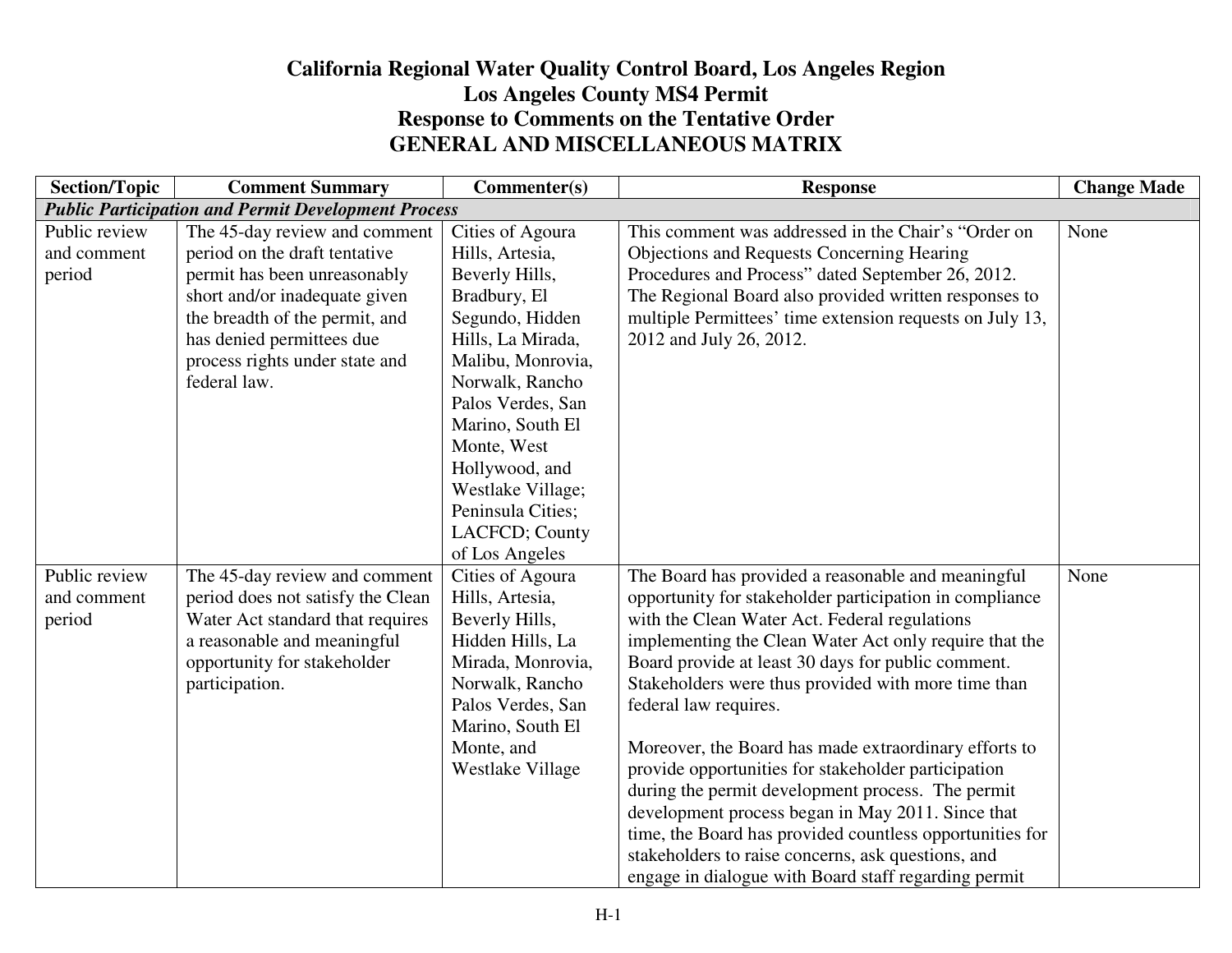|                              |                                                                                                                                                                                                                                                                                                                                                                                     |                                                                         | provisions. The Board has held five staff-level                                                                                                                                                                                                                                                                                                          |      |
|------------------------------|-------------------------------------------------------------------------------------------------------------------------------------------------------------------------------------------------------------------------------------------------------------------------------------------------------------------------------------------------------------------------------------|-------------------------------------------------------------------------|----------------------------------------------------------------------------------------------------------------------------------------------------------------------------------------------------------------------------------------------------------------------------------------------------------------------------------------------------------|------|
|                              |                                                                                                                                                                                                                                                                                                                                                                                     |                                                                         | workshops and three Board workshops. Board staff has                                                                                                                                                                                                                                                                                                     |      |
|                              |                                                                                                                                                                                                                                                                                                                                                                                     |                                                                         | also regularly met with several permittees, either                                                                                                                                                                                                                                                                                                       |      |
|                              |                                                                                                                                                                                                                                                                                                                                                                                     |                                                                         | individually or jointly. Board staff also recognized the                                                                                                                                                                                                                                                                                                 |      |
|                              |                                                                                                                                                                                                                                                                                                                                                                                     |                                                                         |                                                                                                                                                                                                                                                                                                                                                          |      |
|                              |                                                                                                                                                                                                                                                                                                                                                                                     |                                                                         | value of providing permittees and other stakeholders                                                                                                                                                                                                                                                                                                     |      |
|                              |                                                                                                                                                                                                                                                                                                                                                                                     |                                                                         | with working proposals of the permit prior to issuing                                                                                                                                                                                                                                                                                                    |      |
|                              |                                                                                                                                                                                                                                                                                                                                                                                     |                                                                         | the tentative. Board staff released working proposals for                                                                                                                                                                                                                                                                                                |      |
|                              |                                                                                                                                                                                                                                                                                                                                                                                     |                                                                         | the five principal sections of the permit in March 2012                                                                                                                                                                                                                                                                                                  |      |
|                              |                                                                                                                                                                                                                                                                                                                                                                                     |                                                                         | and April 2012, and allowed for informal written and                                                                                                                                                                                                                                                                                                     |      |
|                              |                                                                                                                                                                                                                                                                                                                                                                                     |                                                                         | oral comments. As a result, the draft tentative permit                                                                                                                                                                                                                                                                                                   |      |
|                              |                                                                                                                                                                                                                                                                                                                                                                                     |                                                                         | was revised to address many of the concerns raised by                                                                                                                                                                                                                                                                                                    |      |
|                              |                                                                                                                                                                                                                                                                                                                                                                                     |                                                                         | permittees and stakeholders during meetings, as well as                                                                                                                                                                                                                                                                                                  |      |
|                              |                                                                                                                                                                                                                                                                                                                                                                                     |                                                                         | the written and oral comments received on the working                                                                                                                                                                                                                                                                                                    |      |
|                              |                                                                                                                                                                                                                                                                                                                                                                                     |                                                                         | proposals. The tentative permit that was released for a                                                                                                                                                                                                                                                                                                  |      |
|                              |                                                                                                                                                                                                                                                                                                                                                                                     |                                                                         | 45-day public comment period reflected those changes.                                                                                                                                                                                                                                                                                                    |      |
| Request for                  | The Cities request an extension                                                                                                                                                                                                                                                                                                                                                     | Cities of Agoura                                                        | The commenters' proposed schedules would delay the                                                                                                                                                                                                                                                                                                       | None |
| Extension of                 | of 180 working days to include a                                                                                                                                                                                                                                                                                                                                                    | Hills, Artesia,                                                         | issuance of a new MS4 permit by at least six months.                                                                                                                                                                                                                                                                                                     |      |
| Time in Which                | Revised Tentative Permit to be                                                                                                                                                                                                                                                                                                                                                      | Beverly Hills,                                                          | Reissuance of the permit is already 6 years overdue.                                                                                                                                                                                                                                                                                                     |      |
| to Submit                    | released with a 45-day comment                                                                                                                                                                                                                                                                                                                                                      | Bradbury, Hidden                                                        | The additional delay is not justified in light of the                                                                                                                                                                                                                                                                                                    |      |
| Comments and                 | period. LACFCD and the                                                                                                                                                                                                                                                                                                                                                              | Hills, La Mirada, La                                                    | numerous opportunities for comment that have already                                                                                                                                                                                                                                                                                                     |      |
| to Continue the              | County of Los Angeles request                                                                                                                                                                                                                                                                                                                                                       | Verne, Monrovia,                                                        | been made available to stakeholders since May 2011.                                                                                                                                                                                                                                                                                                      |      |
| Hearing                      | an extension of at least 6-7                                                                                                                                                                                                                                                                                                                                                        | Norwalk, Rancho                                                         |                                                                                                                                                                                                                                                                                                                                                          |      |
|                              | months that would include an                                                                                                                                                                                                                                                                                                                                                        | Palos Verdes, San                                                       | As indicated in a memorandum from the Executive                                                                                                                                                                                                                                                                                                          |      |
|                              | extension of the current public                                                                                                                                                                                                                                                                                                                                                     | Marino, South El                                                        | Officer to permittees and interested persons on August                                                                                                                                                                                                                                                                                                   |      |
|                              | comment period and a second                                                                                                                                                                                                                                                                                                                                                         | Monte, West                                                             | 7, 2012, the date of the public hearing to consider the                                                                                                                                                                                                                                                                                                  |      |
|                              | draft with an extended public                                                                                                                                                                                                                                                                                                                                                       | Hollywood, and                                                          | tentative permit was changed from September 6-7, 2012                                                                                                                                                                                                                                                                                                    |      |
|                              |                                                                                                                                                                                                                                                                                                                                                                                     |                                                                         |                                                                                                                                                                                                                                                                                                                                                          |      |
|                              |                                                                                                                                                                                                                                                                                                                                                                                     |                                                                         |                                                                                                                                                                                                                                                                                                                                                          |      |
|                              |                                                                                                                                                                                                                                                                                                                                                                                     |                                                                         |                                                                                                                                                                                                                                                                                                                                                          |      |
|                              |                                                                                                                                                                                                                                                                                                                                                                                     |                                                                         |                                                                                                                                                                                                                                                                                                                                                          |      |
|                              |                                                                                                                                                                                                                                                                                                                                                                                     |                                                                         |                                                                                                                                                                                                                                                                                                                                                          |      |
|                              |                                                                                                                                                                                                                                                                                                                                                                                     |                                                                         |                                                                                                                                                                                                                                                                                                                                                          |      |
|                              |                                                                                                                                                                                                                                                                                                                                                                                     |                                                                         |                                                                                                                                                                                                                                                                                                                                                          |      |
|                              |                                                                                                                                                                                                                                                                                                                                                                                     |                                                                         |                                                                                                                                                                                                                                                                                                                                                          |      |
|                              |                                                                                                                                                                                                                                                                                                                                                                                     |                                                                         |                                                                                                                                                                                                                                                                                                                                                          |      |
|                              |                                                                                                                                                                                                                                                                                                                                                                                     |                                                                         |                                                                                                                                                                                                                                                                                                                                                          |      |
|                              |                                                                                                                                                                                                                                                                                                                                                                                     |                                                                         |                                                                                                                                                                                                                                                                                                                                                          |      |
|                              |                                                                                                                                                                                                                                                                                                                                                                                     |                                                                         |                                                                                                                                                                                                                                                                                                                                                          |      |
| Revised copy of<br>tentative | comment period. The extension<br>request would also resolve a<br>conflict city management and<br>officials have with the current<br>September 6-7, 2012 hearing<br>date, which overlaps with the<br>annual League of Cities<br>conference in San Diego.<br>Before the LARWQCB adopts<br>this order, the City of Vernon<br>requests a revised copy of the<br>Tentative Order with an | Westlake Village;<br>LACFCD; County<br>of Los Angeles<br>City of Vernon | to October 4-5, 2012 that resolved the scheduling<br>conflict with the Annual League of Cities Conference<br>and Expo.<br>The Regional Board has structured its hearing on this<br>permit as a two part hearing. On October 4-5, 2012, the<br>Board held a hearing on the tentative permit circulated<br>on June 6, 2012. On October 18, 2012, a revised | None |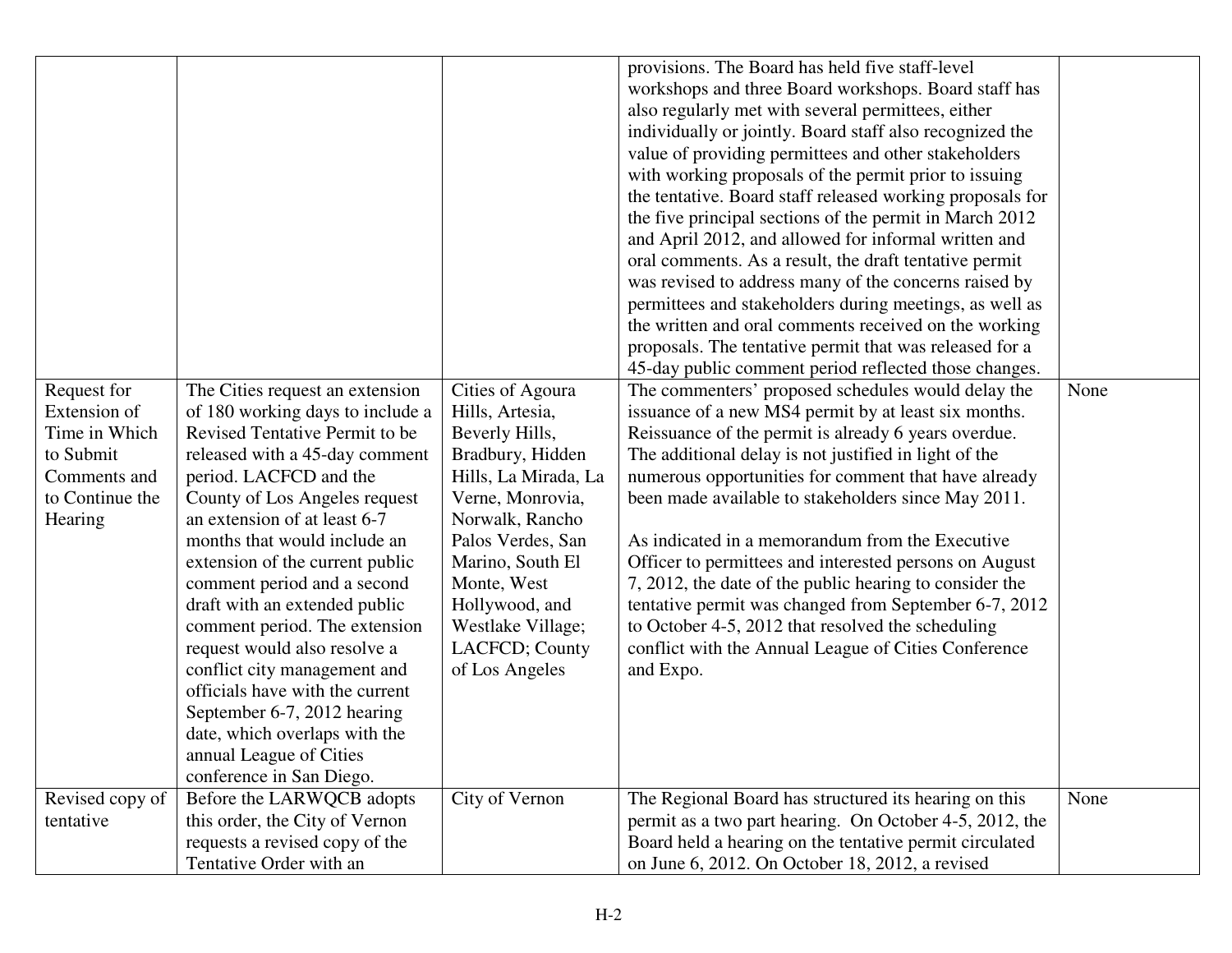|               | opportunity to comment after it                                      |                 | tentative permit was circulated, which included          |      |
|---------------|----------------------------------------------------------------------|-----------------|----------------------------------------------------------|------|
|               | has been revised.                                                    |                 | revisions made to the tentative permit since June 6,     |      |
|               |                                                                      |                 | 2012. The revisions reflected in the revised tentative   |      |
|               |                                                                      |                 | permit were the result of written and oral comments      |      |
|               |                                                                      |                 | received by the Board, including oral comments made      |      |
|               |                                                                      |                 | during the public hearing held on October 4-5, 2012.     |      |
|               |                                                                      |                 | The City will have an opportunity to provide oral        |      |
|               |                                                                      |                 | comments on the revisions in the revised tentative       |      |
|               |                                                                      |                 | permit at the November 8, 2012 hearing.                  |      |
| Public        | Most of these workshops have                                         | City of Burbank | The permittees' concerns have been heard and have        | None |
| Participation | had the Regional Board staff                                         |                 | been considered by the Board. The Board has made         |      |
|               | present the main                                                     |                 | extraordinary efforts to provide opportunities for       |      |
|               | topics/programs to the Regional                                      |                 | stakeholder participation during the permit development  |      |
|               | Board members, and have then                                         |                 | process. The permit development process began in May     |      |
|               | opened up the floor for public                                       |                 | 2011. Since that time, the Board has provided countless  |      |
|               | comments for three minutes                                           |                 | opportunities for stakeholders to raise concerns, ask    |      |
|               | each. In short, the Regional                                         |                 | questions, and engage in dialogue with Board staff       |      |
|               | Board members have asked                                             |                 | regarding permit provisions. The Board has also held     |      |
|               | questions of their staff and                                         |                 | five staff-level workshops and three Board workshops.    |      |
|               | responses were given without                                         |                 | While the workshops were topical in format, permittees   |      |
|               | much, if any consideration of the                                    |                 | and stakeholders were provided time to present their     |      |
|               |                                                                      |                 |                                                          |      |
|               | public's concerns. The process                                       |                 | concerns. During the workshops, permittees and           |      |
|               | is frustrating for permittees in<br>that our issues and concerns are |                 | stakeholders were often provided more than 3 minutes     |      |
|               |                                                                      |                 | to present their issues/concerns to the Board and/or     |      |
|               | not being adequately heard or                                        |                 | Board staff. Some permittees that requested extra time   |      |
|               | addressed. The permittees                                            |                 | were provided time allotments of 10 minutes or more to   |      |
|               | represent their constituents when                                    |                 | present their concerns and the LA Permit Group was       |      |
|               | appearing before the Board, and                                      |                 | provided 30 minutes or more to express joint             |      |
|               | we are concerned that various                                        |                 | issues/concerns. During staff-level workshops            |      |
|               | pressing concerns with this                                          |                 | permittees were not constrained to a specific amount of  |      |
|               | permit have yet to be heard.                                         |                 | time to present their concerns. Board staff has also     |      |
|               |                                                                      |                 | regularly met with several permittees, either            |      |
|               |                                                                      |                 | individually or jointly, over the last 18 months,        |      |
|               |                                                                      |                 | affording permittees countless hours to discuss their    |      |
|               |                                                                      |                 | concerns with staff in detail.                           |      |
|               |                                                                      |                 |                                                          |      |
|               |                                                                      |                 | Permittee and stakeholder input was considered in the    |      |
|               |                                                                      |                 | drafting of the tentative permit. Board staff recognized |      |
|               |                                                                      |                 | the value of providing permittees and other stakeholders |      |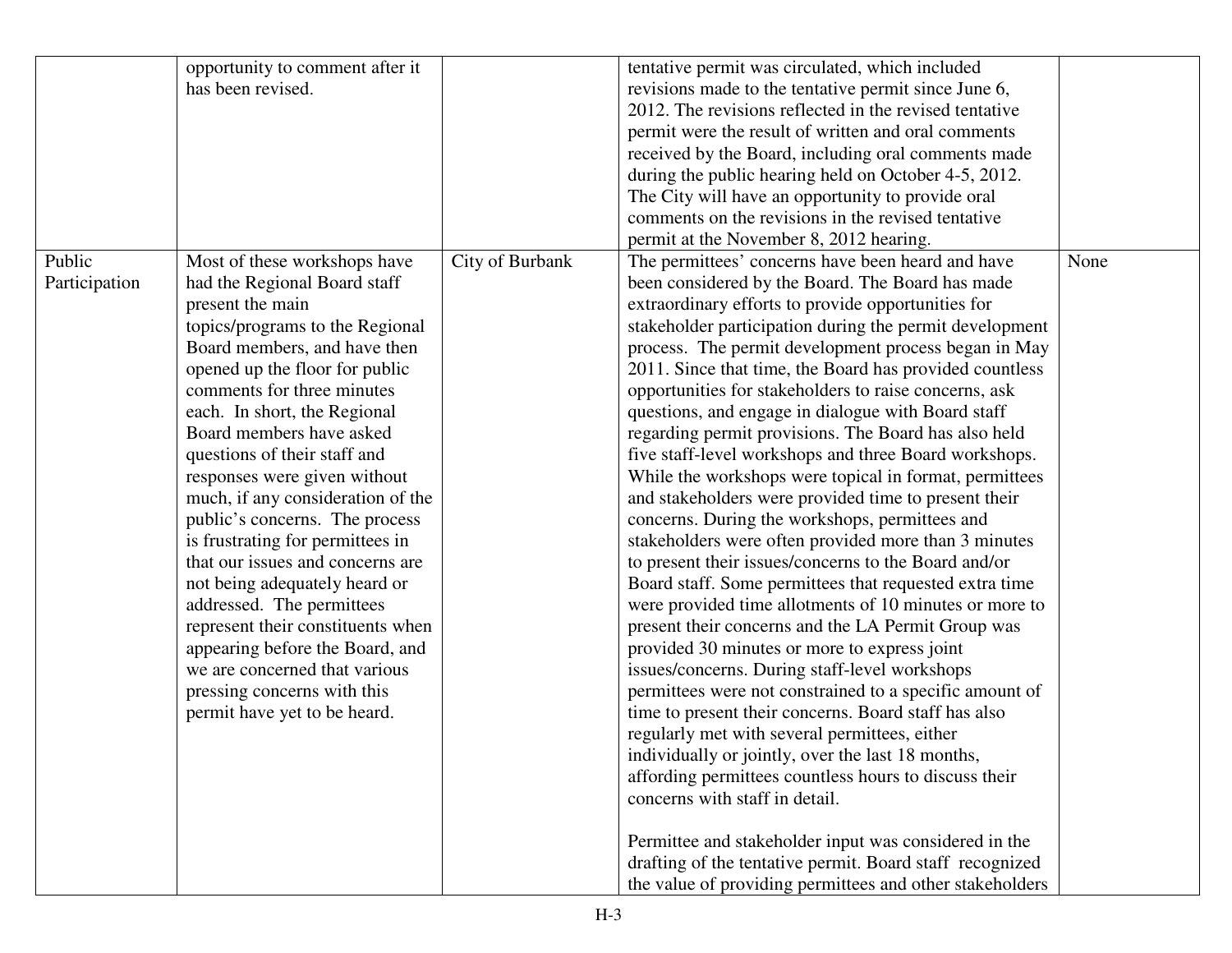| Request for<br>Extension of<br>Time in Which<br>to Submit<br>Comments and<br>to Continue the<br>Hearing | The Board should not conduct a<br>hearing on a new permit while a<br>case that could directly impact<br>the scope of the new Permit,<br><i>LACFCD v. NRDC</i> , is pending<br>before the U.S. Supreme Court.<br>The Board should not adopt a<br>new permit while there is<br>uncertainty over it. There is no<br>pending need for the Board to<br>act precipitously prior to the<br>Supreme Court's hearing which<br>is only 90 to 120 days from the<br>currently scheduled date for the<br>consideration of the Permit. | LACFCD; County<br>of Los Angeles | with working proposals of the permit prior to issuing<br>the tentative. Board staff released working proposals for<br>the five principal sections of the permit in March 2012<br>and April 2012, and allowed for informal written and<br>oral comments. As a result, the draft tentative permit<br>was revised to address many of the concerns raised by<br>permittees and stakeholders during meetings, as well as<br>the written and oral comments received on the working<br>proposals. The tentative permit that was released for a<br>45-day public comment period reflected those changes<br>based on a consideration of the permittees' concerns.<br>The pending case before the U.S. Supreme Court<br>concerns citizen enforcement of certain provisions of<br>the current 2001 permit. As such, the Board does not<br>anticipate that the Court's decision will impact the<br>Board's regulatory authority or the scope of a new<br>permit. In the event that the decision in that case would<br>require changes in the permit, Part VI.A.7.a.vi. of the<br>tentative permit allows the Board to reopen the permit<br>to make necessary changes in response to judicial<br>decisions that become effective after adoption of the<br>permit.<br>Further, while the Court has scheduled oral arguments<br>on December 4, 2012, it is uncertain when the Court<br>will issue a decision. It is likely that the Court would<br>not issue a decision until several months after oral<br>arguments. In addition, it is possible that the Court's<br>decision may remand the case to a lower court. Thus, it | None |
|---------------------------------------------------------------------------------------------------------|--------------------------------------------------------------------------------------------------------------------------------------------------------------------------------------------------------------------------------------------------------------------------------------------------------------------------------------------------------------------------------------------------------------------------------------------------------------------------------------------------------------------------|----------------------------------|----------------------------------------------------------------------------------------------------------------------------------------------------------------------------------------------------------------------------------------------------------------------------------------------------------------------------------------------------------------------------------------------------------------------------------------------------------------------------------------------------------------------------------------------------------------------------------------------------------------------------------------------------------------------------------------------------------------------------------------------------------------------------------------------------------------------------------------------------------------------------------------------------------------------------------------------------------------------------------------------------------------------------------------------------------------------------------------------------------------------------------------------------------------------------------------------------------------------------------------------------------------------------------------------------------------------------------------------------------------------------------------------------------------------------------------------------------------------------------------------------------------------------------------------------------------------------------------------------------------|------|
|                                                                                                         |                                                                                                                                                                                                                                                                                                                                                                                                                                                                                                                          |                                  | could be several months, perhaps even years, before the<br>case is fully resolved.                                                                                                                                                                                                                                                                                                                                                                                                                                                                                                                                                                                                                                                                                                                                                                                                                                                                                                                                                                                                                                                                                                                                                                                                                                                                                                                                                                                                                                                                                                                             |      |
| Permit                                                                                                  | Given the continuing threat to                                                                                                                                                                                                                                                                                                                                                                                                                                                                                           | Environmental                    | The Board agrees that additional delay is not justified in                                                                                                                                                                                                                                                                                                                                                                                                                                                                                                                                                                                                                                                                                                                                                                                                                                                                                                                                                                                                                                                                                                                                                                                                                                                                                                                                                                                                                                                                                                                                                     | None |
| Adoption                                                                                                | public health and the                                                                                                                                                                                                                                                                                                                                                                                                                                                                                                    | Groups                           | light of the numerous opportunities for comment that                                                                                                                                                                                                                                                                                                                                                                                                                                                                                                                                                                                                                                                                                                                                                                                                                                                                                                                                                                                                                                                                                                                                                                                                                                                                                                                                                                                                                                                                                                                                                           |      |
|                                                                                                         | environment posed by                                                                                                                                                                                                                                                                                                                                                                                                                                                                                                     |                                  | have already been made available to stakeholders since                                                                                                                                                                                                                                                                                                                                                                                                                                                                                                                                                                                                                                                                                                                                                                                                                                                                                                                                                                                                                                                                                                                                                                                                                                                                                                                                                                                                                                                                                                                                                         |      |
|                                                                                                         | stormwater pollution in Los                                                                                                                                                                                                                                                                                                                                                                                                                                                                                              |                                  | May 2011. However, as indicated in a memorandum                                                                                                                                                                                                                                                                                                                                                                                                                                                                                                                                                                                                                                                                                                                                                                                                                                                                                                                                                                                                                                                                                                                                                                                                                                                                                                                                                                                                                                                                                                                                                                |      |
|                                                                                                         | Angeles County, and consistent                                                                                                                                                                                                                                                                                                                                                                                                                                                                                           |                                  | from the Executive Officer to permittees and interested                                                                                                                                                                                                                                                                                                                                                                                                                                                                                                                                                                                                                                                                                                                                                                                                                                                                                                                                                                                                                                                                                                                                                                                                                                                                                                                                                                                                                                                                                                                                                        |      |
|                                                                                                         | with the Board's repeatedly                                                                                                                                                                                                                                                                                                                                                                                                                                                                                              |                                  | persons on August 7, 2012, the date of the public                                                                                                                                                                                                                                                                                                                                                                                                                                                                                                                                                                                                                                                                                                                                                                                                                                                                                                                                                                                                                                                                                                                                                                                                                                                                                                                                                                                                                                                                                                                                                              |      |
|                                                                                                         | stated intent, the Board should                                                                                                                                                                                                                                                                                                                                                                                                                                                                                          |                                  | hearing to consider the tentative permit was changed                                                                                                                                                                                                                                                                                                                                                                                                                                                                                                                                                                                                                                                                                                                                                                                                                                                                                                                                                                                                                                                                                                                                                                                                                                                                                                                                                                                                                                                                                                                                                           |      |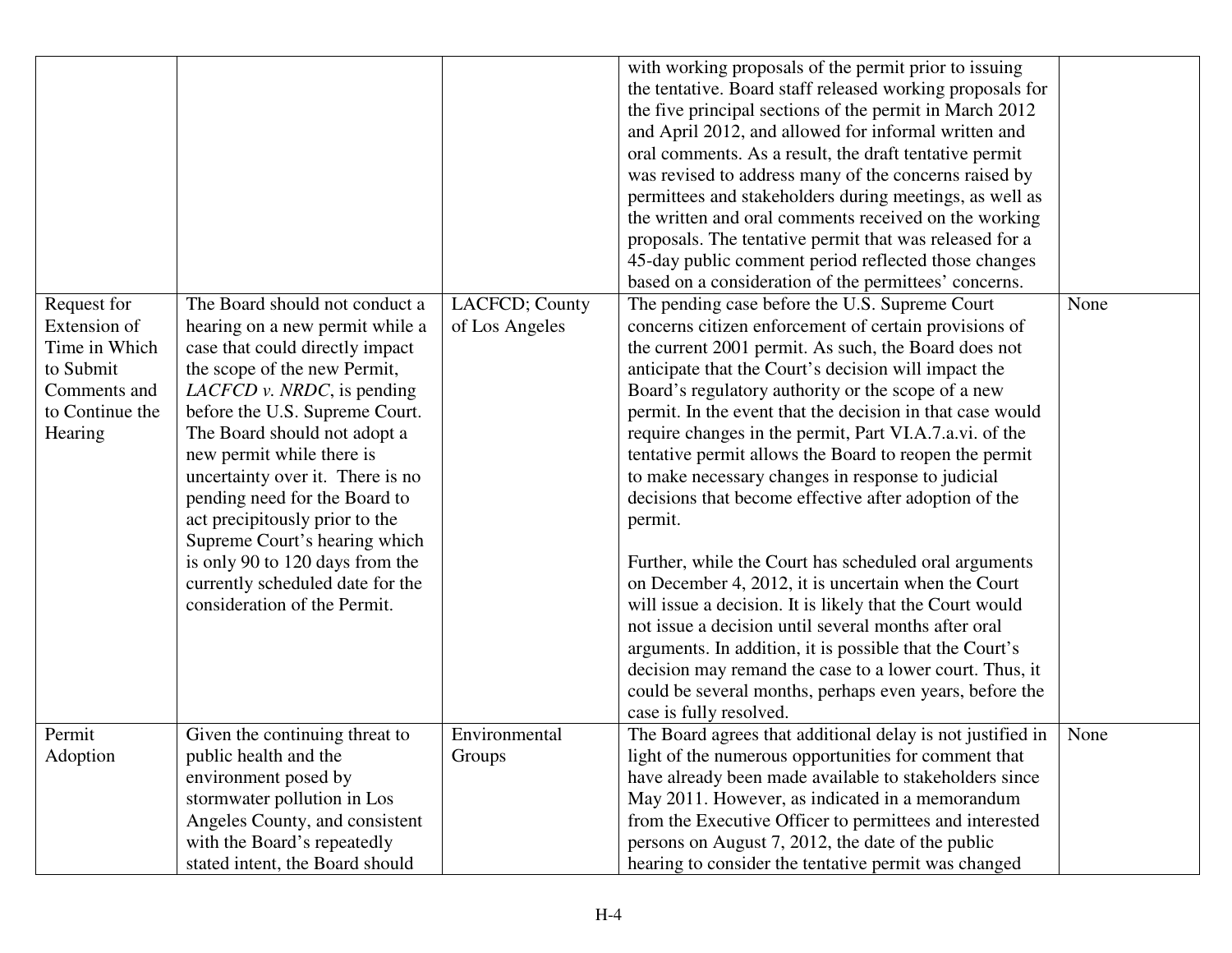|             | avoid any further delay in the     |                             | from September 6-7, 2012 to October 4-5, 2012 that         |            |
|-------------|------------------------------------|-----------------------------|------------------------------------------------------------|------------|
|             | permit adoption process and        |                             | resolved a scheduling conflict for several permittee       |            |
|             | ensure that a new MS4 permit is    |                             | representatives with the Annual League of Cities           |            |
|             | finalized in September.            |                             | Conference and Expo.                                       |            |
| Delay in    | We strongly oppose further         | <b>Surfrider Foundation</b> | The Board agrees that additional delay is not justified in | None       |
| Compliance  | delay. Extensions on compliance    |                             | light of the numerous opportunities for comment that       |            |
|             | will only signal dischargers that  |                             | have already been made available to stakeholders since     |            |
|             | their unwillingness to comply      |                             | May 2011. This permit will establish enforceable           |            |
|             | will be rewarded by more           |                             | provisions, with compliance schedules as appropriate, to   |            |
|             | extensions.                        |                             | protect water quality as required by the Clean Water       |            |
|             |                                    |                             | Act.                                                       |            |
| Alternative | The current Draft Permit looks     | County of Los               | The Board disagrees that the tentative order looks to old  | Part VI.C. |
| Approach to | to old methods of pollutant        | Angeles                     | methods of pollutant control. The tentative order          | revised.   |
| Compliance  | control and is based upon a        |                             | provides Permittees the opportunity to develop and         |            |
|             | punitive, not incentive,           |                             | implement Watershed Management Programs and,               |            |
|             | mentality. LACFCD believes         |                             | where a Permittee elects to do so, allows customization    |            |
|             | that a regional approach should    |                             | of requirements and prioritization of implementation of    |            |
|             | be incorporated into the MS4.      |                             | watershed control measures based on the water quality      |            |
|             | The next Draft Permit should       |                             | issues specific to a watershed management area. This       |            |
|             | include an alternative             |                             | shift to a more flexible, tailored approach to permit      |            |
|             | requirement in the RWL section     |                             | implementation is innovative and encourages Permittees     |            |
|             | that would set forth a procedure   |                             | to work collaboratively to find the most cost effective    |            |
|             | for permittees to develop and      |                             | solutions by tailoring storm water management              |            |
|             | implement a stormwater             |                             | programs to address specific water quality issues.         |            |
|             | infiltration and reuse program as  |                             |                                                            |            |
|             | a path to compliance. Once         |                             | However, the Regional Board also recognizes and            |            |
|             | implementation of the program      |                             | supports storm water capture and infiltration to achieve   |            |
|             | is complete, the permittee will    |                             | not only the requirements of the tentative order but       |            |
|             | be deemed in full compliance       |                             | other benefits including water supply, flood control and   |            |
|             | with the RWL section               |                             | other environmental benefits. Therefore, the tentative     |            |
|             | requirements. Thus, LACFCD         |                             | order has been revised to provide Permittees with the      |            |
|             | sees the potential for a two-track |                             | option to develop an enhanced Watershed Management         |            |
|             | road to compliance with water      |                             | Program. An enhanced Watershed Management                  |            |
|             | quality standards. Permittees      |                             | Program is one that comprehensively evaluates              |            |
|             | who choose to continue to          |                             | opportunities, with the participating Permittees'          |            |
|             | follow the current iterative       |                             | collective jurisdictional area in a Watershed              |            |
|             | process may do so with the         |                             | Management Area, for collaboration among Permittees        |            |
|             | additional requirements set by     |                             | and other partners on multi-benefit regional projects to   |            |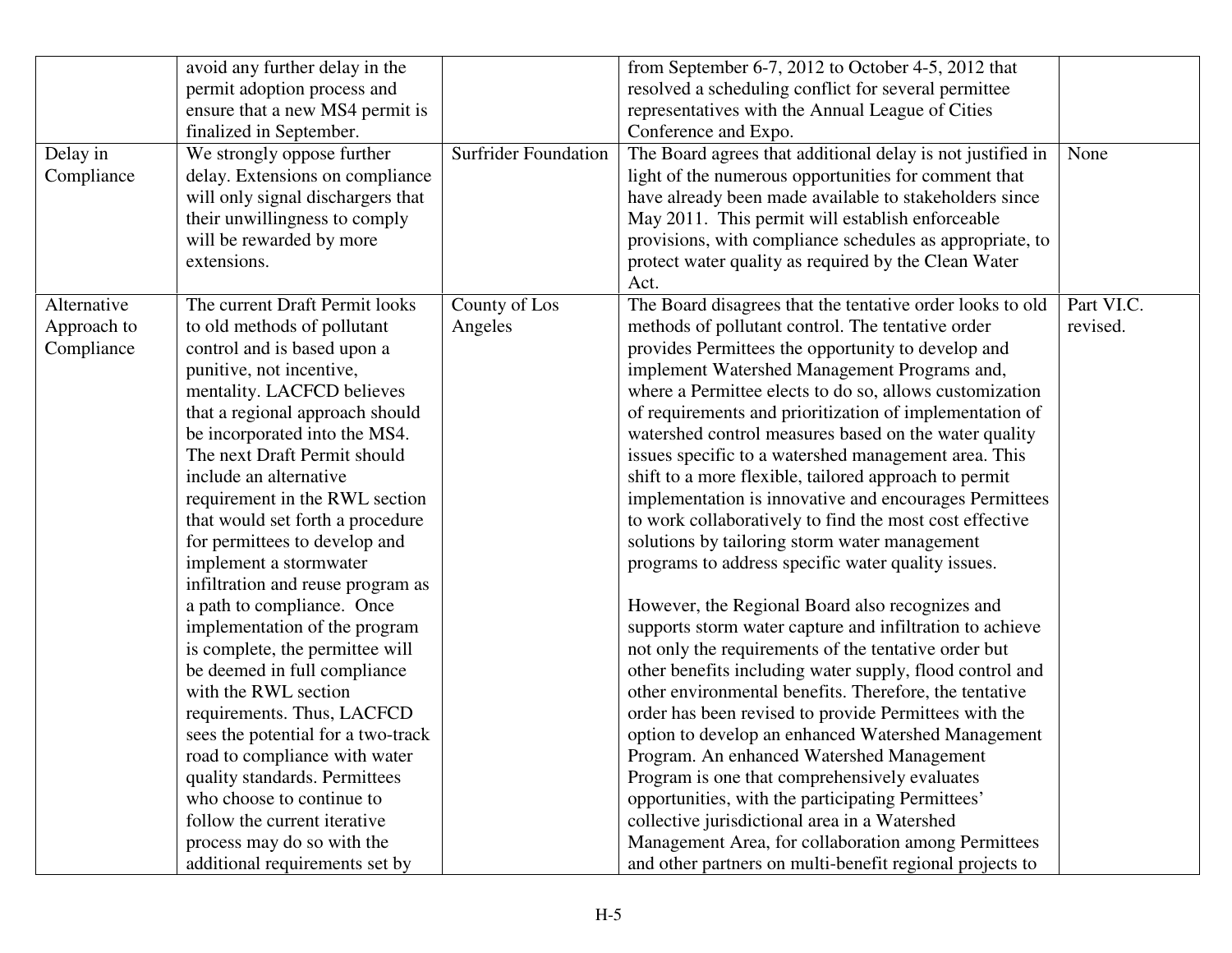|                                             | TMDLs. But Permittees who        |               | control MS4 discharges of storm water by, wherever                        |                |
|---------------------------------------------|----------------------------------|---------------|---------------------------------------------------------------------------|----------------|
|                                             | believe that a more effective    |               | feasible, retaining the 85th percentile, 24-hour storm                    |                |
|                                             | method exists to reduce massive  |               | event for the drainage areas tributary to the projects,                   |                |
|                                             | amounts of pollutant loads by    |               | while also achieving other benefits including flood                       |                |
|                                             | simply reducing the amount of    |               | control and water supply, among others. Where                             |                |
|                                             | runoff will be encouraged to     |               | retention of the 85th percentile, 24-hour storm event is                  |                |
|                                             | implement stormwater reuse       |               | not feasible, the enhanced Watershed Management                           |                |
|                                             | projects. However, permittees    |               | Program shall include a Reasonable Assurance Analysis                     |                |
|                                             | and Board staff need time to     |               | to demonstrate that applicable water quality based                        |                |
|                                             | work together to determine how   |               | effluent limitations and receiving water limitations shall                |                |
|                                             | such a program may exist within  |               | be achieved through implementation of other watershed                     |                |
|                                             | the framework of the currently   |               | control measures. Permittees who elect to participate in                  |                |
|                                             | proposed MS4 Permit.             |               | such a program will be provided with a longer time                        |                |
|                                             |                                  |               | period to develop an enhanced Watershed Management                        |                |
|                                             |                                  |               | Program in recognition of the time necessary to                           |                |
|                                             |                                  |               | establish partnerships, provide opportunities for                         |                |
|                                             |                                  |               | meaningful stakeholder involvement and plan regional,                     |                |
|                                             |                                  |               | multi-benefit projects.                                                   |                |
|                                             |                                  |               |                                                                           |                |
|                                             |                                  |               | The tentative order has been revised to establish that a                  |                |
|                                             |                                  |               | Permittee's full compliance with all requirements and                     |                |
|                                             |                                  |               | dates for their achievement in an approved Watershed                      |                |
|                                             |                                  |               | Management Program or enhanced Watershed                                  |                |
|                                             |                                  |               | Management Program will constitute compliance with                        |                |
|                                             |                                  |               |                                                                           |                |
|                                             |                                  |               | the receiving water limitations in Part V.A. addressed<br>by the program. |                |
|                                             |                                  |               |                                                                           |                |
| <b>Facility Information</b><br>Title of the |                                  | <b>LACFCD</b> |                                                                           | Title revised. |
|                                             | The title of the permit is not   |               | The title has been revised to "Waste Discharge"                           |                |
| Permit                                      | accurate. The Permit covers      |               | Requirements for MS4 Discharges within the Coastal                        |                |
|                                             | several MS4 systems and there    |               | Watersheds of the County of Los Angeles, Except                           |                |
|                                             | are discharges within the        |               | Those Discharges Originating from the City of Long                        |                |
|                                             | LACFCD's jurisdiction that are   |               | Beach MS4."                                                               |                |
|                                             | not covered by this Permit. To   |               |                                                                           |                |
|                                             | be accurate, the title should be |               |                                                                           |                |
|                                             | "Waste Discharge Requirements"   |               |                                                                           |                |
|                                             | for 84 Incorporated Cities       |               |                                                                           |                |
|                                             | Within the County of Los         |               |                                                                           |                |
|                                             | Angeles, the County of Los       |               |                                                                           |                |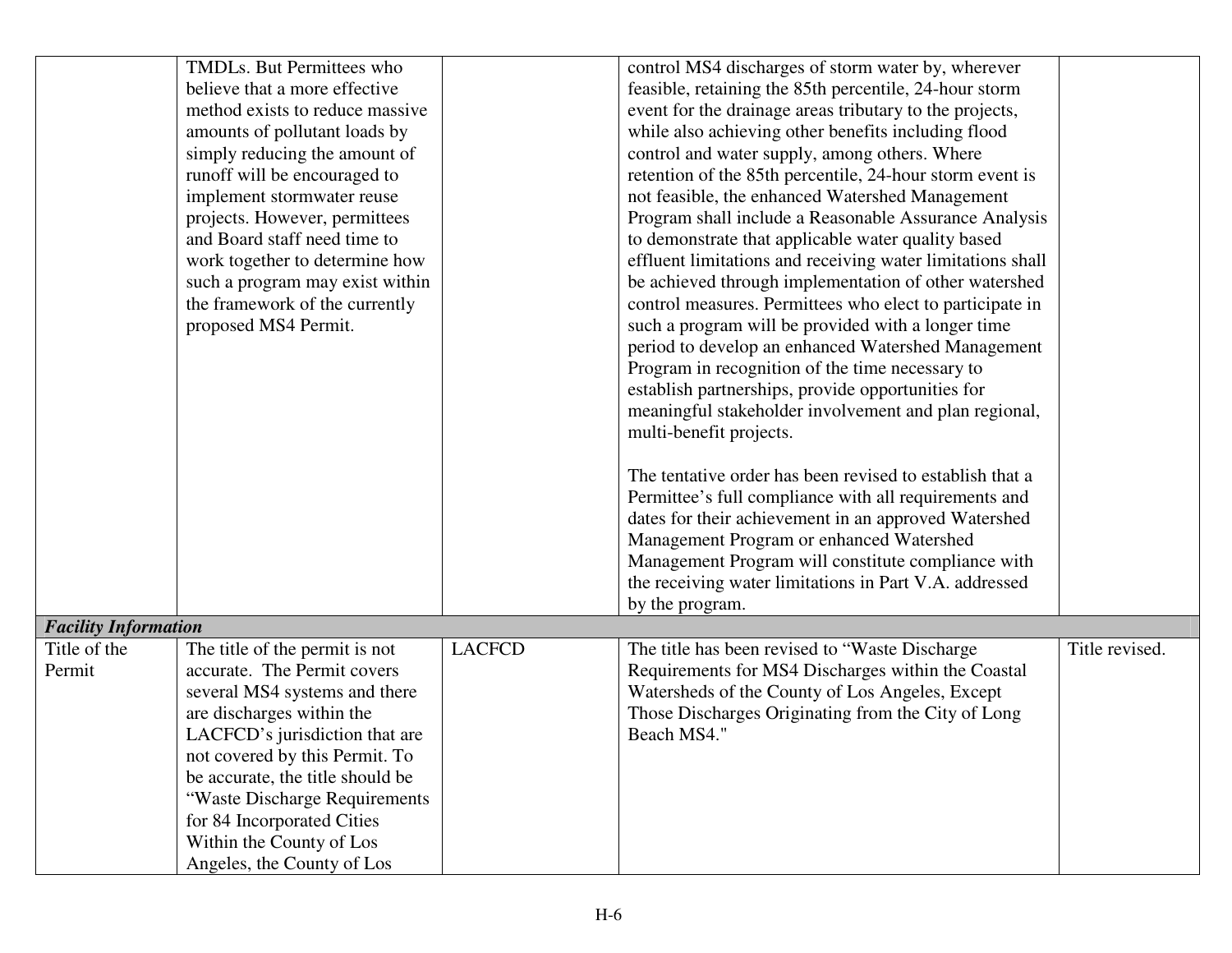|                                                             | Angeles, and the Los Angeles<br>County Flood Control District."                                                                                                                                                                                                                                                                                                                                                                                                                                                                                                                                                                                                                                                                                                                                                                                                                                                                  |                          |                                                                                                                                                                                                                                                                                                                                                                                                                                                                                                                                                                                                                                                                                                                                                                                                                                                   |                      |
|-------------------------------------------------------------|----------------------------------------------------------------------------------------------------------------------------------------------------------------------------------------------------------------------------------------------------------------------------------------------------------------------------------------------------------------------------------------------------------------------------------------------------------------------------------------------------------------------------------------------------------------------------------------------------------------------------------------------------------------------------------------------------------------------------------------------------------------------------------------------------------------------------------------------------------------------------------------------------------------------------------|--------------------------|---------------------------------------------------------------------------------------------------------------------------------------------------------------------------------------------------------------------------------------------------------------------------------------------------------------------------------------------------------------------------------------------------------------------------------------------------------------------------------------------------------------------------------------------------------------------------------------------------------------------------------------------------------------------------------------------------------------------------------------------------------------------------------------------------------------------------------------------------|----------------------|
| References to<br>the "LA County<br>MS4"                     | References to the "L.A. County"<br>MS4" or "Los Angeles County"<br>MS4" are confusing and<br>inaccurate because the County<br>itself is a Permittee. The<br>reference could be taken as<br>referring to the County's MS4,<br>as opposed to all of the<br>Permittees' MS4's. This also<br>unfairly suggests that the County<br>has principal responsibility for<br>this MS4. The reference also<br>assumes the existence of a single<br>MS4 instead of a collection of<br>separate MS4s which may or<br>may not be interconnected. The<br>County requests that all<br>references (inc. findings and fact<br>sheet) be replaced in the more<br>accurate reference of "MS4s<br>subject to this Order." The<br>County requests that all<br>references to the "L.A. County"<br>MS4 Permit" or "Los Angeles<br>County MS4 Permit" be<br>replaced with a reference to the<br>"permit for the MS4s" or "MS4s"<br>subject to this Order." | County of Los<br>Angeles | Short-hand references such as "L.A. County MS4" or<br>"Los Angeles County MS4" are merely used for ease of<br>reference and do not suggest that the County has<br>principal responsibility for the MS4s subject to the<br>Order. By definition, a "municipal separate storm<br>sewer" includes "a conveyance or system of<br>conveyances (including roads with drainage systems,<br>municipal streets, catch basins, curbs, gutters, ditches,<br>man-made channels, or storm drains)." (40 CFR §<br>$122.26(b)(8)$ .) The term MS4 means a municipal<br>separate storm sewer system. Thus, the term "Los<br>Angeles County MS4" already acknowledges that there<br>are several components that make up the MS4,<br>including city streets. Nevertheless, these references<br>have been changed to the "Permittees' MS4s"<br>throughout the Order. | Language<br>revised. |
| Use of<br>LACFCD area<br>as a<br>jurisdictional<br>boundary | The current language in Tables<br>1, 3, 6, and 7, Part II.B and II.D,<br>and the Fact Sheet (Tables F-1,<br>$F-3$ , and $F-4$ ) that "84<br>incorporated cities within the<br>Los Angeles County Flood<br>Control District" implies<br>LACFCD has jurisdiction or                                                                                                                                                                                                                                                                                                                                                                                                                                                                                                                                                                                                                                                                | <b>LACFCD</b>            | The Order and attachments have been changed to<br>reference MS4 discharges within the coastal watersheds<br>of Los Angeles County rather than the Los Angeles<br>County Flood Control District.                                                                                                                                                                                                                                                                                                                                                                                                                                                                                                                                                                                                                                                   | Language<br>revised. |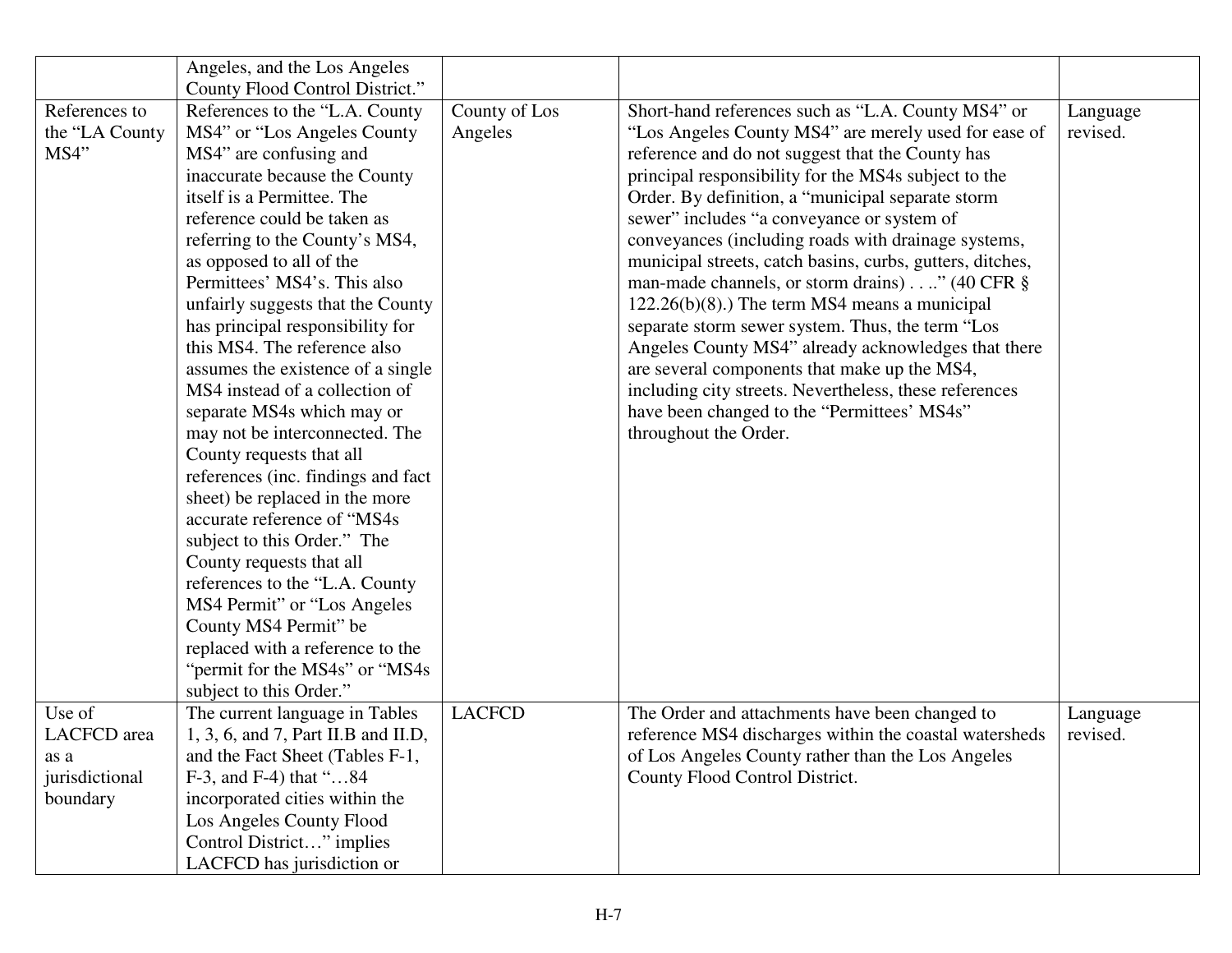|                        | oversight over the<br>municipalities. The LACFCD<br>boundary is merely a service<br>area boundary. The language<br>should be revised to read "84<br>incorporated cities within the<br>Los Angeles County Flood                                                                                                                                                         |                          |                                           |                  |
|------------------------|------------------------------------------------------------------------------------------------------------------------------------------------------------------------------------------------------------------------------------------------------------------------------------------------------------------------------------------------------------------------|--------------------------|-------------------------------------------|------------------|
|                        | Control District"                                                                                                                                                                                                                                                                                                                                                      |                          |                                           |                  |
| Contact<br>information | In Table 2, the contact person<br>for the LACFCD is incorrect.<br>Revise to:<br>Gary Hildebrand, Assistant<br>Deputy Director<br>626-458-4300<br>ghildeb@dpw.lacounty.gov                                                                                                                                                                                              | <b>LACFCD</b>            | The contact information has been revised. | Table 2 revised. |
| Contact<br>information | In Table 2, the contact person<br>for the County of Los Angeles is<br>incorrect. Revise to:<br>Gary Hildebrand, Assistant<br>Deputy Director<br>626-458-4300<br>ghildeb@dpw.lacounty.gov                                                                                                                                                                               | County of Los<br>Angeles | The contact information has been revised. | Table 2 revised. |
| Contact<br>information | Facility Contact info in Table 2<br>should be updated as follows:<br>100 Civic Center Way,<br>Calabasas CA 91302                                                                                                                                                                                                                                                       | City of Calabasas        | The contact information has been revised. | Table 2 revised. |
| Contact<br>information | Please update the Facility/<br>Discharger Information for the<br>City of El Segundo (WDID#<br>4B190170001). Change the<br>Facility Contact to:<br>Stephanie Katsouleas, Public<br>Works Director,<br>skatsouleas@elsegundo.org. The<br>Mailing: Address for the City of<br>El Segundo is still 350 Main<br>Street, El Segundo, CA 90245<br>and my contact phone number | City of El Segundo       | The contact information has been revised. | Table 2 revised. |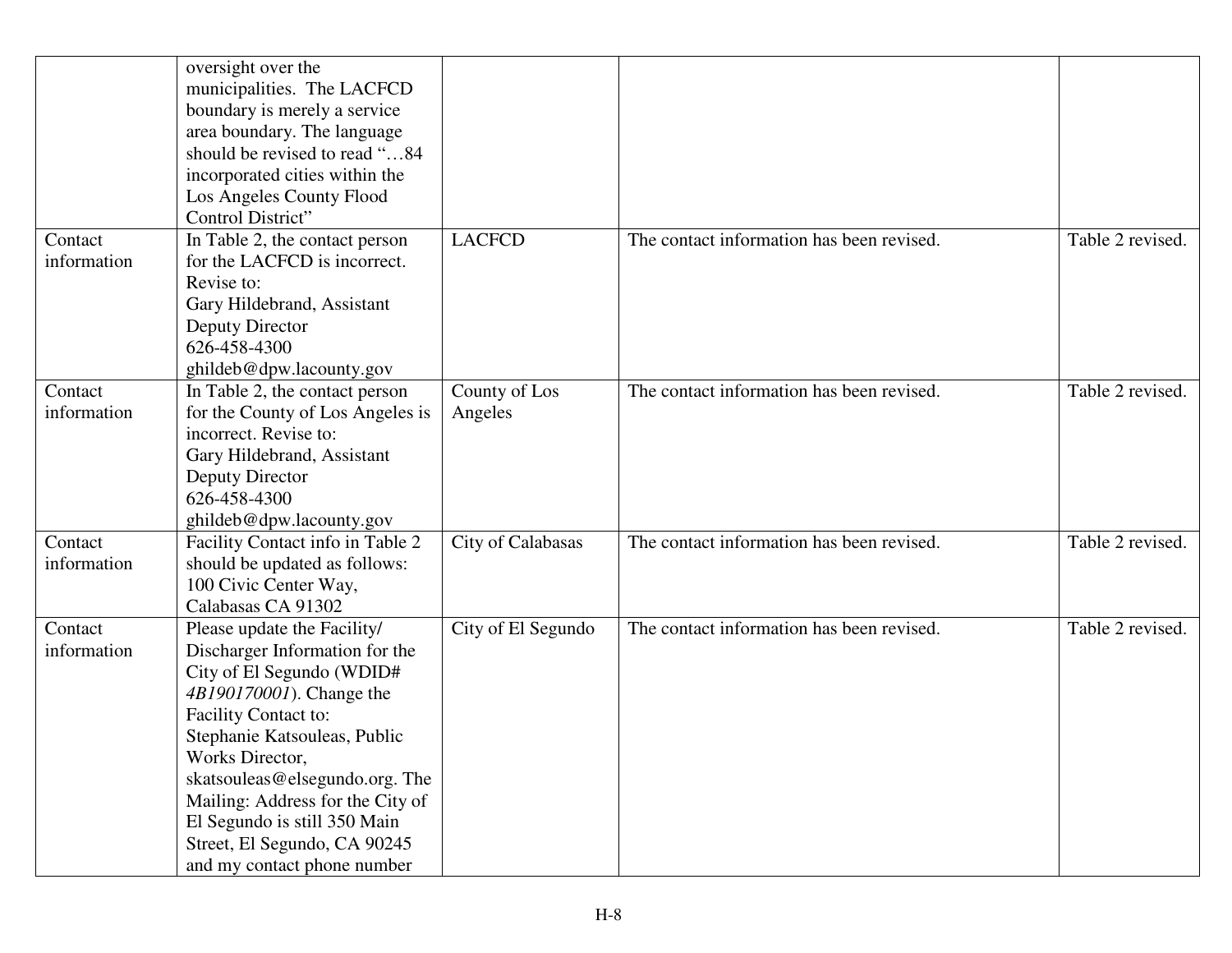|                        | should be (310) 524-2356.                                                                                                                                                                                                                                                 |                    |                                           |                  |
|------------------------|---------------------------------------------------------------------------------------------------------------------------------------------------------------------------------------------------------------------------------------------------------------------------|--------------------|-------------------------------------------|------------------|
| Contact<br>information | The contact information should<br>be changed as follows:<br><b>Mailing Address:</b><br>1 W. Manchester Blvd, 3rd<br>Floor<br><b>Public Works Department</b><br>Inglewood, CA 90301<br><b>Facility Contact:</b><br>Lauren Amimoto, Senior<br><b>Administrative Analyst</b> | City of Inglewood  | The contact information has been revised. | Table 2 revised. |
| Contact<br>information | Please modify the City's<br>Facility Contact Name and<br>Email to: Jennifer Brown,<br>jbrown@malibucity.org, and the<br>City Hall address to 23825<br>Stuart Ranch Road, Malibu, CA<br>90265.                                                                             | City of Malibu     | The contact information has been revised. | Table 2 revised. |
| Contact<br>information | The City's Facility Contact and<br>Title in Table 2 of the Draft<br>Tentative Order should be<br>amended to read: "Bernardo<br>Iniguez, Environmental Services<br>Manager"                                                                                                | City of Bellflower | The contact information has been revised. | Table 2 revised. |
| Contact<br>information | Also, please replace the City of<br>Covina's Facility Contact name<br>listed in the Tentative Order<br>with my name, Vivian Castro,<br><b>Environmental Services</b><br>Manager. The other contact<br>information listed for the City,<br>including my email, is correct. | City of Covina     | The contact information has been revised. | Table 2 revised. |
| Contact<br>information | Please correct the City of<br>Pomona contact information on<br>Page 6 to read as follows: Julie<br>Carver, Environmental Programs<br>Coordinator,<br>Julie_Carver@ci.pomona.ca.us                                                                                         | City of Pomona     | The contact information has been revised. | Table 2 revised. |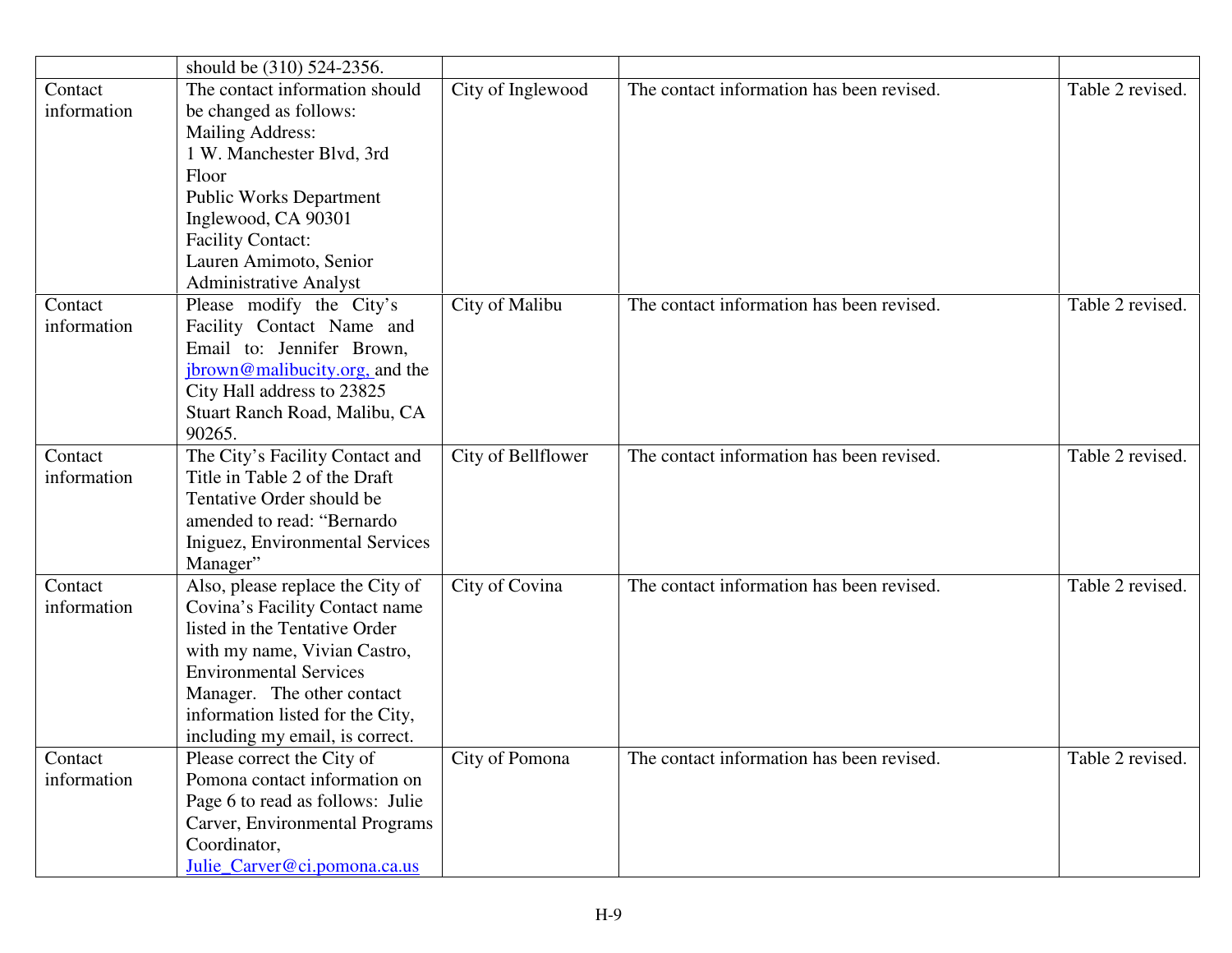| Contact<br>information       | Please replace the City of West<br>Hollywood's Facility Contact<br>name listed in the Tentative<br>Order with Sharon, City<br>Engineer. The mailing address<br>for the City of West Hollywood<br>is correct. | City of West<br>Hollywood      | The contact information has been revised.                         | Table 2 revised. |
|------------------------------|--------------------------------------------------------------------------------------------------------------------------------------------------------------------------------------------------------------|--------------------------------|-------------------------------------------------------------------|------------------|
| Contact                      | The open section that lists the                                                                                                                                                                              | Cities of Downey,              | The inclusion of permittee personnel with contact                 | None             |
| information                  | names of the contact person,<br>thus incorporating the names                                                                                                                                                 | Monterey Park,<br>Temple City, | information, as of the date of Order adoption, is<br>appropriate. |                  |
|                              | into the MS4 permit is                                                                                                                                                                                       | Torrance; Peninsula            |                                                                   |                  |
|                              | inappropriate as City personnel                                                                                                                                                                              | Cities; South Bay              |                                                                   |                  |
|                              | are very likely to change over                                                                                                                                                                               | Cities                         |                                                                   |                  |
|                              | the next 5 or more years. Only                                                                                                                                                                               |                                |                                                                   |                  |
|                              | the City titles and addresses                                                                                                                                                                                |                                |                                                                   |                  |
|                              | should be listed.                                                                                                                                                                                            |                                |                                                                   |                  |
| <b>Findings</b><br>Nature of | The finding lists the primary                                                                                                                                                                                | <b>LACFCD</b>                  | The finding has been revised to reflect the 1994-2005             | Finding revised. |
| Discharges and               | pollutants of concern as                                                                                                                                                                                     |                                | report.                                                           |                  |
| Sources of                   | identified in by the LACFCD                                                                                                                                                                                  |                                |                                                                   |                  |
| Pollutants                   | <b>Integrated Receiving Water</b>                                                                                                                                                                            |                                |                                                                   |                  |
|                              | Impacts Report from 1994-2000.                                                                                                                                                                               |                                |                                                                   |                  |
|                              | A more recent report from 1994-                                                                                                                                                                              |                                |                                                                   |                  |
|                              | 2005 determined constituents of                                                                                                                                                                              |                                |                                                                   |                  |
|                              | concern based on the more                                                                                                                                                                                    |                                |                                                                   |                  |
|                              | recent mass emission monitoring                                                                                                                                                                              |                                |                                                                   |                  |
|                              | data. The findings should                                                                                                                                                                                    |                                |                                                                   |                  |
|                              | reference the more recent 1994-                                                                                                                                                                              |                                |                                                                   |                  |
|                              | 2005 report that indicates the<br>constituents of concern are:                                                                                                                                               |                                |                                                                   |                  |
|                              | indicator bacteria, total                                                                                                                                                                                    |                                |                                                                   |                  |
|                              | aluminum, copper, lead, zinc,                                                                                                                                                                                |                                |                                                                   |                  |
|                              | diazinon, and cyanide.                                                                                                                                                                                       |                                |                                                                   |                  |
| Nature of                    | Primary pollutants of concern                                                                                                                                                                                | City of Torrance;              | The inclusion of the LACFCD Integrated Receiving                  | Finding revised. |
| Discharges and               | should be those identified on the                                                                                                                                                                            | South Bay Cities               | Water Impacts Report in the finding is appropriate. The           |                  |
| Sources of                   | 303d list for receiving waters in                                                                                                                                                                            |                                | reference provides a basis for watershed management               |                  |
| Pollutants                   | the LA Basin that have been                                                                                                                                                                                  |                                | prioritization. However, as noted above, the finding has          |                  |
|                              | identified as being impaired, not                                                                                                                                                                            |                                | been revised to reflect the 1994-2005 report.                     |                  |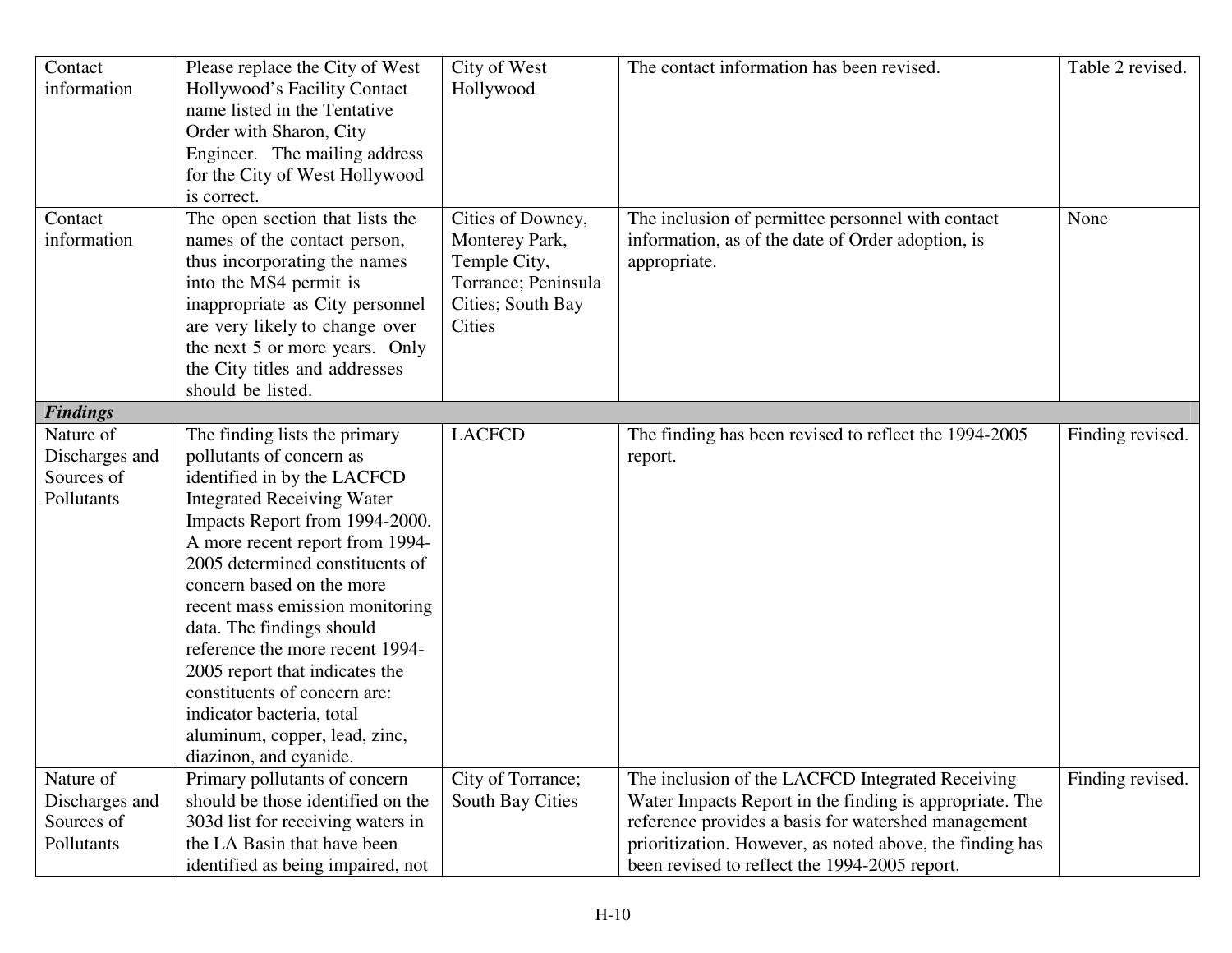|                                                         | a twelve-year-old receiving<br>water impact report. Strike the<br>reference to LACFCD Integrated<br><b>Receiving Water Impacts Report</b><br>from 1994-2000 and substitute<br>reference to 303d list.                                                                                                                                                                                                                                                                       |                          |                                                                                                                                                                                                                                                                                                                                                                                                                                                                                                                                                                                                                                                                                                                                                                   |                  |
|---------------------------------------------------------|-----------------------------------------------------------------------------------------------------------------------------------------------------------------------------------------------------------------------------------------------------------------------------------------------------------------------------------------------------------------------------------------------------------------------------------------------------------------------------|--------------------------|-------------------------------------------------------------------------------------------------------------------------------------------------------------------------------------------------------------------------------------------------------------------------------------------------------------------------------------------------------------------------------------------------------------------------------------------------------------------------------------------------------------------------------------------------------------------------------------------------------------------------------------------------------------------------------------------------------------------------------------------------------------------|------------------|
| Nature of<br>Discharges and<br>Sources of<br>Pollutants | The finding states that<br>stormwater and non-stormwater<br>discharges of debris and trash<br>are also a pervasive water<br>quality problem in the Los<br>Angeles Region. This finding<br>apparently ignores the<br>tremendous efforts made on the<br>various Trash TMDLs. The<br>finding should include a<br>statement that the trash TMDLs<br>and the significant efforts on the<br>part of the Permittees have<br>reduced trash generation in the<br>various watersheds. | <b>LACFCD</b>            | The finding has been revised to reflect the significant<br>strides that have been made by a number of permittees<br>in addressing discharges of debris and trash.                                                                                                                                                                                                                                                                                                                                                                                                                                                                                                                                                                                                 | Finding revised. |
| Nature of<br>Discharges and<br>Sources of<br>Pollutants | It should be clearly stated that it<br>is not the intent of this Permit to<br>address naturally occurring<br>pollutants, which are outside the<br>control of the Permittees. Other<br>MS4 Permits, such as Order No.<br>R8-2009-0030 (NPDES No.<br>CAS 618030) already include<br>such language.                                                                                                                                                                            | County of Los<br>Angeles | To the contrary, it is the Board's intention to regulate all<br>pollutants, whether they are anthropogenic or naturally<br>occurring, that are discharged from the MS4 to<br>receiving waters. The entire purpose of a NPDES<br>permit is to regulate discharges of "pollutants" from<br>point sources to receiving waters. The Clean Water<br>Act's definition of "pollutant" in section 502(6) does<br>not distinguish between pollutants that are caused by<br>anthropogenic or naturally occurring sources. Further,<br>the definition of "waste" in California Water Code<br>section 13050(d) specifically includes waste "associated<br>with human habitation, or of human or animal origin."<br>Even if a permittee is not able to control the source of a | None             |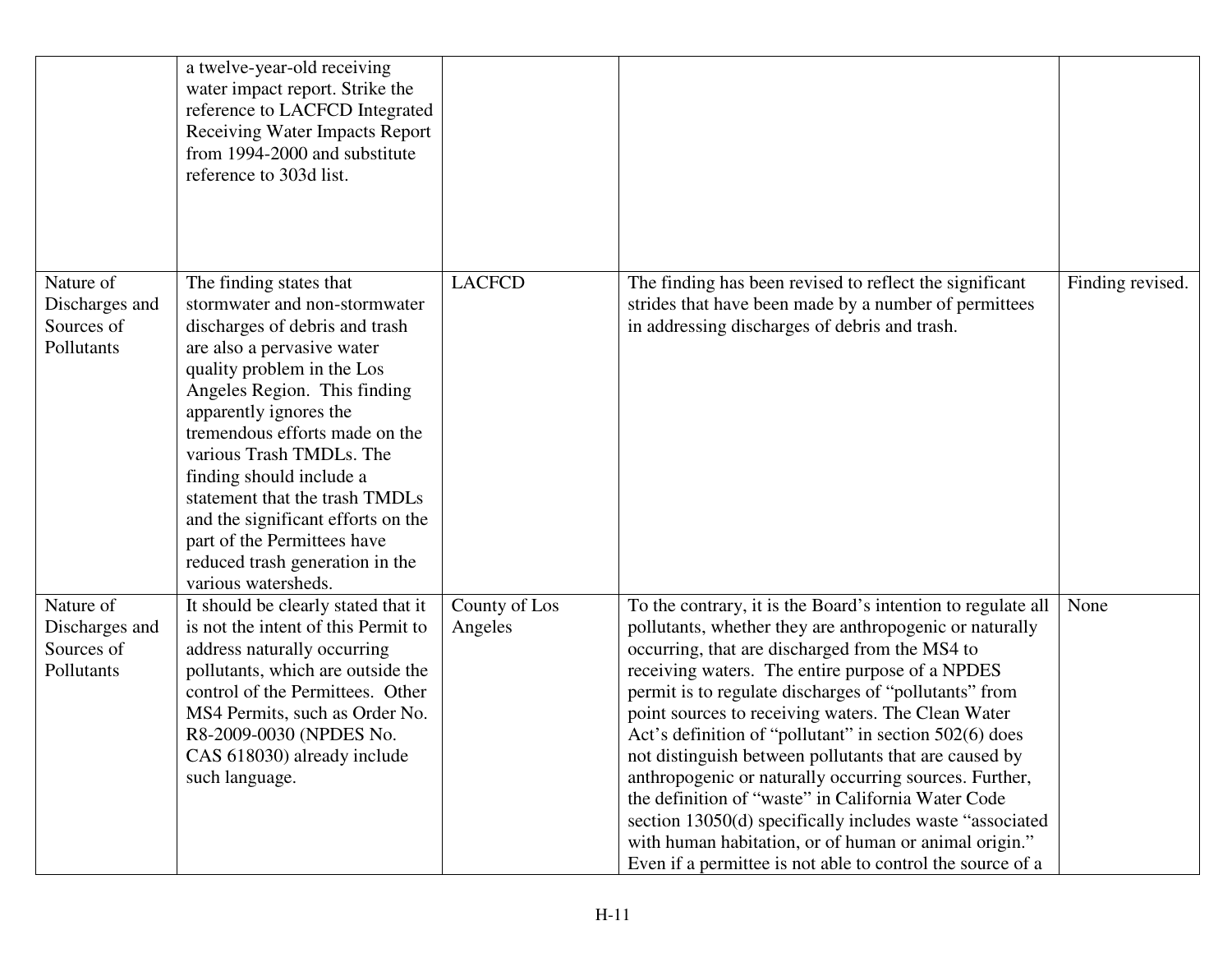|                                                                |                                                                                                                                                                                                                                                                                                                                                                                                                                                                                                                                                                                                                                                                                                                                                                           |                          | naturally occurring pollutant, the Clean Water Act<br>requires permittees to control pollutants through an<br>MS4 to receiving waters. The above notwithstanding,<br>the Board has addressed the issue of natural sources of<br>pollutants through its water quality standards program<br>in the case of bacteria objectives. This Regional Board<br>continues to discuss this issue with regard to other<br>pollutants that are naturally occurring with other<br>regional boards and the State Water Board. |                  |
|----------------------------------------------------------------|---------------------------------------------------------------------------------------------------------------------------------------------------------------------------------------------------------------------------------------------------------------------------------------------------------------------------------------------------------------------------------------------------------------------------------------------------------------------------------------------------------------------------------------------------------------------------------------------------------------------------------------------------------------------------------------------------------------------------------------------------------------------------|--------------------------|---------------------------------------------------------------------------------------------------------------------------------------------------------------------------------------------------------------------------------------------------------------------------------------------------------------------------------------------------------------------------------------------------------------------------------------------------------------------------------------------------------------|------------------|
| Permit<br>Coverage and<br>Facility<br>Description              | The finding inappropriately<br>singles out LACFCD when it<br>should address the area being<br>covered by the permit. There are<br>areas within the service area of<br>the LACFCD that are not<br>covered under the permit. The<br>finding should also state that the<br>MS4 also includes the street<br>networks from all Permittees. In<br>addition, the last paragraph<br>should be revised as follows:<br>"The Los Angeles County Flood<br>Control District area covered<br>under this Order encompasses<br>more than 3000 square miles.<br>The LACFCD This area<br>contains a vast drainage<br>networkMaps depicting the<br>major drainage infrastructure of<br>the LA County MS4 area<br>covered under this Order are<br>included in Attachment C of this<br>Order." | <b>LACFCD</b>            | The finding has been revised.<br>The definition of MS4 included in Attachment A, which<br>is consistent with 40 CFR $\S$ 122.26(b)(8), already<br>acknowledges that the MS4 includes street networks.<br>Thus, no further clarification is needed on what the<br>MS4 includes.                                                                                                                                                                                                                                | Finding revised. |
| Geographic<br>Coverage and<br>Watershed<br>Management<br>Areas | The fourth paragraph suggests<br>that it is the responsibility of the<br>Permittees, who do not have<br>primary jurisdiction over entities<br>outside the LACFCD, to address                                                                                                                                                                                                                                                                                                                                                                                                                                                                                                                                                                                              | County of Los<br>Angeles | The fourth through eighth paragraphs of this finding<br>factually discuss sources of discharges into receiving<br>waters within the County of Los Angeles that are not<br>covered by this MS4 permit. Therefore, the fourth<br>paragraph is appropriate as-is.                                                                                                                                                                                                                                                | None             |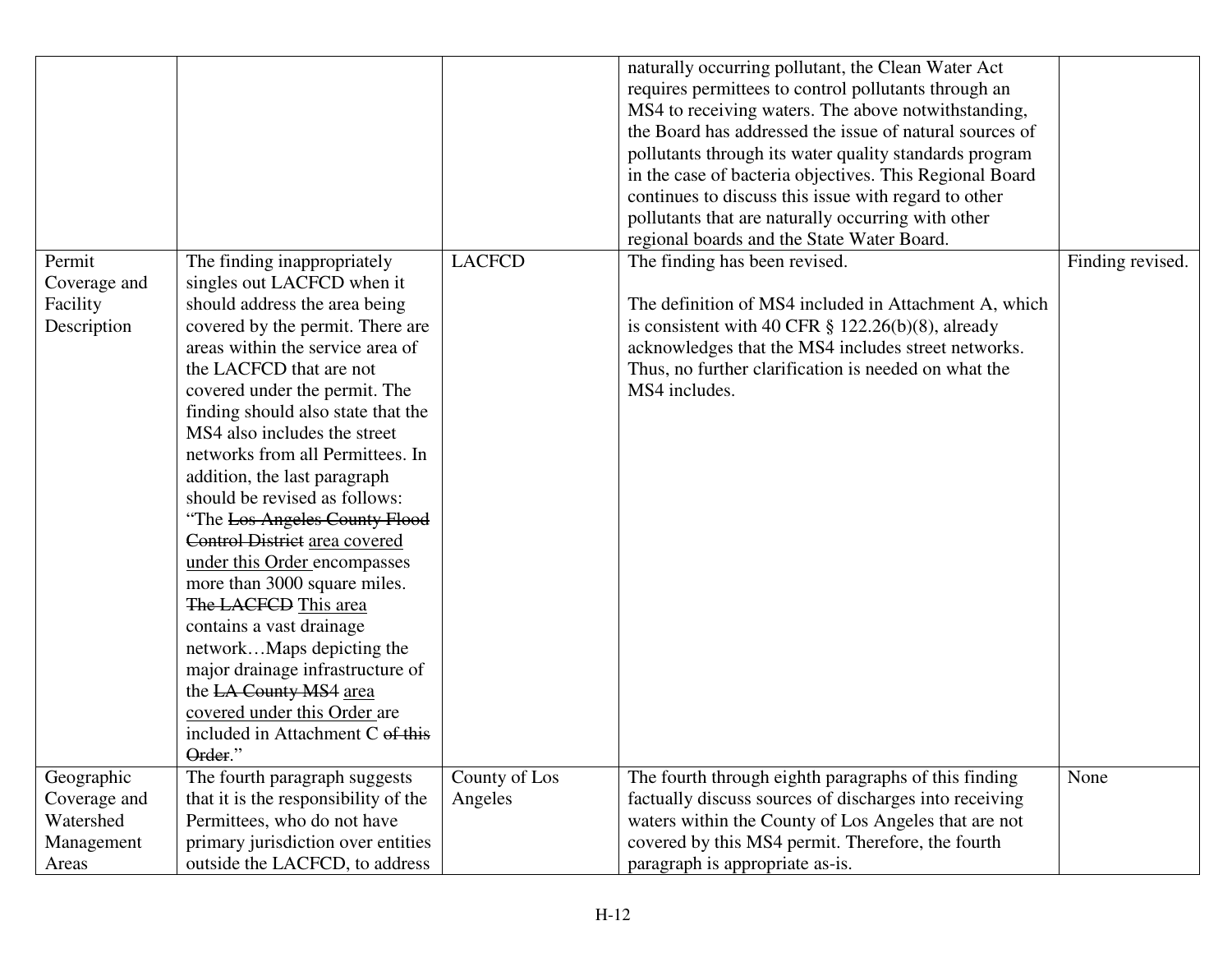|                     | these discharges. Unlike Order<br>No. 01-182, which in Finding<br>D.2 acknowledges both<br>uncontrolled entities within the<br>Permit coverage area and<br>outside the area, this finding<br>only references sources located<br>outside the area of the<br>LACFCD. There are<br>dischargers within the area of<br>the LACFCD that are beyond<br>the control of the Permittees.<br>These facilities are subject to the<br>jurisdiction of the Board. This<br>finding should be modified to<br>reflect sources both within and<br>without the Permit coverage<br>area, as was done in Finding D.2<br>of Order 01-182. |                 | The Board acknowledges that there are dischargers and<br>sources of pollutants within the LACFCD service area<br>that are beyond the control of the permittees. However,<br>the permittees have ultimate authority and responsibility<br>to prohibit, prevent, or otherwise control the discharges<br>that enter and exit the portions of the MS4 for which<br>they are owners and/or operators. Even if the permittees<br>cannot control the sources or do not themselves<br>generate the pollutants entering/exiting their<br>MS4s, the permittees are nevertheless responsible for<br>ensuring that the pollutants do not reach receiving<br>waters through their MS4. As recently stated by the 9th<br>Circuit Court of Appeals, "the Clean Water Act does<br>not distinguish between those who add and those who<br>convey what is added by others - the Act is indifferent<br>to the originator of water pollution." (NRDC v. County<br>of Los Angeles (2011) 673 F.3d 880, 900.) Thus, the<br>Clean Water Act, and this permit, appropriately places<br>responsibility for preventing or controlling illicit |                  |
|---------------------|---------------------------------------------------------------------------------------------------------------------------------------------------------------------------------------------------------------------------------------------------------------------------------------------------------------------------------------------------------------------------------------------------------------------------------------------------------------------------------------------------------------------------------------------------------------------------------------------------------------------|-----------------|---------------------------------------------------------------------------------------------------------------------------------------------------------------------------------------------------------------------------------------------------------------------------------------------------------------------------------------------------------------------------------------------------------------------------------------------------------------------------------------------------------------------------------------------------------------------------------------------------------------------------------------------------------------------------------------------------------------------------------------------------------------------------------------------------------------------------------------------------------------------------------------------------------------------------------------------------------------------------------------------------------------------------------------------------------------------------------------------------------------------|------------------|
| Geographic          | The finding states "  each                                                                                                                                                                                                                                                                                                                                                                                                                                                                                                                                                                                          | LA Permit Group | discharges on the permittees.<br>Co-permittees must comply with permit conditions                                                                                                                                                                                                                                                                                                                                                                                                                                                                                                                                                                                                                                                                                                                                                                                                                                                                                                                                                                                                                                   | None             |
| Coverage and        | Permittee shall maintain the                                                                                                                                                                                                                                                                                                                                                                                                                                                                                                                                                                                        |                 | relating to discharges from the MS4s (including catch                                                                                                                                                                                                                                                                                                                                                                                                                                                                                                                                                                                                                                                                                                                                                                                                                                                                                                                                                                                                                                                               |                  |
| Watershed           | necessary legal authority to<br>control the contribution of                                                                                                                                                                                                                                                                                                                                                                                                                                                                                                                                                         |                 | basins) for which they are owners or operators. (40 CFR<br>§ 122.26(a)(3)(vi)).                                                                                                                                                                                                                                                                                                                                                                                                                                                                                                                                                                                                                                                                                                                                                                                                                                                                                                                                                                                                                                     |                  |
| Management<br>Areas | pollutants to its MS4 and shall                                                                                                                                                                                                                                                                                                                                                                                                                                                                                                                                                                                     |                 |                                                                                                                                                                                                                                                                                                                                                                                                                                                                                                                                                                                                                                                                                                                                                                                                                                                                                                                                                                                                                                                                                                                     |                  |
|                     | include in its storm water                                                                                                                                                                                                                                                                                                                                                                                                                                                                                                                                                                                          |                 |                                                                                                                                                                                                                                                                                                                                                                                                                                                                                                                                                                                                                                                                                                                                                                                                                                                                                                                                                                                                                                                                                                                     |                  |
|                     | management program a                                                                                                                                                                                                                                                                                                                                                                                                                                                                                                                                                                                                |                 |                                                                                                                                                                                                                                                                                                                                                                                                                                                                                                                                                                                                                                                                                                                                                                                                                                                                                                                                                                                                                                                                                                                     |                  |
|                     | comprehensive planning process                                                                                                                                                                                                                                                                                                                                                                                                                                                                                                                                                                                      |                 |                                                                                                                                                                                                                                                                                                                                                                                                                                                                                                                                                                                                                                                                                                                                                                                                                                                                                                                                                                                                                                                                                                                     |                  |
|                     | that includes intergovernmental                                                                                                                                                                                                                                                                                                                                                                                                                                                                                                                                                                                     |                 |                                                                                                                                                                                                                                                                                                                                                                                                                                                                                                                                                                                                                                                                                                                                                                                                                                                                                                                                                                                                                                                                                                                     |                  |
|                     | coordination, where necessary."                                                                                                                                                                                                                                                                                                                                                                                                                                                                                                                                                                                     |                 |                                                                                                                                                                                                                                                                                                                                                                                                                                                                                                                                                                                                                                                                                                                                                                                                                                                                                                                                                                                                                                                                                                                     |                  |
|                     | If the MS4/catch basin is owned                                                                                                                                                                                                                                                                                                                                                                                                                                                                                                                                                                                     |                 |                                                                                                                                                                                                                                                                                                                                                                                                                                                                                                                                                                                                                                                                                                                                                                                                                                                                                                                                                                                                                                                                                                                     |                  |
|                     | by the LACFCD, does this mean                                                                                                                                                                                                                                                                                                                                                                                                                                                                                                                                                                                       |                 |                                                                                                                                                                                                                                                                                                                                                                                                                                                                                                                                                                                                                                                                                                                                                                                                                                                                                                                                                                                                                                                                                                                     |                  |
|                     | that the LACFCD needs to                                                                                                                                                                                                                                                                                                                                                                                                                                                                                                                                                                                            |                 |                                                                                                                                                                                                                                                                                                                                                                                                                                                                                                                                                                                                                                                                                                                                                                                                                                                                                                                                                                                                                                                                                                                     |                  |
|                     | control the contribution of                                                                                                                                                                                                                                                                                                                                                                                                                                                                                                                                                                                         |                 |                                                                                                                                                                                                                                                                                                                                                                                                                                                                                                                                                                                                                                                                                                                                                                                                                                                                                                                                                                                                                                                                                                                     |                  |
|                     | pollutants?                                                                                                                                                                                                                                                                                                                                                                                                                                                                                                                                                                                                         |                 |                                                                                                                                                                                                                                                                                                                                                                                                                                                                                                                                                                                                                                                                                                                                                                                                                                                                                                                                                                                                                                                                                                                     |                  |
| MS4                 | The last paragraph of this                                                                                                                                                                                                                                                                                                                                                                                                                                                                                                                                                                                          | County of Los   | The finding has been revised to use the exact language                                                                                                                                                                                                                                                                                                                                                                                                                                                                                                                                                                                                                                                                                                                                                                                                                                                                                                                                                                                                                                                              | Finding revised. |
| Requirements        | finding misstates the                                                                                                                                                                                                                                                                                                                                                                                                                                                                                                                                                                                               | Angeles         | from the Clean Water Act, which requires MS4 permits                                                                                                                                                                                                                                                                                                                                                                                                                                                                                                                                                                                                                                                                                                                                                                                                                                                                                                                                                                                                                                                                |                  |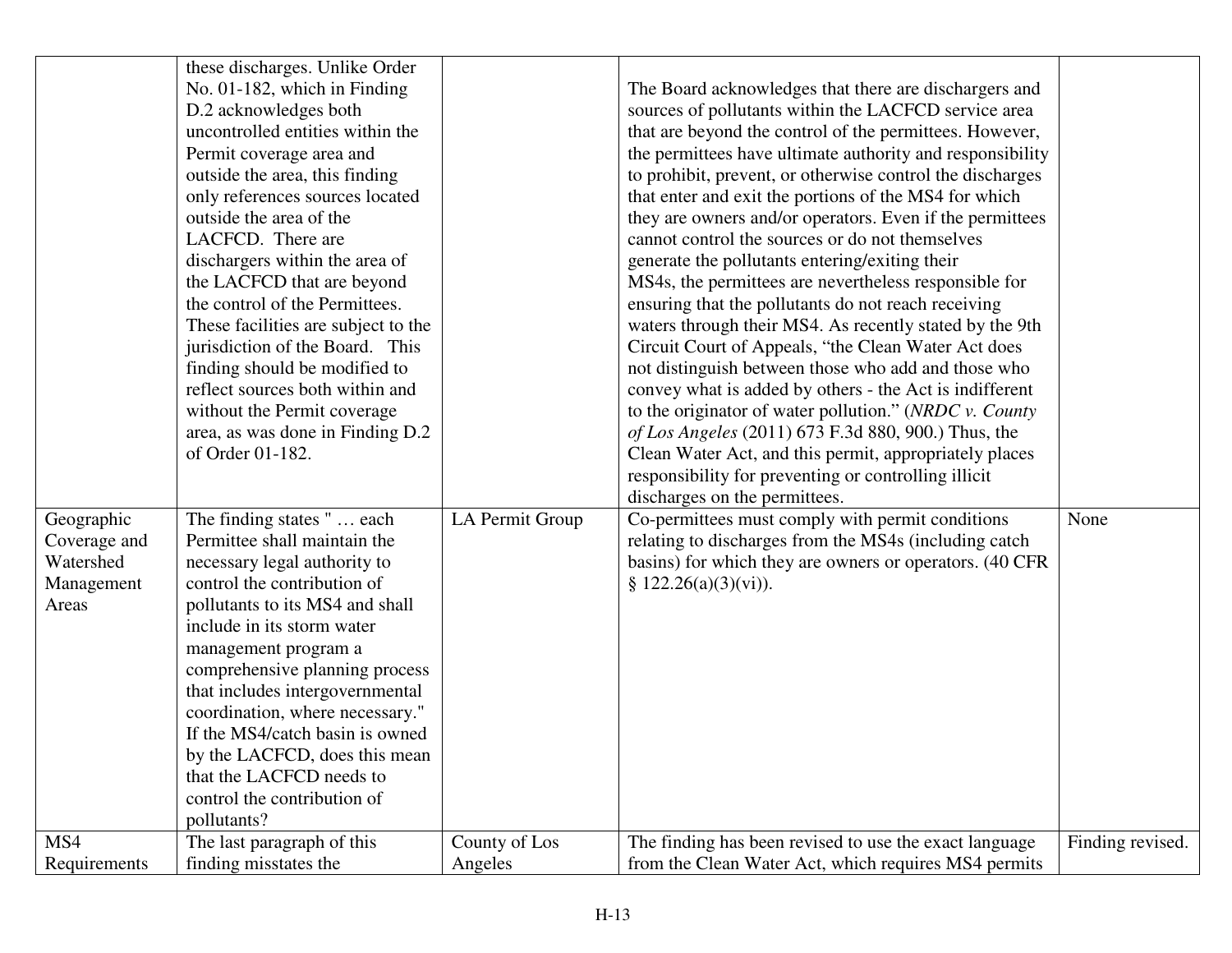|                                                                              | requirements of the CWA. There                                                                                                                                                                                                                                                                                                                                                                                                                                                                                                                                                              |                                                | include "other provisions the Regional Water Board has                                                                                                                                                                                                                                                                                                                                                                                                                                                                                                                                                                                                                                                                                                                                                                                                                                                                                                                                                                                                                                                                                                      |              |
|------------------------------------------------------------------------------|---------------------------------------------------------------------------------------------------------------------------------------------------------------------------------------------------------------------------------------------------------------------------------------------------------------------------------------------------------------------------------------------------------------------------------------------------------------------------------------------------------------------------------------------------------------------------------------------|------------------------------------------------|-------------------------------------------------------------------------------------------------------------------------------------------------------------------------------------------------------------------------------------------------------------------------------------------------------------------------------------------------------------------------------------------------------------------------------------------------------------------------------------------------------------------------------------------------------------------------------------------------------------------------------------------------------------------------------------------------------------------------------------------------------------------------------------------------------------------------------------------------------------------------------------------------------------------------------------------------------------------------------------------------------------------------------------------------------------------------------------------------------------------------------------------------------------|--------------|
|                                                                              | is no provision in the CWA that                                                                                                                                                                                                                                                                                                                                                                                                                                                                                                                                                             |                                                | determined appropriate for the control of such                                                                                                                                                                                                                                                                                                                                                                                                                                                                                                                                                                                                                                                                                                                                                                                                                                                                                                                                                                                                                                                                                                              |              |
|                                                                              | requires the Board to include                                                                                                                                                                                                                                                                                                                                                                                                                                                                                                                                                               |                                                | pollutants."                                                                                                                                                                                                                                                                                                                                                                                                                                                                                                                                                                                                                                                                                                                                                                                                                                                                                                                                                                                                                                                                                                                                                |              |
|                                                                              | "other provisions that the                                                                                                                                                                                                                                                                                                                                                                                                                                                                                                                                                                  |                                                |                                                                                                                                                                                                                                                                                                                                                                                                                                                                                                                                                                                                                                                                                                                                                                                                                                                                                                                                                                                                                                                                                                                                                             |              |
|                                                                              | Regional Water Board                                                                                                                                                                                                                                                                                                                                                                                                                                                                                                                                                                        |                                                |                                                                                                                                                                                                                                                                                                                                                                                                                                                                                                                                                                                                                                                                                                                                                                                                                                                                                                                                                                                                                                                                                                                                                             |              |
|                                                                              | determines necessary for the                                                                                                                                                                                                                                                                                                                                                                                                                                                                                                                                                                |                                                |                                                                                                                                                                                                                                                                                                                                                                                                                                                                                                                                                                                                                                                                                                                                                                                                                                                                                                                                                                                                                                                                                                                                                             |              |
|                                                                              | control of pollutants in MS4                                                                                                                                                                                                                                                                                                                                                                                                                                                                                                                                                                |                                                |                                                                                                                                                                                                                                                                                                                                                                                                                                                                                                                                                                                                                                                                                                                                                                                                                                                                                                                                                                                                                                                                                                                                                             |              |
|                                                                              | discharges in order to achieve                                                                                                                                                                                                                                                                                                                                                                                                                                                                                                                                                              |                                                |                                                                                                                                                                                                                                                                                                                                                                                                                                                                                                                                                                                                                                                                                                                                                                                                                                                                                                                                                                                                                                                                                                                                                             |              |
|                                                                              | water quality standards." As the                                                                                                                                                                                                                                                                                                                                                                                                                                                                                                                                                            |                                                |                                                                                                                                                                                                                                                                                                                                                                                                                                                                                                                                                                                                                                                                                                                                                                                                                                                                                                                                                                                                                                                                                                                                                             |              |
|                                                                              | $9th$ Circuit held in <i>Defenders of</i>                                                                                                                                                                                                                                                                                                                                                                                                                                                                                                                                                   |                                                |                                                                                                                                                                                                                                                                                                                                                                                                                                                                                                                                                                                                                                                                                                                                                                                                                                                                                                                                                                                                                                                                                                                                                             |              |
|                                                                              |                                                                                                                                                                                                                                                                                                                                                                                                                                                                                                                                                                                             |                                                |                                                                                                                                                                                                                                                                                                                                                                                                                                                                                                                                                                                                                                                                                                                                                                                                                                                                                                                                                                                                                                                                                                                                                             |              |
|                                                                              |                                                                                                                                                                                                                                                                                                                                                                                                                                                                                                                                                                                             |                                                |                                                                                                                                                                                                                                                                                                                                                                                                                                                                                                                                                                                                                                                                                                                                                                                                                                                                                                                                                                                                                                                                                                                                                             |              |
|                                                                              |                                                                                                                                                                                                                                                                                                                                                                                                                                                                                                                                                                                             |                                                |                                                                                                                                                                                                                                                                                                                                                                                                                                                                                                                                                                                                                                                                                                                                                                                                                                                                                                                                                                                                                                                                                                                                                             |              |
|                                                                              |                                                                                                                                                                                                                                                                                                                                                                                                                                                                                                                                                                                             |                                                |                                                                                                                                                                                                                                                                                                                                                                                                                                                                                                                                                                                                                                                                                                                                                                                                                                                                                                                                                                                                                                                                                                                                                             |              |
|                                                                              |                                                                                                                                                                                                                                                                                                                                                                                                                                                                                                                                                                                             |                                                |                                                                                                                                                                                                                                                                                                                                                                                                                                                                                                                                                                                                                                                                                                                                                                                                                                                                                                                                                                                                                                                                                                                                                             |              |
|                                                                              |                                                                                                                                                                                                                                                                                                                                                                                                                                                                                                                                                                                             |                                                |                                                                                                                                                                                                                                                                                                                                                                                                                                                                                                                                                                                                                                                                                                                                                                                                                                                                                                                                                                                                                                                                                                                                                             |              |
|                                                                              |                                                                                                                                                                                                                                                                                                                                                                                                                                                                                                                                                                                             |                                                |                                                                                                                                                                                                                                                                                                                                                                                                                                                                                                                                                                                                                                                                                                                                                                                                                                                                                                                                                                                                                                                                                                                                                             |              |
|                                                                              |                                                                                                                                                                                                                                                                                                                                                                                                                                                                                                                                                                                             |                                                |                                                                                                                                                                                                                                                                                                                                                                                                                                                                                                                                                                                                                                                                                                                                                                                                                                                                                                                                                                                                                                                                                                                                                             |              |
|                                                                              |                                                                                                                                                                                                                                                                                                                                                                                                                                                                                                                                                                                             |                                                |                                                                                                                                                                                                                                                                                                                                                                                                                                                                                                                                                                                                                                                                                                                                                                                                                                                                                                                                                                                                                                                                                                                                                             |              |
|                                                                              |                                                                                                                                                                                                                                                                                                                                                                                                                                                                                                                                                                                             |                                                |                                                                                                                                                                                                                                                                                                                                                                                                                                                                                                                                                                                                                                                                                                                                                                                                                                                                                                                                                                                                                                                                                                                                                             |              |
|                                                                              |                                                                                                                                                                                                                                                                                                                                                                                                                                                                                                                                                                                             |                                                |                                                                                                                                                                                                                                                                                                                                                                                                                                                                                                                                                                                                                                                                                                                                                                                                                                                                                                                                                                                                                                                                                                                                                             |              |
|                                                                              |                                                                                                                                                                                                                                                                                                                                                                                                                                                                                                                                                                                             |                                                |                                                                                                                                                                                                                                                                                                                                                                                                                                                                                                                                                                                                                                                                                                                                                                                                                                                                                                                                                                                                                                                                                                                                                             |              |
|                                                                              |                                                                                                                                                                                                                                                                                                                                                                                                                                                                                                                                                                                             |                                                |                                                                                                                                                                                                                                                                                                                                                                                                                                                                                                                                                                                                                                                                                                                                                                                                                                                                                                                                                                                                                                                                                                                                                             |              |
|                                                                              |                                                                                                                                                                                                                                                                                                                                                                                                                                                                                                                                                                                             |                                                |                                                                                                                                                                                                                                                                                                                                                                                                                                                                                                                                                                                                                                                                                                                                                                                                                                                                                                                                                                                                                                                                                                                                                             |              |
|                                                                              |                                                                                                                                                                                                                                                                                                                                                                                                                                                                                                                                                                                             |                                                |                                                                                                                                                                                                                                                                                                                                                                                                                                                                                                                                                                                                                                                                                                                                                                                                                                                                                                                                                                                                                                                                                                                                                             |              |
|                                                                              |                                                                                                                                                                                                                                                                                                                                                                                                                                                                                                                                                                                             |                                                |                                                                                                                                                                                                                                                                                                                                                                                                                                                                                                                                                                                                                                                                                                                                                                                                                                                                                                                                                                                                                                                                                                                                                             |              |
|                                                                              |                                                                                                                                                                                                                                                                                                                                                                                                                                                                                                                                                                                             |                                                |                                                                                                                                                                                                                                                                                                                                                                                                                                                                                                                                                                                                                                                                                                                                                                                                                                                                                                                                                                                                                                                                                                                                                             |              |
|                                                                              |                                                                                                                                                                                                                                                                                                                                                                                                                                                                                                                                                                                             |                                                |                                                                                                                                                                                                                                                                                                                                                                                                                                                                                                                                                                                                                                                                                                                                                                                                                                                                                                                                                                                                                                                                                                                                                             |              |
|                                                                              |                                                                                                                                                                                                                                                                                                                                                                                                                                                                                                                                                                                             |                                                |                                                                                                                                                                                                                                                                                                                                                                                                                                                                                                                                                                                                                                                                                                                                                                                                                                                                                                                                                                                                                                                                                                                                                             |              |
|                                                                              |                                                                                                                                                                                                                                                                                                                                                                                                                                                                                                                                                                                             |                                                |                                                                                                                                                                                                                                                                                                                                                                                                                                                                                                                                                                                                                                                                                                                                                                                                                                                                                                                                                                                                                                                                                                                                                             |              |
|                                                                              |                                                                                                                                                                                                                                                                                                                                                                                                                                                                                                                                                                                             |                                                |                                                                                                                                                                                                                                                                                                                                                                                                                                                                                                                                                                                                                                                                                                                                                                                                                                                                                                                                                                                                                                                                                                                                                             |              |
|                                                                              |                                                                                                                                                                                                                                                                                                                                                                                                                                                                                                                                                                                             |                                                |                                                                                                                                                                                                                                                                                                                                                                                                                                                                                                                                                                                                                                                                                                                                                                                                                                                                                                                                                                                                                                                                                                                                                             |              |
|                                                                              |                                                                                                                                                                                                                                                                                                                                                                                                                                                                                                                                                                                             |                                                |                                                                                                                                                                                                                                                                                                                                                                                                                                                                                                                                                                                                                                                                                                                                                                                                                                                                                                                                                                                                                                                                                                                                                             |              |
|                                                                              |                                                                                                                                                                                                                                                                                                                                                                                                                                                                                                                                                                                             |                                                |                                                                                                                                                                                                                                                                                                                                                                                                                                                                                                                                                                                                                                                                                                                                                                                                                                                                                                                                                                                                                                                                                                                                                             |              |
|                                                                              |                                                                                                                                                                                                                                                                                                                                                                                                                                                                                                                                                                                             |                                                |                                                                                                                                                                                                                                                                                                                                                                                                                                                                                                                                                                                                                                                                                                                                                                                                                                                                                                                                                                                                                                                                                                                                                             |              |
|                                                                              |                                                                                                                                                                                                                                                                                                                                                                                                                                                                                                                                                                                             |                                                |                                                                                                                                                                                                                                                                                                                                                                                                                                                                                                                                                                                                                                                                                                                                                                                                                                                                                                                                                                                                                                                                                                                                                             |              |
|                                                                              |                                                                                                                                                                                                                                                                                                                                                                                                                                                                                                                                                                                             |                                                |                                                                                                                                                                                                                                                                                                                                                                                                                                                                                                                                                                                                                                                                                                                                                                                                                                                                                                                                                                                                                                                                                                                                                             |              |
|                                                                              |                                                                                                                                                                                                                                                                                                                                                                                                                                                                                                                                                                                             |                                                |                                                                                                                                                                                                                                                                                                                                                                                                                                                                                                                                                                                                                                                                                                                                                                                                                                                                                                                                                                                                                                                                                                                                                             |              |
| <b>Water Quality</b><br><b>Control Plans</b><br>Total Maximum<br>Daily Loads | Wildlife v. Browner, the state has<br>"discretion" to require<br>stormwater discharges to<br>achieve water quality standards,<br>but also the discretion not to<br>require such controls.<br>Please remove table 6-<br>confusing and seems to assume<br>all reaches have all beneficial<br>uses. List the uses by watershed<br>if necessary to list, but do not<br>assign the uses to all bodies of<br>water from all outfalls<br>Please remove language in last<br>paragraph of Finding J.1.<br>regarding interagency. Cities do<br>not have authority over other<br>agencies' discharges. | City of Santa Clarita<br>City of Santa Clarita | Table 6 is not meant to be a detailed listing of the<br>beneficial uses applicable to each surface water body<br>and reaches. Before Table 6, the finding states:<br>"Beneficial uses applicable to the surface water bodies<br>that receive discharges from the Los Angeles County<br>MS4 generally include those listed below."(emphasis<br>added.)<br>The finding does not state that Permittees have control<br>or authority over another Permittee's discharges. As<br>noted in the finding, federal regulations state that co-<br>permittees need only comply with permit conditions<br>relating to discharges from the MS4 for which they are<br>owners or operators (40 CFR $\S$ 122.26(a)(3)(vi)).<br>Federal regulations, however, also require that<br>permittees include in its storm water management<br>program a comprehensive planning process that<br>includes intergovernmental coordination, where<br>necessary. Given the interconnected nature of the<br>permittees' MS4s, the Board expects permittees' to<br>work cooperatively to facilitate compliance efforts<br>through inter-agency agreements or other formal<br>arrangements. | None<br>None |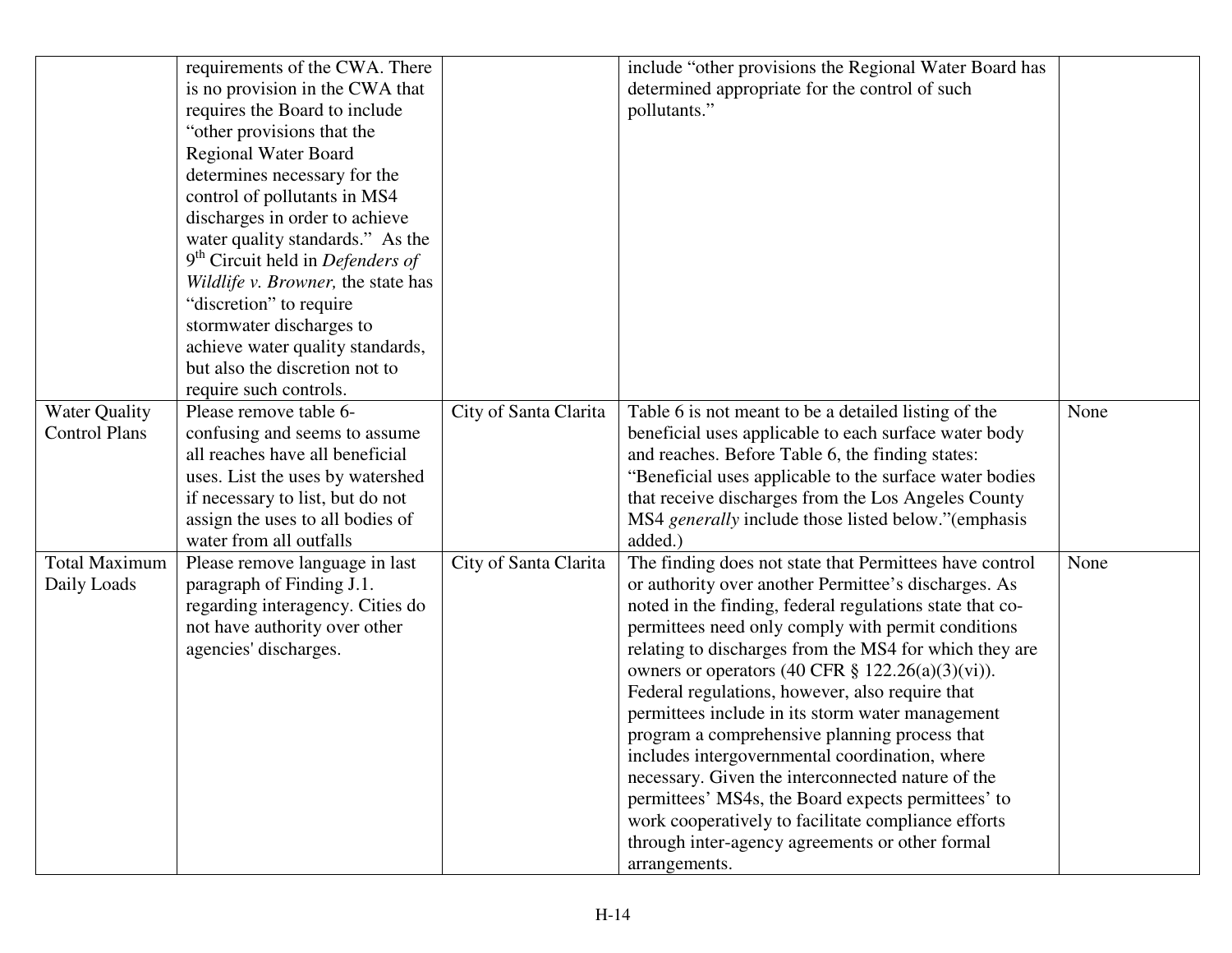| Endangered                | Clarify that L.I.D. Ordinances    | City of Torrance      | The Order does not mandate diverting all flows. Rather,            | None |
|---------------------------|-----------------------------------|-----------------------|--------------------------------------------------------------------|------|
| Species Act               | and Developer required L.I.D.     |                       | permittees must implement LID BMPs that attempt to                 |      |
|                           | exemptions include preserving     |                       | mimic the runoff volume and duration of an                         |      |
|                           | flows to established freshwater   |                       | undeveloped parcel. Permittees may develop its LID                 |      |
|                           | ecosystems that have been         |                       | ordinance to preserve freshwater ecosystems. In                    |      |
|                           | identified by a Naturalist would  |                       | implementing LID BMPs and developing LID                           |      |
|                           | be degraded by having dry and     |                       | ordinances, permittees are responsible for meeting all             |      |
|                           | wet weather run off diverted      |                       | requirements of the federal and state Endangered                   |      |
|                           |                                   |                       | Species Acts.                                                      |      |
| Economic                  | Please show this exceeds federal  | City of Santa Clarita | The Board disagrees. The requirements in the permit are            | None |
| Considerations            | standards through stricter        |                       | not more stringent than the minimum federal                        |      |
|                           | interpretation of rules than is   |                       | requirements. While a Water Code section 13241                     |      |
|                           | required under the Clean Water    |                       | analysis is not required, the Board has nevertheless               |      |
|                           | Act.                              |                       | considered the factors in section 13241. That analysis is          |      |
|                           |                                   |                       | provided in the Fact Sheet.                                        |      |
| <b>Permit Application</b> |                                   |                       |                                                                    |      |
| Permit                    | The Board has no authority to     | City of Signal Hill;  | While federal regulations do allow individual MS4                  | None |
| Application               | issue a combined system-wide      | <b>LACFCD</b>         | owners/operators to apply for individual permits, the              |      |
|                           | MS4 permit to parties, such as    |                       | Regional Water Board retains the discretion as the                 |      |
|                           | Signal Hill and LACFCD, who       |                       | permitting authority to determine whether to actually              |      |
|                           | filed separate Reports of Waste   |                       | issue an individual permit. The Board has the authority            |      |
|                           | Discharge (ROWD) requesting       |                       | to issue permits for discharges from MS4s on a system-             |      |
|                           | individual permits and who have   |                       | wide or jurisdiction-wide basis. (CWA §                            |      |
|                           | not agreed to be included as co-  |                       | $402(p)(3)(B)(i)$ ; 40 CFR section 122.26, subdivisions            |      |
|                           | permittees in a combined          |                       | $(a)(1)(v)$ , $(a)(3)(ii)$ , and $(a)(3)(iv)$ ). USEPA's responses |      |
|                           | system-wide permit. Pursuant to   |                       | to comments for its regulations pertaining to large and            |      |
|                           | 40 CFR section 122.26(a)(3)(iii), |                       | medium MS4s also make it clear that the permitting                 |      |
|                           | any individual MS4 operator has   |                       | authority has the flexibility to establish system- or              |      |
|                           | the right to apply for and obtain |                       | region-wide permits. In the Final Rule published in the            |      |
|                           | its own individual permit. No     |                       | Federal Register and containing its responses to                   |      |
|                           | individual MS4 permittee can be   |                       | comments, USEPA noted that section $122.26(a)(3)(iv)$              |      |
|                           | forced, against its will and      |                       | would allow an entire system in a geographical region              |      |
|                           | without the agreement of the      |                       | under the purview of a State agency to be designated               |      |
|                           | various other jurisdictions to be |                       | under a permit. (55 Fed. Reg. 47990, 48042.) USEPA                 |      |
|                           | included in the combined          |                       | also indicated that many commenters wanted to allow                |      |
|                           | system-wide permit.               |                       | permitting authorities broad discretion to establish               |      |
|                           |                                   |                       | system-wide permits, and that USEPA believed that                  |      |
|                           |                                   |                       | section 122.26, subdivisions (a)(1)(v) and (a)(3)(ii),             |      |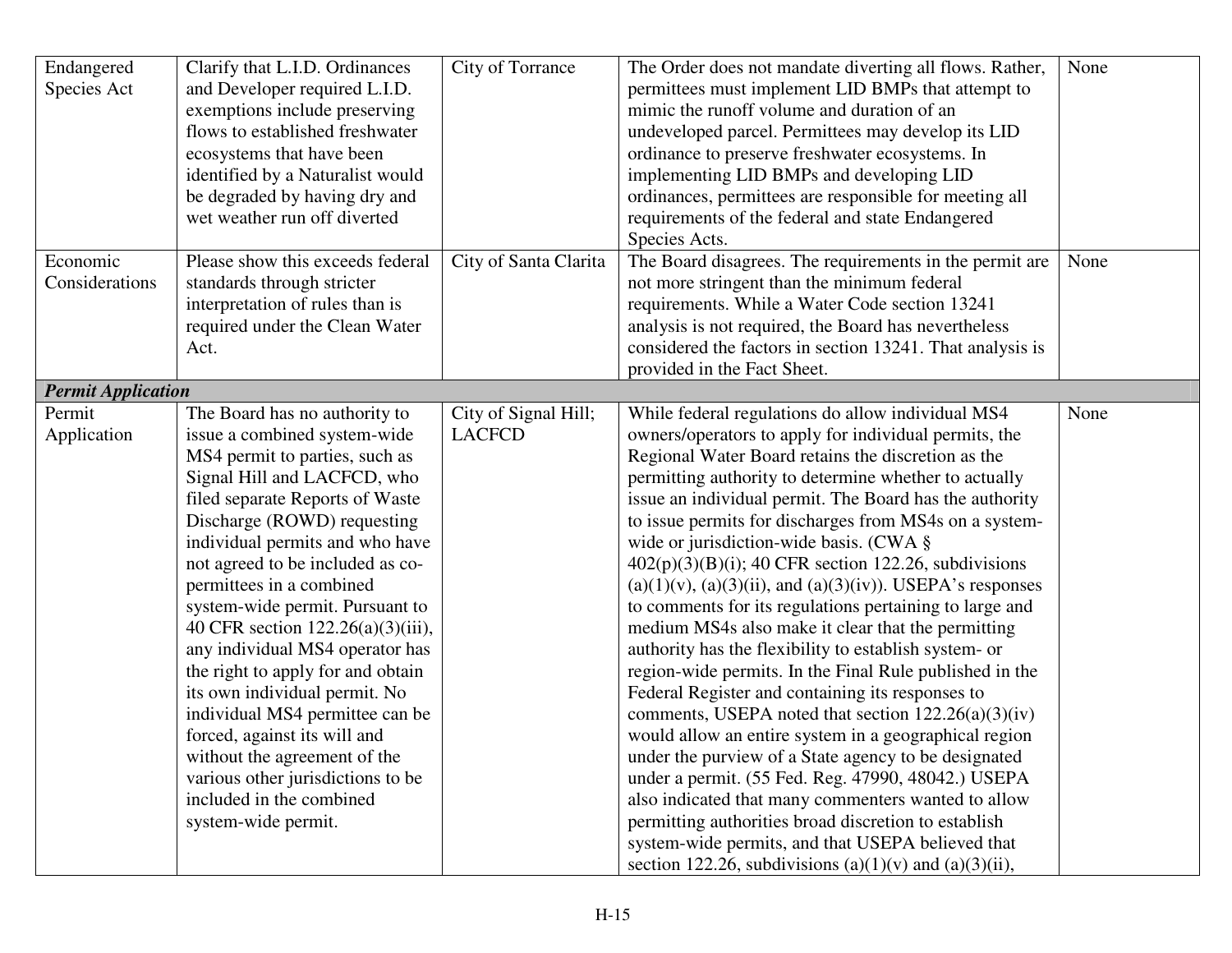|             |                                   |                     | allowed for such broad discretion. (Id. pp. 48039-         |      |
|-------------|-----------------------------------|---------------------|------------------------------------------------------------|------|
|             |                                   |                     | 48043.)                                                    |      |
|             |                                   |                     |                                                            |      |
|             |                                   |                     | Because of the complexity and networking of the MS4        |      |
|             |                                   |                     | within Los Angeles County, which often results in          |      |
|             |                                   |                     | commingled discharges, the Regional Water Board has        |      |
|             |                                   |                     | previously adopted a system-wide approach to               |      |
|             |                                   |                     | permitting MS4 discharges within Los Angeles County.       |      |
|             |                                   |                     | In evaluating the separate ROWDs and the factors           |      |
|             |                                   |                     | described in 40 CFR $\S$ 122.26(a)(1)(v), the Regional     |      |
|             |                                   |                     | Water Board again considered the appropriateness of        |      |
|             |                                   |                     |                                                            |      |
|             |                                   |                     | permitting discharges from MS4s within Los Angeles         |      |
|             |                                   |                     | County on a system-wide or jurisdiction-wide basis or a    |      |
|             |                                   |                     | combination of both. Based on that evaluation, as          |      |
|             |                                   |                     | detailed in the Fact Sheet of the tentative permit, the    |      |
|             |                                   |                     | Regional Water Board again determined that, because        |      |
|             |                                   |                     | of the complexity and networking of the MS4 within         |      |
|             |                                   |                     | Los Angeles County, that one system-wide permit is         |      |
|             |                                   |                     | appropriate. However, in order to provide individual       |      |
|             |                                   |                     | permittees with more specific requirements, certain        |      |
|             |                                   |                     | provisions of the tentative permit are organized by        |      |
|             |                                   |                     | watershed management area, which is appropriate given      |      |
|             |                                   |                     | the requirements to implement 33 watershed-based           |      |
|             |                                   |                     | TMDLs. In addition, because the LACFCD owns and/or         |      |
|             |                                   |                     | operates large portions of the MS4 infrastructure in each  |      |
|             |                                   |                     | coastal watershed management area within Los Angeles       |      |
|             |                                   |                     | County, the LACFCD should remain a permittee in the        |      |
|             |                                   |                     | single system-wide permit. However, as requested by        |      |
|             |                                   |                     | LACFCD, the tentative permit relieves LACFCD of its        |      |
|             |                                   |                     | role as "Principal Permittee." Further, a separate section |      |
|             |                                   |                     | in the permit that describes the minimum control           |      |
|             |                                   |                     |                                                            |      |
|             |                                   |                     | measure requirements applicable to the LACFCD has          |      |
|             |                                   |                     | been added to the permit, reflecting the different         |      |
|             |                                   |                     | institutional structure and land use authority of the      |      |
|             |                                   |                     | LACFCD as compared to the other permittees.                |      |
| Permit      | Federal regulations pertaining to | City of Signal Hill | The federal regulations pertaining to small MS4s are not   | None |
| Application | small MS4 permittees make         |                     | applicable. The City of Signal Hill is appropriately       |      |
|             | clear that Signal Hill cannot be  |                     | regulated under the regulations pertaining to large and    |      |
|             | forced into a joint system-wide   |                     | medium MS4s. Under the Phase I regulations, USEPA          |      |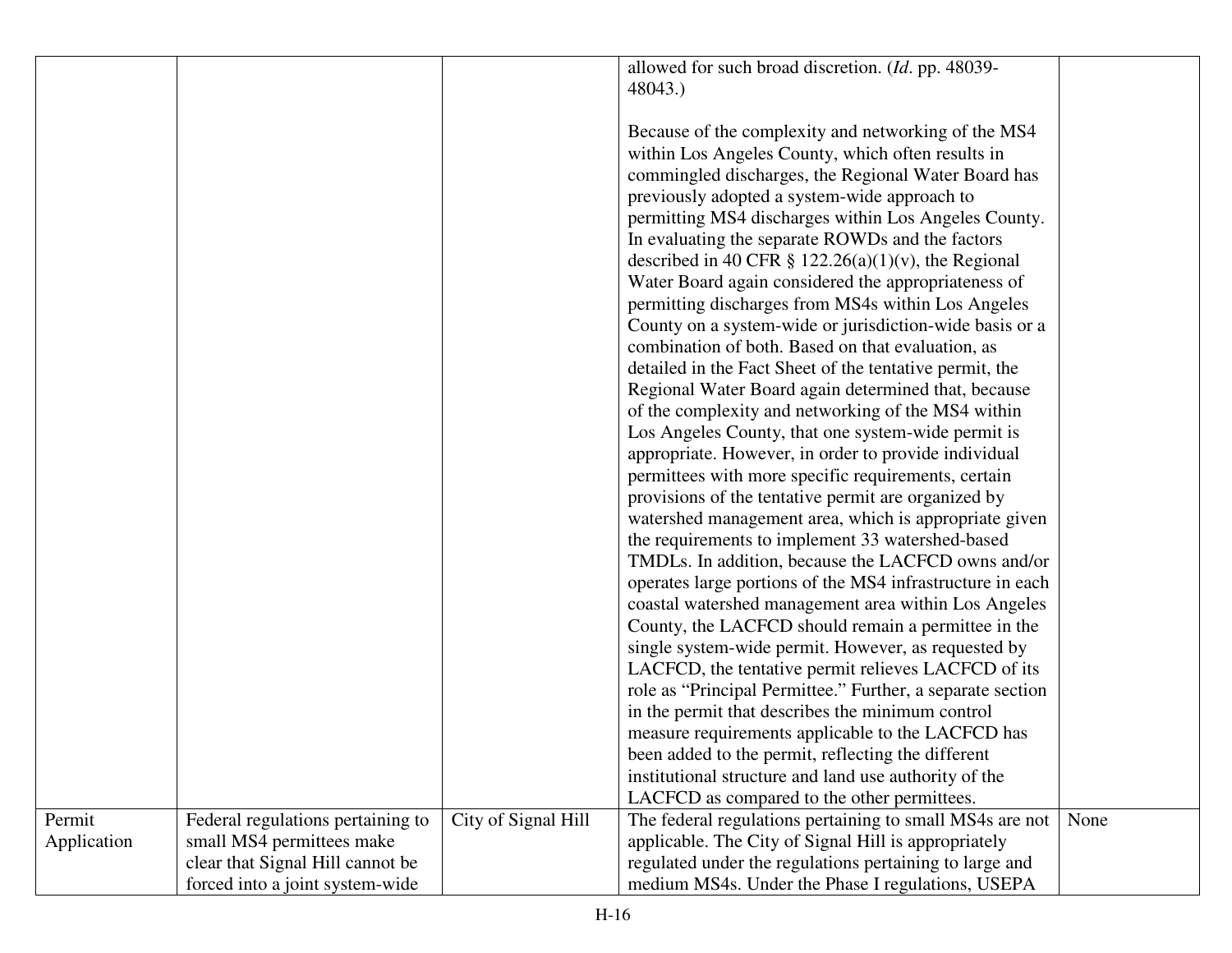|             | NPDES permit (citing 40 CFR)       |                      | required NPDES permit coverage for discharges from       |             |
|-------------|------------------------------------|----------------------|----------------------------------------------------------|-------------|
|             | section $122.33$ )                 |                      | medium and large MS4s with populations of 100,000 or     |             |
|             |                                    |                      | more. The USEPA and the Regional Water Board have        |             |
|             |                                    |                      | classified the Greater Los Angeles County MS4 as a       |             |
|             |                                    |                      | large MS4 pursuant to 40 CFR section $122.26(b)(4)$      |             |
|             |                                    |                      | due to the total population of Los Angeles County,       |             |
|             |                                    |                      | including that of unincorporated and incorporated areas, |             |
|             |                                    |                      | and the interrelationship between the MS4s throughout    |             |
|             |                                    |                      | Los Angeles County. The total population of the cities   |             |
|             |                                    |                      | and County unincorporated areas covered by the 2001      |             |
|             |                                    |                      | permit was 9,519,338 in 2000 and has increased to        |             |
|             |                                    |                      | 9,818,605 in 2010, according to the United States        |             |
|             |                                    |                      | Census.                                                  |             |
| Permit      | If the Board does not delete       | <b>LACFCD</b>        | A separate section in the permit that describes the      | New section |
| Application | LACFCD from the permit and         |                      | minimum control measure requirements applicable to       | added.      |
|             | issue LACFCD a separate            |                      | the LACFCD has been added to the permit.                 |             |
|             | individual permit, the Board       |                      |                                                          |             |
|             | should include a separate          |                      |                                                          |             |
|             | chapter in the permit that clearly |                      |                                                          |             |
|             | describes the requirements         |                      |                                                          |             |
|             | applicable to the LACFCD.          |                      |                                                          |             |
| Permit      | The permit is not a system-wide    | City of Signal Hill; | The Board decided in 1999, over a decade ago, to issue   | None        |
| Application | permit because the Board has       | <b>LACFCD</b>        | a separate MS4 permit to the City of Long Beach, in      |             |
|             | specifically excluded the City of  |                      | response to the City's request and its submittal of a    |             |
|             | Long Beach from the permit,        |                      | complete ROWD. Over the last decade, the City of         |             |
|             | even though that city's MS4 is     |                      | Long Beach has developed and implemented a robust        |             |
|             | as much a part of the regional     |                      | individual monitoring and reporting program to           |             |
|             | storm sewer "system" (and its      |                      | characterize water quality and track implementation of   |             |
|             | area as much a part of the         |                      | permit requirements within the City. The Board found     |             |
|             | watersheds) as those MS4s and      |                      | that the City's proven track record in implementing its  |             |
|             | cities included under the Permit.  |                      | individual permit over the past decade and its readiness |             |
|             | The Board has provided no          |                      | to work cooperatively with permittees in the Los         |             |
|             | justification for excluding Long   |                      | Angeles County MS4 Permit on watershed based             |             |
|             | Beach. Providing Long Beach a      |                      | implementation supported its continued desire to         |             |
|             | separate permit, but denying the   |                      | operate under an individual permit.                      |             |
|             | same to Signal Hill, who is        |                      |                                                          |             |
|             | entirely surrounded by Long        |                      |                                                          |             |
|             | Beach, is proof positive that      |                      |                                                          |             |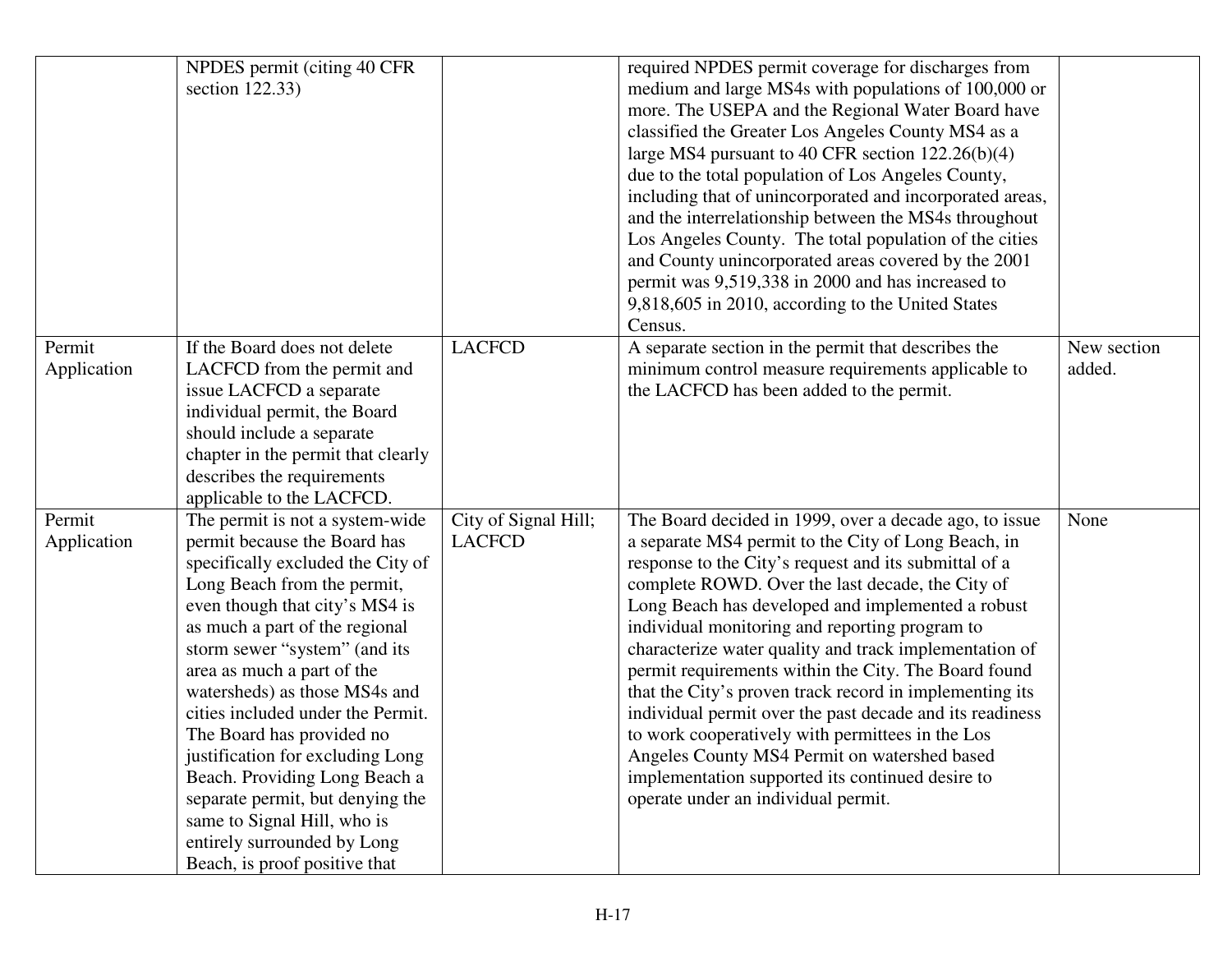|             | there is no rational justification |               |                                                      |          |
|-------------|------------------------------------|---------------|------------------------------------------------------|----------|
|             | for not providing Signal Hill      |               |                                                      |          |
|             | with its own separate permit.      |               |                                                      |          |
| Permit      | LACFCD, while a significant        | <b>LACFCD</b> | References to LACFCD being the "primary owner and    | Language |
| Application | MS4 operator in LA County, is      |               | operator" have been removed.                         | deleted  |
|             | not the "primary owner and         |               |                                                      |          |
|             | operator of the Los Angeles        |               |                                                      |          |
|             | County MS4." Even if the           |               |                                                      |          |
|             | county-wide MS4 were               |               |                                                      |          |
|             | considered a single system, since  |               |                                                      |          |
|             | city streets form the single most  |               |                                                      |          |
|             | significant part of the County     |               |                                                      |          |
|             | MS4, and the LACFCD owns or        |               |                                                      |          |
|             | operates no streets, there would   |               |                                                      |          |
|             | be no support for such a finding.  |               |                                                      |          |
|             | That language should be deleted.   |               |                                                      |          |
| Permit      | The statement that LACFCD          | <b>LACFCD</b> | As noted above, references to LACFCD being the       | Language |
| Application | should remain a Permittee in a     |               | "primary owner and operator" have been removed.      | revised. |
|             | single system-wide permit          |               | Changes reflecting LACFCD as owning and/or           |          |
|             | because it is the primary owner    |               | operating portions of the MS4 infrastructure in each |          |
|             | and operator of the Los Angeles    |               | coastal watershed management area within Los Angeles |          |
|             | County MS4 is misleading since     |               | County have been made.                               |          |
|             | it does not acknowledge that       |               |                                                      |          |
|             | MS4 also includes streets and      |               |                                                      |          |
|             | roads. As such, other Permittees   |               |                                                      |          |
|             | also own and operate a             |               |                                                      |          |
|             | significant portion of the LA      |               |                                                      |          |
|             | County MS4. The language           |               |                                                      |          |
|             | should be revised to read: "The    |               |                                                      |          |
|             | Regional Water Board also          |               |                                                      |          |
|             | determined that as the primary     |               |                                                      |          |
|             | owner and operator of the Los      |               |                                                      |          |
|             | Angeles County MS4, because it     |               |                                                      |          |
|             | operates MS4 infrastructure in     |               |                                                      |          |
|             | each watershed management          |               |                                                      |          |
|             | area, the LACFCD should            |               |                                                      |          |
|             | remain a Permittee in the single   |               |                                                      |          |
|             | system-wide permit;"               |               |                                                      |          |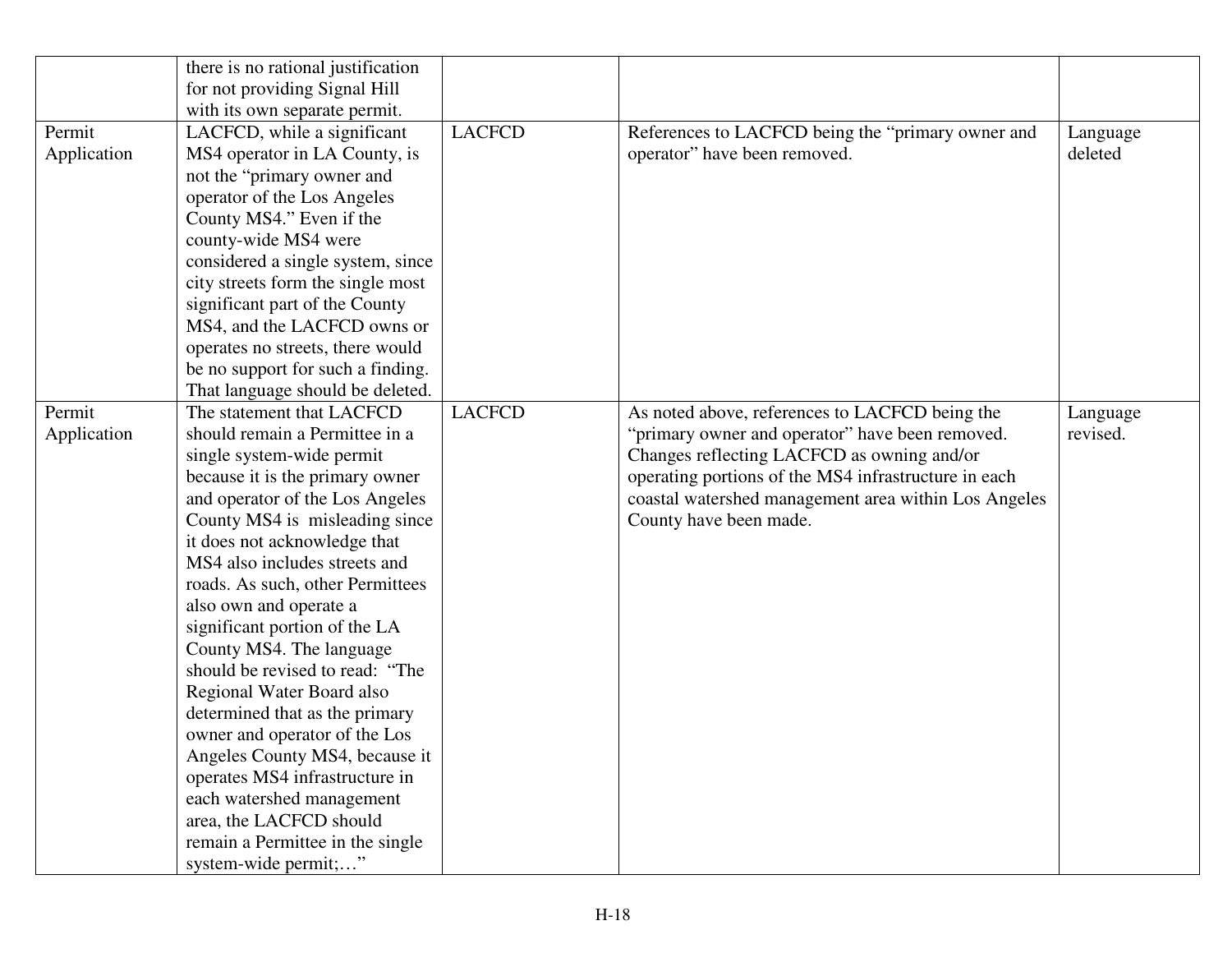| Permit      | The Fact Sheet cites                                            | City of Signal Hill | This factor does not "preclude" the City from having its   | None |
|-------------|-----------------------------------------------------------------|---------------------|------------------------------------------------------------|------|
| Application | consideration of the large inter-                               |                     | own permit. The Board has the authority to issue a         |      |
|             | connected nature of the Los                                     |                     | jurisdiction-wide or system-wide permit. In issuing this   |      |
|             | Angeles County MS4 system                                       |                     | system-wide permit, the Board considered all of the        |      |
|             | and the fact that the discharges                                |                     | factors identified in the Fact Sheet combined.             |      |
|             | from multiple cities often co-                                  |                     |                                                            |      |
|             | mingle in the MS4 prior to                                      |                     | Further, it should be noted that the Board determined in   |      |
|             | discharging to receiving waters                                 |                     | 2006 that the City of Signal Hill's ROWD did not           |      |
|             | in evaluating the Reports of                                    |                     | satisfy federal regulations. Accordingly, the Board        |      |
|             | Waste Discharge (ROWDs)                                         |                     | deemed the City's ROWD incomplete. The City did not        |      |
|             | requesting separate MS4                                         |                     | submit a complete ROWD thereafter. Had the City            |      |
|             | permits. This factor should not                                 |                     | submitted a complete ROWD, the Board could have            |      |
|             | preclude the City of Signal Hill                                |                     | taken that into consideration in issuing this permit.      |      |
|             | from having its own separate                                    |                     | Board staff has met with City representatives and          |      |
|             | permit. The City discharges to                                  |                     | explained that the City must submit a complete ROWD,       |      |
|             | both the Los Angeles River and                                  |                     | consistent with the CWA and implementing regulations,      |      |
|             | the Los Cerritos Channel                                        |                     | to the Board that outlines the programs that the City will |      |
|             | through the City of Long Beach                                  |                     | implement before Board staff can consider                  |      |
|             | that already has a separate MS4                                 |                     | recommending issuance of a separate permit.                |      |
|             | permit                                                          |                     |                                                            |      |
| Permit      | The fact sheet asserts that having                              | City of Signal Hill | Board staff has met with City representatives and          | None |
| Application | separate permits would make                                     |                     | explained that the City must submit a complete ROWD        |      |
|             | implementation of TMDLs more                                    |                     | to the Board that outlines the programs that the City will |      |
|             | cumbersome. The City of Signal                                  |                     | implement before Board staff can consider                  |      |
|             | Hill strongly disagrees with this                               |                     | recommending issuance of a separate permit.                |      |
|             | assertion. The City led the                                     |                     |                                                            |      |
|             | organization of Jurisdictional                                  |                     |                                                            |      |
|             | Group 1 for the Los Angeles                                     |                     |                                                            |      |
|             | <b>River Metals TMDLs and</b>                                   |                     |                                                            |      |
|             | accommodated the withdrawal                                     |                     |                                                            |      |
|             | of the City of Los Angeles and                                  |                     |                                                            |      |
|             | the County of Los Angeles by                                    |                     |                                                            |      |
|             | organizing the remaining cities                                 |                     |                                                            |      |
|             | and Caltrans through MOAs                                       |                     |                                                            |      |
|             | with the Gateway Council of                                     |                     |                                                            |      |
|             | Governments. The City of Long                                   |                     |                                                            |      |
|             | Beach is one of the cities in                                   |                     |                                                            |      |
|             |                                                                 |                     |                                                            |      |
|             | Jurisdiction Group 1, and both<br>Caltrans and the City of Long |                     |                                                            |      |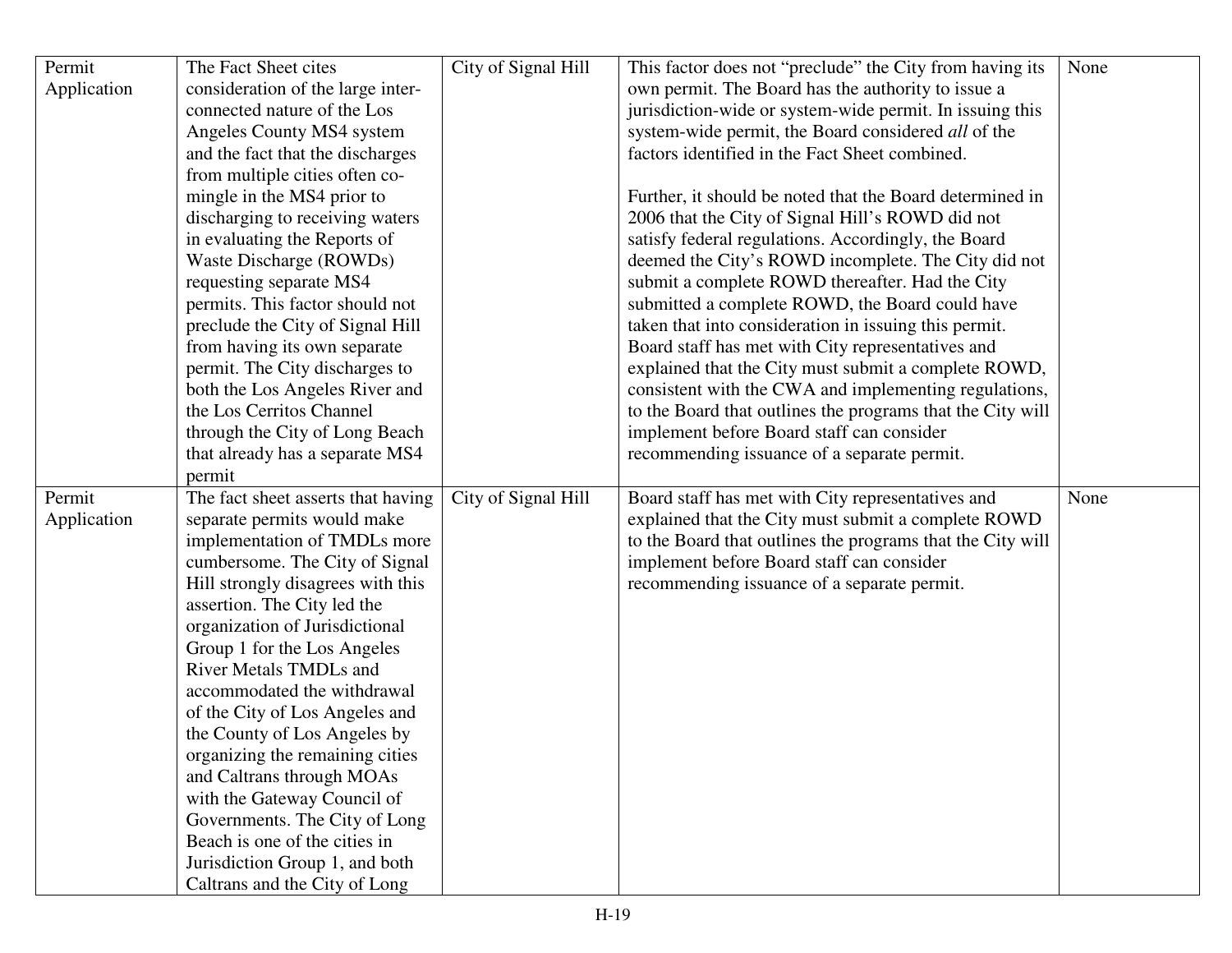|                       | Beach have separate MS4<br>permits. Because all the entities<br>are subject to the same metals<br>TMDLs and have organized<br>themselves pursuant to MOAs<br>with the Council of<br>Governments, having separate<br>permits has absolutely no impact<br>the ability of the entities within<br>the Jurisdictional Group to work<br>together to implement the<br><b>TMDLs</b>                                                                                                                                                                                                                    |                     |                                                                                                                                                                                                                                                                                                                                                                                             |      |
|-----------------------|------------------------------------------------------------------------------------------------------------------------------------------------------------------------------------------------------------------------------------------------------------------------------------------------------------------------------------------------------------------------------------------------------------------------------------------------------------------------------------------------------------------------------------------------------------------------------------------------|---------------------|---------------------------------------------------------------------------------------------------------------------------------------------------------------------------------------------------------------------------------------------------------------------------------------------------------------------------------------------------------------------------------------------|------|
| Permit<br>Application | The third factor mentioned in the<br>Fact Sheet is the passage of AB<br>2554, the development of the<br><b>County's Water Quality Funding</b><br>Initiative, and the fact that 50%<br>of the funding is allocated to<br><b>Watershed Authority Groups</b><br>(WAGs) to implement<br>collaborative water quality<br>improvement plans. Long<br>Beach, with its separate permit,<br>is in two of the WAGs.<br>Furthermore, the WAGs are to<br>be organized as joint powers<br>authorities, so the fact that one<br>or more Permittee might have a<br>separate MS4 permit will have<br>no impact. | City of Signal Hill | Board staff has met with City representatives and<br>explained that the City must submit a complete ROWD<br>to the Board that outlines the programs that the City will<br>implement before Board staff can consider<br>recommending issuance of a separate permit.                                                                                                                          | None |
| Permit<br>Application | A fourth factor apparently<br>considered by Regional Board<br>staff was the results of the on-<br>line survey administered by the<br>Regional Board staff. The fact<br>that only four Permittees<br>expressed a preference for<br>individual permits is not                                                                                                                                                                                                                                                                                                                                    | City of Signal Hill | This permit does not require a one-size-fits-all<br>approach. The Board has determined that this permit<br>ensures consistency and equitability in regulatory<br>requirements within Los Angeles County, while<br>watershed-based sections within the permit provides<br>flexibility to tailor permit provisions to address distinct<br>watershed characteristics and water quality issues. | None |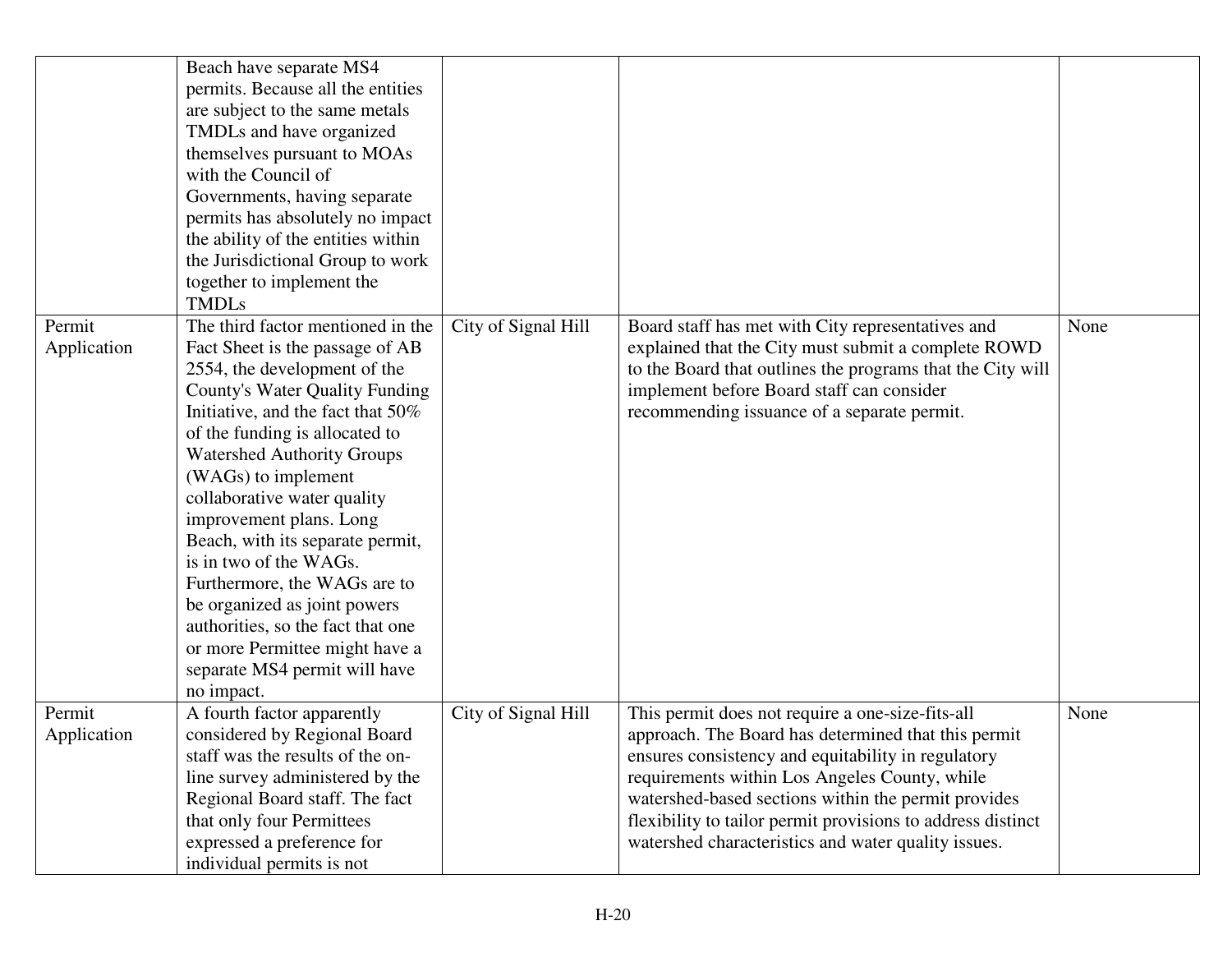|             | justification for a single, one-     |                     |                                                            |      |
|-------------|--------------------------------------|---------------------|------------------------------------------------------------|------|
|             | size-fits-all, approach              |                     |                                                            |      |
| Permit      | Furthermore, issuing a separate      | City of Signal Hill | The Board acknowledges that the City of Signal Hill        | None |
| Application | MS4 permit will not end the          |                     | has lead and implemented programs to comply with           |      |
|             | City's leadership in responding      |                     | TMDLs. Board staff has met with City representatives       |      |
|             | to multiple TMDLs nor place          |                     | and explained that the City must submit a complete         |      |
|             | undue burdens on the Regional        |                     | ROWD to the Board that outlines the programs that the      |      |
|             | Water Board. The City is             |                     | City will implement before Board staff can consider        |      |
|             | committed to continuing to           |                     | recommending issuance of a separate permit.                |      |
|             | organize and lead the 42 entities    |                     |                                                            |      |
|             | in the Los Angeles River             |                     |                                                            |      |
|             | Watershed with respect to            |                     |                                                            |      |
|             | coordinated monitoring and           |                     |                                                            |      |
|             | special studies. We are also         |                     |                                                            |      |
|             | committed to working with the        |                     |                                                            |      |
|             | entities in Jurisdictional Group 1   |                     |                                                            |      |
|             | for the Los Angeles River            |                     |                                                            |      |
|             | Metals TMDLs and with the            |                     |                                                            |      |
|             | cities in the Los Cerritos           |                     |                                                            |      |
|             | Channel Watershed. In addition,      |                     |                                                            |      |
|             | we will be working with              |                     |                                                            |      |
|             | multiple jurisdictions to address    |                     |                                                            |      |
|             | several TMDLs.                       |                     |                                                            |      |
| Permit      | With respect to the extra work       | City of Signal Hill | Board staff has met with City representatives and          | None |
| Application | for the Regional Water Board,        |                     | explained that the City must submit a complete ROWD        |      |
|             | there should not be much. Since      |                     | to the Board that outlines the programs that the City will |      |
|             | the Tentative Order for the new      |                     | implement before Board staff can consider                  |      |
|             | Los Angeles County MS4               |                     | recommending issuance of a separate permit.                |      |
|             | permit does not include a            |                     |                                                            |      |
|             | Principal Permittee, each            |                     |                                                            |      |
|             | Permittee will submit its own        |                     |                                                            |      |
|             | annual report and presumably its     |                     |                                                            |      |
|             | own Report of Waste Discharge        |                     |                                                            |      |
|             | (ROWD) 180 days prior to the         |                     |                                                            |      |
|             | Order expiration date. In            |                     |                                                            |      |
|             | addition, Permittees and/or          |                     |                                                            |      |
|             | <b>Watershed Monitoring Programs</b> |                     |                                                            |      |
|             | will be submitting monitoring        |                     |                                                            |      |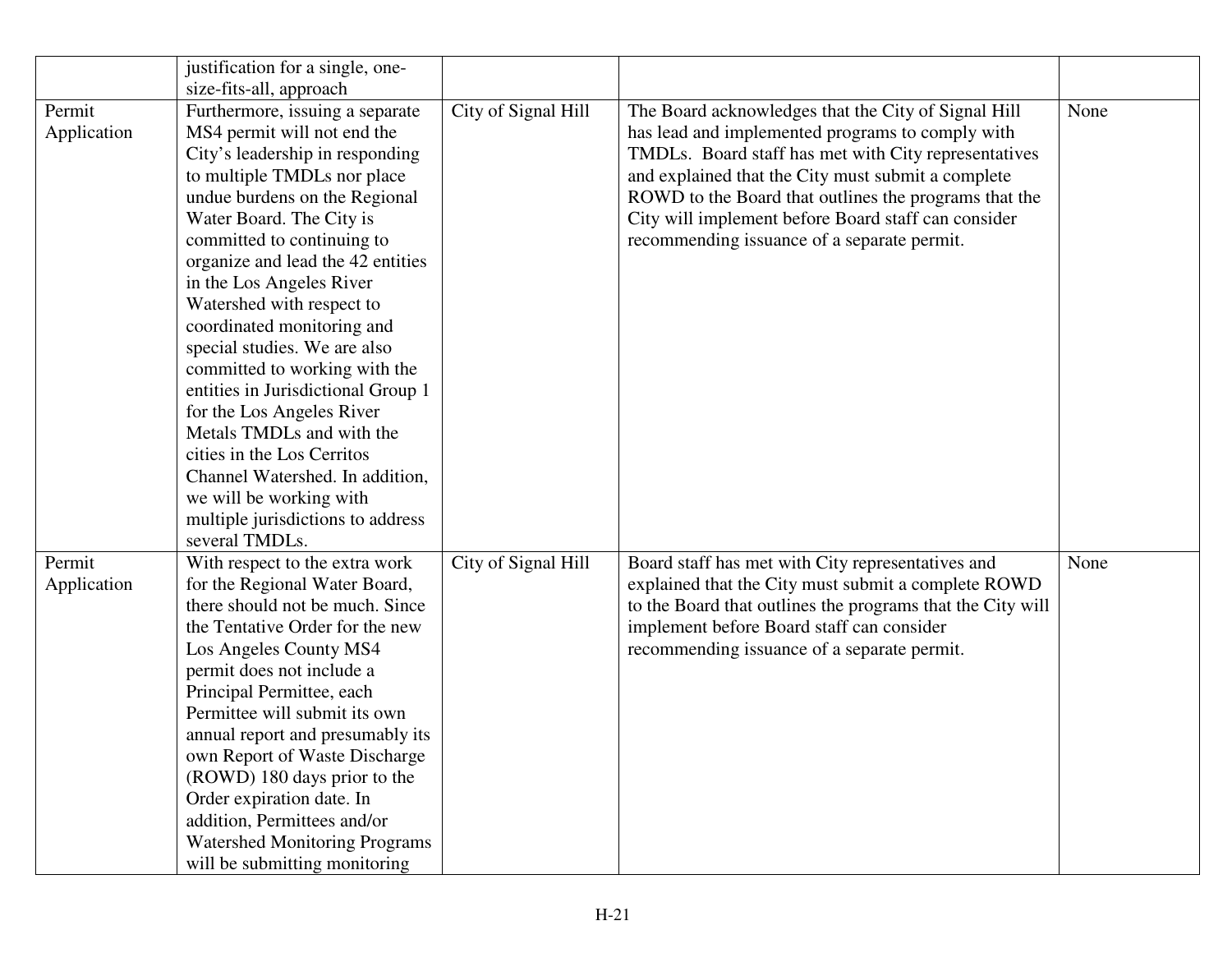|             | plans, multiple monitoring          |                     |                                                             |      |
|-------------|-------------------------------------|---------------------|-------------------------------------------------------------|------|
|             | reports, and financially            |                     |                                                             |      |
|             | supporting regional studies         |                     |                                                             |      |
| Permit      | One other reason that there         | City of Signal Hill | Board staff has met with City representatives and           | None |
| Application | should not be undue burden          |                     | explained that the City must submit a complete ROWD         |      |
|             | placed on Regional Water Board      |                     | to the Board that outlines the programs that the City will  |      |
|             | staff as a result of giving the     |                     | implement before Board staff can consider                   |      |
|             | City of Signal Hill its own         |                     | recommending issuance of a separate permit.                 |      |
|             | permit is that the structure of the |                     |                                                             |      |
|             | Tentative Order is such that it     |                     |                                                             |      |
|             | could easily be converted to an     |                     |                                                             |      |
|             | individual permit. We expect we     |                     |                                                             |      |
|             | would be subject to essentially     |                     |                                                             |      |
|             | the same requirements as the        |                     |                                                             |      |
|             | others cities in the County.        |                     |                                                             |      |
|             | However, the number of              |                     |                                                             |      |
|             | attachments would be fewer          |                     |                                                             |      |
|             | since we are not subject to all 33  |                     |                                                             |      |
|             | of the TMDL documents being         |                     |                                                             |      |
|             | addressed in the Tentative          |                     |                                                             |      |
|             | Order. To assist Regional Board     |                     |                                                             |      |
|             | staff, we would be willing to       |                     |                                                             |      |
|             | prepare a suggested revision in     |                     |                                                             |      |
|             | Word "track changes" mode to        |                     |                                                             |      |
|             | facilitate development of a         |                     |                                                             |      |
|             | separate MS4 permit for the City    |                     |                                                             |      |
| Permit      | We agree with Member                | City of Signal Hill | This permit does provide a variety of options for           | None |
| Application | Glickfeld that the permit should    |                     | permittees to demonstrate compliance with the terms of      |      |
|             | provide a variety of options. One   |                     | the permit. As noted above, this permit does not require    |      |
|             | option that we would like to see    |                     | a one-size-fits-all approach. The Board has determined      |      |
|             | is for proactive cities, especially |                     | that this permit ensures consistency and equitability in    |      |
|             | those in multiple watersheds, to    |                     | regulatory requirements within Los Angeles County,          |      |
|             | receive separate permits. Such      |                     | while watershed-based sections within the permit            |      |
|             | separately permitted cities could   |                     | provides flexibility to tailor permit provisions to address |      |
|             | still work with watershed or sub-   |                     | distinct watershed characteristics and water quality        |      |
|             | watershed groups through            |                     | issues.                                                     |      |
|             | Memoranda of Agreement to           |                     |                                                             |      |
|             | address TMDL implementation         |                     | Board staff has met with City representatives and           |      |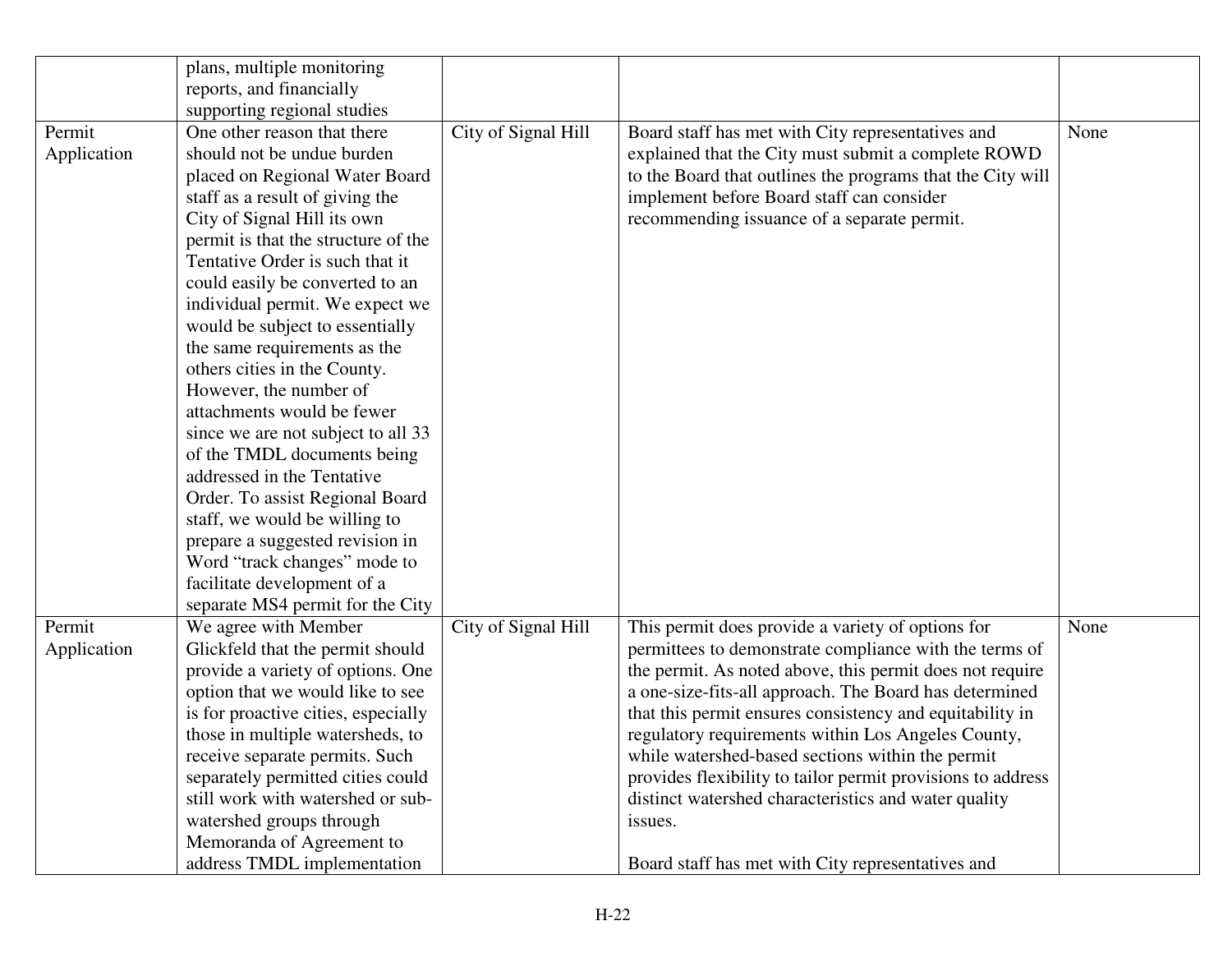|              | and other water quality issues.                      |                       | explained that the City must submit a complete ROWD          |      |
|--------------|------------------------------------------------------|-----------------------|--------------------------------------------------------------|------|
|              | Given its unique geographic                          |                       | to the Board that outlines the programs that the City will   |      |
|              | characteristics, its industrial                      |                       | implement before Board staff can consider                    |      |
|              | heritage, its comprehensive and                      |                       | recommending issuance of a separate permit.                  |      |
|              | effective stormwater quality                         |                       |                                                              |      |
|              | program, and its regional                            |                       |                                                              |      |
|              | leadership in organizing                             |                       |                                                              |      |
|              | municipalities to address water                      |                       |                                                              |      |
|              | quality problems in multiple                         |                       |                                                              |      |
|              | watersheds, the City of Signal                       |                       |                                                              |      |
|              | Hill should be given its own                         |                       |                                                              |      |
|              | MS4 permit                                           |                       |                                                              |      |
| <b>ROWD</b>  | Please clarify why the ROWD                          | City of Santa Clarita | The reasons identified in the Regional Board's July          | None |
|              | was insufficient and provide a                       |                       | 2006 letter to Mark Pestrella are:                           |      |
|              | copy of the USEPA                                    |                       | The elimination of Local SWPPP for sites 1 acre<br>$\bullet$ |      |
|              | <b>Interpretative Policy</b>                         |                       | and greater.                                                 |      |
|              | Memorandum of Reapplicaton                           |                       | The proposal to include TMDL requirements                    |      |
|              | referenced.                                          |                       | only in memorandum of understanding in lieu of               |      |
|              |                                                      |                       | TMDL WLAs included in NPDES Permits as                       |      |
|              |                                                      |                       | required by Federal regulations                              |      |
|              |                                                      |                       |                                                              |      |
|              |                                                      |                       | The USEPA Interpretive Policy Memorandum on                  |      |
|              |                                                      |                       | Reapplication Requirements for Municipal Separate            |      |
|              |                                                      |                       | Storm Sewer Systems, Final Rule, August 9, 1996, is          |      |
|              |                                                      |                       | published in Volume 61 of the Federal Register on            |      |
|              |                                                      |                       | pages 41698-41699.                                           |      |
|              | <b>Technology Based Effluent Limitations (TBELs)</b> |                       |                                                              |      |
| <b>TBELs</b> | Part IV.A.1 of the tentative order                   | Cities of Baldwin     | Section $301(b)(1)(A)$ of the CWA and 40 CFR section         | None |
|              | states that TBELs shall reduce                       | Park, Carson,         | 122.44(a) require that NPDES permits include                 |      |
|              | pollutants in storm water                            | Covina, Duarte,       | technology based effluent limitations. In 1987, the CWA      |      |
|              | discharges from the MS4 to the                       | Glendora, Irwindale,  | was amended to require that municipal storm water            |      |
|              | maximum extent practicable                           | Lawndale, Pico        | discharges "reduce the discharge of pollutants to the        |      |
|              | (MEP).                                               | Rivera, San Gabriel   | maximum extent practicable." (CWA §                          |      |
|              |                                                      | and West Covina       | $402(p)(3)(B)(iii)$ .) The "maximum extent"                  |      |
|              | It is not clear as to the reason for                 |                       | practicable" (MEP) standard is the applicable federal        |      |
|              | including TBELs into the                             |                       | technology based standard that MS4 owners and                |      |
|              | tentative order because they are                     |                       | operators must attain to comply with their NPDES             |      |
|              | generally not required of Phase                      |                       | permits. Thus, to comply with CWA sections 301 and           |      |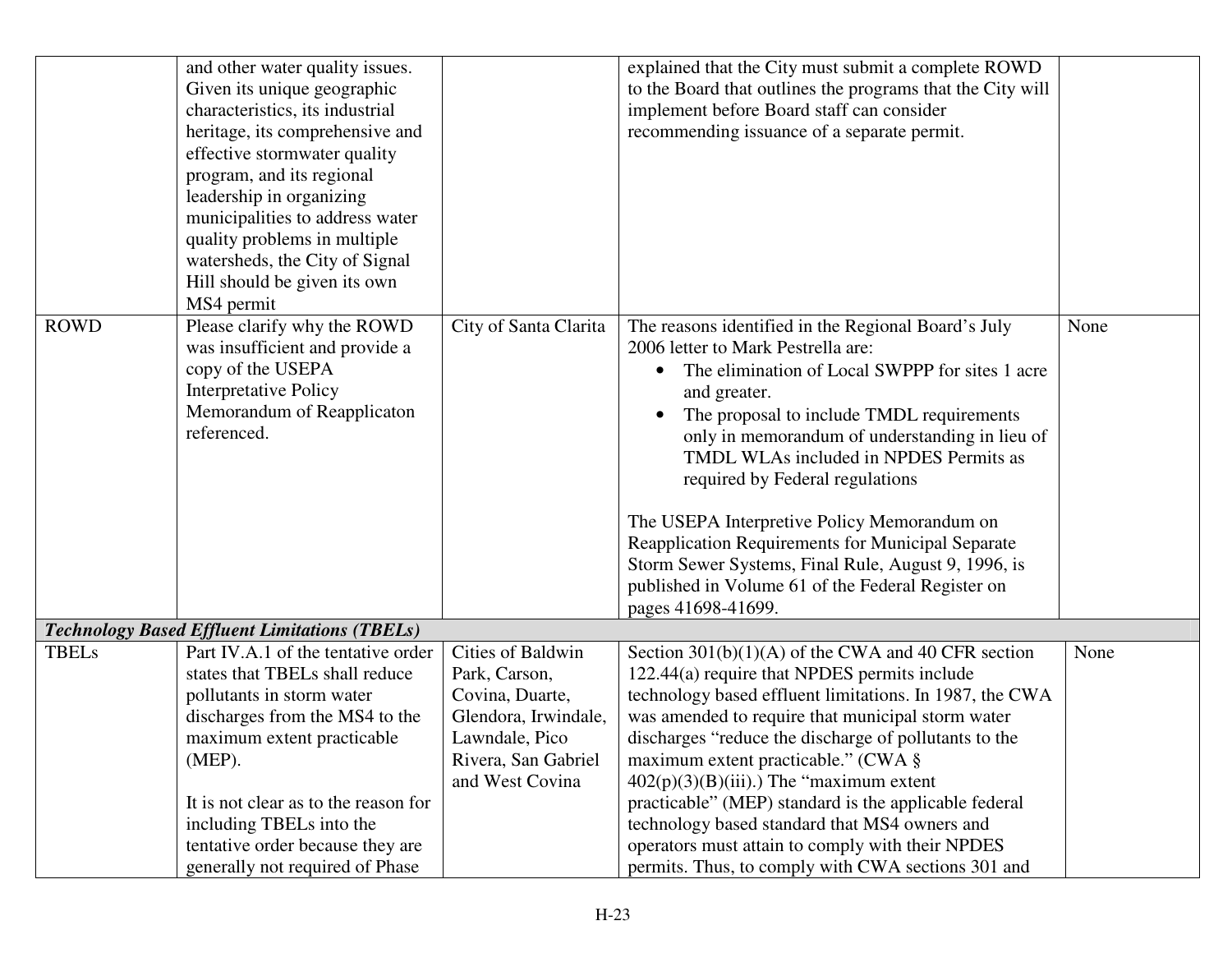|              | MS4 permits. TBELS are<br>referenced in the tentative order,<br>but are not found under section<br>$402(p)$ , which addresses storm<br>water, nor anywhere else in<br>federal regulations. It is a term<br>used to collectively refer to best<br>available technologies, but again<br>not in $402(p)$ . If clarification or<br>justification cannot be provided,<br>the TBEL provision should be                                                                                                                                                                                                                                                                                                                                                                                                                                                                                    |                | 402 for MS4 discharges, MS4 permits must, at a<br>minimum, include effluent limitations to meet the<br>technology-based MEP standards. A technology based<br>effluent limitation is based on the capability of a model<br>treatment method to reduce a pollutant to a certain<br>concentration (NPDES Permit Writer's Manual,<br>Appendix A).                                                                                                                                                                                                                                                                                                                                                                                                                                                                                                                                                                                |      |
|--------------|-------------------------------------------------------------------------------------------------------------------------------------------------------------------------------------------------------------------------------------------------------------------------------------------------------------------------------------------------------------------------------------------------------------------------------------------------------------------------------------------------------------------------------------------------------------------------------------------------------------------------------------------------------------------------------------------------------------------------------------------------------------------------------------------------------------------------------------------------------------------------------------|----------------|------------------------------------------------------------------------------------------------------------------------------------------------------------------------------------------------------------------------------------------------------------------------------------------------------------------------------------------------------------------------------------------------------------------------------------------------------------------------------------------------------------------------------------------------------------------------------------------------------------------------------------------------------------------------------------------------------------------------------------------------------------------------------------------------------------------------------------------------------------------------------------------------------------------------------|------|
| <b>TBELs</b> | removed.<br>A technology-based effluent<br>limitation (TBEL) is established<br>on the basis of the capabilities of<br>available technologies, as<br>opposed to the MEP, to control<br>and reduce discharges of<br>pollutants. The TBEL is<br>established in accordance with<br>technological standards set forth<br>in the CWA: the best practicable<br>control technology currently<br>available (BPT), applicable to<br>discharges of any constituents<br>defined as pollutants under the<br>Clean Water Act; the best<br>available technology<br>economically achievable (BAT),<br>applicable to discharges of<br>pollutants listed as toxic under<br>the CWA; and best conventional<br>pollutant control technology<br>(BCT), applicable to discharges<br>of pollutants listed as<br>conventional under the CWA.<br>[33 U.S.C Section 1314(b).]<br>Proposed Solution-Revise the | City of Vernon | Section $301(b)(1)(A)$ of the CWA and 40 CFR section<br>122.44(a) require that NPDES permits include<br>technology based effluent limitations. In 1987, the CWA<br>was amended to require that municipal storm water<br>discharges "reduce the discharge of pollutants to the<br>maximum extent practicable." (CWA §<br>$402(p)(3)(B)(iii)$ .) The "maximum extent"<br>practicable" (MEP) standard is the applicable federal<br>technology based standard that MS4 owners and<br>operators must attain to comply with their NPDES<br>permits. Thus, to comply with CWA sections 301 and<br>402 for MS4 discharges, MS4 permits must, at a<br>minimum, include provisions to meet the technology-<br>based MEP standards. A technology based effluent<br>limitation is based on the capability of a model treatment<br>method to reduce a pollutant to a certain concentration<br>(NPDES Permit Writer's Manual, Appendix A). | None |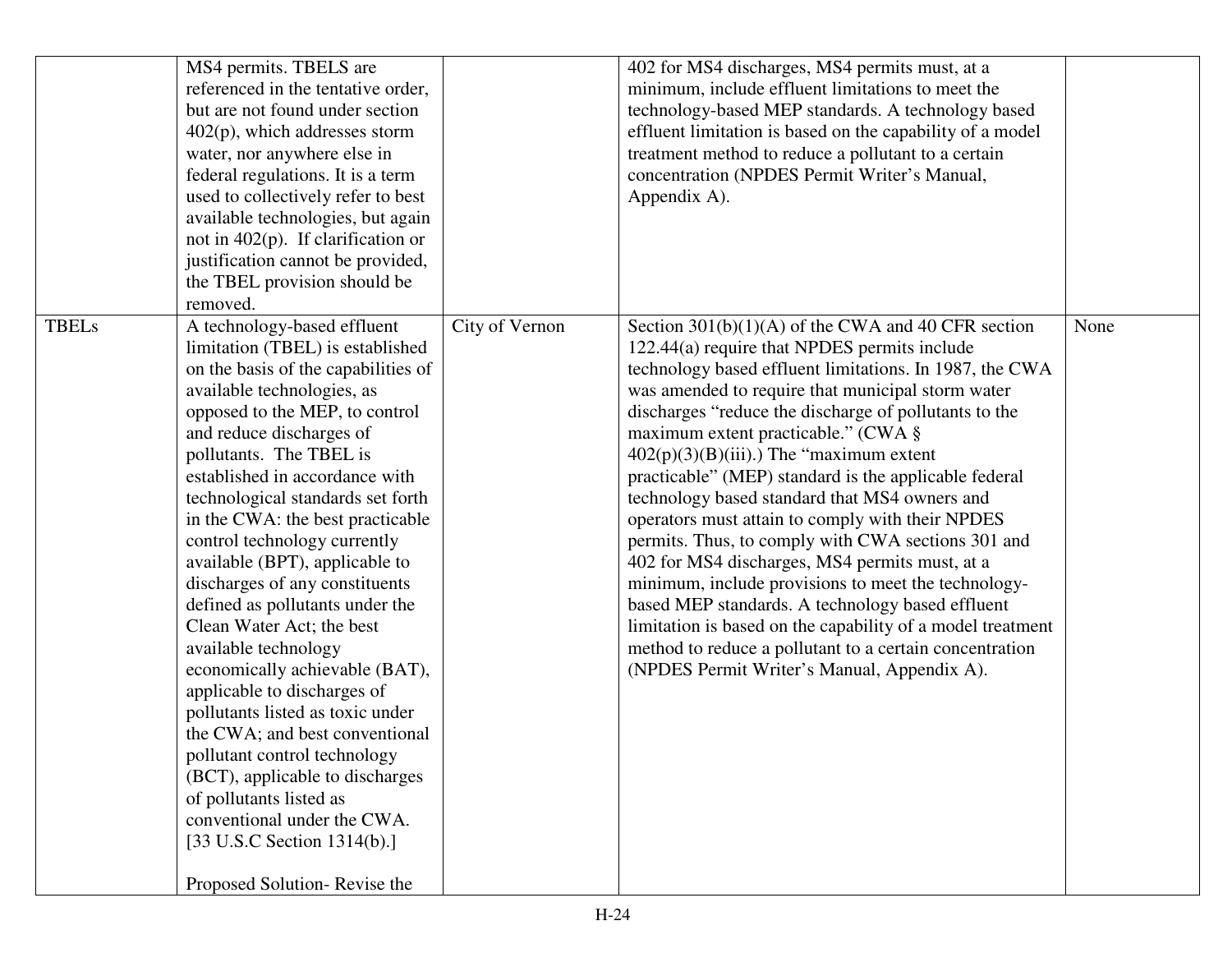|                            | Tentative Permit to provide                                   |                  |                                                             |      |
|----------------------------|---------------------------------------------------------------|------------------|-------------------------------------------------------------|------|
|                            | accurate and non-conflicting                                  |                  |                                                             |      |
|                            | provisions that are consistent                                |                  |                                                             |      |
|                            | with the federal Clean Water                                  |                  |                                                             |      |
|                            | Act.                                                          |                  |                                                             |      |
| <b>TBELs</b>               | The Fact Sheet states that                                    | County of Los    | The statements in the Fact Sheet, as written, are accurate. | None |
|                            | "Section $301(b)(1)(A)$ of the                                | Angeles          | The Board agrees that the MEP standard is just that, a      |      |
|                            | CWA and 40 CFR section                                        |                  |                                                             |      |
|                            |                                                               |                  | standard. It is not, in and of itself, a technology based   |      |
|                            | 122.44(a) require that NPDES                                  |                  | effluent limit. Rather, to comply with sections 301 and     |      |
|                            | permits include technology<br>based effluent limits" and that |                  | 402 of the Clean Water Act, MS4 permits must, at a          |      |
|                            |                                                               |                  | minimum, include effluent limitations necessary to          |      |
|                            | the MEP standard is the                                       |                  | achieve compliance with the technology-based standard       |      |
|                            | "applicable federal technology                                |                  | to reduce pollutants to the "maximum extent practicable.    |      |
|                            | based standard that MS4 owners                                |                  |                                                             |      |
|                            | and operators must attain to                                  |                  |                                                             |      |
|                            | comply with their NPDES                                       |                  |                                                             |      |
|                            | permits." The MEP standard is                                 |                  |                                                             |      |
|                            | "technology-based," in the sense                              |                  |                                                             |      |
|                            | that it does not require                                      |                  |                                                             |      |
|                            | compliance with water quality                                 |                  |                                                             |      |
|                            | standards, but not in the sense                               |                  |                                                             |      |
|                            | that it is a technology based                                 |                  |                                                             |      |
|                            | effluent limit derived from CWA                               |                  |                                                             |      |
|                            | Section 301. Footnote 16 of the                               |                  |                                                             |      |
|                            | Fact Sheet accurately states this                             |                  |                                                             |      |
|                            | distinction.                                                  |                  |                                                             |      |
| Effluent                   | Revise Effluent Limitations to                                | City of Torrance | The permit provides permittees the flexibility to           | None |
| Limitations                | be Technology Based Effluent                                  |                  | demonstrate compliance with the MEP standard and            |      |
|                            | Limitations as approved in                                    |                  | interim water quality based effluent limitations through    |      |
|                            | <b>Watershed Management</b>                                   |                  | an approved Watershed Management Program.                   |      |
|                            | Program                                                       |                  |                                                             |      |
| <b>Standard Provisions</b> |                                                               |                  |                                                             |      |
| Attachment D               | Section I.A.2, or any similar                                 | City of Vernon   | The standard provisions in Attachment D are required by     | None |
|                            | provision, is not in the current                              |                  | sections 122.41 and 122.42 of Title 40 of the Code of       |      |
|                            | MS4 Permit. This provision                                    |                  | Federal Regulations. Section 122.41 states: "The            |      |
|                            | establishes standards and                                     |                  | following conditions apply to all NPDES permits.            |      |
|                            | prohibitions Permittees must                                  |                  | Additional conditions applicable to NPDES permits are       |      |
|                            | comply with which are not                                     |                  | in § 122.42. All conditions applicable to NPDES permits     |      |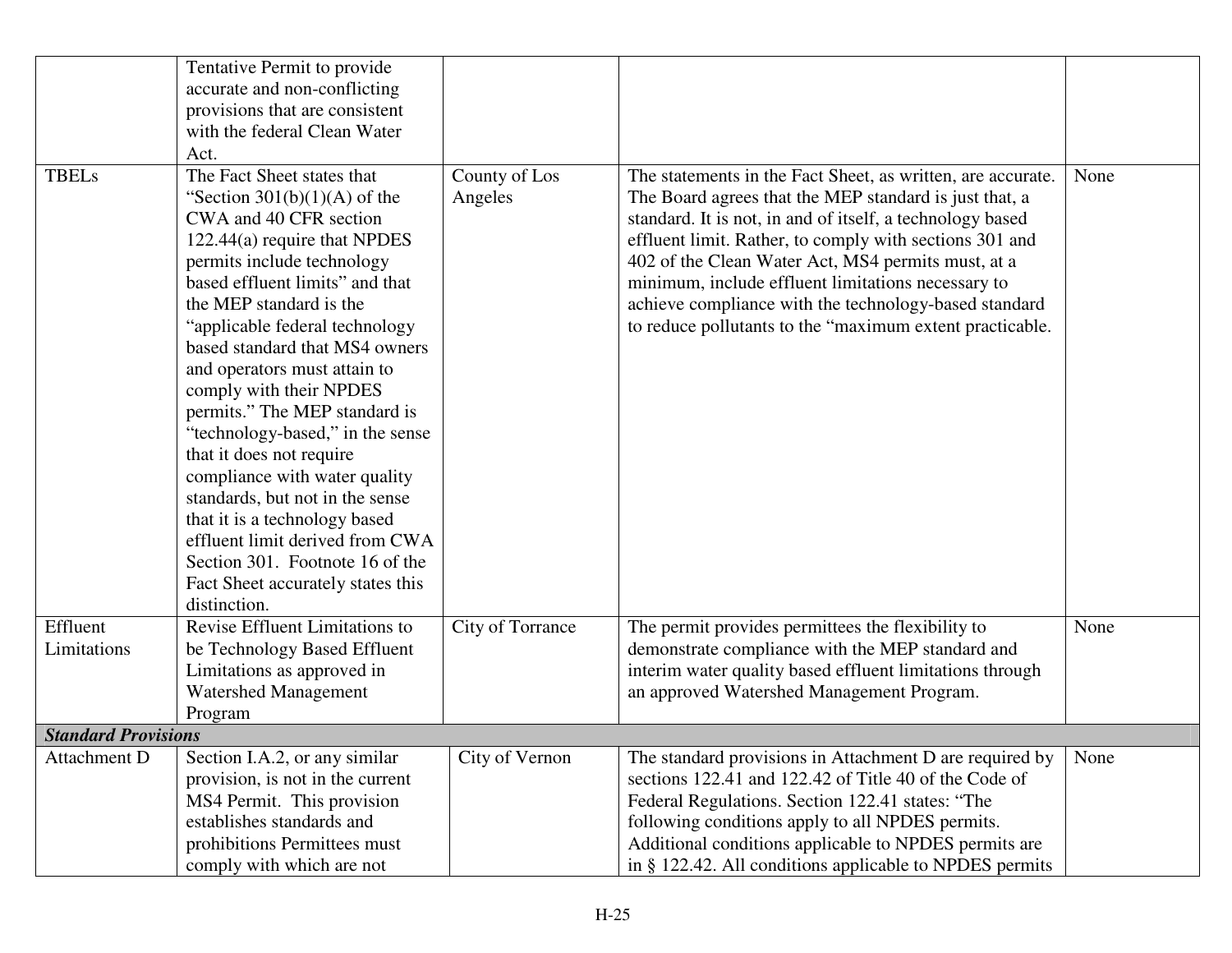|                 | specified in this Order. As the<br>Tentative Permit is currently<br>written (without the subject<br>provision) it will already be an<br>economical, logistical, scientific,<br>legal, and likely "impossible"<br>challenge to achieve compliance.<br>Responsible planning and<br>spending of limited public<br>resources cannot be performed<br>for items outside of the Tentative<br>Permit. This provision is not<br>sustainable. The City of Vernon<br>insists that this provision be<br>omitted. |                                                      | shall be incorporated into the permits expressly or by<br>reference." For clarity and ease of reference, the Board<br>has opted to incorporate the standards provisions<br>expressly into the permit.<br>The requirement in Section I.A.2. of Attachment D is<br>required by section $122.41(a)(1)$ .                                                                                                                                                                                                                                                                                                                                                                                                       |      |
|-----------------|------------------------------------------------------------------------------------------------------------------------------------------------------------------------------------------------------------------------------------------------------------------------------------------------------------------------------------------------------------------------------------------------------------------------------------------------------------------------------------------------------|------------------------------------------------------|-------------------------------------------------------------------------------------------------------------------------------------------------------------------------------------------------------------------------------------------------------------------------------------------------------------------------------------------------------------------------------------------------------------------------------------------------------------------------------------------------------------------------------------------------------------------------------------------------------------------------------------------------------------------------------------------------------------|------|
| Legal Authority | The reference to construction<br>activity and construction sites in<br>Part VI.A.2.a.i. should be deleted.<br>Federal regulations only require<br>permittees to control pollutants to<br>the MS4 by storm water<br>discharges associated with<br>industrial activity. Such<br>discharges may be required to be<br>controlled under other provisions,<br>such as those prohibiting illicit<br>discharges.                                                                                             | County of Los<br>Angeles; LA Permit<br>Group; Vernon | The reference to construction activity and construction<br>sites is consistent with the existing requirement in the<br>2001 permit. The reference is still appropriate as<br>permittees must have legal authority to control<br>discharges to the MS4. $(40 \text{ CFR} \text{ § } 122.26, \text{ subds.})$<br>$(d)(1)(ii)$ and $(d)(2)(i)$ .) Further, permittees are required<br>to develop, implement, and enforce controls to reduce<br>the discharge of pollutants from MS4s which receive<br>discharges from construction sites. (Id. § 122.26, subds.<br>$(d)(2)(iv)(A)(2)$ and $(d)(2)(iv)(D)$ .) Accordingly,<br>permittees must have adequate legal authority to carry<br>out these requirements. | None |
| Legal Authority | The reference to grading<br>ordinances in Part VI.A.2.i.<br>should be removed, as this<br>specification of the method of<br>compliance violates Water Code<br>§ 13360.                                                                                                                                                                                                                                                                                                                               | County of Los<br>Angeles; LA Permit<br>Group; Vernon | As municipalities, the permittees routinely issue grading<br>and building permits to construction site operators. In<br>accordance with federal regulations, permittees must<br>implement a construction program that applies to all<br>activities involving soil disturbance, including grading.<br>Accordingly, permittees must have adequate legal<br>authority to update grading ordinances necessary to<br>comply with these requirements.<br>As explained in greater detail below, the commenter's<br>reference to Water Code section 13360 is misplaced.                                                                                                                                             | None |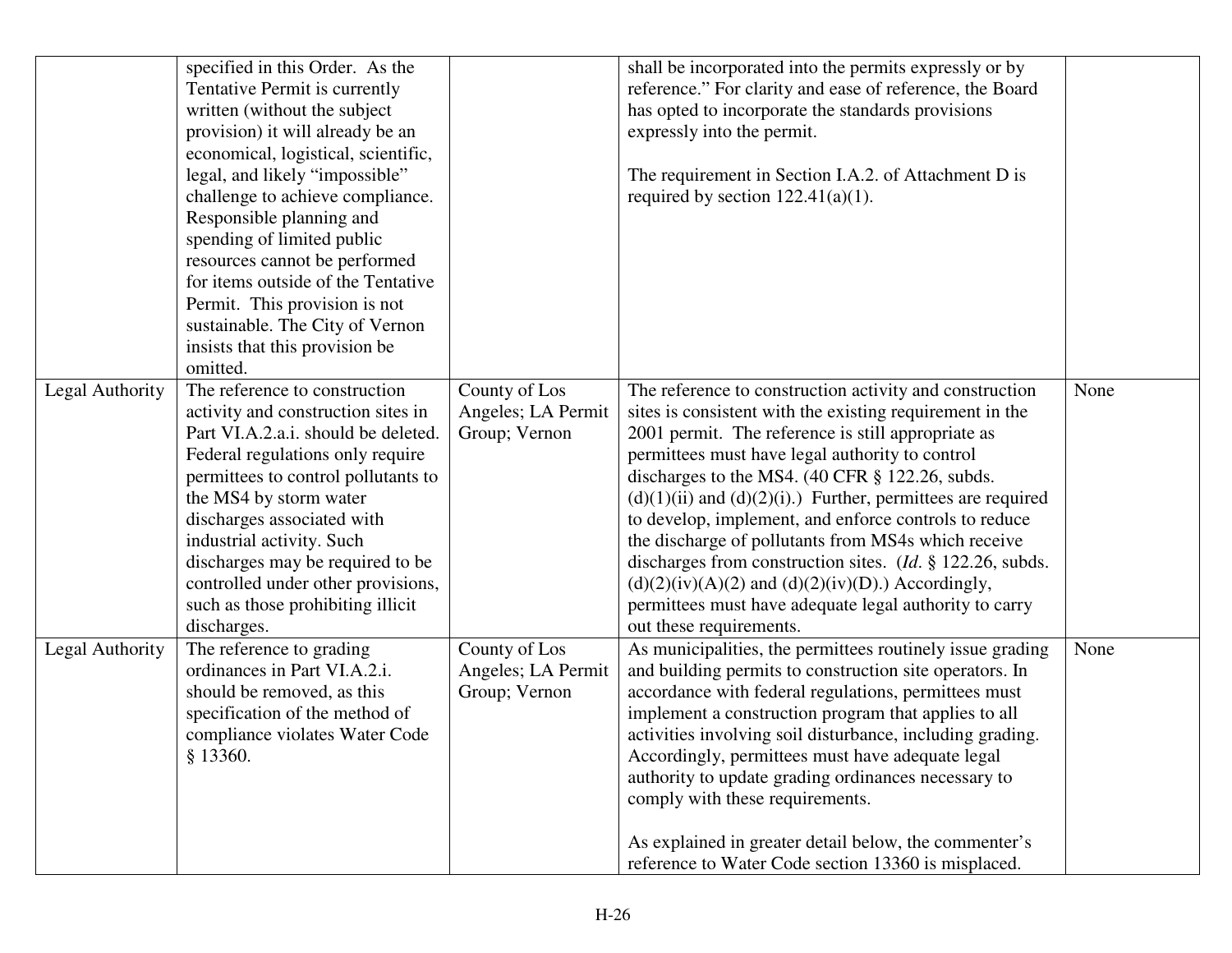|                 |                                     |                 | That section involves enforcement and implementation               |      |
|-----------------|-------------------------------------|-----------------|--------------------------------------------------------------------|------|
|                 |                                     |                 | of state water quality law, not compliance with the                |      |
|                 |                                     |                 | federal Clean Water Act. The Regional Water Board, as              |      |
|                 |                                     |                 | the permitting agency, has discretion to decide what               |      |
|                 |                                     |                 | practices, techniques, methods and other provisions are            |      |
|                 |                                     |                 | appropriate and necessary to control the discharge of              |      |
|                 |                                     |                 | pollutants. However, even if Water Code section 13360              |      |
|                 |                                     |                 | applies, the permit does not violate the statute. This             |      |
|                 |                                     |                 |                                                                    |      |
|                 |                                     |                 | requirement does not set forth a specific method of                |      |
|                 |                                     |                 | compliance or "fix" on permittees, but rather sets forth           |      |
|                 |                                     |                 | limitations, standards, guidelines, and/or goals to be             |      |
|                 |                                     |                 | achieved or attained in order to meet the requirements of          |      |
|                 |                                     |                 | the Clean Water Act.                                               |      |
| Legal Authority | Part VI.A.2.a.i                     | City of Vernon; | Federal law requires that MS4 permittees control the               | None |
|                 | The authority to control the        | City of Malibu  | contribution of pollutants to the MS4 from industrial and          |      |
|                 | contribution of pollutants from     |                 | construction sites, regardless of whether a regional               |      |
|                 | both industrial and construction    |                 | Board or the State Board is also exercising its own                |      |
|                 | sites, through an NPDES permit,     |                 | independent authority to regulate industrial and                   |      |
|                 | is bestowed upon the SWRCB          |                 | construction sites. This provision is consistent with the          |      |
|                 | and RWQCBs. Those sites             |                 | existing requirement in the 2001 permit. Permittees are            |      |
|                 | which are subject to a State        |                 | required to develop, implement, and enforce controls to            |      |
|                 | permit should be regulated by the   |                 | reduce the discharge of pollutants from MS4s which                 |      |
|                 | State. It is not the local          |                 | receive discharges from industrial and construction sites.         |      |
|                 | permittee's responsibility to       |                 | $(Id. \S 122.26$ , subds. (d)(1)(ii), (d)(2)(i), (d)(2)(iv)(A)(2), |      |
|                 | enforce all conditions of the       |                 | $(d)(2)(iv)(C)$ , and $(d)(2)(iv)(D)$ .) Accordingly, permittees   |      |
|                 | industrial or construction site's   |                 | must have adequate legal authority to carry out these              |      |
|                 | statewide NPDES permit. Such        |                 | requirements.                                                      |      |
|                 | enforcement is the responsibility   |                 |                                                                    |      |
|                 | of the State Water Board as the     |                 | Further, as discussed in greater detail in Sections VI.C.5.        |      |
|                 | issuer of said permit. In addition, |                 | and VI.C.7. of the Fact Sheet, both the Los Angeles                |      |
|                 | a failure of a construction or      |                 | County Superior Court and the California Court of                  |      |
|                 | industrial permittee to prevent     |                 | Appeal have specifically rejected arguments that the               |      |
|                 | discharge of pollutants (violation  |                 | State and Regional Water Boards improperly delegated               |      |
|                 | of the State stormwater permit)     |                 | to permittees its inspection duties and that permittees            |      |
|                 | would likely result in a violation  |                 | were being required to conduct inspections for facilities          |      |
|                 | for the Municipal Permittee.        |                 | covered by other state-issued general NPDES permits.               |      |
|                 |                                     |                 |                                                                    |      |
|                 |                                     |                 | The courts noted that obligations under state-issued               |      |
|                 | If this is indeed a joint effort of |                 | permits were separate and distinct, and that there was no          |      |
|                 | the Water Board and the             |                 | duplication of efforts and no shifting of inspection               |      |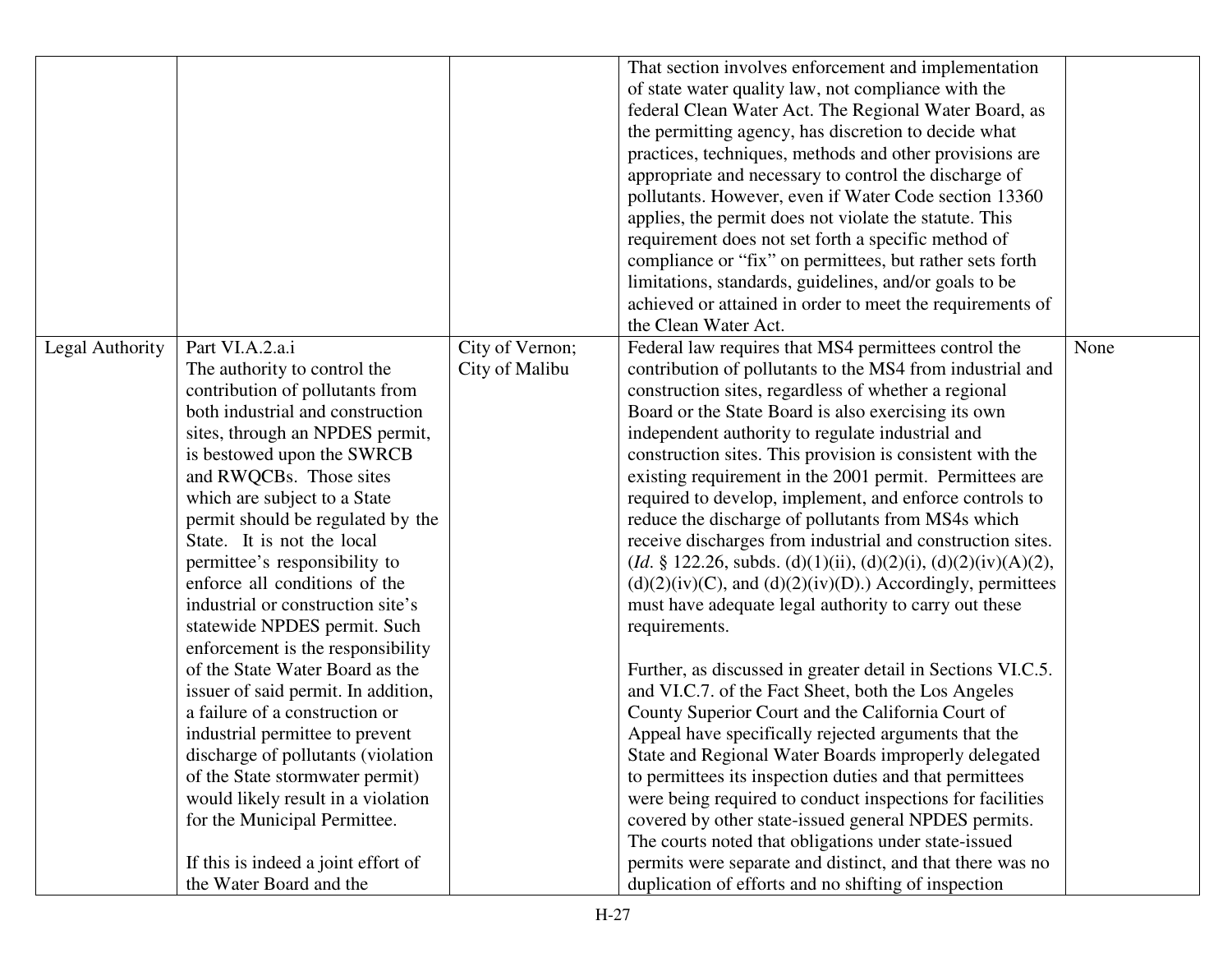|                 | Municipal Permittee (as stated by<br>LARWQCB during the July 9,<br>2012 workshop), why are the<br>permit fees not shared with the<br>Municipal Permittees and why is<br>the Municipal Permittee the only<br>culpable agency receiving a<br>violation?                                                                                                                                                                                                                                                                                                                                                                                                                                                                                                                                                                                                                             |                  | responsibility in derogation of the Regional Board's<br>responsibility. In re L.A. Cnty. Mun. Storm Water Permit<br>Litig. (L.A. Super. Ct., No. BS 080548, Mar. 24, 2005),<br>Statement of Decision from Phase II Trial on Petitions<br>for Writ of Mandate, pp. at 17-18; City of Rancho<br>Cucamonga v. Regional Water Quality Control Board-<br>Santa Ana Region (2006) 135 Cal. App. 4th 1377, 1389-<br>1390.)<br>State collected fees under the general permits pay for the<br>State's oversight of storm water sites and facilities,<br>which as noted is a separate obligation from that of the<br>municipalities MS4 obligations under federal law. |      |
|-----------------|-----------------------------------------------------------------------------------------------------------------------------------------------------------------------------------------------------------------------------------------------------------------------------------------------------------------------------------------------------------------------------------------------------------------------------------------------------------------------------------------------------------------------------------------------------------------------------------------------------------------------------------------------------------------------------------------------------------------------------------------------------------------------------------------------------------------------------------------------------------------------------------|------------------|--------------------------------------------------------------------------------------------------------------------------------------------------------------------------------------------------------------------------------------------------------------------------------------------------------------------------------------------------------------------------------------------------------------------------------------------------------------------------------------------------------------------------------------------------------------------------------------------------------------------------------------------------------------|------|
| Legal Authority | In section VI.A.2.a.vii, the<br>draft permit states that<br>[permittees shall] "control the<br>contribution of pollutants from<br>one portion of the shared MS4 to<br>another portion of the MS4<br>through interagency agreements<br>among Co-permittees." The<br>intent and scope of this provision<br>is not clear. For example, it is<br>not clear which permittees or<br>which portions of the MS4 this is<br>intended to cover. Please clarify<br>what a "Shared MS4" means, as<br>that is not a defined term.<br>Additionally, if you can please<br>provide some clarification as to<br>what this provision is attempting<br>to accomplish, permittees will be<br>better able understand if they<br>have the legal authority to<br>comply with this mandate.<br>Without additional information, it<br>is difficult to determine the scope<br>of this proposed requirement. | City of Malibu   | This provision is required by 40 CFR $\S$<br>$122.26(d)(2)(i)(C)$ . The provision acknowledges that,<br>given an interconnected MS4 (such as that within Los<br>Angeles County), permittees are expected to work<br>cooperatively to facilitate compliance efforts through<br>inter-agency agreements. For example, there may be<br>instances where discharges from two cities commingle<br>and the cities may enter into an agreement to implement<br>load reduction measures.                                                                                                                                                                              | None |
| Legal Authority | The Regional Board cannot                                                                                                                                                                                                                                                                                                                                                                                                                                                                                                                                                                                                                                                                                                                                                                                                                                                         | Cities of Agoura | The Board is not requiring permittees to enter into                                                                                                                                                                                                                                                                                                                                                                                                                                                                                                                                                                                                          | None |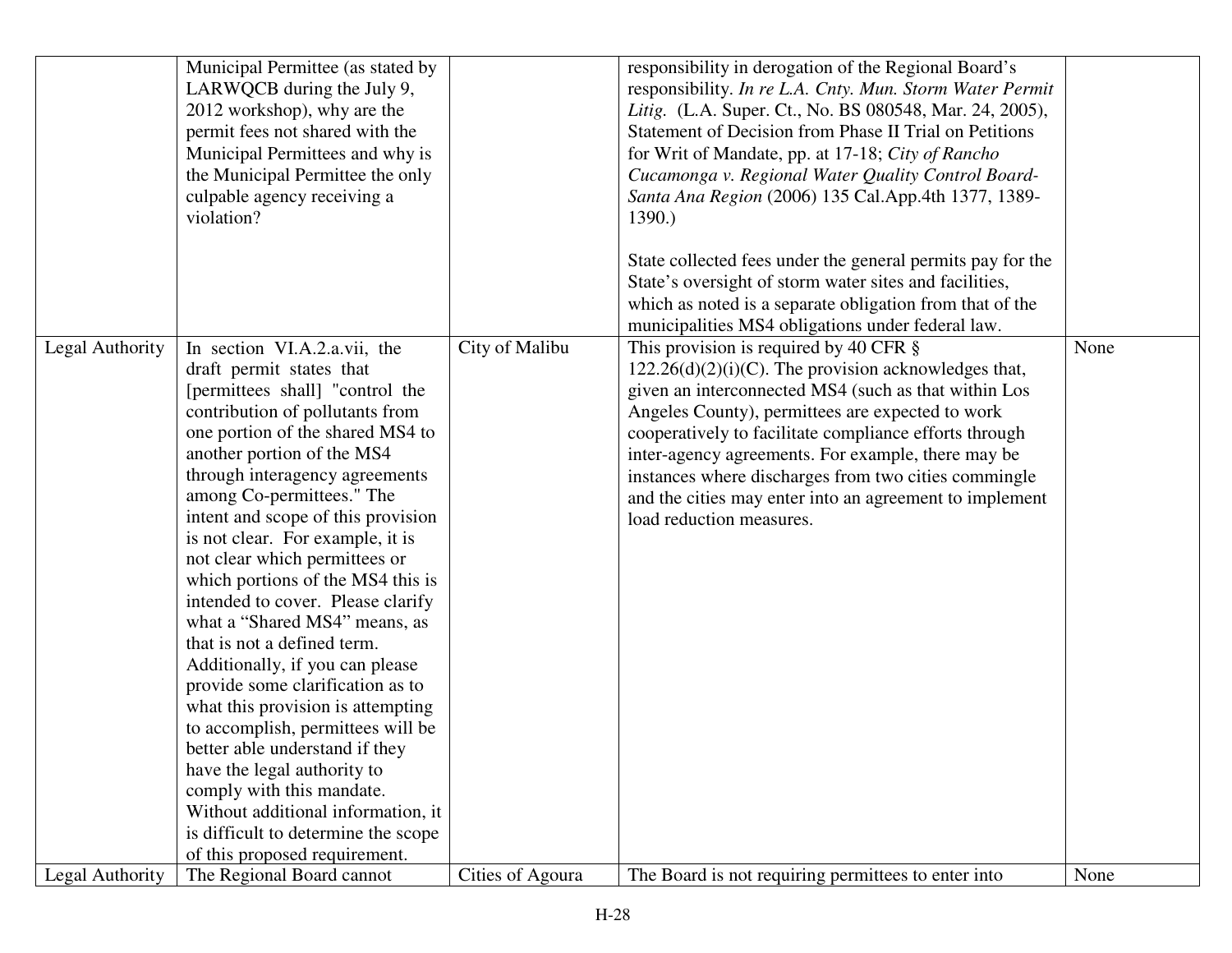|                 | require the Cities to enter into<br>interagency agreements (p. 39) or<br>coordinate with other co-<br>permittees as part of their<br>stormwater management program<br>(pp. 56-58). The Permit creates<br>the potential for City liability in<br>circumstances where the<br>permittee cannot ensure<br>compliance due to the actions of<br>third party state and local<br>government agencies over which<br>the Cities have no control. | Hills, Artesia,<br>Beverly Hills,<br>Hidden Hills, La<br>Mirada, Monrovia,<br>Norwalk, Rancho<br>Palos Verdes, San<br>Marino, South El<br>Monte, and<br><b>Westlake Village</b> | interagency agreements or coordinate with other co-<br>permittees. The Board, however, is requiring that<br>permittees have the legal authority to do so. Consistent<br>with federal regulations at 40 CFR $\S$ 122.26(d)(2)(i)(D),<br>permittees must have legal authority to "[c]ontrol<br>through interagency agreements among coapplicants the<br>contribution of pollutants from one portion of the<br>municipal system to another portion of the municipal<br>system." The Board certainly encourages co-permittees<br>to enter into such agreements and coordinate their<br>actions. As the MS4 is a system shared by several<br>permittees, cooperation and coordination between co-<br>permittees would result in efficient and cost-effective<br>actions to comply with the permit. |      |
|-----------------|----------------------------------------------------------------------------------------------------------------------------------------------------------------------------------------------------------------------------------------------------------------------------------------------------------------------------------------------------------------------------------------------------------------------------------------|---------------------------------------------------------------------------------------------------------------------------------------------------------------------------------|-----------------------------------------------------------------------------------------------------------------------------------------------------------------------------------------------------------------------------------------------------------------------------------------------------------------------------------------------------------------------------------------------------------------------------------------------------------------------------------------------------------------------------------------------------------------------------------------------------------------------------------------------------------------------------------------------------------------------------------------------------------------------------------------------|------|
| Legal Authority | For Part VI.A.2.a.viii.,<br>regulations require legal authority<br>for agreements between co-<br>Permittees, but not between non-<br>Permittees. This provision should<br>be deleted.                                                                                                                                                                                                                                                  | County of Los<br>Angeles                                                                                                                                                        | This provision is appropriate as some portions of the<br>MS4 owned and/or operated by the California<br>Department of Transportation connect with portions of<br>the Permittees' MS4s. In these cases, MS4 discharges<br>from Caltrans highways and facilities commingle with<br>those of the Permittees prior to being discharged to<br>receiving waters. The provision acknowledges that,<br>given an interconnected MS4 (such as that within Los<br>Angeles County), MS4 permittees are expected to work<br>cooperatively with other MS4 owners and operators to<br>facilitate compliance efforts through inter-agency<br>agreements.                                                                                                                                                      | None |
| Legal Authority | Section VI.A.2.a.viii<br>It is not clear how the Regional<br>Board expects permittees to meet<br>this requirement. Please provide<br>examples of interagency<br>agreements that would be<br>applicable and effective to meet<br>this requirement.<br>The City fails to grasp the<br>importance of interagency<br>agreements for all permittees and                                                                                     | City of Malibu;<br>City of Torrance;<br>South Bay Cities                                                                                                                        | The Board is not requiring permittees to enter into<br>interagency agreements. The Board, however, is<br>requiring that permittees have the legal authority to do<br>so. Consistent with federal regulations at 40 CFR §<br>$122.26(d)(2)(i)(D)$ , permittees must have legal authority<br>to "[c] ontrol through interagency agreements among<br>coapplicants the contribution of pollutants from one<br>portion of the municipal system to another portion of the<br>municipal system." The Board certainly encourages co-<br>permittees to enter into such agreements and coordinate<br>their actions. As the MS4 is a system shared by several                                                                                                                                            | None |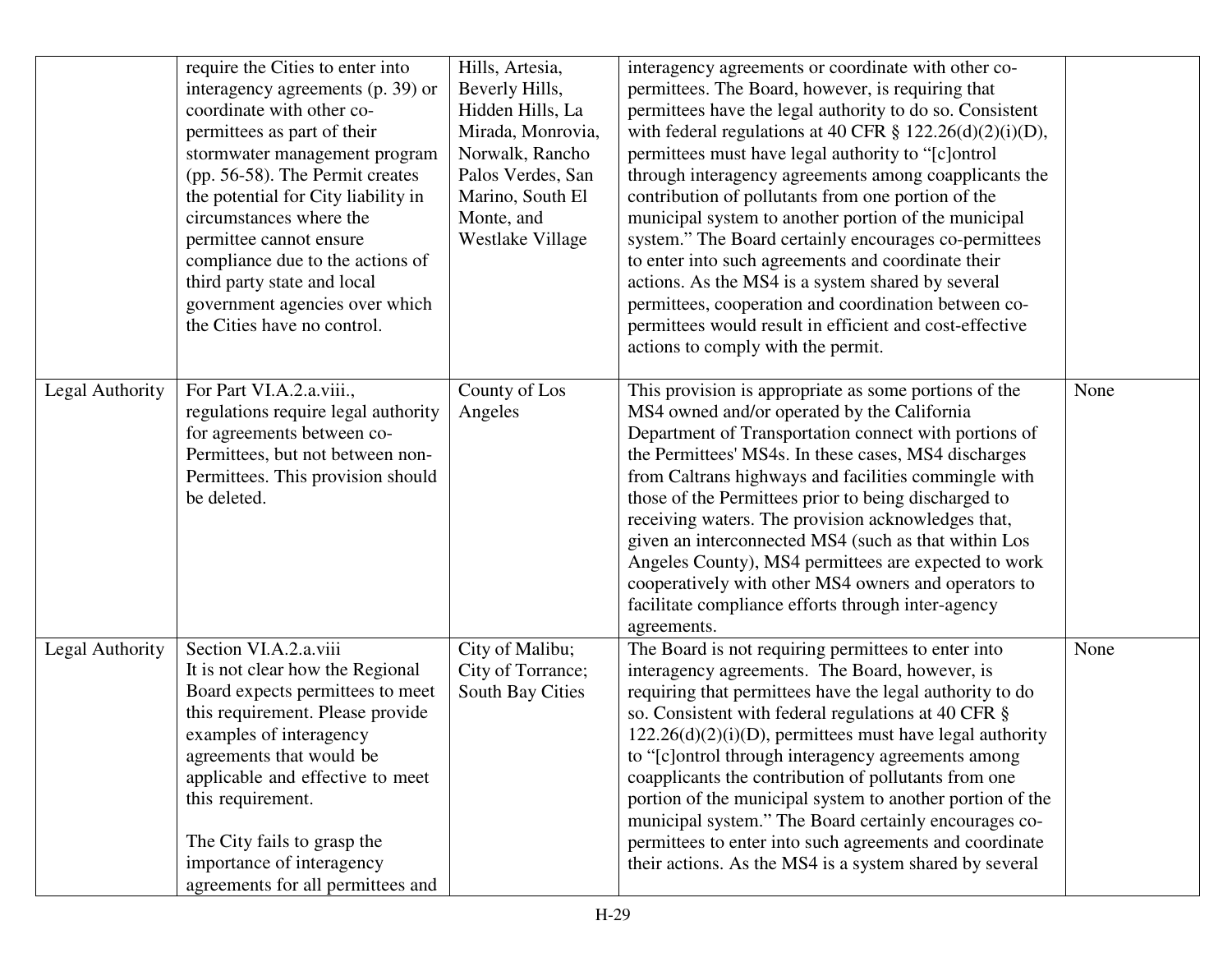|                 | finds it to be an excessive<br>requirement. Instead, this<br>provision should be changed to<br>suggest that permittees consider<br>adopting interagency agreements<br>where necessary to establish<br>responsibilities when an MS4 is<br>substantially shared by multiple<br>agencies.                                                                                                                                                                                    |                          | permittees, and even some non-permittees such as the<br>California Department of Transportation, cooperation<br>and coordination with other owners and operators of the<br>MS4 would result in efficient and cost-effective actions<br>to comply with the permit.<br>An example of an interagency agreement could result<br>from a situation where discharges from two cities<br>commingle and the cities enter into an agreement to<br>implement load reduction measures.                                                                                                                                                                                                                                                                                                                     |      |
|-----------------|---------------------------------------------------------------------------------------------------------------------------------------------------------------------------------------------------------------------------------------------------------------------------------------------------------------------------------------------------------------------------------------------------------------------------------------------------------------------------|--------------------------|------------------------------------------------------------------------------------------------------------------------------------------------------------------------------------------------------------------------------------------------------------------------------------------------------------------------------------------------------------------------------------------------------------------------------------------------------------------------------------------------------------------------------------------------------------------------------------------------------------------------------------------------------------------------------------------------------------------------------------------------------------------------------------------------|------|
| Legal Authority | VI. A. 2. a. vii. and viii.<br>Please remove. Cities are not<br>responsible for other agencies'<br>discharges. Agreements between<br>the permittees and other agencies<br>is at the discretion of City<br>Councils.                                                                                                                                                                                                                                                       | City of Santa<br>Clarita | These provisions do not state that one permittee is<br>responsible for other agencies' discharges. As noted in<br>the permit, federal regulations states that co-permittees<br>must comply with permit conditions relating to<br>discharges from the MS4s for which they are owners or<br>operators. $(40 \text{ CFR } \S$ 122.26 $(a)(3)(vi)$ ). Federal<br>regulations, however, also require that permittees include<br>in its storm water management program a comprehensive<br>planning process that includes intergovernmental<br>coordination, where necessary. Given the interconnected<br>nature of the permittees' MS4s, the Board expects<br>permittees' to work cooperatively to facilitate<br>compliance efforts through inter-agency agreements or<br>other formal arrangements. | None |
| Legal Authority | Part VI.A.2.a.i., iv., vii., and viii.<br>The word "control" in these<br>provisions erroneously suggests<br>permittees have discretionary<br>authority to authorize the<br>contribution of pollutants,<br>discharge of spills, and the<br>contribution of pollutants to its<br>MS4. In addition, these sections<br>also conflict with Parts<br>VI.A.2.a.ii., iii., ix., and the Illicit<br>Discharge/Connection<br>Elimination Program which cite<br>the word "prohibit". | City of Vernon           | The term "control" is consistent with language in the<br>federal regulations pertaining to legal authority for MS4<br>owners and operators. (See 40 CFR § 122.26(d).)<br>Therefore, the use of the term is appropriate.                                                                                                                                                                                                                                                                                                                                                                                                                                                                                                                                                                        | None |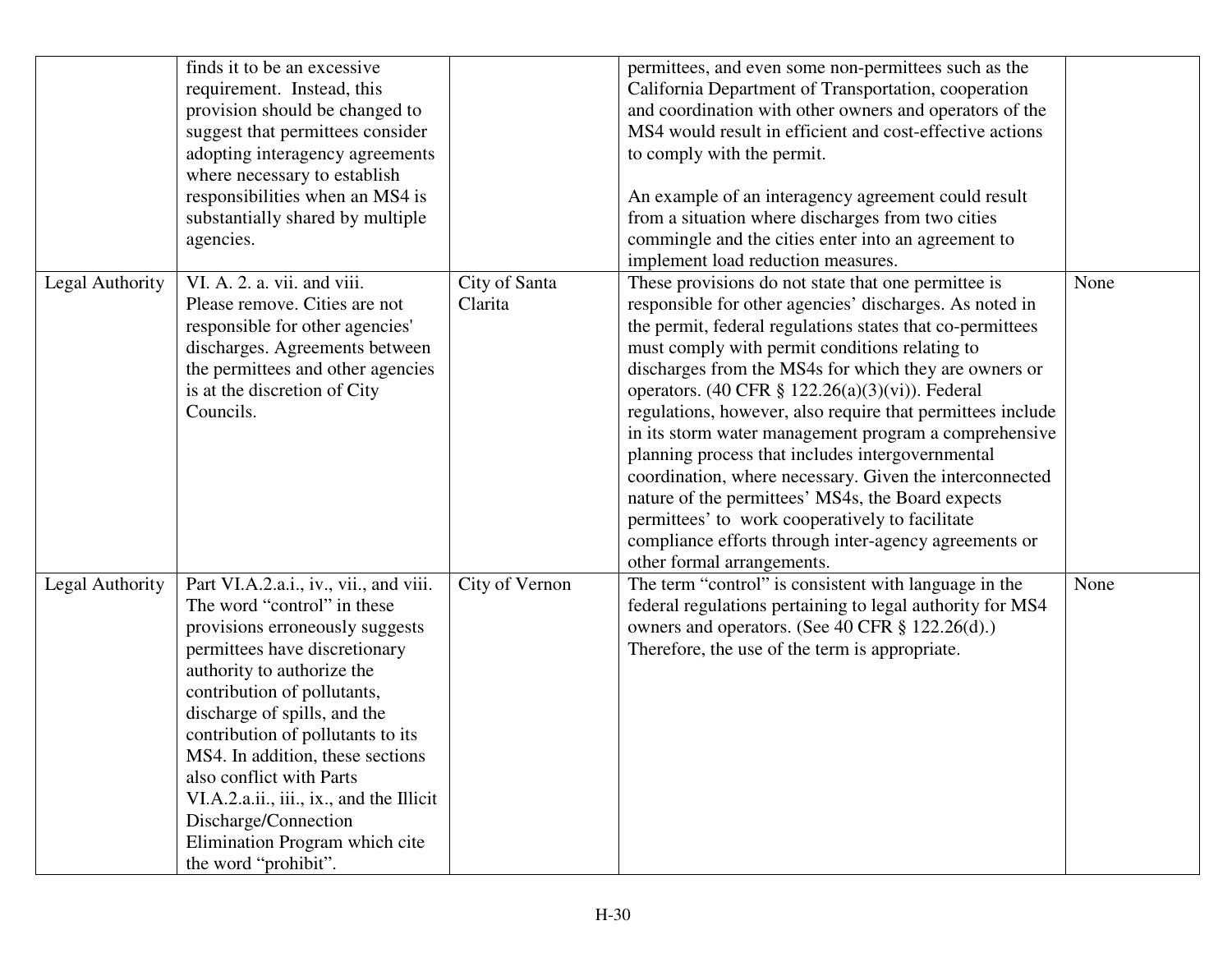|                 | Proposed solution-Replace the<br>word "control" with the word<br>"prohibit" to be consistent with<br>Section $402(p)(B)(ii)$ of the<br>federal Clean Water Act.                                                                                                                                                                                                                                                                                                                                                                                                                                                   |                                     |                                                                                                                                                                                                                                                                                                                                                                                                                                                                                                                                                                                                                                                                                                                                                                                                                               |      |
|-----------------|-------------------------------------------------------------------------------------------------------------------------------------------------------------------------------------------------------------------------------------------------------------------------------------------------------------------------------------------------------------------------------------------------------------------------------------------------------------------------------------------------------------------------------------------------------------------------------------------------------------------|-------------------------------------|-------------------------------------------------------------------------------------------------------------------------------------------------------------------------------------------------------------------------------------------------------------------------------------------------------------------------------------------------------------------------------------------------------------------------------------------------------------------------------------------------------------------------------------------------------------------------------------------------------------------------------------------------------------------------------------------------------------------------------------------------------------------------------------------------------------------------------|------|
| Legal Authority | For Part VI.A.2.a.ix., federal<br>regulations only require that<br>Permittees have legal authority to<br>carry out inspections to determine<br>compliance with permit<br>conditions, "including the<br>prohibition on illicit discharges to<br>the municipal separate storm<br>sewer." 40 CFR §<br>$122.26(d)(2)(i)(F)$ . There is no<br>requirement in the CWA or the<br>regulations for the control of<br>discharges into "receiving<br>waters," but rather discharges<br>into the MS4.                                                                                                                         | County of Los<br>Angeles            | The requirement is appropriate. As the commenter notes,<br>40 CFR $\S 122.26(d)(2)(i)(F)$ requires that permittees<br>have legal authority to carry out inspections and<br>monitoring necessary "to determine compliance with<br>permit conditions" Consistent with the 2001 permit,<br>the permit prohibits non-storm water discharges from<br>reaching receiving waters, which is wholly consistent<br>with Congress' ultimate intent in the CWA and<br>USEPA's regulations that such non-storm water<br>discharges not reach receiving waters. (55 Fed. Reg.<br>47990, 47997 ["The entire thrust of today's regulation is<br>to control pollutants that enter receiving water from<br>storm water conveyances."[.)                                                                                                         | None |
| Legal Authority | Part VI.A.2.a.ix<br>Does this requirement mean the<br>Permittee must have legal<br>authority to enter every private<br>property? This requirement is<br>vague and unclear. Typically, the<br>City obtains authority to enter<br>private property by either a)<br>receiving consent of the owner to<br>enter the property to carry out<br>inspections etc, or b) obtaining an<br>inspection warrant from the court<br>by providing sufficient evidence<br>why an inspection warrant is<br>required. Please clarify the<br>scope of the legal authority for<br>inspections that is being<br>proposed in the permit. | City of Malibu;<br>City of Torrance | This provision is consistent with the existing requirement<br>in the 2001 MS4 permit and federal regulations at 40<br>CFR § $122.26(d)(2)(i)(F)$ . Permittees must have<br>adequate legal authority to control the contribution of<br>pollutants to the MS4, even if those pollutants originate<br>from private property. Permittees therefore must have<br>legal authority to enter private property (in accordance<br>with applicable laws) to abate the discharges of<br>pollutants through the MS4 to receiving waters. In cases<br>where pollutants originate from private property, and the<br>permittees is unable to gain access to the property, it is<br>possible that the permittee can abate the discharges<br>without entering the private property (such as preventing<br>the discharge from reaching the MS4). | None |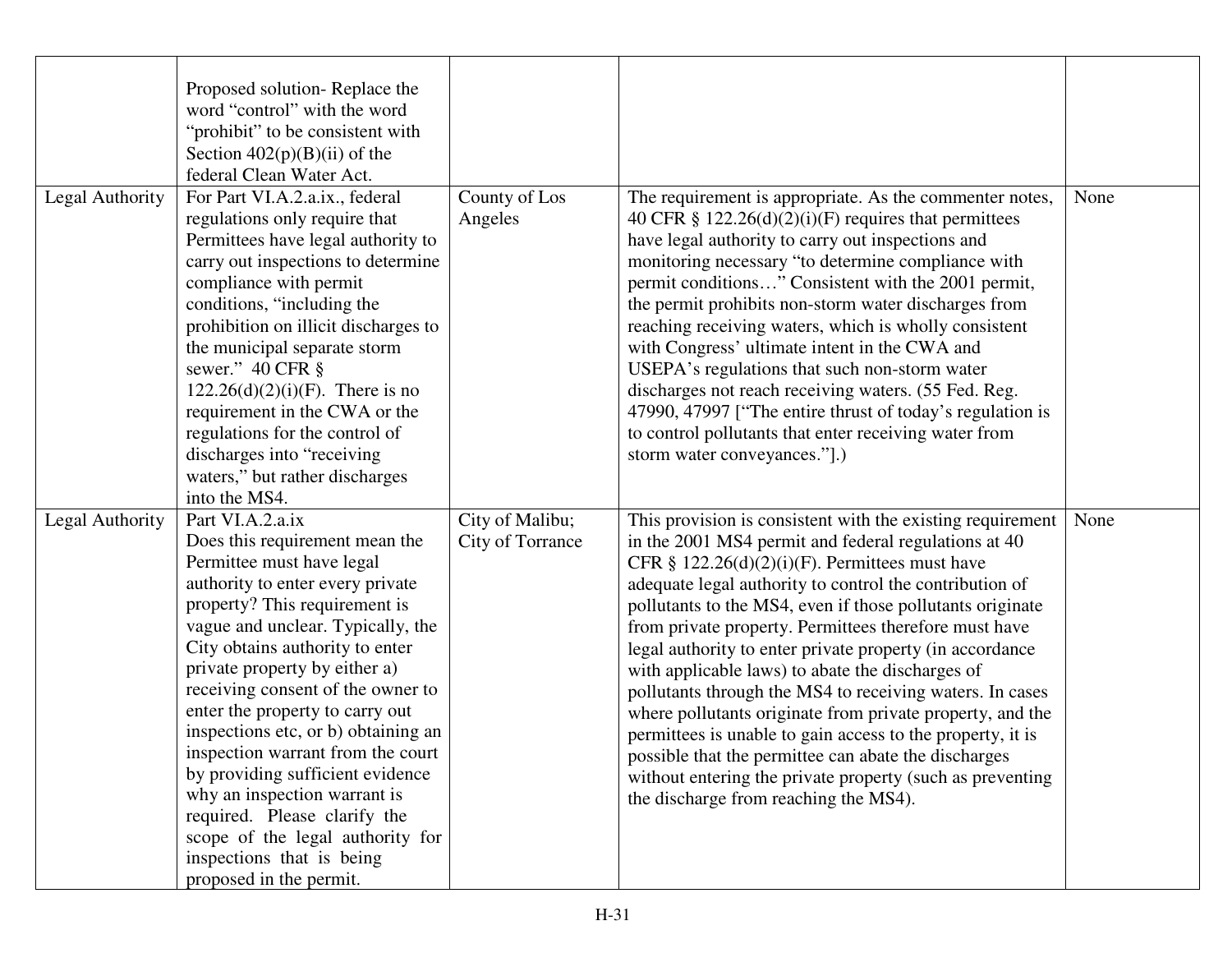| Legal Authority     | Part VI.A.2.b. - The requirement<br>to submit statement certified by<br>chief legal counsel annually<br>makes no difference to an<br>agency's legal authority and has<br>no impact on water quality and<br>there are far too many<br>certifications and submittals in<br>this order that could easily result<br>in non-compliance. Revise the<br>statement to "Each Permittee<br>shall submit this certification as<br>part of the first Annual Report                                                          | City of Torrance                                                                                                                                                                | This requirement has been revised to allow permittees to<br>submit the certification statement annually beginning<br>with the first Annual Report required under this Order,<br>which will be December 15, 2013.                                                                                                                                                                                                          | Language<br>revised.    |
|---------------------|-----------------------------------------------------------------------------------------------------------------------------------------------------------------------------------------------------------------------------------------------------------------------------------------------------------------------------------------------------------------------------------------------------------------------------------------------------------------------------------------------------------------|---------------------------------------------------------------------------------------------------------------------------------------------------------------------------------|---------------------------------------------------------------------------------------------------------------------------------------------------------------------------------------------------------------------------------------------------------------------------------------------------------------------------------------------------------------------------------------------------------------------------|-------------------------|
| Legal Authority     | under this Order."<br>Part VI.A.2.b - To sign this<br>statement, chief counsel will have<br>to analyze this 500 page Permit,<br>analyze the municipal code, and<br>prepare a statement as to whether<br>actions can be commenced and<br>completed in the judicial system.<br>An annual certification is<br>redundant and unnecessary in<br>addition to being extraordinarily<br>costly. At most, legal analysis<br>should be done once during the<br>Permit term. Otherwise, please<br>delete this requirement. | LA Permit Group                                                                                                                                                                 | Annual certification is appropriate and necessary to<br>ensure that permittees have the requisite legal authority,<br>and maintain that authority, to carry out the terms of the<br>permit. Assuming that a permittee has the requisite legal<br>authority, and there are no changes to that legal authority<br>during the permit term, the Board does not believe<br>annual certification would be costly or burdensome. | None                    |
| Fiscal<br>Resources | Numerous commenters objected<br>to the inclusion of Part VI.A.3.a.<br>that states "Each Permittee shall<br>exercise its full authority to<br>secure the fiscal resources<br>necessary to meet all<br>requirements of this Order." The<br>commenters asserted this<br>provision is not required by<br>federal law, is not an existing                                                                                                                                                                            | Cities of Bradbury,<br>Santa Monica,<br>Vernon, Santa<br>Clarita, Signal Hill,<br>Torrance, La<br>Verne; Peninsula<br>Cities; South Bay<br>Cities; and County<br>of Los Angeles | The requirement has been deleted. Accordingly, there is<br>no need to respond to the substance of the comments.                                                                                                                                                                                                                                                                                                           | Requirement<br>deleted. |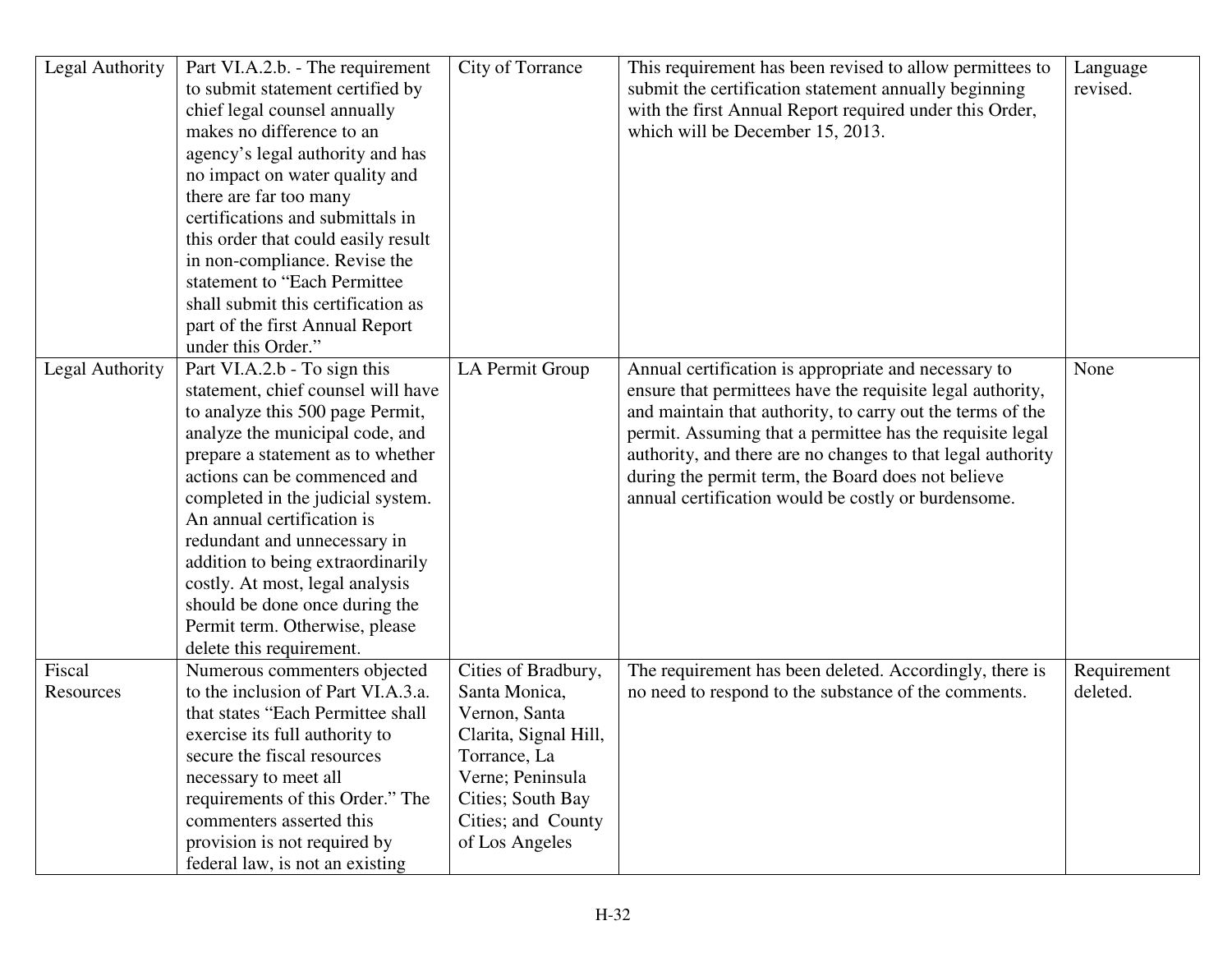| Fiscal<br>Resources | requirement, is an impossible<br>requirement to meet, infringes on<br>the authority of municipal<br>governments to prepare budgets,<br>and/or is an unfunded state<br>mandate.<br>The SWRCB and LARWQCB<br>should initiate and support a<br>proposal for a statewide<br>stormwater tax. Furthermore, the<br>SWRCB should distribute funds<br>collected though the General<br><b>Industrial and Construction</b><br><b>Activity Stormwater Permits to</b><br>the Permittees to support the<br>required inspections of these<br>permitted facilities. | City of Vernon           | Municipalities must secure their own fiscal resources.<br>The Board, however, notes that the State Water Board<br>offers many grants and low-interest loans that permittees<br>can apply for, if eligible.<br>State collected fees under the general permits pay for the<br>State's oversight of storm water sites and facilities,<br>which is a separate obligation from that of the<br>municipalities MS4 obligations under federal law.                                                                                                                                                                            | None |
|---------------------|-----------------------------------------------------------------------------------------------------------------------------------------------------------------------------------------------------------------------------------------------------------------------------------------------------------------------------------------------------------------------------------------------------------------------------------------------------------------------------------------------------------------------------------------------------|--------------------------|-----------------------------------------------------------------------------------------------------------------------------------------------------------------------------------------------------------------------------------------------------------------------------------------------------------------------------------------------------------------------------------------------------------------------------------------------------------------------------------------------------------------------------------------------------------------------------------------------------------------------|------|
| Fiscal<br>Resources | $\ldots$ shall conduct a<br>VI.A.3.c.<br>fiscal analysis of the annual cost.<br>This task requires staff time away<br>from other tasks; or consultant,<br>e.g. cash from completely<br>encumbered budget or pay for<br>this analysis with funds normally<br>used to install BMPs; what if<br>analysis shows a city doesn't have<br>the cash to comply? Will voters<br>pass a new tax?                                                                                                                                                               | City of Santa<br>Monica  | This provision is consistent with existing requirements in<br>the 2001 MS4 permit. The provision is also required by<br>federal regulations at 40 CFR $\S$ 122.26(d)(2)(vi), which<br>states that "For each fiscal year to be covered by the<br>permit, a fiscal analysis of the necessary capital and<br>operation and maintenance expenditures necessary to<br>accomplish the activities of the [storm water<br>management] programsSuch analysis shall a<br>description of the source of funds that are proposed to<br>meet the necessary expenditures, including legal<br>restrictions on the use of such funds." | None |
| Fiscal<br>Resources | In the standard provision, please<br>add a spending cap. Recently, the<br><b>US Conference of Mayors</b><br>suggested that, nationwide,<br>permittees should be found in<br>compliance if the community has<br>spent the equivalent of 2% of the<br>household median income or if                                                                                                                                                                                                                                                                   | City of Santa<br>Clarita | There is no basis in the CWA for including such a<br>provision.<br>The permit, however, provides permittees substantial<br>flexibility on how to comply with the terms of this<br>permit, including options to customize requirements. In<br>addition, compliance with TMDL-based requirements<br>often have lengthy compliance schedules that allow                                                                                                                                                                                                                                                                  | None |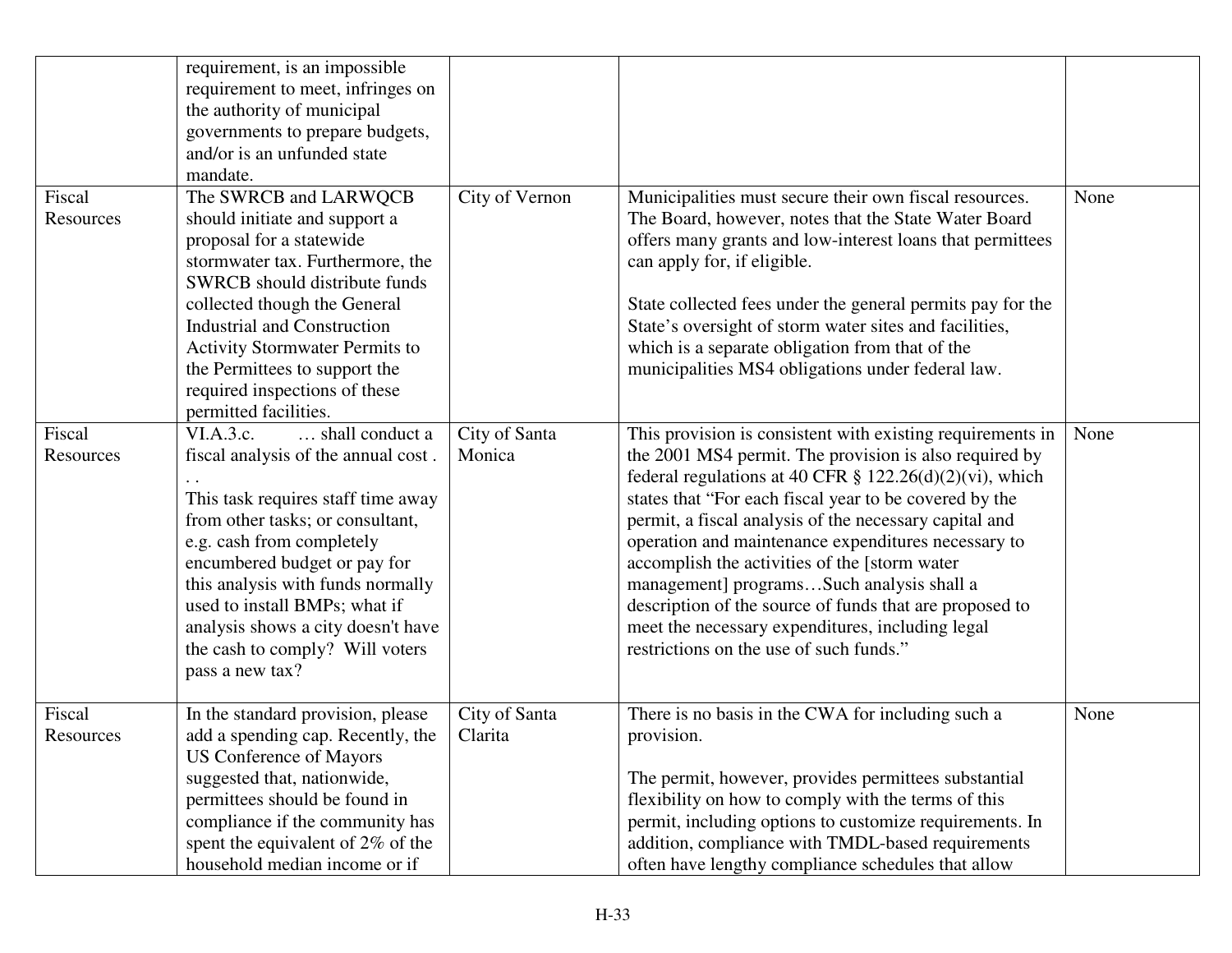|                  | the state and/or federal             |               | permittees to comply with a less costly phased approach.     |      |
|------------------|--------------------------------------|---------------|--------------------------------------------------------------|------|
|                  | government cost shares               |               |                                                              |      |
|                  | infrastructure retrofits 50/50 even  |               |                                                              |      |
|                  | if they are exceeding final WLA,     |               |                                                              |      |
|                  | MALs or other numeric standards      |               |                                                              |      |
|                  | as part of the iterative process.    |               |                                                              |      |
| Fiscal           | Additional costs of monitoring       | City of Santa | While the Board acknowledges that this permit will           | None |
| Resources        | are significant and we request this  | Clarita       | increase costs for monitoring, it is not appropriate to      |      |
|                  | be noted here.                       |               | discuss costs within the Standard Provisions section of      |      |
|                  |                                      |               | the permit. Further, Permittees can elect to participate in  |      |
|                  |                                      |               | a CIMP or IMP for cost savings if desired.                   |      |
| Responsibilities | The requirement in Part              | County of Los | This is an existing requirement carried over from the        | None |
| of the           | VI.A.4.a.ii. is proscriptive as well | Angeles       | 2001 MS4 permit.                                             |      |
| Permittees       | as vague and is in violation of      |               |                                                              |      |
|                  | Water Code § 13360. Permittees       |               |                                                              |      |
|                  | will presumably wish to comply       |               |                                                              |      |
|                  | with the permit in an "efficient"    |               |                                                              |      |
|                  | and cost-effective manner" but       |               |                                                              |      |
|                  | that standard is vague and           |               |                                                              |      |
|                  | ambiguous and should not be a        |               |                                                              |      |
|                  | source of separate liability         |               |                                                              |      |
|                  | imposed by the Board or a            |               |                                                              |      |
|                  | citizens' suit plaintiff. There is   |               |                                                              |      |
|                  | also no support for this             |               |                                                              |      |
|                  | requirement in the CWA or the        |               |                                                              |      |
|                  | implementing regulations. This       |               |                                                              |      |
|                  | provision should be deleted.         |               |                                                              |      |
| Responsibilities | Part VI.A.4.a.iii. is not supported  | County of Los | This is an existing requirement carried over from the        | None |
| of the           | by the CWA or regulations, and       | Angeles       | 2001 MS4 permit. In addition, storm water management         |      |
| Permittees       | is a violation of Water Code §       |               | programs must include a comprehensive planning               |      |
|                  | 13360 as specifying a method of      |               | process that involves intergovernmental coordination to      |      |
|                  | compliance. While permittees         |               | meet the requirements of the Clean Water Act. (40)           |      |
|                  | will need to cooperate with          |               | C.F.R. $\S 122.26(d)(2)(iv)$ .) In addition, permittees must |      |
|                  | regard to many of the provisions     |               | have procedures to ensure effective coordination with        |      |
|                  | of the draft Permit and will need    |               | other permittees. $(Id, § 122.26(d)(2)(vii)$ .)              |      |
|                  | to coordinate, these common          |               |                                                              |      |
|                  | sense steps should not be a          |               |                                                              |      |
|                  | separate requirement of the          |               |                                                              |      |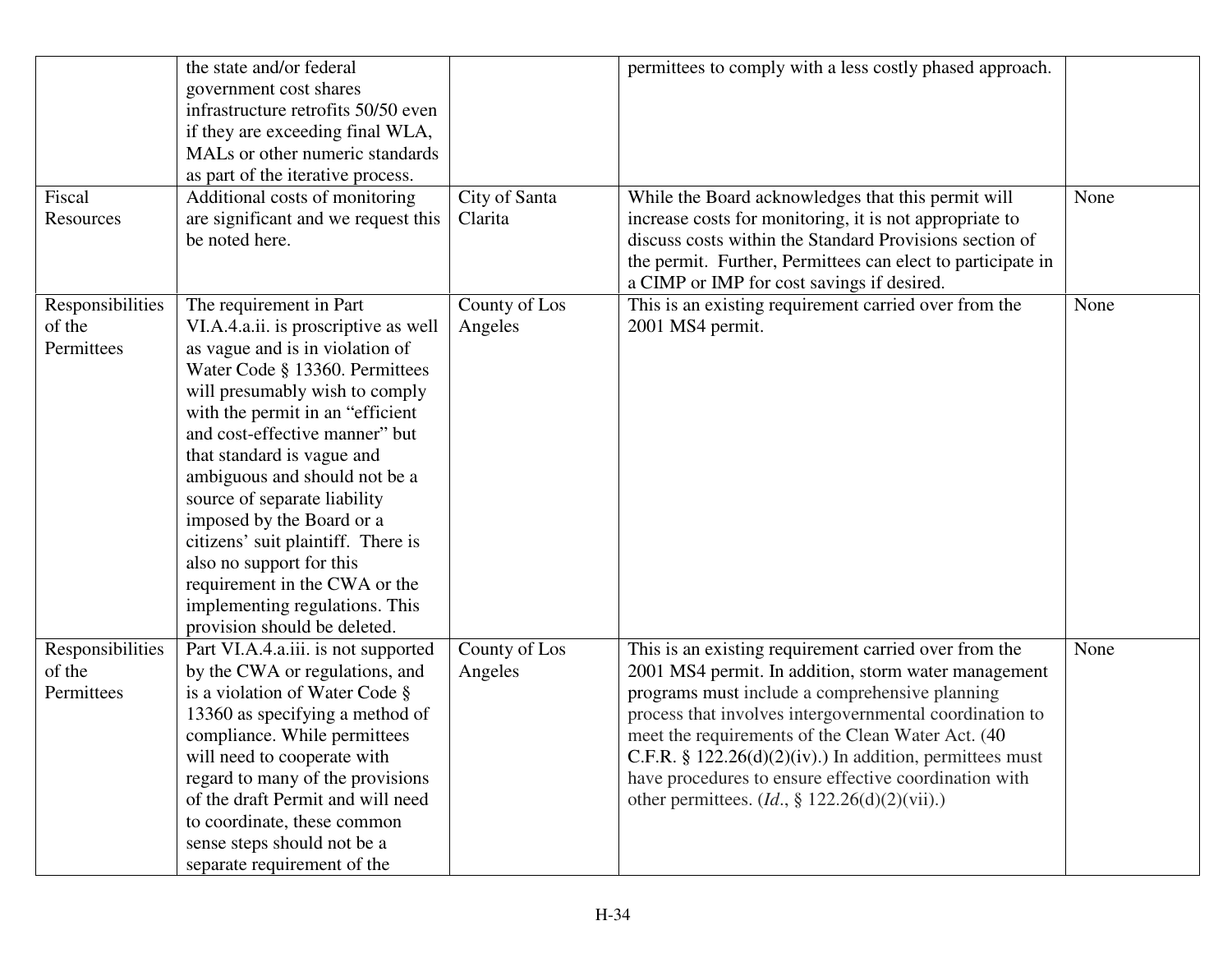|                      | Permit and should be deleted.                                                                                                                                                                                                                                                                                                                                                                        |                          |                                                                                                                                                                                                                                                                                                                                                                   |      |
|----------------------|------------------------------------------------------------------------------------------------------------------------------------------------------------------------------------------------------------------------------------------------------------------------------------------------------------------------------------------------------------------------------------------------------|--------------------------|-------------------------------------------------------------------------------------------------------------------------------------------------------------------------------------------------------------------------------------------------------------------------------------------------------------------------------------------------------------------|------|
| <b>Public Review</b> | It is unclear why Part VI.A.5.a. is<br>in the Permit, as the Board, as the<br>custodian of the document, will<br>have responsibility to comply<br>with these statutes, not the<br>Permittees. Since these statutes<br>in any event are applicable to<br>public documents, this provision<br>is unnecessary and should be<br>deleted.                                                                 | County of Los<br>Angeles | This is an existing requirement carried over from the<br>2001 MS4 permit. In any event, this provision just<br>reinforces what is already required by the Board in<br>providing access to public records.                                                                                                                                                         | None |
| <b>Public Review</b> | Please remove. Cities are already<br>required to comply with the<br>Freedom of Information Act and<br>the Regional Board is not the<br>enforcing agency.                                                                                                                                                                                                                                             | City of Santa<br>Clarita | This is an existing requirement carried over from the<br>2001 MS4 permit. In any event, this provision just<br>reinforces what is already required by the Board in<br>providing access to public records.                                                                                                                                                         | None |
| <b>Public Review</b> | This provision states, "All<br>documents submitted to the<br><b>Regional Water Board Executive</b><br>Officer for approval shall be<br>made available to the public for a<br>30-day period to allow for public<br>comment." It is not clear<br>whether the Regional Board or<br>the permittee will be required to<br>hold the 30-day public review of<br>documents. Please clarify this<br>language. | City of Malibu           | The Public Review process is in reference to the<br>Regional Board. Thus, after a permittee submits a<br>document for approval, the Board will make the<br>document available for a 30-day public comment period.<br>In addition, this does not preclude the posting of<br>documents by Permittees prior to or after submittal if the<br>circumstances warranted. | None |
| <b>Public Review</b> | It is not practicable for all<br>documents submitted to the<br>Regional Board for approval to<br>be first submitted to the public<br>for a 30 day period. This would<br>add a minimum of 30 days to all<br>submittal schedules. There are far<br>too many certifications and<br>submittals in this order that could<br>easily result in non-compliance.                                              | City of Torrance         | The Public Review process is in reference to the<br>Regional Board. Thus, after a permittee submits a<br>document for approval, the Board will make the<br>document available for a 30-day public comment period.<br>In addition, this does not preclude the posting of<br>documents by Permittees prior to or after submittal if the<br>circumstances warranted. | None |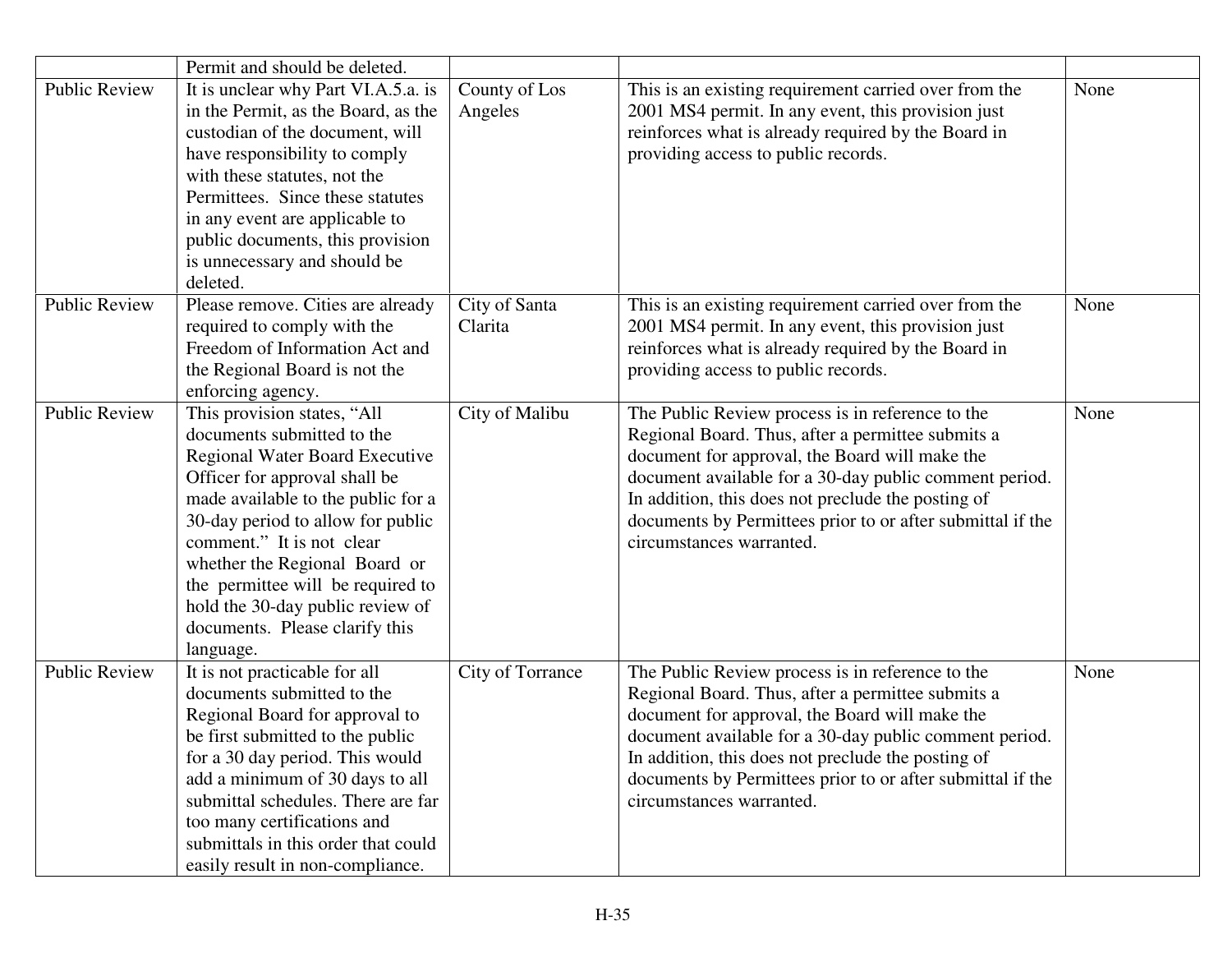| <b>Regional Water</b>                        | Revise statement to read, "The<br>Regional Board shall make all<br>documents submitted to the<br>Regional Board for approval<br>available to the public for a 30<br>day period to allow for public<br>comment."<br>Please add if the Executive                                                                                                                                                                                                                                                                                                                                                                                                                                                                                                                                                     | City of Santa  | During the pendency of any approval or review of any                                                                                                                                                                                                                                                                                                                                                                         | None |
|----------------------------------------------|----------------------------------------------------------------------------------------------------------------------------------------------------------------------------------------------------------------------------------------------------------------------------------------------------------------------------------------------------------------------------------------------------------------------------------------------------------------------------------------------------------------------------------------------------------------------------------------------------------------------------------------------------------------------------------------------------------------------------------------------------------------------------------------------------|----------------|------------------------------------------------------------------------------------------------------------------------------------------------------------------------------------------------------------------------------------------------------------------------------------------------------------------------------------------------------------------------------------------------------------------------------|------|
| <b>Board Review</b>                          | Officer choses to go before the<br>Board, permittees should not be<br>responsible for implementing or<br>complying with those sections of<br>the permit affected until such<br>time as the issue has been<br>resolved.                                                                                                                                                                                                                                                                                                                                                                                                                                                                                                                                                                             | Clarita        | approval, Permittees must continue to implement any<br>existing obligations until deemed otherwise.                                                                                                                                                                                                                                                                                                                          |      |
| <b>Regional Water</b><br><b>Board Review</b> | It is imperative that this Permit<br>add a condition providing that<br>when a permittee submits a<br>plan or program to the Regional<br>Board for review to meet a<br>condition of this Permit, the<br>Regional Board shall notify an<br>agency of approval, denial and<br>reasons for denial, or provide<br>a request for corrections for<br>within 60 days, or else the plans<br>shall be deemed automatically<br>approved. This condition is not<br>unusual and, in fact, is a standard<br>process with the California State<br>Department of Fish and Game for<br>applicants submitting an<br>application for a streambed<br>alteration agreement. Failure of<br>the Regional Board staff to<br>provide responses and comments<br>or approval after a permittee<br>submits a mandatory plan or | City of Malibu | A document submitted shall only be approved upon<br>actual approval by the Executive Officer or the Board,<br>not through a mere lapse in time. Nevertheless, the<br>Board understands that the time between submittal and<br>approval can cause permittees' uncertainty. The Board<br>will make every effort to make determinations on<br>submittals (approve, deny, or request revisions) as<br>expeditiously as possible. | None |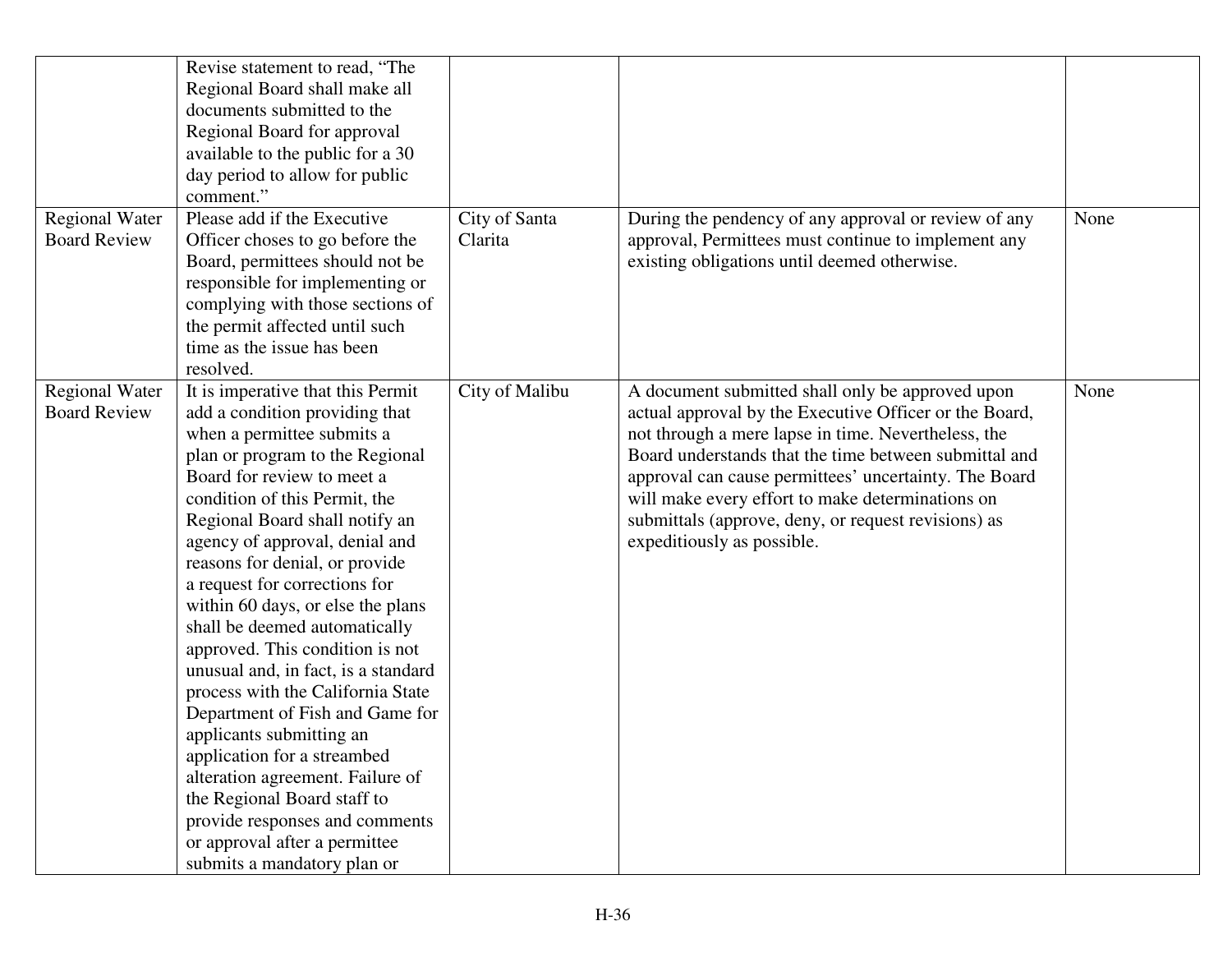|                              | report leaves the permittee in a<br>state of uncertainty as to how it<br>should proceed under its permit<br>obligations.                                                                                                                                      |                          |                                                                                                                                                                                                                                                                                                                                                                                                                                                                                                           |      |
|------------------------------|---------------------------------------------------------------------------------------------------------------------------------------------------------------------------------------------------------------------------------------------------------------|--------------------------|-----------------------------------------------------------------------------------------------------------------------------------------------------------------------------------------------------------------------------------------------------------------------------------------------------------------------------------------------------------------------------------------------------------------------------------------------------------------------------------------------------------|------|
| Reopener and<br>Modification | Part VI.A.7.a. of the Order and<br>Part VI.E.4. of the Fact Sheet<br>must include a reference to the<br>requirements of California law,<br>including the Water Code and the<br><b>Administrative Procedure Act</b><br>applicable to adjudicative<br>hearings. | County of Los<br>Angeles | The reopener and modification provisions are consistent<br>with federal regulations governing the Board's authority<br>to modify, revoke, reissue, or terminate NPDES permits.<br>If and when the Board exercises this authority, the Board<br>will comply with any necessary and applicable state laws<br>and regulations in conducting its hearings. It should be<br>noted that in some cases, e.g. for a minor modification,<br>the Board would not be required to conduct an<br>adjudicative hearing. | None |
| Reopener and<br>Modification | "USEPA guidance concerning<br>regulated activities" should be<br>deleted from Part VI.A.7.a.vi. as<br>such "legislative guidance" has<br>no regulatory significance unless<br>incorporated through formal<br>rulemaking.                                      | County of Los<br>Angeles | This provision is appropriate. While USEPA guidance is<br>just that, guidance, and is thus not binding on the Board,<br>such guidance may present or reveal new information<br>that would warrant modifications to the permit. If and<br>when the Board desires to make a change based on<br>USEPA guidance, permittees would have the opportunity<br>to make objections at that time.                                                                                                                    | None |
| Reopener and<br>Modification | Part VI.A.7.d. of the Order and<br>Part VI.E.4 of the Fact Sheet<br>should be revised to allow for an<br>additional modification, the<br>changing of an interim<br>compliance date.                                                                           | County of Los<br>Angeles | This is an existing requirement carried over from the<br>2001 MS4 permit. However, if warranted, the Board<br>could change an interim compliance date utilizing<br>provision VI.A.7.a.iv.                                                                                                                                                                                                                                                                                                                 | None |
| Part VI.A.8.                 | What does this comment mean?<br>Where are the discharge points<br>described in this order?<br>Omit this section                                                                                                                                               | City of Torrance         | Discharge points described in this Order are MS4<br>outfalls. No other discharge points are appropriate in<br>this Order.                                                                                                                                                                                                                                                                                                                                                                                 | None |
| Parts VI.A.11<br>and VI.A.12 | These provisions are not relevant<br>to the Permit and should be<br>deleted. The provisions of Part                                                                                                                                                           | County of Los<br>Angeles | These provisions are routinely required in NPDES<br>permits issued by the Board. These provisions are also<br>appropriate as discharges of waste resulting from the                                                                                                                                                                                                                                                                                                                                       | None |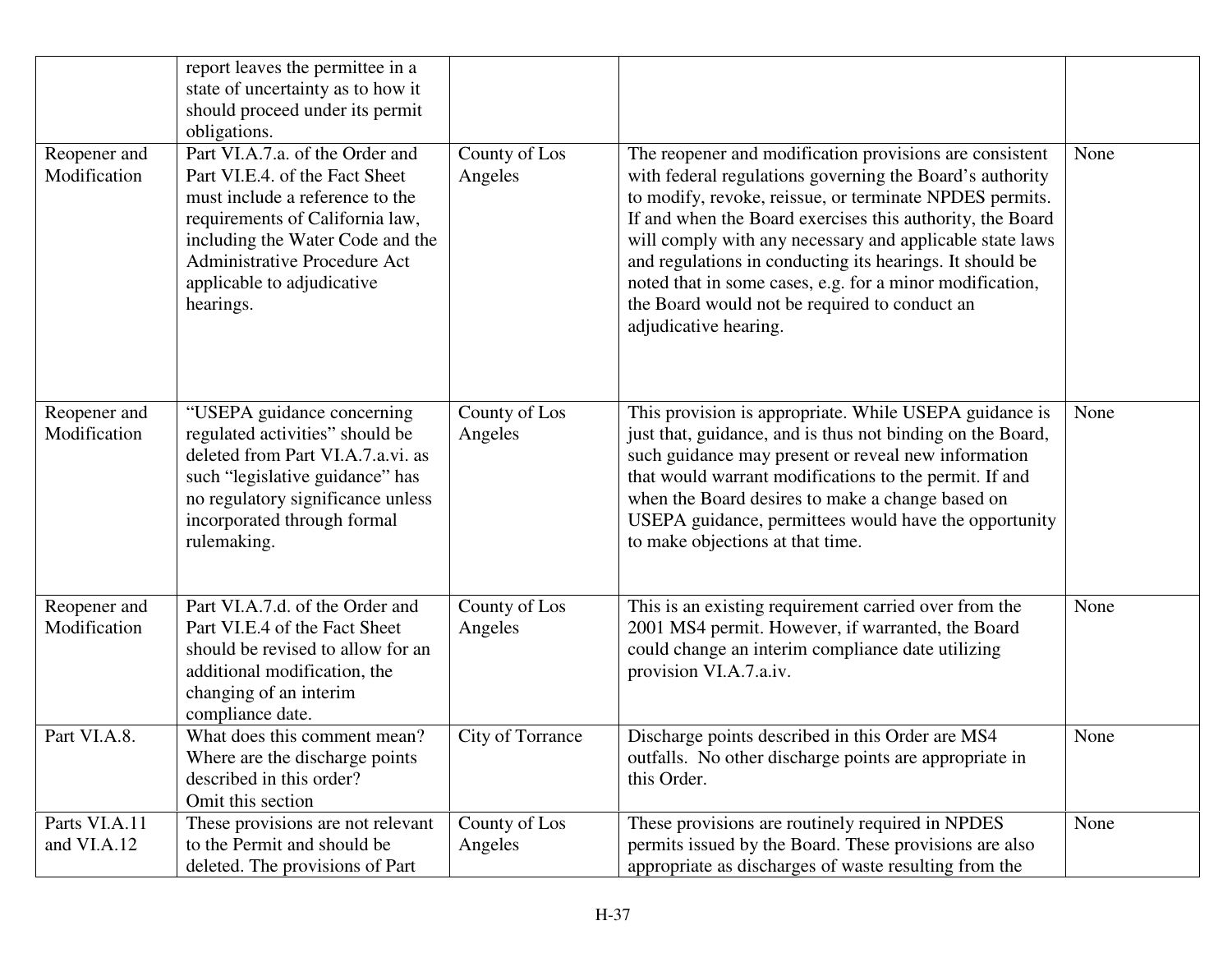|                       | VI.C of the Permit relating to<br>public agency activities<br>adequately cover the releases<br>noted in Parts VI.A.11 and<br>VI.A.12. Moreover, these<br>provisions are vague and<br>ambiguous, and do not address<br>discharges to the MS4, which is<br>the CWA requirement applicable<br>to the Permittees.                                          |                                                            | combustion of toxic or hazardous waste and oily material<br>should not be discharged from the MS4 to receiving<br>waters. Unless covered by the exemption for emergency<br>fire-fighting activities, such discharges are not<br>authorized in this Order.                                                                                                                                                                                                                                                                                                                    |      |
|-----------------------|--------------------------------------------------------------------------------------------------------------------------------------------------------------------------------------------------------------------------------------------------------------------------------------------------------------------------------------------------------|------------------------------------------------------------|------------------------------------------------------------------------------------------------------------------------------------------------------------------------------------------------------------------------------------------------------------------------------------------------------------------------------------------------------------------------------------------------------------------------------------------------------------------------------------------------------------------------------------------------------------------------------|------|
| Part VI.A.11.         | Permittees may not have the<br>knowledge or means to prevent<br>the discharge of any waste<br>resulting from the combustion of<br>toxic or hazardous wastes<br>resulting from a building fire or<br>through aerial deposition.<br>Hazardous Waste incinerators<br>should be required to obtain an<br>Industrial Discharge Permit. Omit<br>this section | City of Torrance                                           | This provision is routinely required in NPDES permits<br>issued by the Board. The provision is also appropriate as<br>discharges of waste resulting from the combustion of<br>toxic or hazardous waste should not be discharged from<br>the MS4 to receiving waters. Unless covered by the<br>exemption for emergency fire-fighting activities, such<br>discharges are not authorized in this Order.                                                                                                                                                                         | None |
| Part VI.A.12. &<br>13 | These comments refer to<br>Corporation Yards that are<br>required to have an Industrial<br>Discharge Permit. Move to<br>VI.D.8                                                                                                                                                                                                                         | City of Torrance                                           | These provisions are routinely required in NPDES<br>permits issued by the Board. These provisions are also<br>appropriate as discharges of waste resulting from the<br>combustion of toxic or hazardous waste and toxic or<br>hazardous materials should not be discharged from the<br>MS4 to receiving waters. Unless covered by the<br>exemption for emergency fire-fighting activities, such<br>discharges are not authorized in this Order. The language<br>is also appropriate if a municipality has a yard that does<br>not require General Industrial Permit coverage | None |
| Enforcement           | The definition here of "effluent"<br>limitation" is different than the<br>definition in Attachment A which<br>draws on 40 CFR 122.2. Define<br>effluent limitation only in<br>Attachment A consistent with<br>federal regulations                                                                                                                      | City of Torrance;<br>Peninsula Cities;<br>South Bay Cities | The definition of effluent limitation in this provision is<br>consistent with the definition of effluent limitation in<br>California Water Code section 13385.1, as it pertains to<br>the imposition of mandatory minimum penalties. As this<br>provision is discussing enforcement under state law, it is<br>appropriate to provide the definition of effluent<br>limitation in that state law for clarity. As noted in this                                                                                                                                                | None |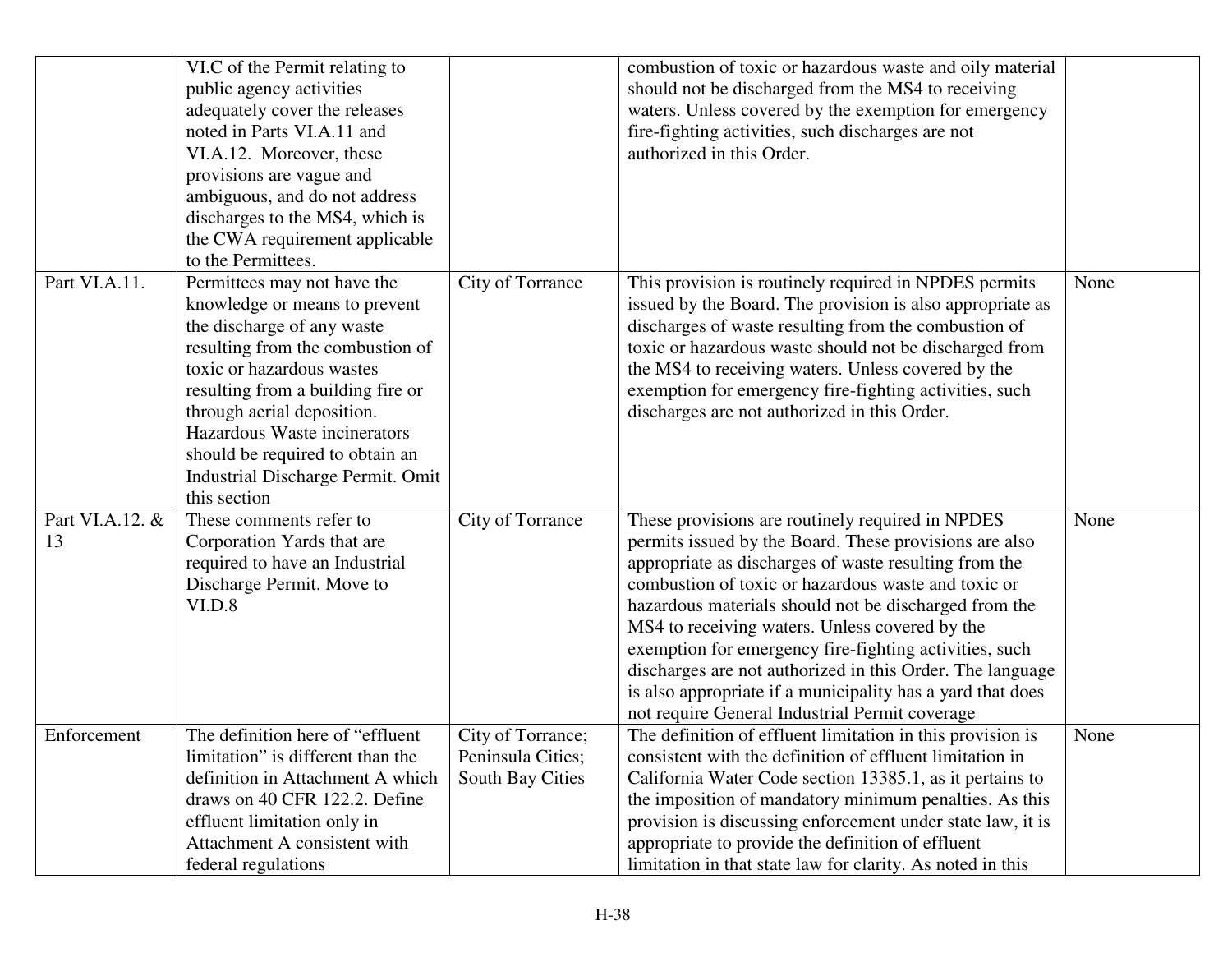|                                       |                                                                                                                                                                                                                                                                                                                                                                                                                       |                          | provision, the definition provided is for the purposes<br>sections 13385.1 and 13385, subdivisions $(h)(i)$ , and $(j)$ .<br>For all other purposes in this Order, the definition of<br>effluent limitation in Attachment A is controlling.                                                                                                                                                                                                                                                             |      |
|---------------------------------------|-----------------------------------------------------------------------------------------------------------------------------------------------------------------------------------------------------------------------------------------------------------------------------------------------------------------------------------------------------------------------------------------------------------------------|--------------------------|---------------------------------------------------------------------------------------------------------------------------------------------------------------------------------------------------------------------------------------------------------------------------------------------------------------------------------------------------------------------------------------------------------------------------------------------------------------------------------------------------------|------|
| Enforcement                           | The definition of "effluent"<br>limitation" on its face appears to<br>be problematic. Does use of this<br>definition preclude a WQBEL<br>(especially a narrative or non-<br>numeric WQBEL) or BMP-<br>based compliance? Please clarify<br>how this term is being used and<br>why "for these purposes" it does<br>not include a receiving water<br>limitation, a compliance schedule<br>or a best management practice. | City of Malibu           | The definition of effluent limitation in this provision is<br>consistent with the definition of effluent limitation in<br>California Water Code section 13385.1, as it pertains to<br>the imposition of mandatory minimum penalties. As<br>noted in this provision, the definition provided is for the<br>purposes sections 13385.1 and 13385, subdivisions<br>$(h)(i)$ , and $(j)$ . For all other purposes in this Order, the<br>definition of effluent limitation in Attachment A is<br>controlling. | None |
| Enforcement                           | Enforcement should include a<br>provision that a permittee is not<br>subject to the MMP and CWC<br>fines if it is actively<br>implementing an adaptive<br>management/iterative approach<br>through watershed management<br>program and integrated<br>monitoring plan. Please include<br>the four step approach in the<br>enforcement section                                                                          | City of Santa<br>Clarita | This comment is adequately discussed in other parts of<br>the permit, including Parts VI.C. and VI.E.                                                                                                                                                                                                                                                                                                                                                                                                   | None |
| Enforcement for<br><b>Trash TMDLs</b> | Trash TMDL should not be in<br>enforcement section. Please<br>delete and place in TMDL section<br>only                                                                                                                                                                                                                                                                                                                | City of Santa<br>Clarita | The language is carried over from the 2001 MS4 permit,<br>which was added in 2009 when the Board reopen the<br>permit to incorporate provisions to implement the LA<br>River Trash TMDL. Because trash is different from other<br>pollutants, a discussion of enforcement of trash was<br>provided in the 2001 permit. It is appropriate to carry<br>over these provisions for clarity.                                                                                                                 | None |
| Enforcement for<br><b>Trash TMDLs</b> | Part VI.A.14.h. is not consistent<br>with the language included in the<br>adopted trash TMDLs, which<br>allows for installation of full                                                                                                                                                                                                                                                                               | County of Los<br>Angeles | Compliance with the trash TMDLs through the use of a<br>full capture compliance strategy is adequately addressed<br>in Part VI.E.5.b. of the Order.                                                                                                                                                                                                                                                                                                                                                     | None |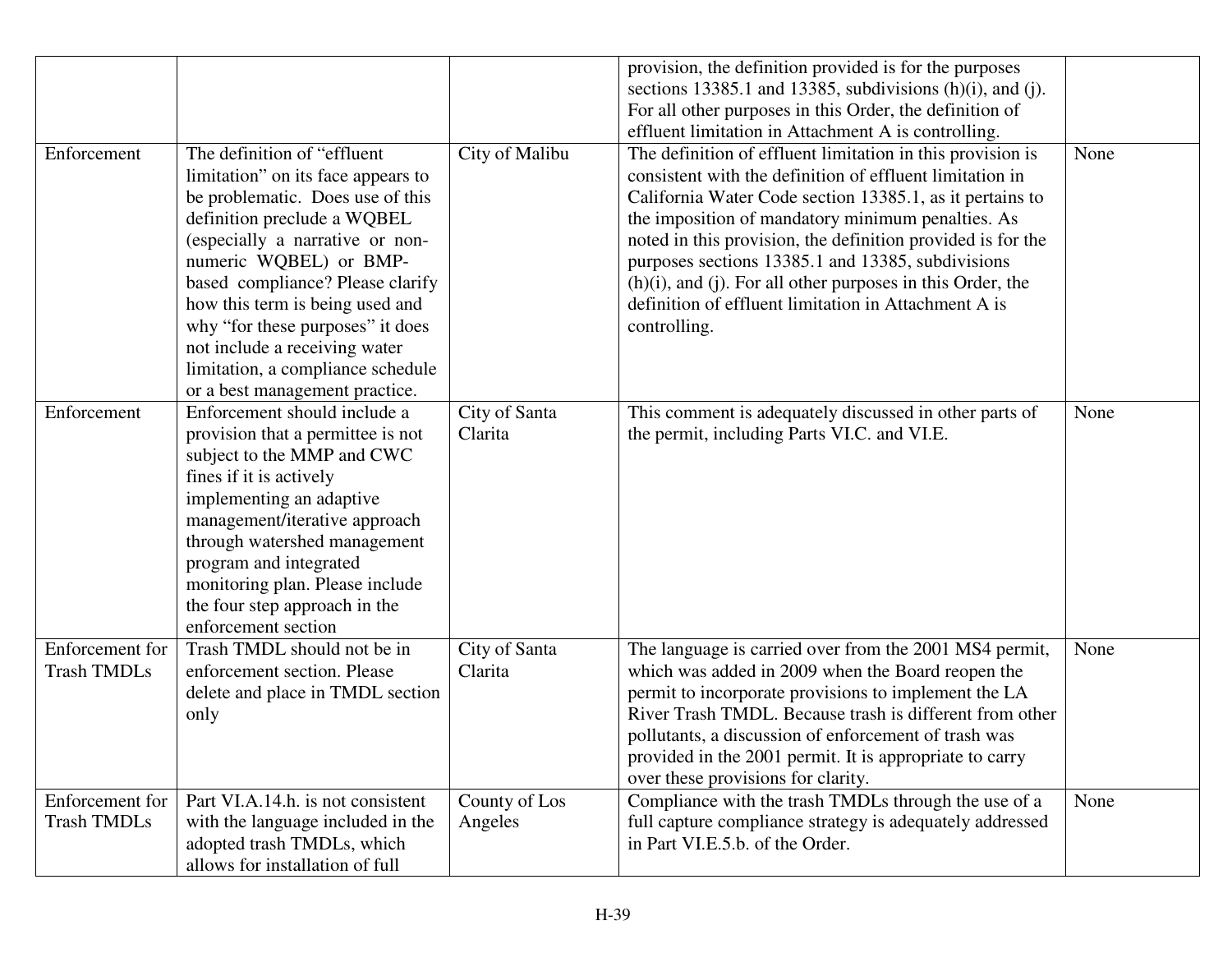|                                       | capture devices as a compliance<br>method. For consistency, the<br>Board should include or at<br>minimum, reference, language<br>describing the various<br>compliance methods per the<br>approved trash TMDLs.<br>Recommend adding a new<br>subparagraph iii stating: "iii.<br>Subparagraphs i. ii. do not apply<br>to Permittees who have installed<br>approved, full capture systems<br>throughout their jurisdictional<br>area covered by the Trash<br>TMDLs." |                                       |                                                                                                                  |      |
|---------------------------------------|-------------------------------------------------------------------------------------------------------------------------------------------------------------------------------------------------------------------------------------------------------------------------------------------------------------------------------------------------------------------------------------------------------------------------------------------------------------------|---------------------------------------|------------------------------------------------------------------------------------------------------------------|------|
| Enforcement for<br><b>Trash TMDLs</b> | VI.A.14.h.<br>This section states, "With respect"                                                                                                                                                                                                                                                                                                                                                                                                                 | City of Torrance                      | Compliance with the trash TMDLs through the use of a<br>full capture compliance strategy is adequately addressed | None |
|                                       | to the final effluent limitation of                                                                                                                                                                                                                                                                                                                                                                                                                               |                                       | in Part VI.E.5.b. of the Order.                                                                                  |      |
|                                       | zero trash, any detectable<br>discharge of trash necessarily is a                                                                                                                                                                                                                                                                                                                                                                                                 |                                       |                                                                                                                  |      |
|                                       | serious violation" This implies                                                                                                                                                                                                                                                                                                                                                                                                                                   |                                       |                                                                                                                  |      |
|                                       | that regardless of installation of                                                                                                                                                                                                                                                                                                                                                                                                                                |                                       |                                                                                                                  |      |
|                                       | full capture systems, any                                                                                                                                                                                                                                                                                                                                                                                                                                         |                                       |                                                                                                                  |      |
|                                       | detectable trash is a violation of                                                                                                                                                                                                                                                                                                                                                                                                                                |                                       |                                                                                                                  |      |
|                                       | the final effluent limitation.                                                                                                                                                                                                                                                                                                                                                                                                                                    |                                       |                                                                                                                  |      |
|                                       | Clearly state in VI.A.14.h. that                                                                                                                                                                                                                                                                                                                                                                                                                                  |                                       |                                                                                                                  |      |
|                                       | "except where a Permittee has                                                                                                                                                                                                                                                                                                                                                                                                                                     |                                       |                                                                                                                  |      |
|                                       | complies with the installation of                                                                                                                                                                                                                                                                                                                                                                                                                                 |                                       |                                                                                                                  |      |
| Enforcement for                       | full capture systems"<br>Please clarify how this provision                                                                                                                                                                                                                                                                                                                                                                                                        |                                       | Compliance with the trash TMDLs is adequately                                                                    | None |
| <b>Trash TMDLs</b>                    | with respect to enforcement will                                                                                                                                                                                                                                                                                                                                                                                                                                  | City of Torrance;<br>South Bay Cities | addressed in Part VI.E.5.b. of the Order.                                                                        |      |
|                                       | apply in instances where a                                                                                                                                                                                                                                                                                                                                                                                                                                        |                                       |                                                                                                                  |      |
|                                       | permittee has complied with a                                                                                                                                                                                                                                                                                                                                                                                                                                     |                                       | For the Trash TMDL the 1-year, 1-hour storm size was                                                             |      |
|                                       | final trash TMDL via installation                                                                                                                                                                                                                                                                                                                                                                                                                                 |                                       | found to be sufficient to achieve the WLA.                                                                       |      |
|                                       | of certified full capture devices                                                                                                                                                                                                                                                                                                                                                                                                                                 |                                       |                                                                                                                  |      |
|                                       | which are not designed to control                                                                                                                                                                                                                                                                                                                                                                                                                                 |                                       |                                                                                                                  |      |
|                                       | a storm event of greater than the                                                                                                                                                                                                                                                                                                                                                                                                                                 |                                       |                                                                                                                  |      |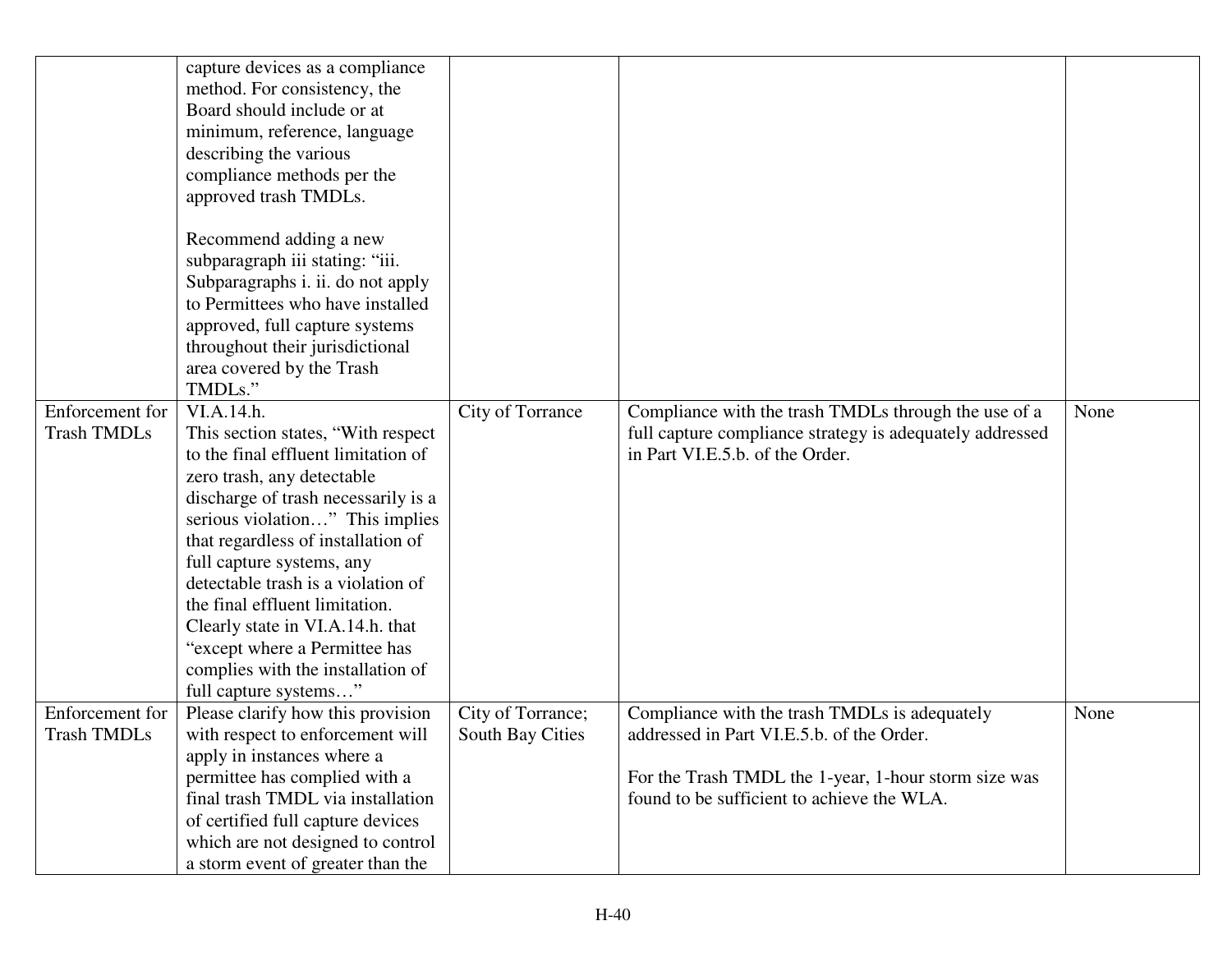|                                   | 1-year, 1-hour storm                                                                                                                                                                                                                                                  |                                                                                                                                                                |                                                                                                                                                         |                       |
|-----------------------------------|-----------------------------------------------------------------------------------------------------------------------------------------------------------------------------------------------------------------------------------------------------------------------|----------------------------------------------------------------------------------------------------------------------------------------------------------------|---------------------------------------------------------------------------------------------------------------------------------------------------------|-----------------------|
| <b>Attachment A - Definitions</b> |                                                                                                                                                                                                                                                                       |                                                                                                                                                                |                                                                                                                                                         |                       |
| <b>Add Definition</b>             | Add the definition of "outfall" in                                                                                                                                                                                                                                    | County of Los                                                                                                                                                  | The definition of "outfall" has been added to Attachment                                                                                                | Definition            |
|                                   | 40 CFR §122.26(b)(9)                                                                                                                                                                                                                                                  | Angeles                                                                                                                                                        | A.                                                                                                                                                      | added.                |
| <b>Add Definitions</b>            | There are various terms used<br>throughout the documents that are<br>unclear or vague and need to be<br>clearly defined. Include<br>definitions for terms used<br>throughout the Permit.                                                                              | County of Los<br>Angeles                                                                                                                                       | The commenter does not identify which terms it believes<br>are unclear or vague. Without such information, the<br>Board cannot respond to this comment. | None                  |
| Acronyms and<br>Abbreviations     | Revise list to show the following:<br>ROWD; CERCLA; O&M MEP;<br>CIMP; IMP; WMPP; EIA; ESAs;<br>TMRP; and PMRP.                                                                                                                                                        | County of Los<br>Angeles                                                                                                                                       | It is not necessary to define acronyms already defined in<br>statute but the Board has included definitions for<br>acronyms unique to this Order.       | Language<br>revised.  |
| Definitions                       | The Maximum Extent Practicable<br>(MEP) definition needs to be<br>revised to reflect is updated<br>definition found in the draft<br>Phase II MS4 permit and in the<br>draft Caltrans MS4 permit.                                                                      | <b>Cities of Baldwin</b><br>Park, Carson,<br>Covina, Duarte,<br>Glendora,<br>Irwindale,<br>Lawndale, Pico<br>Rivera, San Gabriel<br>West Covina, and<br>Vernon | The MEP definition currently in Attachment A is<br>appropriate. If the State Board adopts precedential<br>language, the Board may incorporate it.       | None                  |
| Definition                        | <b>Remove Maximum Extent</b><br>Practicable from the definition<br>attachment and rely instead for an<br>understanding of the term on the<br>discussion in the Fact Sheet on<br>pages F-30 to F-31 which<br>references State Board and<br><b>USEPA</b> interpretation | City of Torrance;<br>South Bay Cities;<br>Peninsula Cities;                                                                                                    | It is appropriate to include a definition of MEP in<br>Attachment A and provide a discussion in the Fact Sheet.                                         | None                  |
| Definitions                       | Attachment A: Please provide<br>definitions for: Construction<br>Activity, Industrial Parks and<br>Commercial Strip malls, Trash<br>excluders, AMAL and MDAL<br>$\left(\text{page G-13}\right)$                                                                       | Cities of Downey,<br>Monterey Park,<br>Norwalk                                                                                                                 | Definitions were added to Attachment A.                                                                                                                 | Definitions<br>added. |
| Definitions                       | Provide a definition of "residual                                                                                                                                                                                                                                     | City of Malibu;                                                                                                                                                | A definition for "residual water" has been included in the                                                                                              | Language              |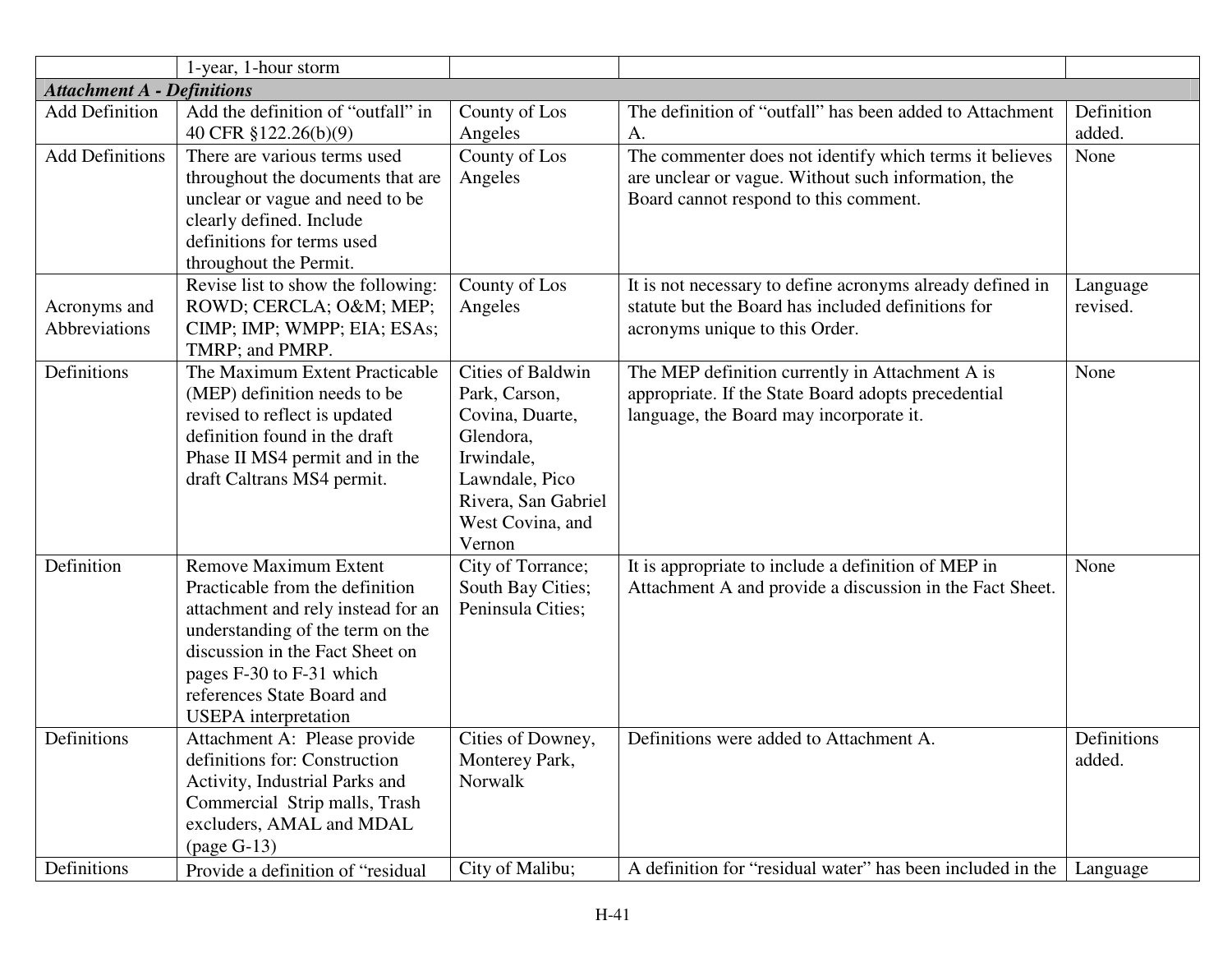|             | water" in Attachment A                                                                                                                                                                                                                                                                                                                                                                                                          | South Bay Cities    | Order.                                                                                                                                                                | revised.             |
|-------------|---------------------------------------------------------------------------------------------------------------------------------------------------------------------------------------------------------------------------------------------------------------------------------------------------------------------------------------------------------------------------------------------------------------------------------|---------------------|-----------------------------------------------------------------------------------------------------------------------------------------------------------------------|----------------------|
| Definitions | BMPs - There is already a<br>definition for BMPs in<br>Attachment A, but it should be<br>revised to specifically reference<br>source control, including true<br>source control. Adding true<br>source control to the definition of<br>BMPs would encourage<br>Permittees to be mindful of it as<br>they design their stormwater<br>quality improvement programs                                                                 | City of Signal Hill | The definition in the Order is inclusive of source control<br>practices.                                                                                              | None                 |
| Definitions | Development – The definitions of<br>Development, New Development,<br>and Redevelopment should be<br>clearly defined and added to the<br>Definitions Section as they are in<br>the existing MS4 permit, except<br>that the 5,000 square foot<br>threshold in the definition of<br>redevelopment should be<br>increased to at least 10,000<br>square feet                                                                         | City of Signal Hill | The definitions were included in the revised Tentative.<br>Several project categories have a 5,000 sq ft. threshold<br>so the citing of 5,000 sq. ft. is appropriate. | Language<br>revised. |
| Definitions | <b>Environmentally Sensitive Areas</b><br>$(ESAs)$ – This term should be<br>defined                                                                                                                                                                                                                                                                                                                                             | City of Signal Hill | The definition was included in the revised Tentative.                                                                                                                 | Language<br>revised. |
| Definitions | Green Infrastructure - This term<br>should be defined. EPA states on<br>the LID page of its website that<br>green infrastructure "is a<br>relatively new and flexible term"<br>that "has been used differently in<br>different contexts." EPA also<br>states, "Green infrastructure can<br>be used at a wide range of<br>landscape scales in place of, or in<br>addition to, more traditional<br>stormwater control elements to | City of Signal Hill | The term Green infrastructure is not used anywhere in<br>the Order where it would need to be defined.                                                                 | None                 |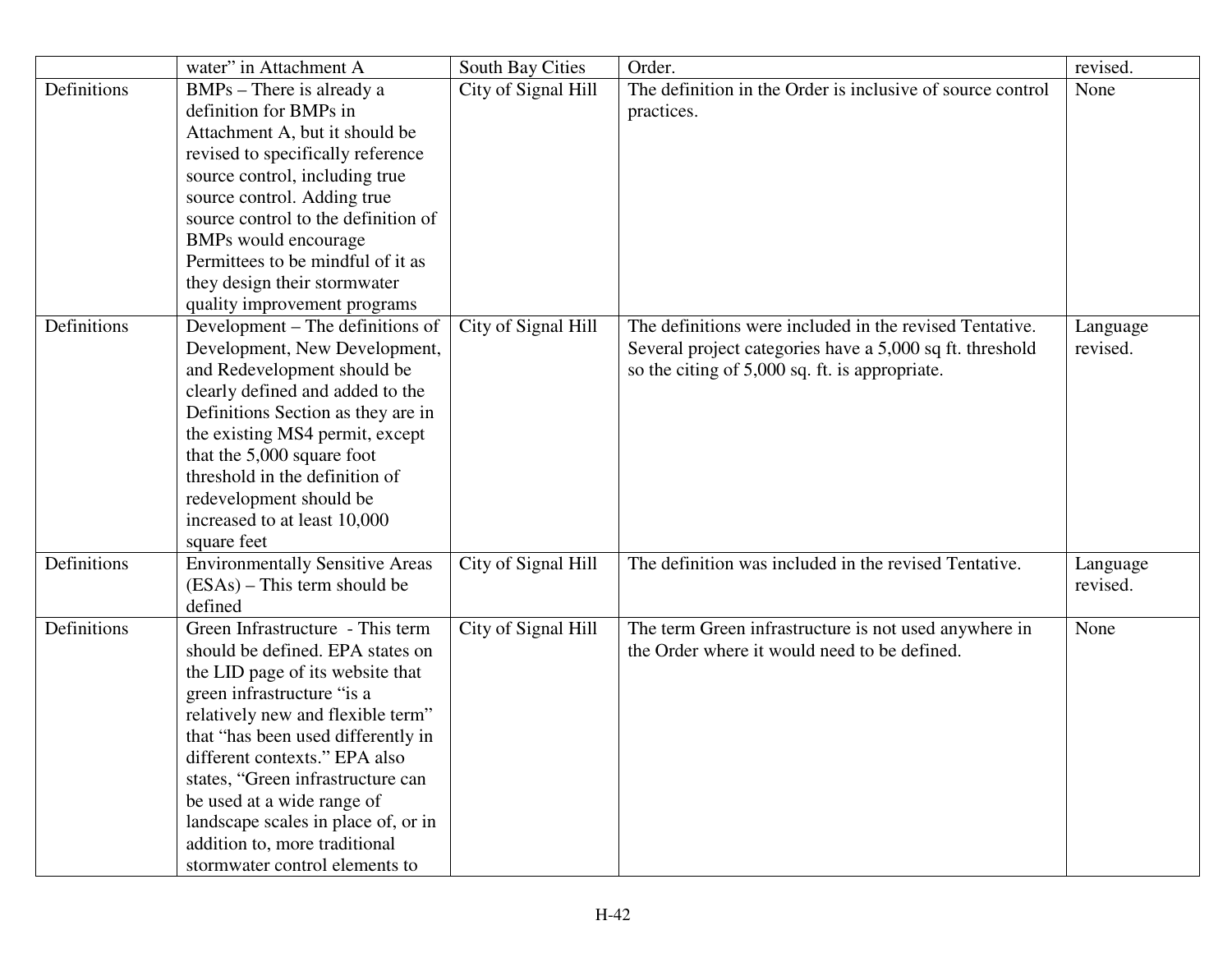|             | support the principles of LID."                                                                                                                                                                                                                                                                                    |                                                            |                                                                                                                                            |                      |
|-------------|--------------------------------------------------------------------------------------------------------------------------------------------------------------------------------------------------------------------------------------------------------------------------------------------------------------------|------------------------------------------------------------|--------------------------------------------------------------------------------------------------------------------------------------------|----------------------|
| Definitions | Operational Source Control -<br>This term needs to be clearly<br>identified and utilized throughout<br>the document to differentiate it<br>from True Source Control                                                                                                                                                | City of Signal Hill                                        | Operational source control is used to distinguish from<br>pollution prevention. These terms are used as defined in<br>the Cal. Water Code. | None                 |
| Definitions | Predevelopment conditions –<br>This term is used in Provision<br>VI.D.6.c. $v(1)(c)(ii)2$ and could be<br>viewed in an overly broad<br>manner unless it is clearly<br>defined in the definition section                                                                                                            | City of Signal Hill                                        | Defining predevelopment could be restrictive in allowing<br>Permittees to comply with New/Redevelopment<br>requirements.                   | None                 |
| Definitions | Stormwater harvest and use -<br>Since it may be desirable in the<br>course of implementing TMDLs<br>to harvest stormwater from an<br>existing built-up area to infiltrate<br>or use for irrigation, this term<br>should be defined                                                                                 | City of Signal Hill                                        | Rainfall Harvest and Use is defined and addresses the<br>commenters concern as it is defined in the revised<br>Tentative.                  | Language<br>revised. |
| Definitions | True Source Control - This term<br>needs to be defined. Staff could<br>use the definition from CASQA's<br>True Source Control Initiative.                                                                                                                                                                          | City of Signal Hill                                        | The term True Source Control is not used anywhere in<br>the Order where it would need to be defined.                                       | None                 |
| Definitions | Infiltration definition should be<br>revised to be entitled Infiltration<br><b>BMP</b>                                                                                                                                                                                                                             | City of Torrance                                           | The Board agrees and has revised the definition<br>accordingly.                                                                            | Language<br>revised. |
| Definitions | Revise the definition of "Rainfall<br>Harvest and Use" to avoid<br>describing the source of the<br>runoff, but simply use the term<br>"rainfall runoff" and leave to the<br>discretion of the Permittees to<br>determine what sources of runoff<br>can be beneficially used for<br>irrigation and non-potable uses | City of Torrance;<br>Peninsula Cities;<br>South Bay Cities | The definition has been revised to allow capture<br>throughout a site.                                                                     | Language<br>revised. |
| Definitions | HUC 12 Boundaries should be<br>used as guidance. Provide a<br>definition of HUC 12 boundaries                                                                                                                                                                                                                      | City of Torrance                                           | The language is appropriate as is, and the Order allows<br>Permittees to go beyond the HUC 12 boundary with<br>approval.                   | None                 |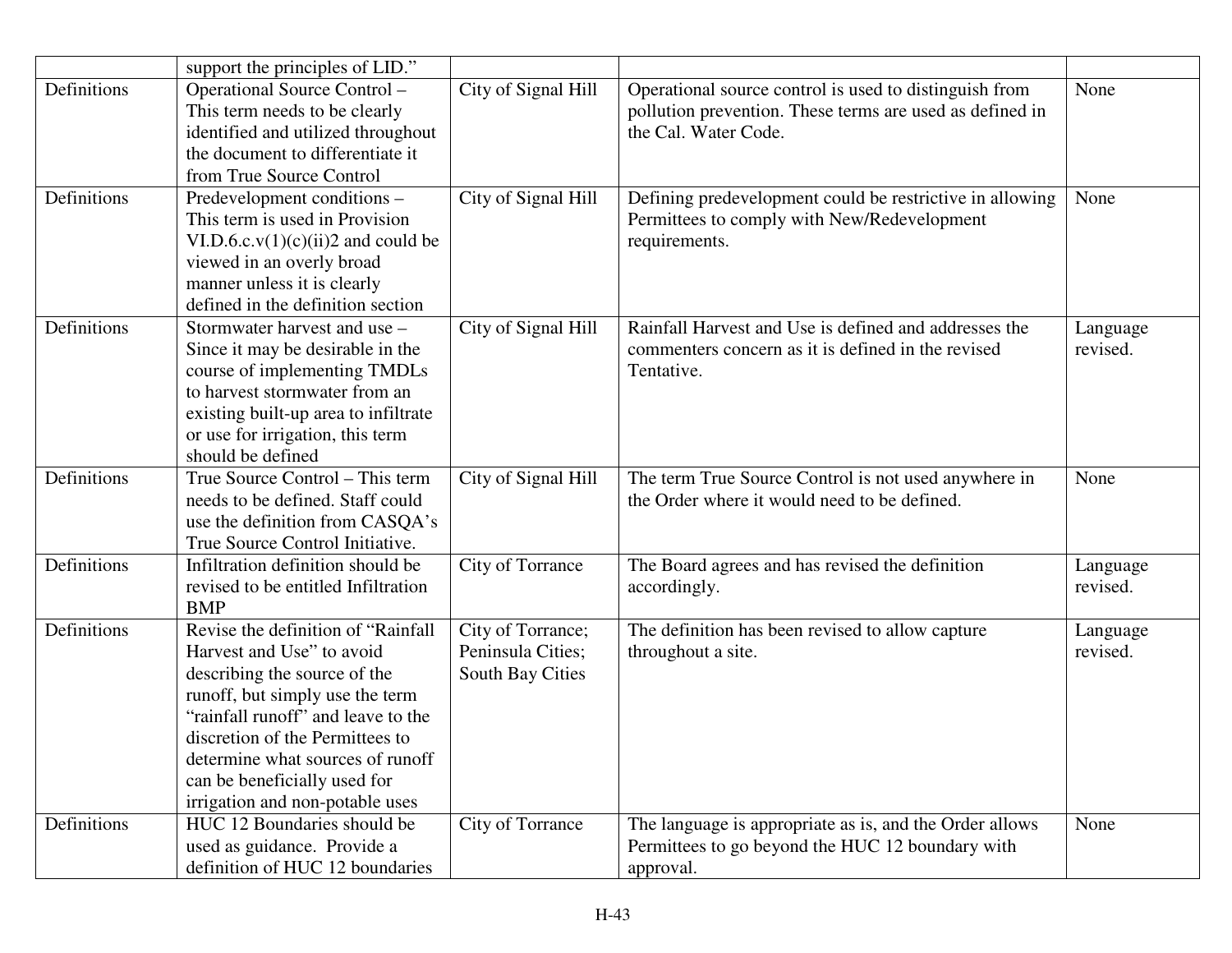|             | as "watershed boundaries that<br>most closely align with HUC 12<br>boundaries"                                                                                                                                                                                                                                                                                                                                                                                                                                                                                                                            |             |                                                                                                                                                                                                                                                                                           |      |
|-------------|-----------------------------------------------------------------------------------------------------------------------------------------------------------------------------------------------------------------------------------------------------------------------------------------------------------------------------------------------------------------------------------------------------------------------------------------------------------------------------------------------------------------------------------------------------------------------------------------------------------|-------------|-------------------------------------------------------------------------------------------------------------------------------------------------------------------------------------------------------------------------------------------------------------------------------------------|------|
| Definitions | ACWA is somewhat concerned<br>that the wording of these<br>provisions is somewhat difficult<br>to follow. It is often difficult to<br>discern which BMPs are required<br>for both the essential CENSWDs<br>and other types. ACWA believes<br>that it would helpful to all parties<br>if the permit more clearly<br>delineated these two groups of<br>CENSWDs. The permit should<br>explicitly title the two groups,<br><b>Essential CENSWD</b> (including<br>discharges from CWSs) and Non-<br>Essential CENSWD, and have all<br>BMPs and other requirements<br>explicitly associated with each<br>group. | <b>ACWA</b> | The section is appropriate as is. The Order is written for<br>municipalities who don't separate the discharges into<br>essential and non-essential categories.                                                                                                                            | None |
| Definition  | On Page 29 of the Tentative<br>Permit there is a provision that<br>CENSWDs need to obtain "local<br>permits." We would like<br>clarification on the definition of<br>"local permits" in this sentence.<br>Further, the requirement for the<br>CENSWD to obtain a "local<br>permit" is conditional upon the<br>MS4 Permittee already requiring<br>such a permit. We understand this<br>to mean that if the local MS4<br>Permittee does not already<br>require CENSWDs to get a local<br>permit, the MS4 does not require<br>one be obtained. This seems<br>unnecessary; if local authority                 | <b>ACWA</b> | The Order states "obtain any local permits required by<br>the MS4 Owners/Operators." The local Permit is in<br>reference to the MS4 Owner/Operator accepting the<br>discharge. The Order language already denotes the<br>requirement is conditional upon their operator requiring<br>one. | None |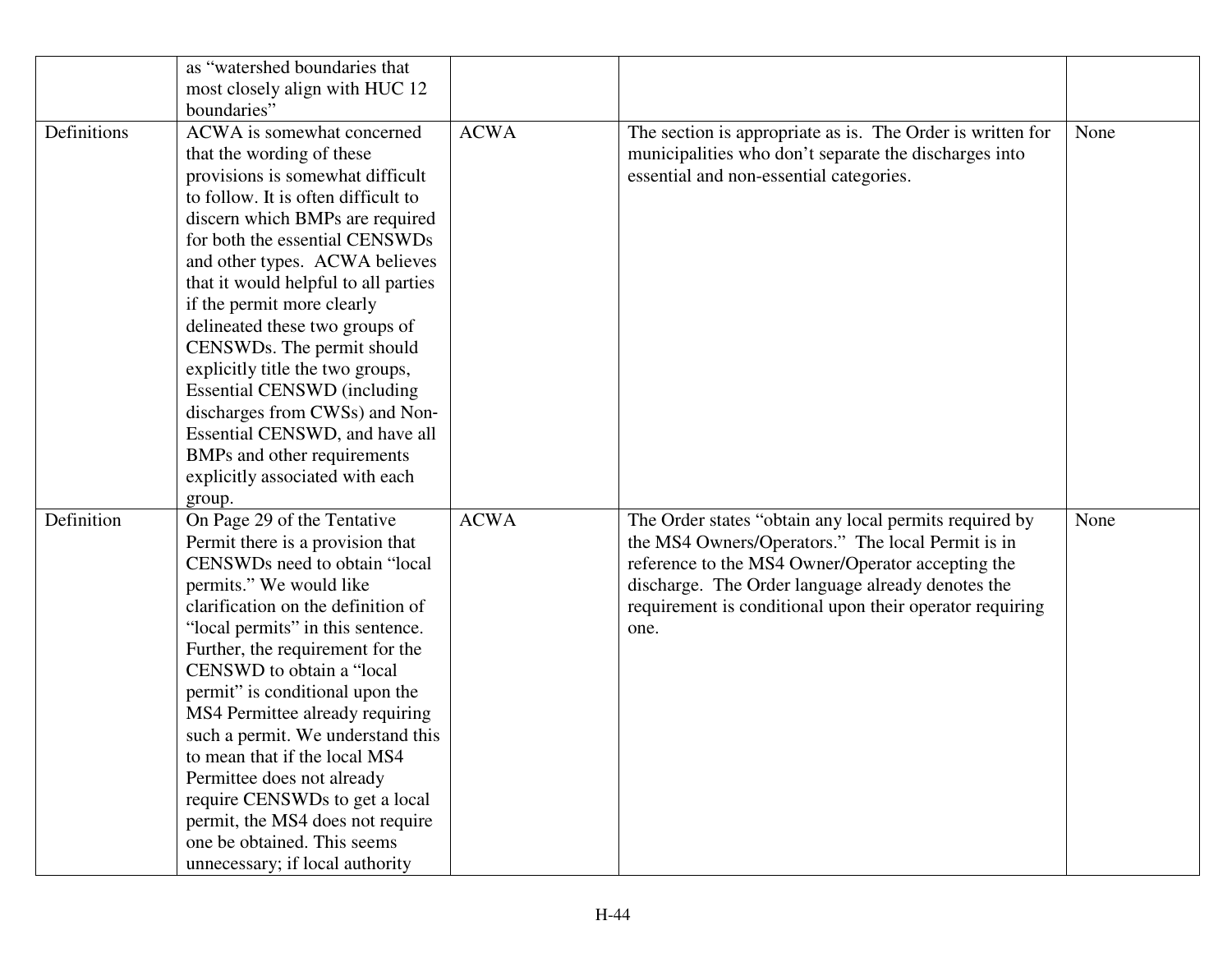|            | already requires a permit, the<br>MS4 does not also have to require<br>it.                                                                                                                                                                                                                                                                                                                                                                                                                                                                                                                |                                                |                                                                                                                                                      |                      |
|------------|-------------------------------------------------------------------------------------------------------------------------------------------------------------------------------------------------------------------------------------------------------------------------------------------------------------------------------------------------------------------------------------------------------------------------------------------------------------------------------------------------------------------------------------------------------------------------------------------|------------------------------------------------|------------------------------------------------------------------------------------------------------------------------------------------------------|----------------------|
| Definition | In Attachment A, acronyms IMP,<br>CIMP, CMP, and SQMP are not<br>included. Please include these<br>acronyms in the list.                                                                                                                                                                                                                                                                                                                                                                                                                                                                  | Dept. Water &<br>Power, City of Los<br>Angeles | The Board agrees and has included the definitions where<br>necessary.                                                                                | Language<br>revised. |
| Definition | Definition of "infiltration" is not<br>a description of the process of<br>infiltration but rather a<br>description of best management<br>practices that utilize the<br>infiltration process. The term<br>"infiltration" must be istinguished<br>from "infiltration BMP.".<br>Infiltration definition should be<br>revised to be entitled Infiltration<br>BMP.                                                                                                                                                                                                                             | Peninsula Cities;<br>South Bay Cities          | The language was revised per commenter's suggestion.                                                                                                 | Language<br>revised. |
| Footnotes  | Important definitions should not<br>be in footnotes, but should be<br>included in Attachment A.<br>Footnote 5 states that<br>uncontaminated groundwater<br>infiltration is distinguished from<br>"inflow", however the term<br>"inflow" is not defined—<br>typically it is used to refer to<br>stormwater which infiltrates the<br>sanitary sewer collection system,<br>and if that is the reference this<br>case it doesn't really seem to be<br>relevant.<br>Delete footnote 5. Move<br>definition of "groundwater"<br>infiltration" from footnote 5 to<br>Definitions in Attachment A. | Peninsula Cities                               | The footnote is appropriate as it is referencing a<br>definition contained in federal regulation that is very<br>specifically related to Part III.A. | Language<br>revised. |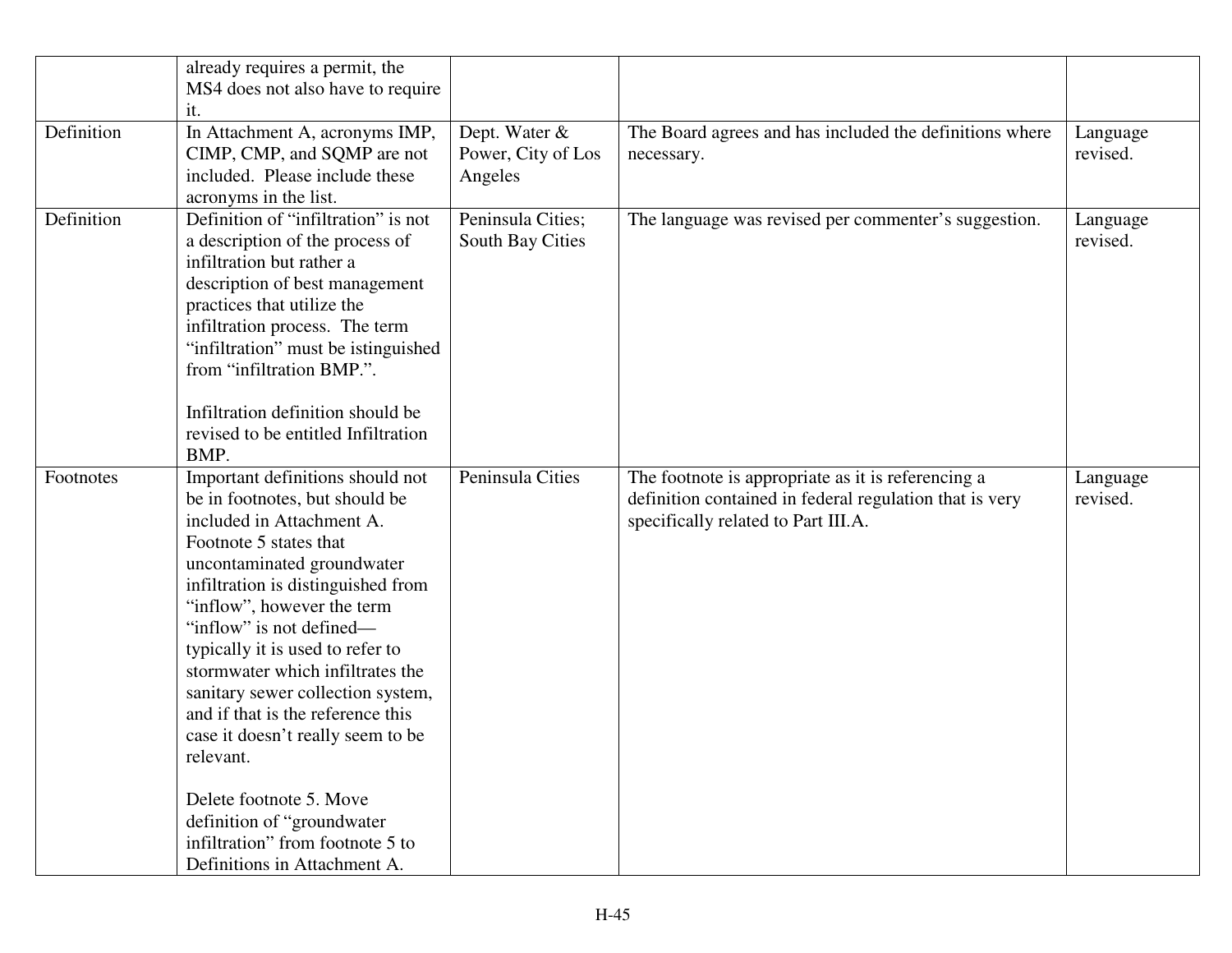|                            | Eliminate reference to "inflow"    |                          |                                                             |                |
|----------------------------|------------------------------------|--------------------------|-------------------------------------------------------------|----------------|
|                            | as it is not relevant in this      |                          |                                                             |                |
|                            | situation.                         |                          |                                                             |                |
| Definition                 | We would recommend that the        | ACWA; Main San           | The use of the term potable is consistent with Federal      | Revisions will |
|                            | definition of potable water        | <b>Gabriel Basin</b>     | requirements. The Board recognizes that discharges of       | be made.       |
|                            | include the term "raw water."      | Watermaster;             | raw water from water supply sources may be essential        |                |
|                            | While untreated water is not a     | <b>Upper San Gabriel</b> | and will clarify the language of the permit such that these |                |
|                            | common discharge, it does occur    | <b>Valley Municipal</b>  | discharges will also be considered conditionally exempt     |                |
|                            | and some MS4 permittees have       | <b>Water District</b>    | essential discharges.                                       |                |
|                            | expressed reservations about       |                          |                                                             |                |
|                            | accepting this water unless it is  |                          |                                                             |                |
|                            | explicitly stated in the permit.   |                          |                                                             |                |
| Definitions                | Add definitions for potable water, | <b>MWD</b>               | A definition has been added for potable water               | Language       |
|                            | potable water distribution         |                          | distribution systems and one will be added for potable      | revised.       |
|                            | systems, and raw water to          |                          | water.                                                      |                |
|                            | Appendix A-Definitions.            |                          |                                                             |                |
| Definitions                | The changing of the Authorized     | City of Vernon           | The language is appropriate as-is. The commenter has        | None           |
|                            | Non-Stormwater Discharge           |                          | not explained why it believes the definition is             |                |
|                            | definition appears to be arbitrary |                          | appropriate.                                                |                |
|                            | and capricious.                    |                          |                                                             |                |
|                            |                                    |                          |                                                             |                |
|                            | Proposed Solution-Maintain the     |                          |                                                             |                |
|                            | current definition of Authorized   |                          |                                                             |                |
|                            | Discharge as identified on the     |                          |                                                             |                |
|                            | current MS4 Permit                 |                          |                                                             |                |
| <b>Attachments B and C</b> |                                    |                          |                                                             |                |
| <b>Attachment B</b>        | The HUC boundaries do not          | County of Los            | The HUC denotations are used in the Order to delineate      | None           |
|                            | match the watershed boundaries.    | Angeles                  | subwatersheds for various requirements. The Order           |                |
|                            | This means that certain areas      |                          | contains sufficient flexibility to deal with areas where    |                |
|                            | drain to different locations       |                          | the watershed and HUC boundaries conflict.                  |                |
|                            | depending on whether you look at   |                          |                                                             |                |
|                            | the HUC or Watershed boundary.     |                          |                                                             |                |
|                            | The maps should be revised to      |                          |                                                             |                |
|                            | match boundaries.                  |                          |                                                             |                |
| <b>Attachment B</b>        | There are eight HUC 12 boundary    | City of Santa            | Additional flexibility has been incorporated in the         | Language       |
|                            | areas for the monitoring program   | Clarita                  | Monitoring program to allow a more cost effective           | revised.       |
|                            | in the Santa Clara River that      |                          | program.                                                    |                |
|                            | affect the City, which makes       |                          |                                                             |                |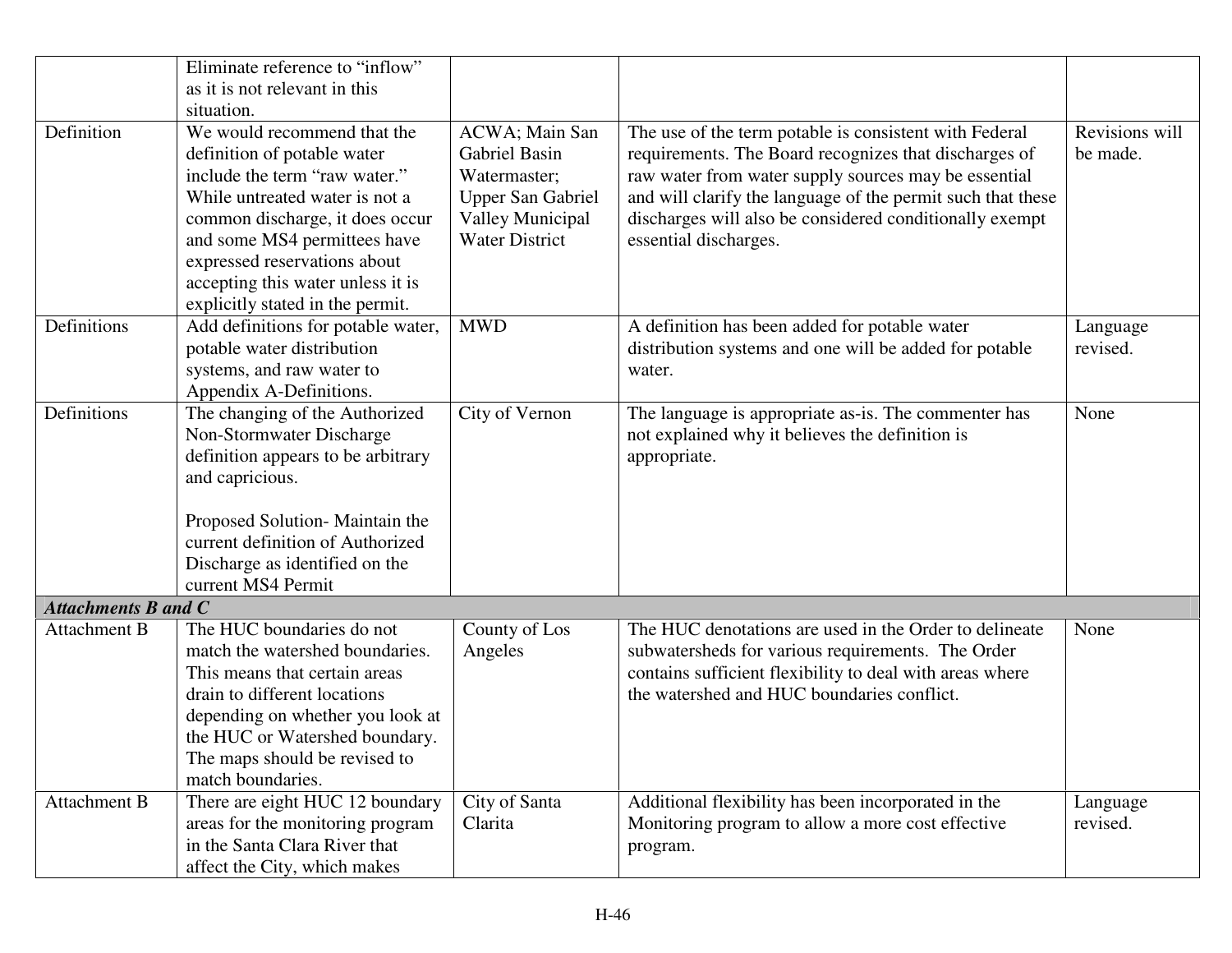|                                  | monitoring cost prohibitive;       |                   |                                                            |                   |
|----------------------------------|------------------------------------|-------------------|------------------------------------------------------------|-------------------|
|                                  | please allow for some HUC 12       |                   |                                                            |                   |
|                                  | areas to be eliminated if there is |                   |                                                            |                   |
|                                  | sufficiently similar land use      |                   |                                                            |                   |
| <b>Attachment B</b>              | It is problematic that the         | Peninsula Cities; | The HUC 12 boundaries establish areas which guide          | None              |
|                                  | Watershed Boundaries do not        | South Bay Cities  | where certain requirements must be implemented, in         |                   |
|                                  | align with the HUC 12              |                   | particular within the New and Redevelopment Section.       |                   |
|                                  | Boundaries in many areas.          |                   | They define sub-watersheds not watersheds. The Order       |                   |
|                                  |                                    |                   | for the New Development/Redevelopment Program,             |                   |
|                                  | Appears that the HUC 12            |                   | allows Permittees to go outside of the HUC 12 if it is not |                   |
|                                  | boundaries need to be revised, or  |                   | feasible to comply within the HUC 12.                      |                   |
|                                  | else reference to the HUC 12       |                   |                                                            |                   |
|                                  |                                    |                   |                                                            |                   |
|                                  | boundaries should be eliminated    |                   |                                                            |                   |
|                                  | in favor of watershed boundaries.  |                   |                                                            |                   |
| Attachment C                     | MS4 Map appears to be a            | County of Los     | Comment noted. While the Maps do not capture the           | None              |
|                                  | misnomer. The "MS4" also           | Angeles           | entire MS4, the storm drain system is a major part of the  |                   |
|                                  | includes municipal streets, curb   |                   | MS4 system and typically is the information used by        |                   |
|                                  | and gutters, ditches, etc.         |                   | Permittees and stakeholders.                               |                   |
|                                  | However, the maps in Attachment    |                   |                                                            |                   |
|                                  | C do not show these portions of    |                   |                                                            |                   |
|                                  | the MS4. The maps also include     |                   |                                                            |                   |
|                                  | Waters of the United States. The   |                   |                                                            |                   |
|                                  | title of Attachment C should be    |                   |                                                            |                   |
|                                  | revised : Storm Drain MS4 Maps     |                   |                                                            |                   |
|                                  | by Watershed Management Area       |                   |                                                            |                   |
| <b>Attachment F - Fact Sheet</b> |                                    |                   |                                                            |                   |
| Introduction                     | A number of permit provisions do   | <b>LACFCD</b>     | The second paragraph has been revised as requested.        | <b>Fact Sheet</b> |
|                                  | not apply to various dischargers.  |                   |                                                            | revised.          |
|                                  | The second paragraph in the        |                   |                                                            |                   |
|                                  | introduction to the Fact Sheet     |                   |                                                            |                   |
|                                  | should be revised as follows:      |                   |                                                            |                   |
|                                  | "This Order has been prepared      |                   |                                                            |                   |
|                                  | under a standardized format to     |                   |                                                            |                   |
|                                  | accommodate a broad range of       |                   |                                                            |                   |
|                                  | discharge requirements for         |                   |                                                            |                   |
|                                  | dischargers in California." Only   |                   |                                                            |                   |
|                                  | those sections or subsections of   |                   |                                                            |                   |
|                                  | this Order that are specifically   |                   |                                                            |                   |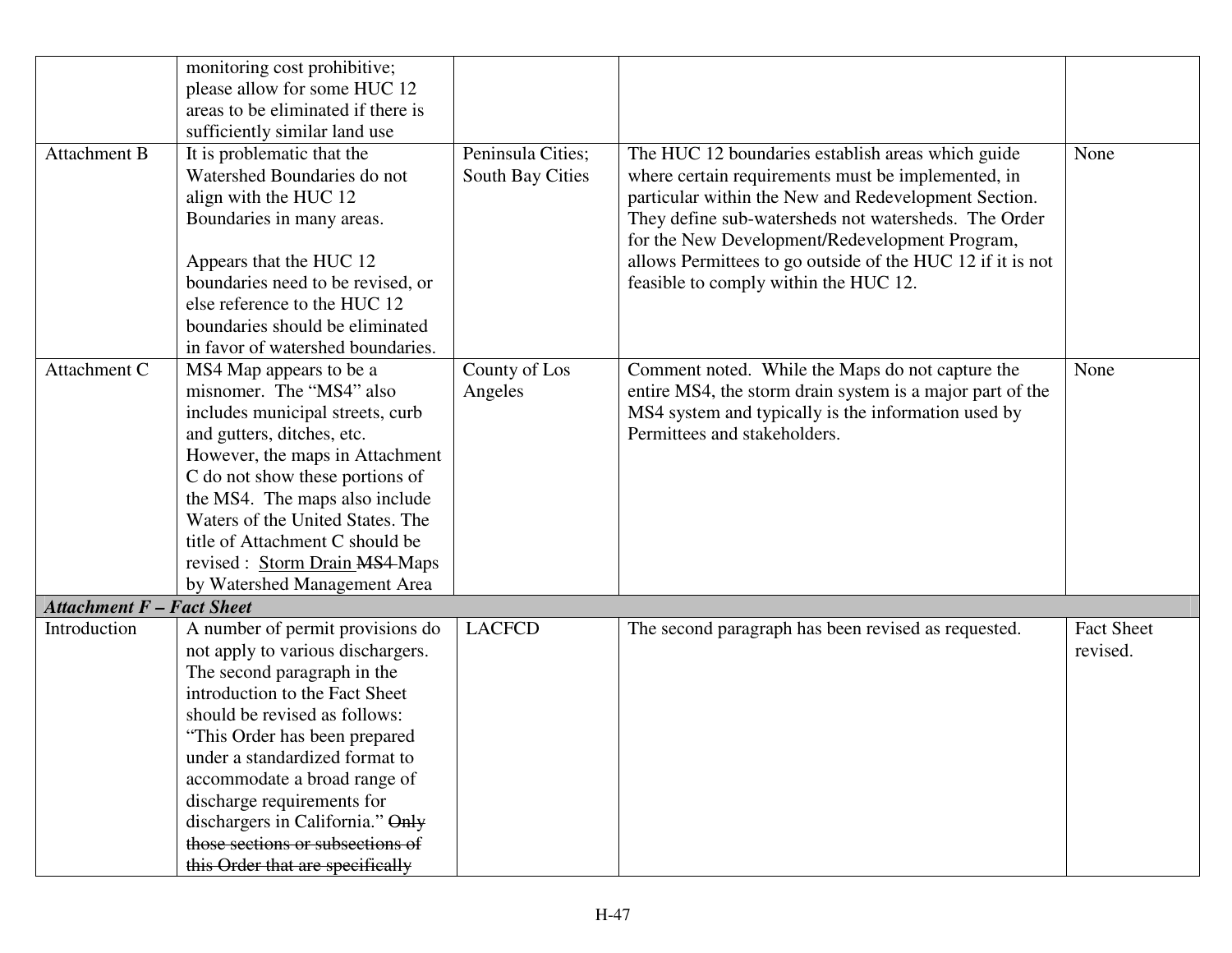|               | identified as "not applicable" have  |               |                                         |           |
|---------------|--------------------------------------|---------------|-----------------------------------------|-----------|
|               | been determined not to apply to      |               |                                         |           |
|               | the Dischargers covered by this      |               |                                         |           |
|               | Order. Sections or subsections of    |               |                                         |           |
|               | this Order not specifically          |               |                                         |           |
|               | identified as "not applicable" are   |               |                                         |           |
|               | fully applicable to the              |               |                                         |           |
|               | Dischargers."                        |               |                                         |           |
| MS4 in the    | Section II.A. and Table F-2: The     | County of Los | The Fact Sheet has been revised.        | Table F-2 |
| County        | Board should delete "controlled in   | Angeles       |                                         | revised.  |
|               | large part by the Los Angeles        |               |                                         |           |
|               | <b>County Flood Control District</b> |               |                                         |           |
|               | (LACFCD), among others" in           |               |                                         |           |
|               | II.A. Since the MS4 is defined to    |               |                                         |           |
|               | include not only catch basins,       |               |                                         |           |
|               | storm drains and channels but also   |               |                                         |           |
|               | "roads with drainage systems,        |               |                                         |           |
|               | municipal streets, catch basins,     |               |                                         |           |
|               | curbs, gutters, ditches, man-made    |               |                                         |           |
|               | channels, or storm drains," 40       |               |                                         |           |
|               | CFR $\S$ 122.26(b)(8), the actual    |               |                                         |           |
|               | extent of the MS4 within the         |               |                                         |           |
|               | boundaries of the LACFCD is          |               |                                         |           |
|               | much greater than set forth in       |               |                                         |           |
|               | Table F-2. Table F-2 needs to be     |               |                                         |           |
|               | corrected as proposed to reflect the |               |                                         |           |
|               | correct land area for the County,    |               |                                         |           |
|               | which does not include federal       |               |                                         |           |
|               | national forest lands or the land    |               |                                         |           |
|               | areas of incorporated cities.        |               |                                         |           |
| History of    | The first full paragraph on F-5,     | <b>LACFCD</b> | The paragraph was revised as requested. | Paragraph |
| <b>LACFCD</b> | relating to the history of the       |               |                                         | revised.  |
|               | LACFCD and the development of        |               |                                         |           |
|               | the MS4, contains numerous           |               |                                         |           |
|               | errors. The genesis of the           |               |                                         |           |
|               | LACFCD was serious flooding          |               |                                         |           |
|               | that occurred in 1914, prior to      |               |                                         |           |
|               | major development of the Los         |               |                                         |           |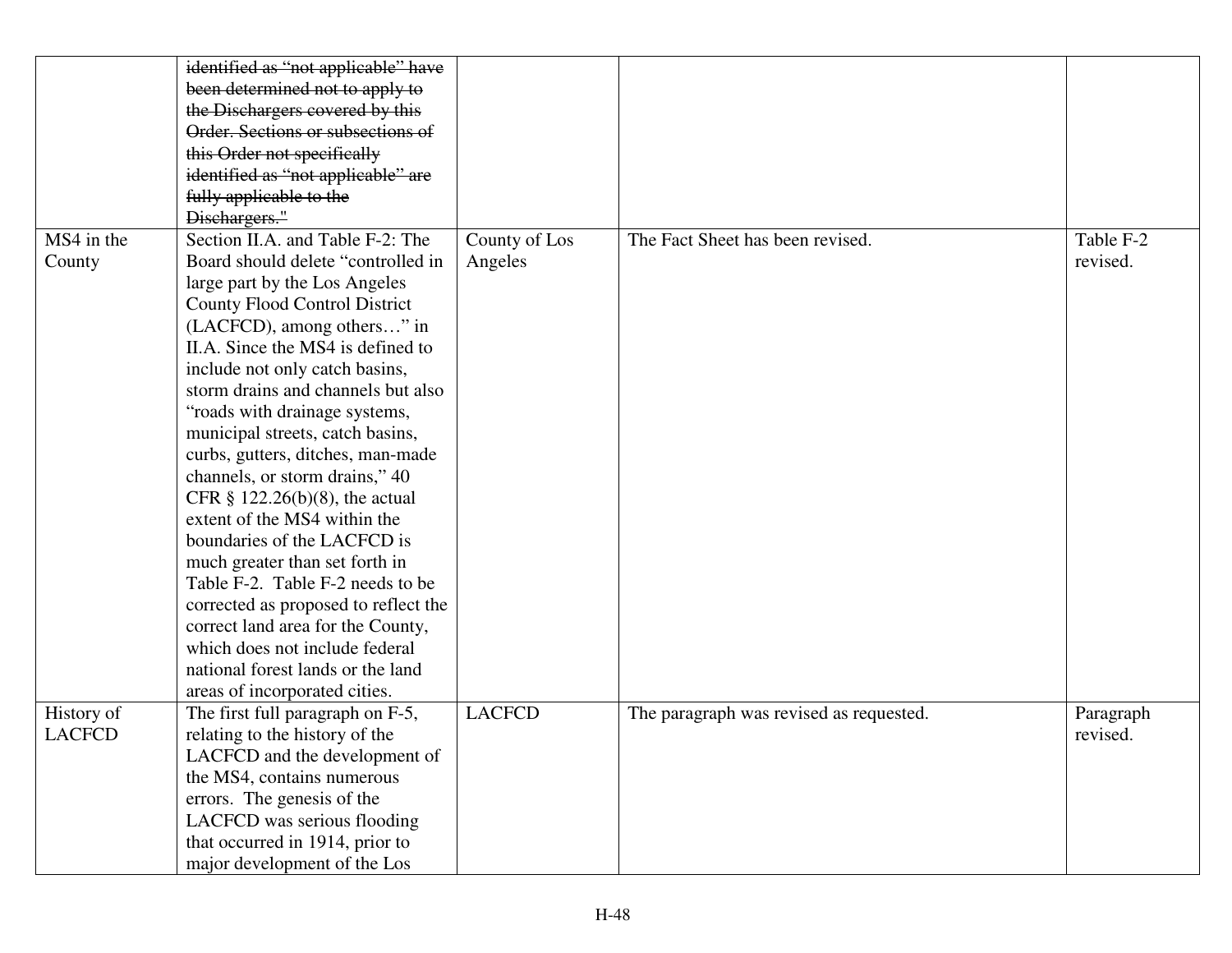|                                 | Angeles County watersheds.<br>LACFCD requests that the<br>existing paragraph be replaced<br>with proposed language.                                                                                                                                                                                                                                                                                                                                                                                                                                                                                                                      |               |                                                                                         |                        |
|---------------------------------|------------------------------------------------------------------------------------------------------------------------------------------------------------------------------------------------------------------------------------------------------------------------------------------------------------------------------------------------------------------------------------------------------------------------------------------------------------------------------------------------------------------------------------------------------------------------------------------------------------------------------------------|---------------|-----------------------------------------------------------------------------------------|------------------------|
| Facility<br>Description         | The current language, "The Los<br>Angeles County Flood Control<br>District boundaries encompass<br>85 incorporated citiesand<br>approximately 2.1 million land<br>parcels" implies the LACFCD has<br>jurisdiction or oversight. The<br>LACFCD is merely a service area<br>boundary. Revise to state: "The<br>Los Angeles County Flood<br>Control District boundaries service<br>area"                                                                                                                                                                                                                                                    | <b>LACFCD</b> | Comment noted, but a "service area boundary" is<br>appropriately labeled as a boundary. | None                   |
| <b>LACFCD</b><br>Facilities     | The first and third full paragraphs<br>on p. F-6 describe facilities owned<br>or operated by the LACFCD.<br>These facilities are very limited<br>and occupy a tiny area of the<br>entire urbanized watershed.<br>Various large municipalities that<br>are Permittees, such as the City of<br>Los Angeles, operate extensive<br>maintenance yards and facilities as<br>well as numerous city-owned<br>buildings that are more extensive<br>than those operated by the<br>LACFCD. There is no<br>justification for the description of<br>LACFCD facilities being included<br>in the Fact Sheet, and these<br>references should be deleted. | <b>LACFCD</b> | The first paragraph was revised and the third paragraph<br>was deleted.                 | Paragraphs<br>revised. |
| <b>LACFCD</b><br>Infrastructure | On F-6, part of the second full<br>paragraph is erroneous. The MS4<br>is operated by multiple Permittees,                                                                                                                                                                                                                                                                                                                                                                                                                                                                                                                                | <b>LACFCD</b> | The second paragraph was revised as requested.                                          | Paragraph<br>revised.  |
|                                 | including the LACFCD, and each                                                                                                                                                                                                                                                                                                                                                                                                                                                                                                                                                                                                           |               |                                                                                         |                        |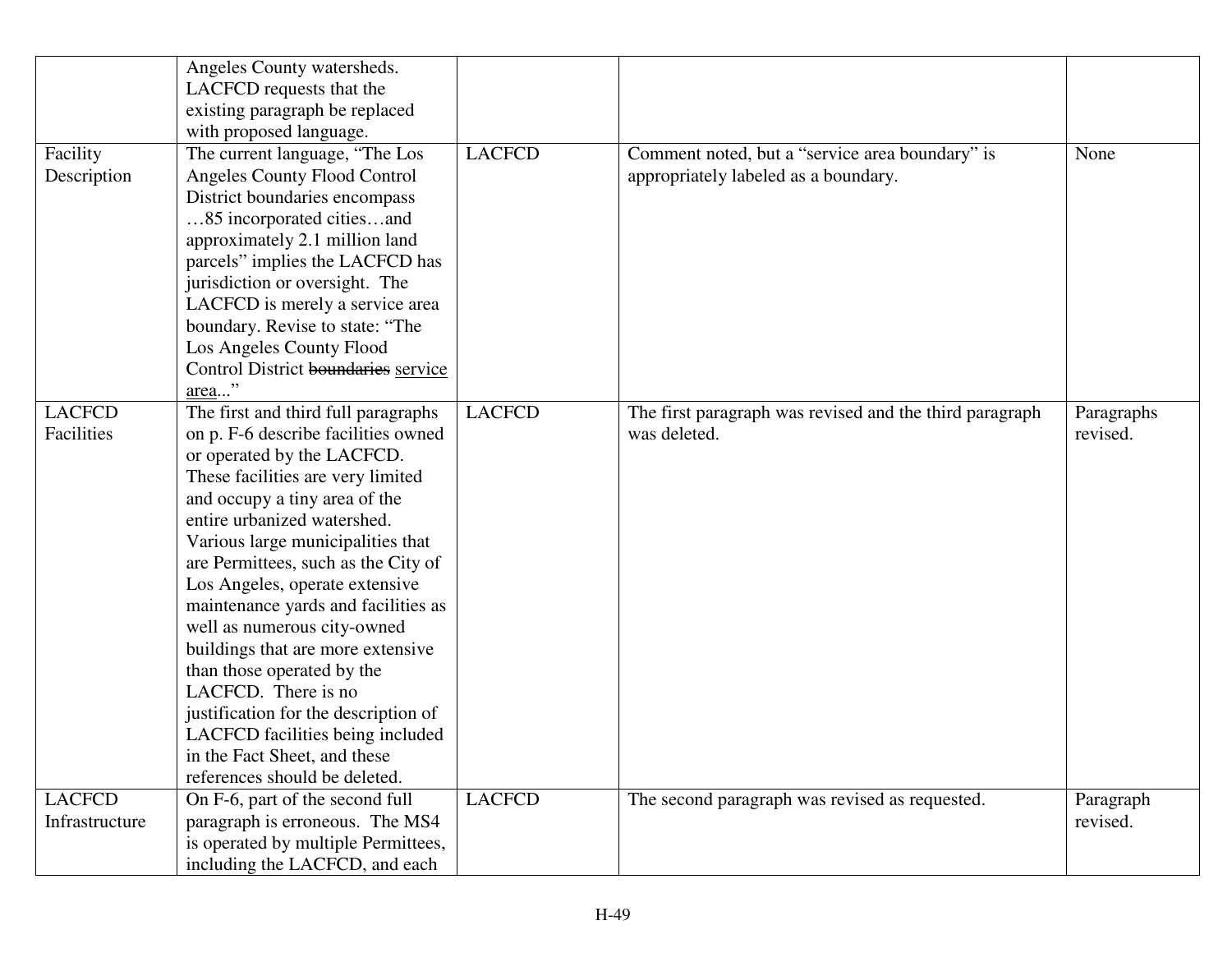|                                                                        | of these MS4s "receive storm"<br>water and non-storm water flows<br>from various sources." The MS4<br>includes the streets and gutters, so<br>every Permittee's MS4 receives<br>such non-stormwater and<br>stormwater flows. It is thus                                                                                                                                                              |               |                                                                                                                                      |                               |
|------------------------------------------------------------------------|------------------------------------------------------------------------------------------------------------------------------------------------------------------------------------------------------------------------------------------------------------------------------------------------------------------------------------------------------------------------------------------------------|---------------|--------------------------------------------------------------------------------------------------------------------------------------|-------------------------------|
|                                                                        | inaccurate to specify the role of<br>that part of the MS4 operated by<br>the LACFCD.                                                                                                                                                                                                                                                                                                                 |               |                                                                                                                                      |                               |
| <b>LACFCD</b><br><b>ROWD</b>                                           | The last sentence in the first<br>paragraph on F-15 states that the<br>"Regional Water Board also<br>evaluated the LACFCD's 2010<br>ROWD and found that it too did<br>not satisfy federal requirements<br>nor reflect the current status for<br>MS4s." The Board has not<br>provided LACFCD with any<br>written evaluation of the 2010<br>ROWD. Given this fact, this<br>sentence should be deleted. | <b>LACFCD</b> | The statement is appropriate. The Board need not have<br>provided LACFCD with a written evaluation to make<br>this a true statement. | None                          |
| LA County<br>MS4                                                       | In subparagraph i. on $F-15$<br>regarding the factors evaluated by<br>the Board in evaluating the five<br>ROWDs and the structure for the<br>Permit, it is stated that the Los<br>Angeles County MS4 is<br>"controlled in large part by the<br>Los Angeles County Flood<br>Control District, among others<br>." This statement is incorrect and<br>should be deleted.                                | <b>LACFCD</b> | Comment noted, but the Board has not been provided<br>with any evidence to the contrary.                                             | None                          |
| <b>LACFCD</b><br>Request to No<br>Longer be<br>Designated<br>Principal | The statement on p. F-16 that<br>LACFCD "requested that if the<br>Regional Water Board does not<br>issue an individual permit to the<br>LACFCD, that it is no longer                                                                                                                                                                                                                                 | <b>LACFCD</b> | The statement in the Fact Sheet has been revised.                                                                                    | <b>Fact Sheet</b><br>revised. |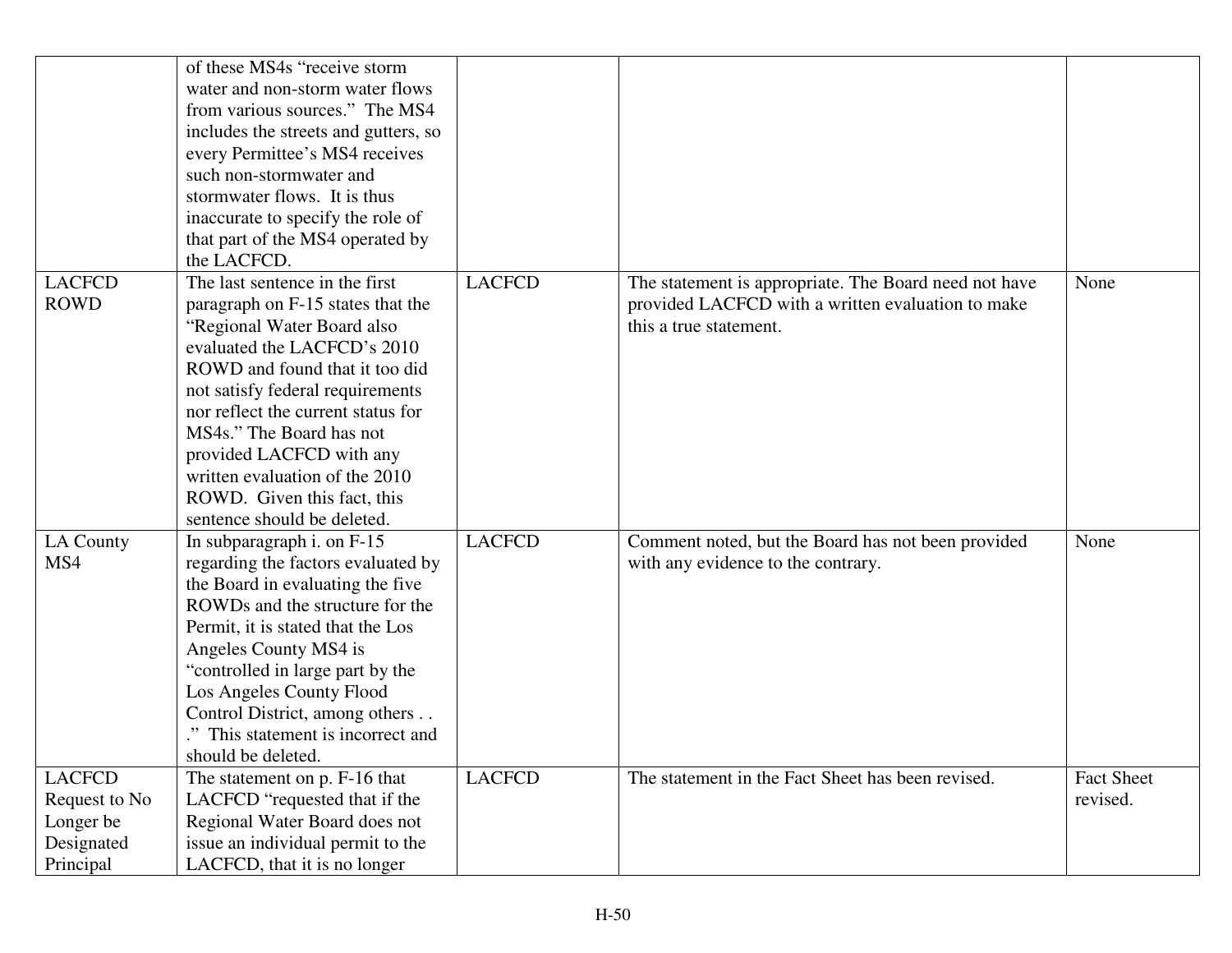| Permittee                                                      | designated as Principal Permittee<br>and relieved of Principal Permittee<br>responsibilities" is incorrect and<br>should be deleted. LACFCD<br>requested that it no longer be<br>designated as Principal Permittee,                                                                                                                                                                                                                          |                                                            |                                                                                                                                                            |                               |
|----------------------------------------------------------------|----------------------------------------------------------------------------------------------------------------------------------------------------------------------------------------------------------------------------------------------------------------------------------------------------------------------------------------------------------------------------------------------------------------------------------------------|------------------------------------------------------------|------------------------------------------------------------------------------------------------------------------------------------------------------------|-------------------------------|
|                                                                | but not in return for not being<br>issued an individual permit.                                                                                                                                                                                                                                                                                                                                                                              |                                                            |                                                                                                                                                            |                               |
| <b>LACFCD</b> as<br>Primary Owner<br>and Operator of<br>LA MS4 | On F-17, it is erroneous to term<br>LACFCD as the "primary owner"<br>and operator" of the MS4 or that it<br>is the "owner and operator of the<br>majority of the Los Angeles<br>MS4." The MS4 is comprised of<br>more than 30,000 miles of<br>infrastructure, of which the<br>LACFCD operates less than an                                                                                                                                   | <b>LACFCD</b>                                              | References to LACFCD being the "primary owner and<br>operator" have been deleted.                                                                          | Finding<br>revised.           |
| <b>LACFCD Not</b><br>Principal<br>Permittee                    | estimated 10 percent.<br>The tentative order cites the<br>LACFCD's lack of ownership or<br>control over land from which most<br>pollutants originate as the reason<br>for relieving it of the Principal<br>Permittee role. Although it is true<br>that the LACFCD does not have<br>land use authority, the reason it<br>will no longer be the Principal<br>Permittee because the request was<br>made in the ROWD submitted<br>November 2011. | <b>LACFCD</b>                                              | The reference has been deleted.                                                                                                                            | <b>Fact Sheet</b><br>revised. |
| Findings                                                       | Finding I indicates that the Fact<br>Sheet provides background and<br>rationale for the permit<br>requirements and incorporates the<br>Fact Sheet into the Order as<br>Attachment F, however many<br>elements of the Fact Sheet rather<br>than being explanatory of policy                                                                                                                                                                   | City of Torrance;<br>Peninsula Cities;<br>South Bay Cities | The commenters have not provided examples of any<br>perceived inconsistencies.<br>The Fact Sheet can be updated, if necessary, if the permit<br>is revised | None                          |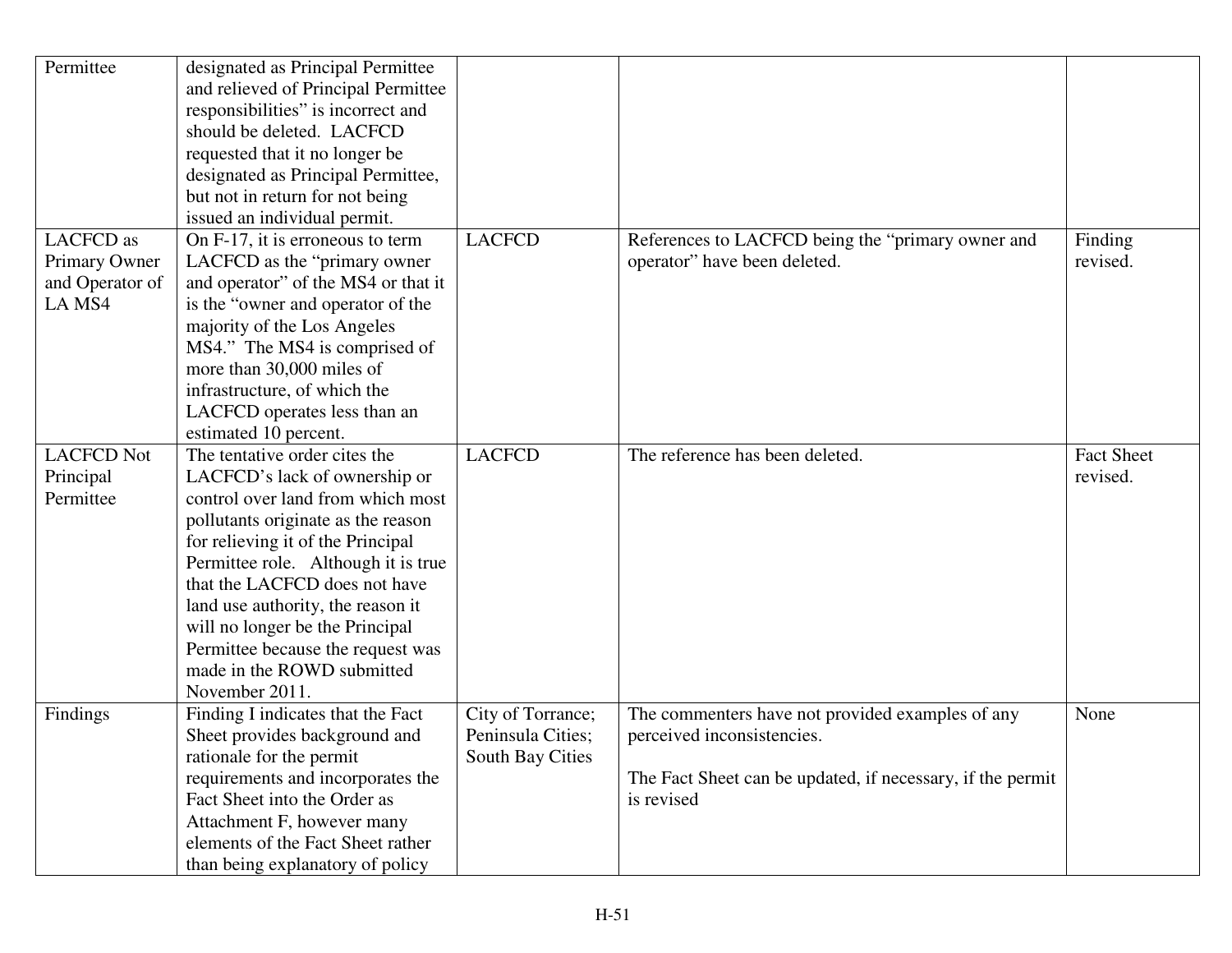|                               | or background restate or expand<br>the implementation requirements<br>in the permit and in some cases<br>statements in the fact sheet are<br>inconsistent or contradictory with<br>the main body of the permit.<br>Eliminate inconsistencies between<br>Attachment F and main body of<br>permit by eliminating duplicative<br>elements from Fact Sheet. This<br>will eliminate the need to update<br>the Fact Sheet as revisions are<br>made to the Permit.                       |                                                            |                                                                                                                                                                                                                                                                                                                                                                                                      |      |
|-------------------------------|-----------------------------------------------------------------------------------------------------------------------------------------------------------------------------------------------------------------------------------------------------------------------------------------------------------------------------------------------------------------------------------------------------------------------------------------------------------------------------------|------------------------------------------------------------|------------------------------------------------------------------------------------------------------------------------------------------------------------------------------------------------------------------------------------------------------------------------------------------------------------------------------------------------------------------------------------------------------|------|
| Permit Layout                 | Timeline for Implementation of<br>Permit Requirements is a helpful<br>synopsis of all the deadlines in the<br>permit. This table should be<br>incorporated into the body of the<br>permit rather than in the Fact<br>Sheet as a helpful reference for<br>permittees.<br>Move Table F-5 into main body of<br>permit as it is a vital reference for<br>implementation of permit<br>requirements. Make sure that<br>timelines in Table F-5 are<br>consistent with statements made in | Peninsula Cities;<br>City of Torrance;<br>South Bay Cities | Moving Table F-5 into the main body of the permit is<br>unnecessary. The Fact Sheet is already a part of the<br>permit.                                                                                                                                                                                                                                                                              | None |
| <b>General Legal Comments</b> | the permit.                                                                                                                                                                                                                                                                                                                                                                                                                                                                       |                                                            |                                                                                                                                                                                                                                                                                                                                                                                                      |      |
| General                       | There is no factual support for the<br>Board's finding that "the<br>requirements in this Permit are not<br>more stringent than the minimum<br>federal requirements." There are<br>numerous requirements that<br>exceed "the minimum federal                                                                                                                                                                                                                                       | County of Los<br>Angeles                                   | The requirements of the permit are not more stringent<br>than the minimum federal requirements. Section<br>$402(p)(3)(B)(iii)$ of the Clean Water Act requires the<br>Regional Water Board to impose permit conditions,<br>including: "management practices, control techniques<br>and system, design and engineering methods, and <i>such</i><br>other provisions as the Administrator of the State | None |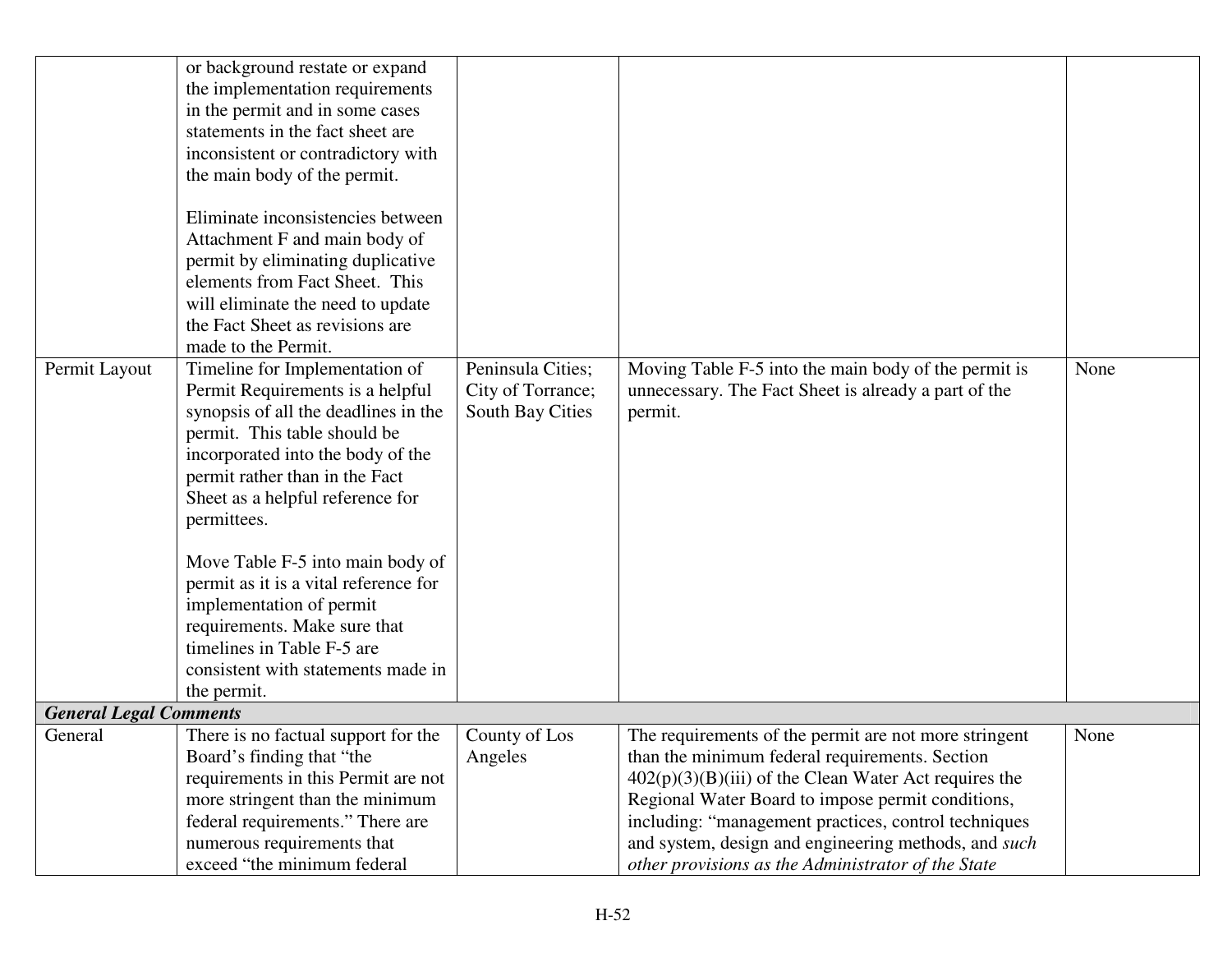|           | requirements." For example, the     |                   | determines appropriate for the control of such                    |      |
|-----------|-------------------------------------|-------------------|-------------------------------------------------------------------|------|
|           | Board may include "other            |                   | <i>pollutants.</i> " (emphasis added.) Section $402(a)(1)$ of the |      |
|           | provisions" in an MS4 permit, but   |                   | Clean Water Act also requires states to issue permits             |      |
|           | they are placed there at the        |                   | with conditions necessary to carry out the provisions of          |      |
|           | complete discretion of the Board,   |                   | the Clean Water Act. The federal regulations pertaining           |      |
|           | not as a result of any requirement  |                   | to NPDES permit in general, as well as large and                  |      |
|           | in the CWA.                         |                   | medium MS4s, also mandate certain requirements. In                |      |
|           |                                     |                   | issuing MS4 permits, "[t]he permitting agency has                 |      |
|           |                                     |                   |                                                                   |      |
|           |                                     |                   | discretion to decide what practices, techniques, methods          |      |
|           |                                     |                   | and other provisions are appropriate and necessary to             |      |
|           |                                     |                   | control the discharge of pollutants." (City of Rancho             |      |
|           |                                     |                   | Cucamonga v. Regional Water Quality Control Bd.-                  |      |
|           |                                     |                   | Santa Ana Region (2006) 135 Cal. App. 4th 1377, 1389.)            |      |
|           |                                     |                   | However, the "Regional Board must comply with federal             |      |
|           |                                     |                   | law requiring detailed conditions for NPDES permits."             |      |
|           |                                     |                   | ( <i>Ibid.</i> ) Further, USEPA expects the permitting authority  |      |
|           |                                     |                   | to develop the specific practices that comply with the            |      |
|           |                                     |                   | Clean Water Act on a permit-by-permit basis. (NRDC v.             |      |
|           |                                     |                   | USEPA (9 <sup>th</sup> Cir. 1992) 966 F.2d 1292, 1308.) To the    |      |
|           |                                     |                   | extent the Board is exercising discretion in including            |      |
|           |                                     |                   | "such other provisions" the Board deems appropriate to            |      |
|           |                                     |                   | control pollutants, the Board is exercising discretion            |      |
|           |                                     |                   | required and/or authorized by federal law, not state law.         |      |
|           |                                     |                   | (See, City of Rancho Cucamonga v. Regional Water                  |      |
|           |                                     |                   | Quality Control Bd.-Santa Ana Region (2006) 135                   |      |
|           |                                     |                   | Cal.App.4th 1377, 1389; Building Industry Ass'n of San            |      |
|           |                                     |                   | Diego County v. State Water Resources Control Bd.                 |      |
|           |                                     |                   | (2004) 124 Cal.App.4th 866, 882-883.)                             |      |
| Tenth     | The permit imposes land use         | Cities of Agoura  | The permit does not impose land use regulations, nor              | None |
| Amendment | regulations, dictates specific      | Hills, Artesia,   | does it restrict or control local land-use decision-making        |      |
|           | methods of compliance, and/or       | Beverly Hills,    | authority. Rather, the permit requires the permittees to          |      |
|           | requires a municipal permittee to   | Hidden Hills, La  | fulfill Clean Water Act requirements and protect water            |      |
|           | modify city ordinances in a         | Mirada, Monrovia, | quality in their land use decisions. The requirements in          |      |
|           | specific manner. This improperly    | Norwalk, Rancho   | the permit allow for flexibility in compliance options to         |      |
|           | intrudes upon the Cities' land use  | Palos Verdes, San | the extent allowable under the Clean Water Act. The               |      |
|           | authority in violation of the Tenth | Marino, South El  | substantive regulatory requirements of the Clean Water            |      |
|           | Amendment of the U.S.               | Monte, and        | Act are a valid exercise of the federal government's              |      |
|           | Constitution. Constitutionally      | Westlake Village  | enumerated powers and authority over navigable waters.            |      |
|           | conferred land use powers cannot    |                   | (NRDC v. USEPA (9th Cir. 1998) 863 F.2d 1420, 1436.)              |      |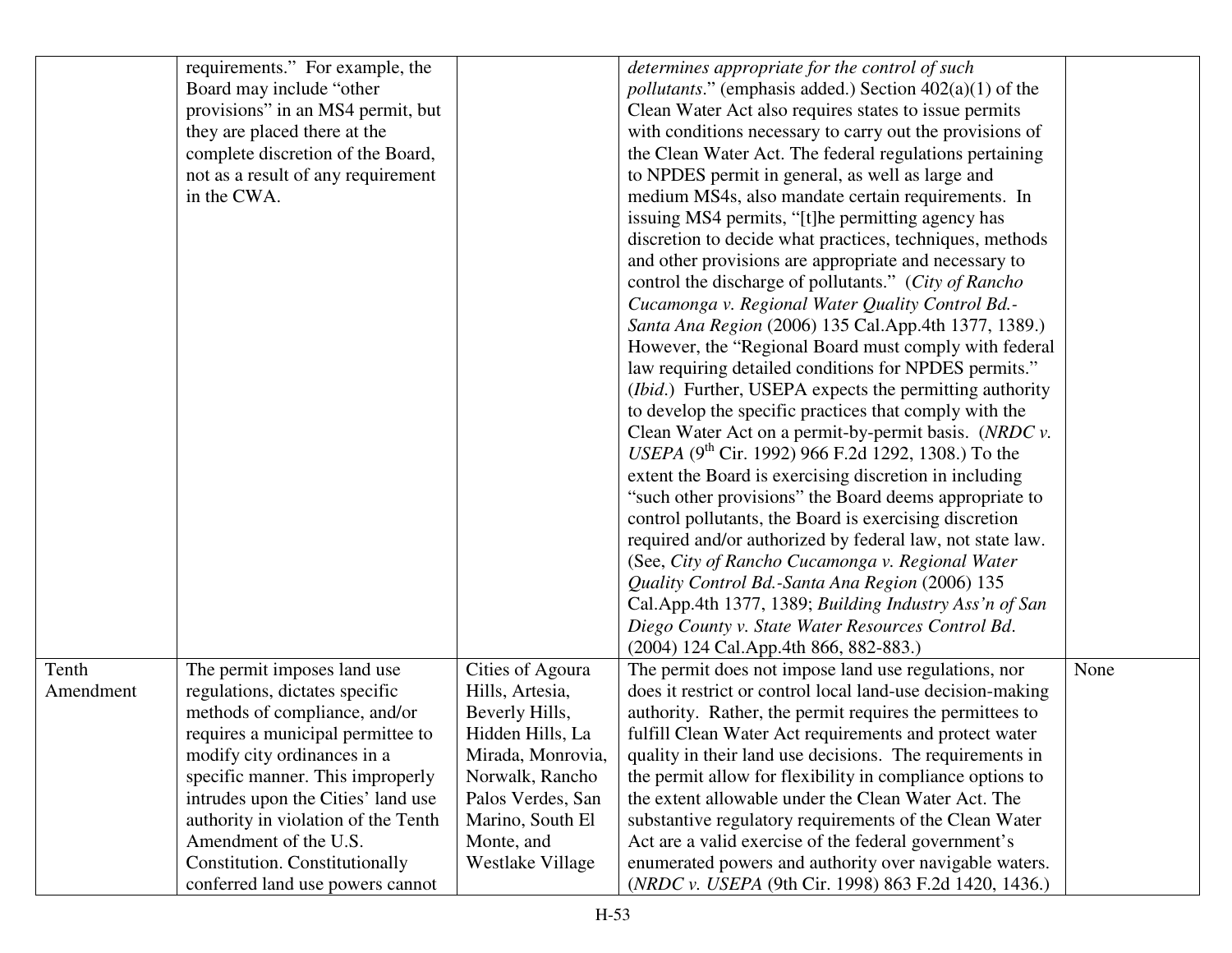| be overridden by State or federal  | Environmental regulation is not land use regulation, and    |  |
|------------------------------------|-------------------------------------------------------------|--|
| statutes. Rather than adopting     | therefore does not infringe upon local authority over land  |  |
| programs that dictate the precise  | use decisions. (California Coastal Commission v.            |  |
| method of compliance, the Board    | Granite Rock (1987) 480 U.S. 572; see also In re Los        |  |
| should collaborate with the Cities | <b>Angeles County Municipal Storm Water Permit</b>          |  |
| and other permittees to develop a  | Litigation (Sup. Ct. Los Angeles County, March 24,          |  |
| range of model programs that each  | 2005, Case No. BS 080548), Statement of Decision from       |  |
| municipality could then modify     | Phase I Trial on Petitions for Writ of Mandate, pp. 13-     |  |
| and adopt according to its own     | 16.)                                                        |  |
| individual circumstances.          |                                                             |  |
|                                    | In addition, local land use planning must be consistent     |  |
|                                    | with general statewide laws. (County of Los Angeles v.      |  |
|                                    | California State Water Resources Control Board (2006)       |  |
|                                    | 143 Cal.App.4th 985, 1003.) Article 11, section 7, of the   |  |
|                                    | California Constitution states that a county or city may    |  |
|                                    | not enact laws that conflict with general laws. The         |  |
|                                    | Porter-Cologne Water Quality Control Act contains the       |  |
|                                    | California Legislature's finding that water quality is a    |  |
|                                    | matter of state-wide concern, requiring a statewide         |  |
|                                    | program administered at a regional level. (See, e.g., Wat.  |  |
|                                    | Code, § 13000; see also generally Southern California       |  |
|                                    | Edison v. State Water Resources Control Board (1981)        |  |
|                                    | 116 Cal.App.3d 751, 758.) Section 101 of the CWA has        |  |
|                                    | a companion policy statement, where Congress found          |  |
|                                    | that water quality is a matter of federal concern.          |  |
|                                    |                                                             |  |
|                                    | The permit also does not dictate specific methods of        |  |
|                                    | compliance or dictate the manner in which the permittees    |  |
|                                    | use their land. Where the permit includes detailed          |  |
|                                    | requirements, it is to comply with the Clean Water Act      |  |
|                                    | and its regulations. USEPA's regulations mandate that       |  |
|                                    | certain requirements be included in MS4 permits in order    |  |
|                                    | to achieve the requirements of the Clean Water Act.         |  |
|                                    | Thus, federal law mandates that permits issued for MS4s     |  |
|                                    | require certain actions that will result in the elimination |  |
|                                    | or reduction of pollutants to receiving waters and the      |  |
|                                    | state is required, by federal law, to select the controls   |  |
|                                    | necessary to meet this standard. (See NRDC v. USEPA         |  |
|                                    | (9th Cir. 1992) 966 F .2d 1292, 1308; City of Rancho        |  |
|                                    |                                                             |  |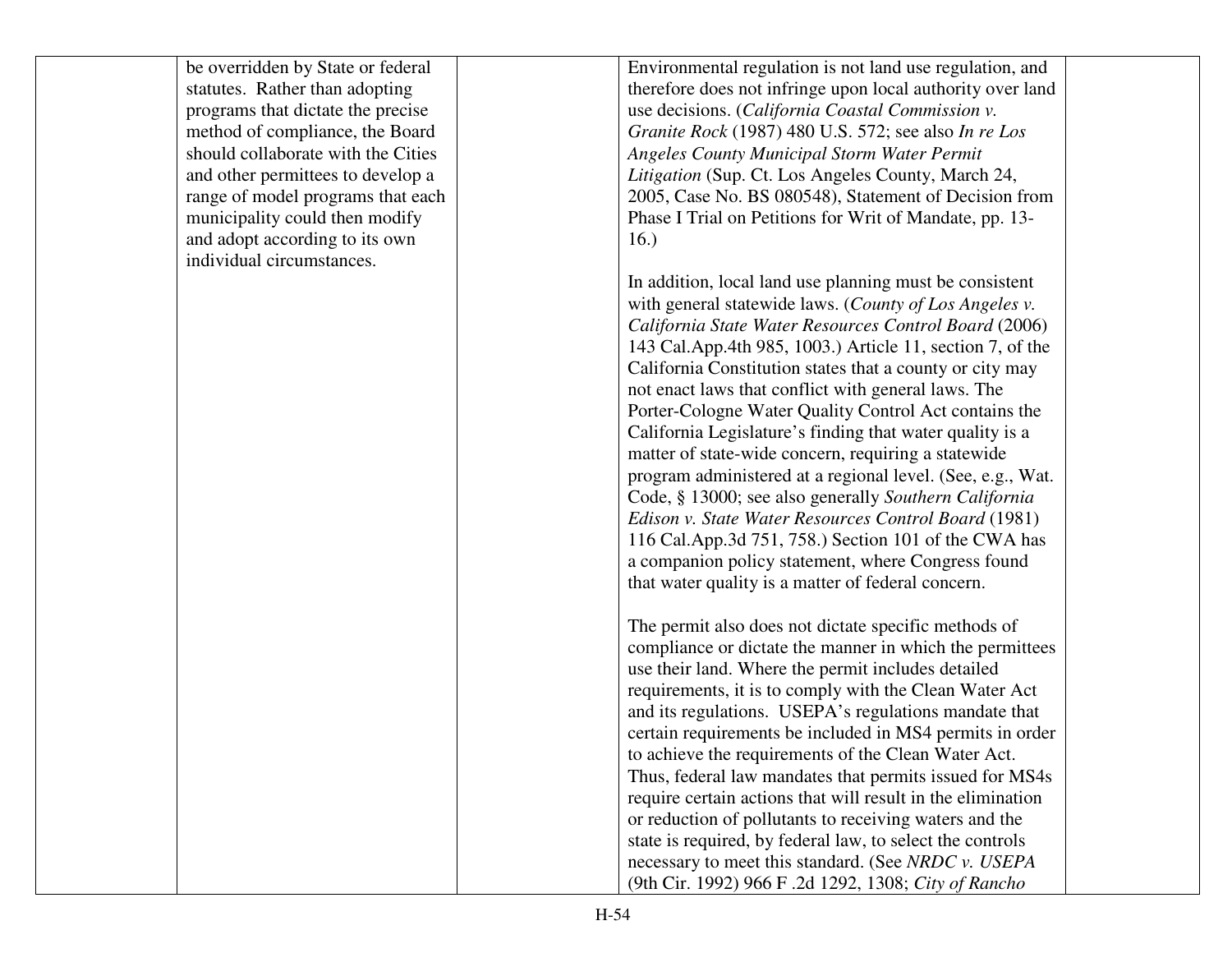|               |                                                                 |               | Cucamonga v. Regional Water Quality Control Bd.,<br>Santa Ana Region (2006) 135 Cal. App. 4th 1377, 1389-         |      |
|---------------|-----------------------------------------------------------------|---------------|-------------------------------------------------------------------------------------------------------------------|------|
|               |                                                                 |               | 90.)                                                                                                              |      |
|               |                                                                 |               | In issuing the permit, the Board is acting as part of a                                                           |      |
|               |                                                                 |               | joint state and federal process to enforce the Clean Water                                                        |      |
|               |                                                                 |               | Act. The Clean Water Act requires states either to                                                                |      |
|               |                                                                 |               | administer a federally-directed regulatory program or                                                             |      |
|               |                                                                 |               | allow the federal authorities to administer the program.                                                          |      |
|               |                                                                 |               | In 1972, the California Legislature amended the Porter-                                                           |      |
|               |                                                                 |               | Cologne Act to implement the Clean Water Act and                                                                  |      |
|               |                                                                 |               | assume administrative responsibility for the issuance of                                                          |      |
|               |                                                                 |               | NPDES permits such as this permit. Cooperative                                                                    |      |
|               |                                                                 |               | federalism is a valid means for Congress to implement                                                             |      |
|               |                                                                 |               | its enumerated authorities in compliance with the Tenth<br>Amendment of the United States Constitution. By        |      |
|               |                                                                 |               | providing the states a choice, "there can be no suggestion                                                        |      |
|               |                                                                 |               | that the Act commandeers the legislative processes of the                                                         |      |
|               |                                                                 |               | States by directly compelling them to enact and enforce a                                                         |      |
|               |                                                                 |               | federal regulatory program." (Hodel v. Virginia Surface                                                           |      |
|               |                                                                 |               | Min. and Reclamation Ass'n (1981) 452 U.S. 264, 288.)                                                             |      |
|               |                                                                 |               | Rather, the States, "within limits established by federal                                                         |      |
|               |                                                                 |               | minimum standards, [] enact and administer their own                                                              |      |
|               |                                                                 |               | regulatory programs, structured to meet their own                                                                 |      |
|               |                                                                 |               | particular needs." ( <i>Hodel</i> , 452 U.S. at 289.)                                                             |      |
| Water Code    | The detailed prescriptive                                       | County of Los | The commenter's reliance on Water Code section 13360                                                              | None |
| section 13360 | requirements of the draft permit                                | Angeles       | is misplaced. That section involves enforcement and                                                               |      |
|               | violate Water Code § 13360. The                                 |               | implementation of state water quality law, not                                                                    |      |
|               | Board should delete all specific                                |               | compliance with the federal Clean Water Act. The                                                                  |      |
|               | activities and all provisions of the                            |               | federal law preempts the state law. (City of Burbank v.                                                           |      |
|               | draft permit that specify the                                   |               | State Water Resources Control Bd. (2005) 35 Cal.4th                                                               |      |
|               | design, location, type of<br>construction, or particular manner |               | 613, 626.) The specific programs required by the Clean<br>Water Act must take precedence over any statutes within |      |
|               | required to comply with                                         |               | the Water Code. Water Code section 13360 is not part of                                                           |      |
|               | obligations of the draft Permit.                                |               | the Porter-Cologne Water Quality Control Act's Chapter                                                            |      |
|               | Alternatively, the Board should                                 |               | 5.5, which authorizes issuance of permits under the                                                               |      |
|               | include a provision that states,                                |               | Clean Water Act. Chapter 5.5 takes precedence over any                                                            |      |
|               | "No Permittee is required to                                    |               | conflicting statutes found elsewhere in the Water Code.                                                           |      |
|               | comply with any provision of this                               |               | Water Code section 13372 reads, in part: "The                                                                     |      |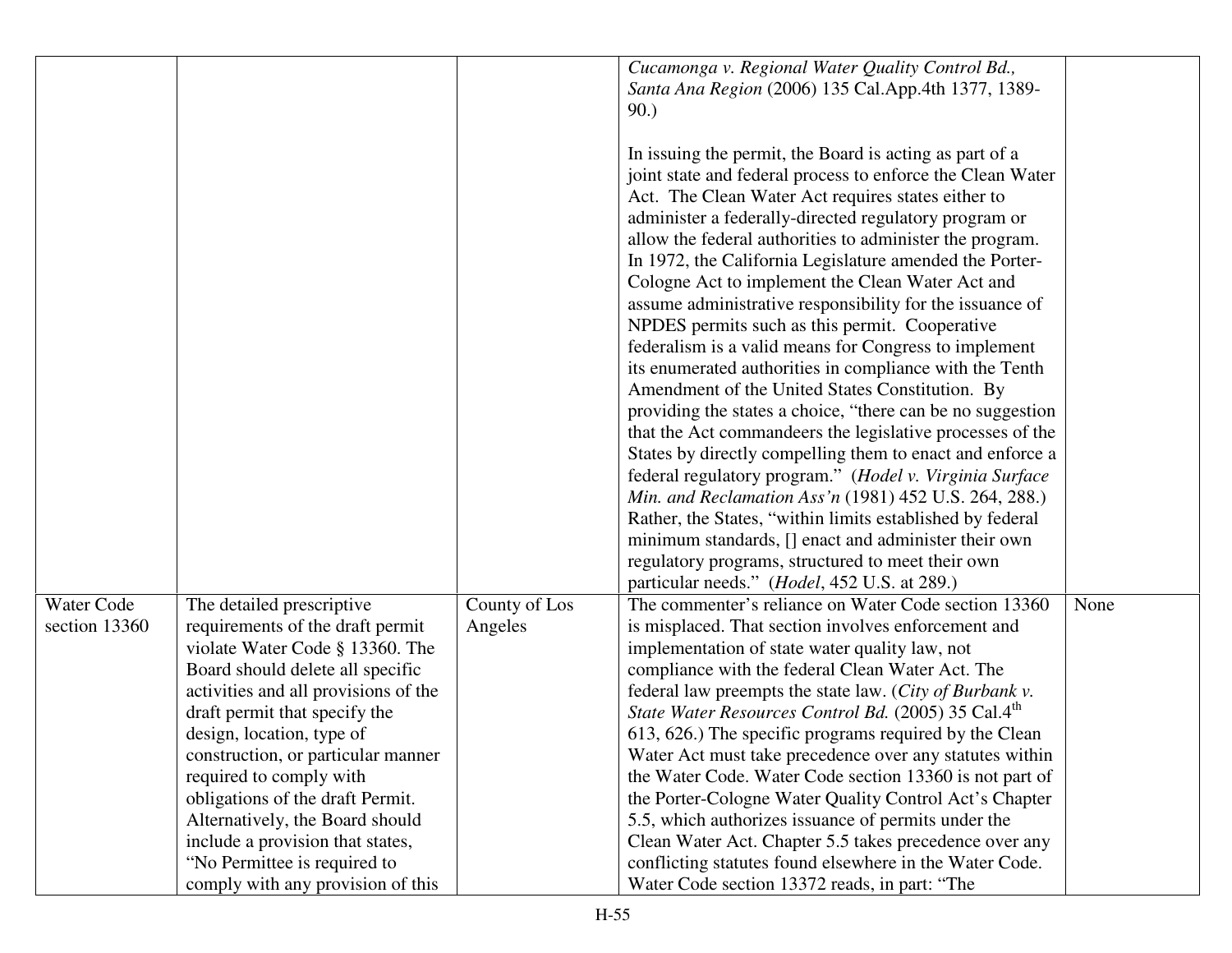| Order that specifies the design,    | provisions of this chapter shall prevail over other         |  |
|-------------------------------------|-------------------------------------------------------------|--|
| location, type of construction, or  | provisions of this division to the extent of any            |  |
| particular manner required to       | inconsistency." If the commenter is suggesting that         |  |
| comply with the obligations of this | Water Code section 13360 prohibits programs necessary       |  |
| Order, which are included as        | to comply with the federal requirements, then as a matter   |  |
| suggestions only."                  | of statutory construction and preemption, federal           |  |
|                                     | requirements must take precedence over Water Code           |  |
|                                     | section 13360. (See In re Los Angeles County Municipal      |  |
|                                     | Storm Water Permit Litigation (Sup. Ct. Los Angeles         |  |
|                                     | County, March 24, 2005, Case No. BS 080548),                |  |
|                                     | Statement of Decision from Phase II Trial on Petitions      |  |
|                                     | for Writ of Mandate, pp. 24-29.)                            |  |
|                                     |                                                             |  |
|                                     | MS4 permits issued by the Regional Water Board must         |  |
|                                     | ensure compliance with the Clean Water Act. (Wat.           |  |
|                                     | Code, §§ 13370(c), 13372(a), 13377.) Federal law            |  |
|                                     | mandates that permits issued for MS4s require certain       |  |
|                                     | actions that will result in the elimination or reduction of |  |
|                                     | pollutants to receiving waters and the state is required,   |  |
|                                     | by federal law, to select the controls necessary to meet    |  |
|                                     | this standard. (See NRDC v. USEPA (9th Cir. 1992) 966       |  |
|                                     | F.2d 1292, 1308; City of Rancho Cucamonga v.                |  |
|                                     | Regional Water Quality Control Bd., Santa Ana Region        |  |
|                                     | (2006) 135 Cal.App.4th 1377, 1389-90.) In creating a        |  |
|                                     | permit system for dischargers from MS4s, Congress           |  |
|                                     | intended to implement actual programs. (Natural             |  |
|                                     | Resources Defense Council, Inc. v. Costle                   |  |
|                                     | (D.C.Cir.1977) 568 F.2d 1369, 1375.) Section                |  |
|                                     | $402(p)(3)(B)(iii)$ of the Clean Water Act authorizes the   |  |
|                                     | imposition of permit conditions, including:                 |  |
|                                     | "management practices, control techniques and system,       |  |
|                                     | design and engineering methods, and such other              |  |
|                                     | provisions as the Administrator of the State determines     |  |
|                                     | appropriate for the control of such pollutants." Section    |  |
|                                     | $402(a)(1)$ of the Clean Water Act also authorizes states   |  |
|                                     | to issue permits with conditions necessary to carry out its |  |
|                                     | provisions. The Regional Water Board, as the permitting     |  |
|                                     | agency, thus has discretion to decide what practices,       |  |
|                                     | techniques, methods and other provisions are appropriate    |  |
|                                     |                                                             |  |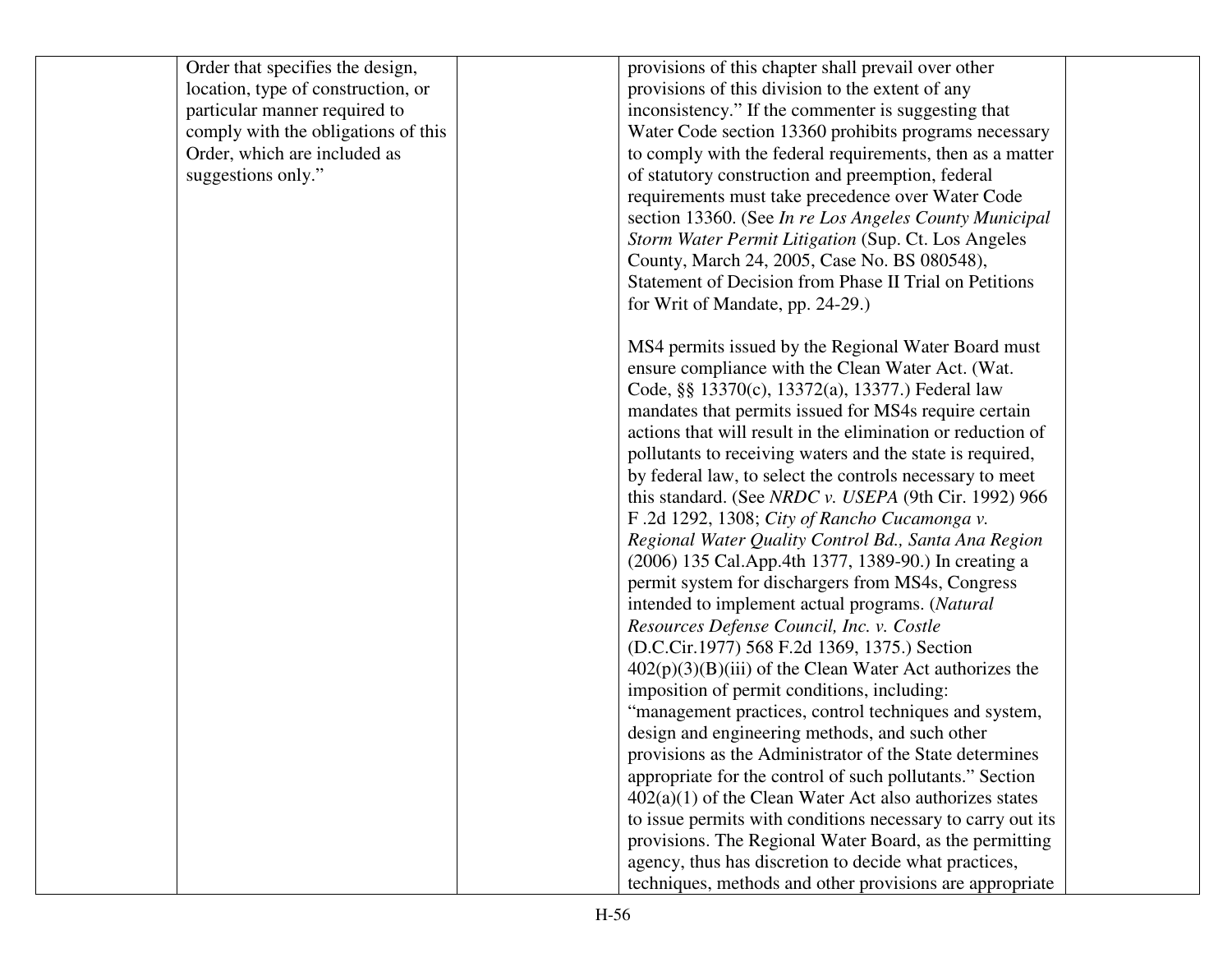|                      |                                            |               | and necessary to control the discharge of pollutants.                                                                                                                                                                                                                                                                                                                                                                                                                                                                              |      |
|----------------------|--------------------------------------------|---------------|------------------------------------------------------------------------------------------------------------------------------------------------------------------------------------------------------------------------------------------------------------------------------------------------------------------------------------------------------------------------------------------------------------------------------------------------------------------------------------------------------------------------------------|------|
|                      |                                            |               |                                                                                                                                                                                                                                                                                                                                                                                                                                                                                                                                    |      |
|                      |                                            |               | Even if Water Code section 13360 applies, the permit<br>does not violate the statute. The permit does not set forth<br>a specific method of compliance or "fix" on permittees,<br>but rather sets forth limitations, standards, guidelines,<br>and/or goals to be achieved or attained in order to meet<br>the requirements of the Clean Water Act. Such<br>limitations and standards does not equate to specifying<br>the manner of compliance. (See, e.g., Tahoe-Sierra<br>Preservation Council v. State Water Resources Control |      |
|                      |                                            |               | Bd. (1989) 210 Cal.App.3d 1421, 1438.) Furthermore,                                                                                                                                                                                                                                                                                                                                                                                                                                                                                |      |
|                      |                                            |               | the permit affords the permittees discretion and                                                                                                                                                                                                                                                                                                                                                                                                                                                                                   |      |
|                      |                                            |               | flexibility in how to meet the requirements of the permit.                                                                                                                                                                                                                                                                                                                                                                                                                                                                         |      |
|                      |                                            |               | Throughout the permit, the permittees are granted                                                                                                                                                                                                                                                                                                                                                                                                                                                                                  |      |
|                      |                                            |               | considerable autonomy and responsibility in the                                                                                                                                                                                                                                                                                                                                                                                                                                                                                    |      |
|                      |                                            |               | development and implementation of programs to control                                                                                                                                                                                                                                                                                                                                                                                                                                                                              |      |
|                      |                                            |               | the discharge of pollutants. For example, it is the                                                                                                                                                                                                                                                                                                                                                                                                                                                                                |      |
|                      |                                            |               | permittees who design programs for compliance, such as<br>implementing BMPs selected by the permittees and                                                                                                                                                                                                                                                                                                                                                                                                                         |      |
|                      |                                            |               | approved by the Board.                                                                                                                                                                                                                                                                                                                                                                                                                                                                                                             |      |
|                      | The permit fails to provide for            | Environmental | The tentative permit includes adequate public                                                                                                                                                                                                                                                                                                                                                                                                                                                                                      | None |
| Agency and<br>Public | meaningful agency and/or public            | Groups        | participation processes. Part VI.A.5.b. of the tentative                                                                                                                                                                                                                                                                                                                                                                                                                                                                           |      |
| Oversight            | review and comment on several              |               | permit includes an opportunity for public review and                                                                                                                                                                                                                                                                                                                                                                                                                                                                               |      |
|                      | programs that would be developed           |               | comment on submittals that would be approved by the                                                                                                                                                                                                                                                                                                                                                                                                                                                                                |      |
|                      | by the Permittees, including Parts         |               | Executive Officer. For those submittals, the permit                                                                                                                                                                                                                                                                                                                                                                                                                                                                                |      |
|                      | VI.C.1.b., VI.C.3.b.iv. $(5)(b)$ ,         |               | includes criteria for the Executive Officer to use in                                                                                                                                                                                                                                                                                                                                                                                                                                                                              |      |
|                      | VI.C.3.c., VI.D.1.a., and                  |               | evaluating the submittals. Part VI.A.6. also provides a                                                                                                                                                                                                                                                                                                                                                                                                                                                                            |      |
|                      | VI.E.2.d.i. This violates the              |               | process whereby a permittee or a member of the public                                                                                                                                                                                                                                                                                                                                                                                                                                                                              |      |
|                      | requirement that "stormwater               |               | may request Board review of any formal determination                                                                                                                                                                                                                                                                                                                                                                                                                                                                               |      |
|                      | management programs that are               |               | or approval by the Executive Officer.                                                                                                                                                                                                                                                                                                                                                                                                                                                                                              |      |
|                      | designed by regulated parties              |               |                                                                                                                                                                                                                                                                                                                                                                                                                                                                                                                                    |      |
|                      | must, in every instance, be subject        |               | The case cited by the commenter $-$ <i>Environmental</i>                                                                                                                                                                                                                                                                                                                                                                                                                                                                           |      |
|                      | to meaningful review by an                 |               | Defense Center v. USEPA – is not directly relevant to the                                                                                                                                                                                                                                                                                                                                                                                                                                                                          |      |
|                      | appropriate regulating entity"             |               | permit at issue. That case involved a challenge to                                                                                                                                                                                                                                                                                                                                                                                                                                                                                 |      |
|                      | (Environmental Defense Center v.           |               | USEPA regulations regarding Phase II MS4 permits.                                                                                                                                                                                                                                                                                                                                                                                                                                                                                  |      |
|                      | USEPA (9 <sup>th</sup> Cir. 2003) 344 F.3d |               | The court in that case determined that the USEPA rule                                                                                                                                                                                                                                                                                                                                                                                                                                                                              |      |
|                      | 832, 854-56. These provisions              |               | did not provide for USEPA or public review of the                                                                                                                                                                                                                                                                                                                                                                                                                                                                                  |      |
|                      | must be removed, or must be                |               | minimum control measures. This permit is a Phase I                                                                                                                                                                                                                                                                                                                                                                                                                                                                                 |      |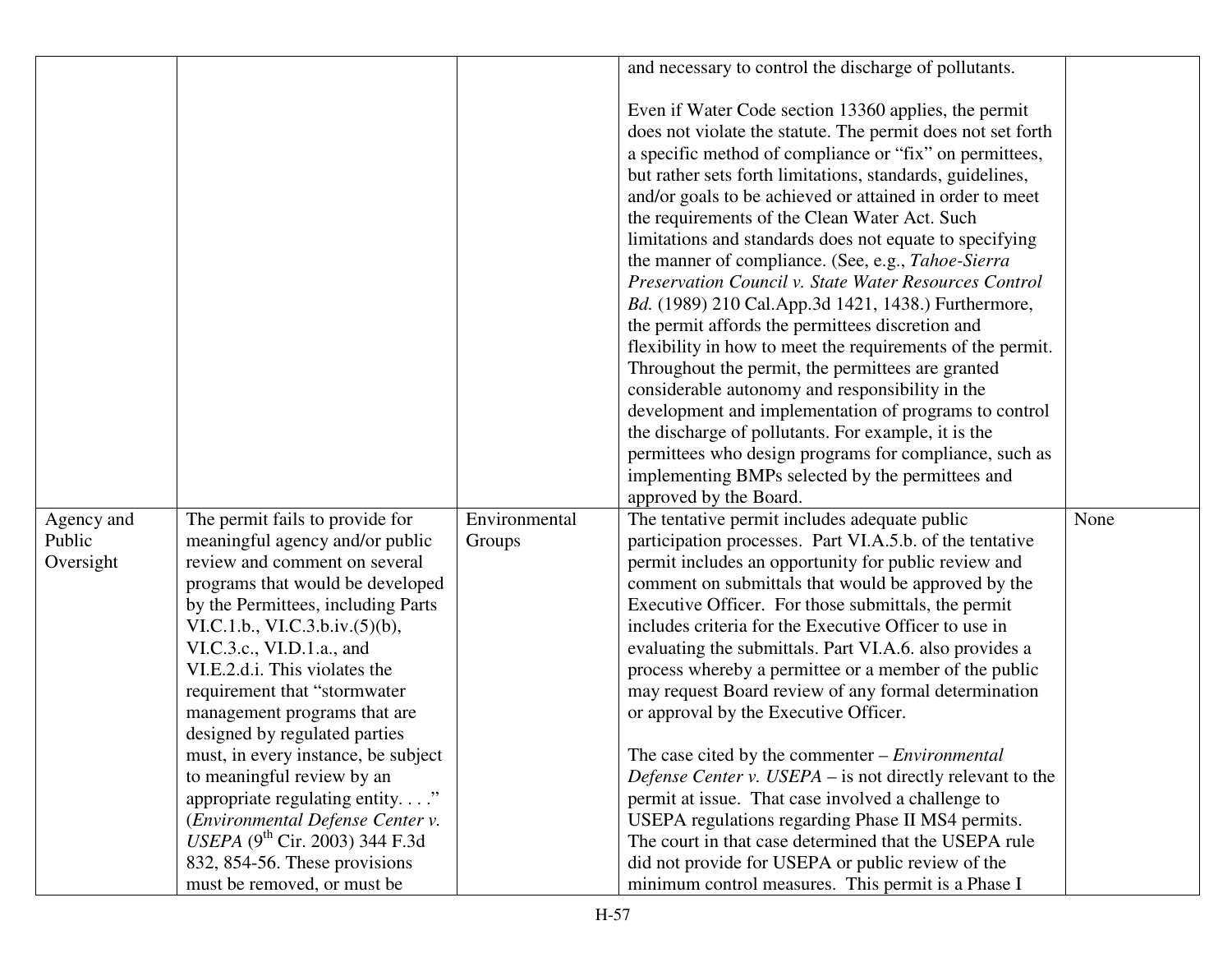|                | substantially re-written to provide        |                     | MS4 permit, not a regulation. This permit, including the |               |
|----------------|--------------------------------------------|---------------------|----------------------------------------------------------|---------------|
|                | for meaningful review and public           |                     | minimum control measures, has been subject to            |               |
|                | process or they threaten to                |                     | extensive public notice and Regional Board review.       |               |
|                | invalidate the entire MS4 permit.          |                     | While the permit proposes to allow some specific         |               |
|                |                                            |                     | submittals to be approved by the Executive Officer, the  |               |
|                |                                            |                     | permit provides for public review and comment on such    |               |
|                |                                            |                     | submittals.                                              |               |
|                | <b>California Water Code section 13241</b> |                     |                                                          |               |
| Economic       | The Board failed to adequately             | Cities of Agoura    | Water Code section 13000 does not require the Board      | Further       |
| Considerations | consider economic impacts of the           | Hills, Artesia,     | to consider economic impacts of the permit. The          | clarification |
|                | permit as required by Water Code           | Beverly Hills,      | Board has no affirmative duty to consider the            | added to Fact |
|                | sections 13000 and 13241.                  | Hidden Hills, La    | statements of legislative intent found in section 13000  | Sheet.        |
|                | Because the Permit requires new            | Mirada, Monrovia,   | in adopting MS4 permits and incorporating TMDL           |               |
|                | and higher levels of service in            | Norwalk, Rancho     | requirements into it. (City of Arcadia v. State Water    |               |
|                | numerous key regards,                      | Palos Verdes, San   | Resources Control Board (2011) 191 Cal.App.4th           |               |
|                | consideration of economic factors          | Marino, South El    | 156, 176.) A statute containing "a general statement of  |               |
|                | is necessary.                              | Monte, and Westlake | legislative intentdoes not impose any affirmative        |               |
|                |                                            | Village             | duty that would be enforceable" (Shamsian v.             |               |
|                |                                            |                     | Department of Conservation (2006) 136 Cal.App.4th        |               |
|                |                                            |                     | 621, 640-641; see also Common Cause v. Board of          |               |
|                |                                            |                     | Supervisors (1989) 49 Cal.3d 432, 444 ["the precatory    |               |
|                |                                            |                     | declaration of intent expressed in the statute must be   |               |
|                |                                            |                     | read in context" and "cannot be viewed as                |               |
|                |                                            |                     | independently creating substantive dutiesin addition     |               |
|                |                                            |                     | to those imposed by the regulation".)                    |               |
|                |                                            |                     |                                                          |               |
|                |                                            |                     | Water Code section 13241 requires the Regional           |               |
|                |                                            |                     | Water Board to consider certain factors, including       |               |
|                |                                            |                     | economic considerations, in the adoption of water        |               |
|                |                                            |                     | quality objectives. Water Code section 13263 requires    |               |
|                |                                            |                     | the Board to take into consideration the provisions of   |               |
|                |                                            |                     | section 13241 in adopting waste discharge                |               |
|                |                                            |                     | requirements. In City of Burbank v. State Water          |               |
|                |                                            |                     | Resources Control Board (2005) 35 Cal.4th 613, the       |               |
|                |                                            |                     | California Supreme Court considered whether              |               |
|                |                                            |                     | regional water boards must comply with section           |               |
|                |                                            |                     | 13241 when issuing waste discharge requirements          |               |
|                |                                            |                     |                                                          |               |
|                |                                            |                     | under section $13263(a)$ by taking into account the      |               |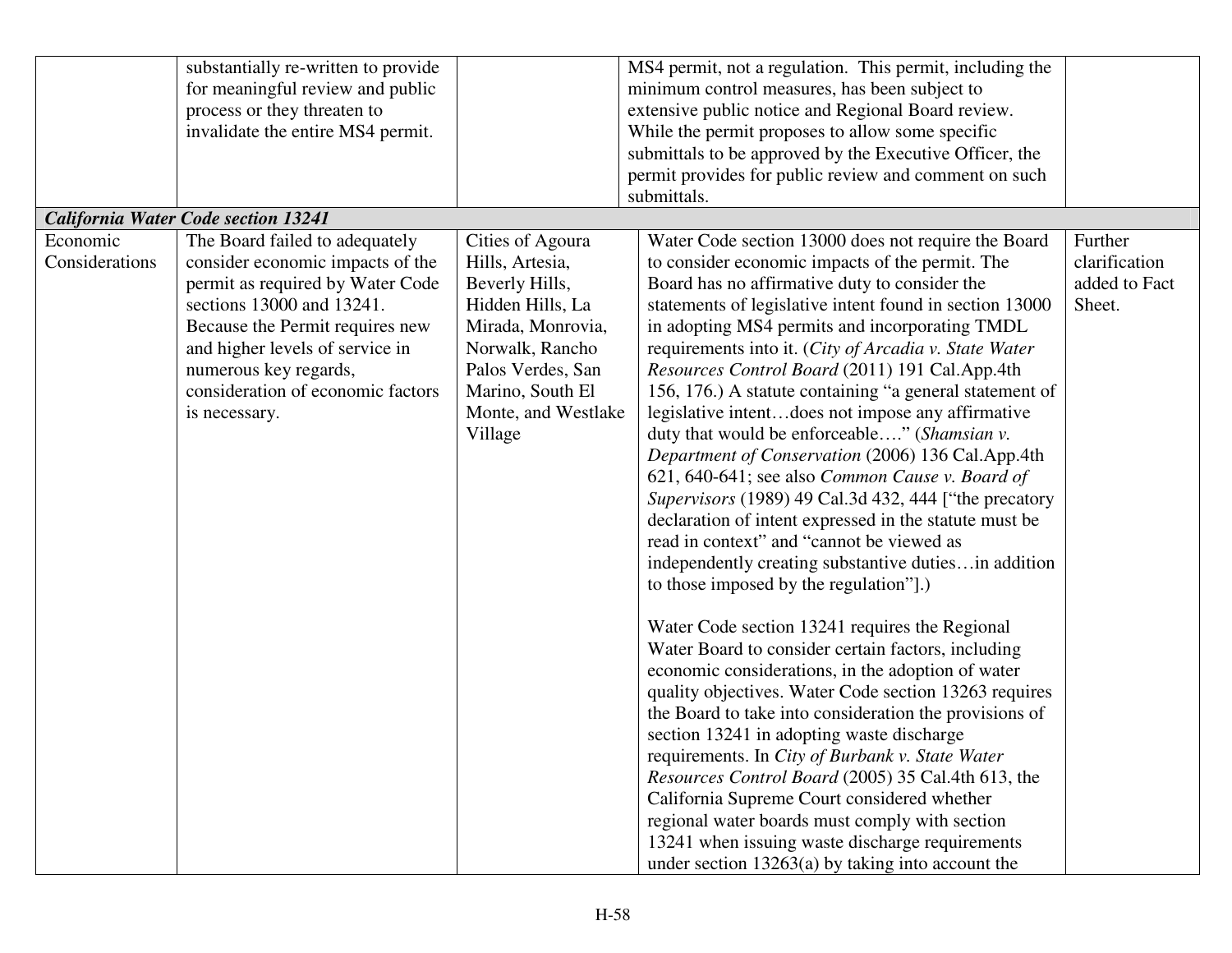|  | costs a permittee will incur in complying with the           |  |
|--|--------------------------------------------------------------|--|
|  | permit requirements. The Court concluded that                |  |
|  | whether it is necessary to consider such cost                |  |
|  | information "depends on whether those restrictions"          |  |
|  | meet or exceed the requirements of the federal Clean         |  |
|  | Water Act." ( <i>Id.</i> at p. 627.) The Court ruled that    |  |
|  | regional water boards may not consider the factors in        |  |
|  | section 13241, including economics, to justify               |  |
|  | imposing pollutant restrictions that are less stringent      |  |
|  | than the applicable federal law requires. $(Id.$ at p. 626-  |  |
|  | 627 ["[Water Code s] ection 13377 specifies that []          |  |
|  | discharge permits issued by California's regional            |  |
|  | boards must meet the federal standards set by federal        |  |
|  | law. In effect, section 13377 forbids a regional board's     |  |
|  | consideration of any economic hardship on the part of        |  |
|  | the permit holder if doing so would result in the            |  |
|  | dilution of the requirements set by Congress in the          |  |
|  | Clean Water ActBecause section 13263 cannot                  |  |
|  | authorize what federal law forbids, it cannot authorize      |  |
|  | a regional board, when issuing a [] discharge permit,        |  |
|  | to use compliance costs to justify pollutant restrictions    |  |
|  | that do not comply with federal clean water                  |  |
|  | standards"].) While the <i>Burbank</i> decision does require |  |
|  | an analysis of the factors in section 13241, including       |  |
|  | costs, when the Regional Water Board adopts permit           |  |
|  | conditions that are more stringent than federal law,         |  |
|  | this permit does not impose requirements that are            |  |
|  | more stringent than federal law. Therefore,                  |  |
|  | consideration of the factors set forth in section 13241      |  |
|  | is not required for permit requirements that implement       |  |
|  | the effective prohibition on the non-storm water             |  |
|  | discharges, or for controls to reduce the discharge of       |  |
|  | pollutants in storm water to the maximum extent              |  |
|  | practicable, or other provisions that the Board has          |  |
|  | determined appropriate to control such pollutants, as        |  |
|  | those requirements are mandated by federal law.              |  |
|  | Although the Board is not required to consider the           |  |
|  | factors set forth in section 13241 in issuing the permit,    |  |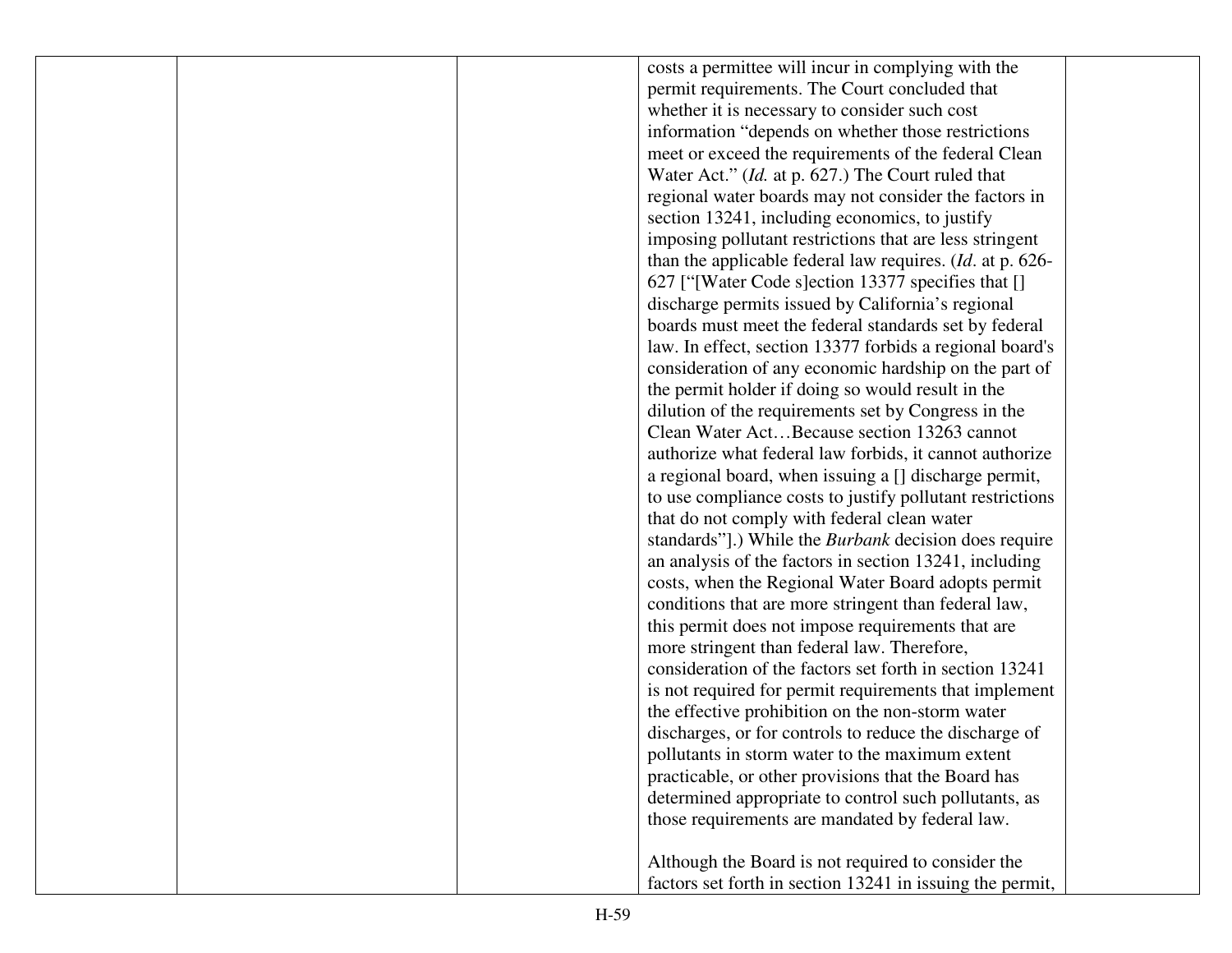the Board has nevertheless done so. See Part XIV ofthe Fact Sheet.

Based on the consideration of costs, the Board has provided permittees a significant amount of flexibility to choose how to implement the permit. The permit provides permittees the flexibility to address critical water quality priorities, namely discharges to waters subject to TMDLs, but aims to do so in a focused and cost-effective manner while maintaining the level of water quality protection mandated by the Clean Water Act and other applicable requirements. For example,the inclusion of a watershed management program option allows permittees to submit a plan, either individually or in collaboration with other permittees, for Board approval that would allow actions to be prioritized based on specific watershed needs. The permit also allows permittees to customize monitoring requirements, which they may do individually or in collaboration with other permittees. In the end, it is up to the permittees to determine the effective BMPs and measures needed to comply with the permit. Permittees can choose to implement the least expensive measures that are effective in meeting the requirements of the permit. The permit also does not require permittees to fully implement all requirements within a single permit term. Where appropriate, the Board has provided permittees with additional time outside of the permit term to implement control measures to achieve final WQBELs and/or water quality standards. Lastly, the permit includes several reopener provisions whereby the Board can modify the permit based on new information gleaned during the term of the permit.

In addition, there is an element of cost consideration inherent in the maximum extent practicable (MEP) standard. While the term "maximum extent practicable" is not specifically defined in the Clean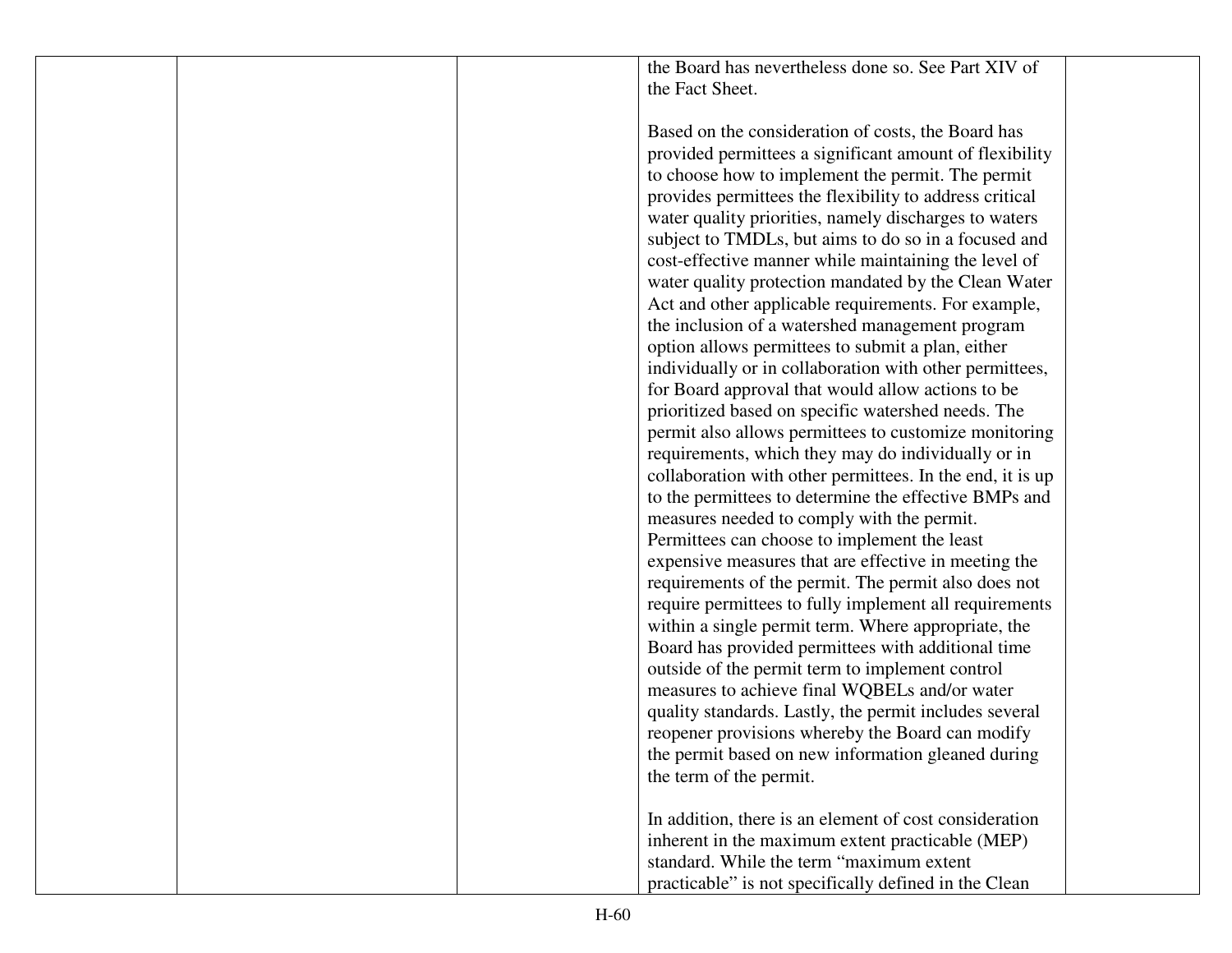|  | Water Act or its implementing regulations, USEPA,       |  |
|--|---------------------------------------------------------|--|
|  | courts, and the State Water Board have addressed        |  |
|  | what constitutes MEP. MEP is not a one-size fits all    |  |
|  | approach. Rather, MEP is an evolving, flexible, and     |  |
|  | advancing concept, which considers practicability.      |  |
|  | This includes technical and economic practicability.    |  |
|  | Compliance with the MEP standard involves applying      |  |
|  | BMPs that are effective in reducing or eliminating the  |  |
|  | discharge of pollutants in storm water to receiving     |  |
|  | waters. BMP development is a dynamic process, and       |  |
|  | the menu of BMPs may require changes over time as       |  |
|  | experience is gained and/or the state of the science    |  |
|  | and art progresses. MEP is the cumulative effect of     |  |
|  | implementing, evaluating, and making corresponding      |  |
|  | changes to a variety of technically appropriate and     |  |
|  | economically practicable BMPs, ensuring that the        |  |
|  | most appropriate controls are implemented in the most   |  |
|  | effective manner. The State Water Board has held that   |  |
|  | "MEP requires permittees to choose effective BMPs,      |  |
|  | and to reject applicable BMPs only where other          |  |
|  | effective BMPs will serve the same purpose, the         |  |
|  | BMPs would not be technically feasible, or the costs    |  |
|  | would be prohibitive." (State Water Board Order WQ      |  |
|  | $2000-11.$                                              |  |
|  |                                                         |  |
|  | In addition, there are instances outside of this permit |  |
|  | where the Board previously considered economics.        |  |
|  | First, when the Board adopted the water quality         |  |
|  | objectives that serve as the basis for several          |  |
|  | requirements in the permit, it took economic            |  |
|  | considerations into account. (See In re Los Angeles     |  |
|  | County Municipal Storm Water Permit Litigation          |  |
|  | (Sup. Ct. Los Angeles County, March 24, 2005, Case      |  |
|  | No. BS 080548), Statement of Decision from Phase II     |  |
|  | Trial on Petitions for Writ of Mandate, p. 21.) Second, |  |
|  | the cost of complying with TMDL wasteload               |  |
|  | allocations was previously considered during the        |  |
|  | adoption of each TMDL. Thus, the costs of complying     |  |
|  | with the water quality based effluent limitations and   |  |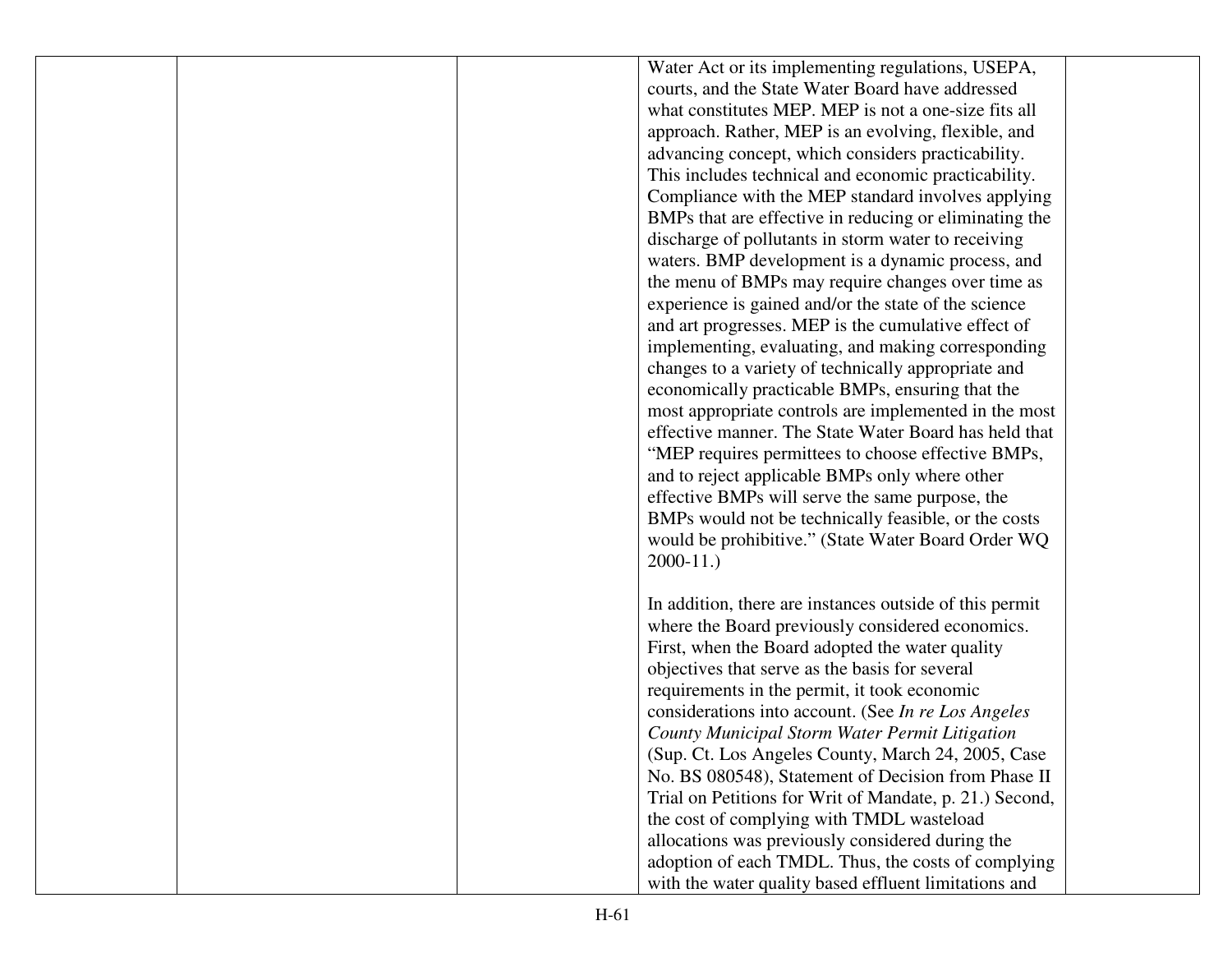|                                          |                                                                                                                                                                                                                                                                                                                                                                                                                                                                                                       |             | receiving water limitations derived from the 33<br>TMDLs should not be added to determine the cost of<br>compliance with all TMDLs. Further, the Board's<br>considerations of economics in developing each<br>TMDL have often resulted in lengthy implementation<br>schedules to achieve water quality standards. Where<br>appropriate, these implementation schedules have<br>been used to justify compliance schedules in the<br>permit.                                                                                                                                                                                                                                                                                                                                                                                                                                                                                                          |      |
|------------------------------------------|-------------------------------------------------------------------------------------------------------------------------------------------------------------------------------------------------------------------------------------------------------------------------------------------------------------------------------------------------------------------------------------------------------------------------------------------------------------------------------------------------------|-------------|-----------------------------------------------------------------------------------------------------------------------------------------------------------------------------------------------------------------------------------------------------------------------------------------------------------------------------------------------------------------------------------------------------------------------------------------------------------------------------------------------------------------------------------------------------------------------------------------------------------------------------------------------------------------------------------------------------------------------------------------------------------------------------------------------------------------------------------------------------------------------------------------------------------------------------------------------------|------|
|                                          |                                                                                                                                                                                                                                                                                                                                                                                                                                                                                                       |             | Lastly, it should be noted that where statutes require<br>"consideration" of economics, the requirement is just<br>that: a consideration. Water Code section 13241 does<br>not require a "cost-benefit analysis" or dictate any<br>course of action upon consideration. Economics is<br>merely a factor to be considered. (See In re Los<br><b>Angeles County Municipal Storm Water Permit</b><br>Litigation (Sup. Ct. Los Angeles County, March 24,<br>2005, Case No. BS 080548), Statement of Decision<br>from Phase II Trial on Petitions for Writ of Mandate,<br>p. 22.)                                                                                                                                                                                                                                                                                                                                                                        |      |
| California<br>Water Code<br>section13241 | The Board needs to clarify<br>whether the permit requirements<br>set forth in the final permit will be<br>imposed because they are (i)<br>themselves precisely mandated by<br>federal law, or (ii) instead as an<br>exercise of the Board's discretion.<br>Unless the Board can point to any<br>specific federal limitations that<br>compel it to impose its chosen<br>permit requirements, the Board<br>must comply with the Porter-<br>Cologne Act's requirements for<br>exercising its discretion. | <b>BILD</b> | The Board has already indicated that the permit<br>requirements are not more stringent than the minimum<br>federal requirements. Section $402(p)(3)(B)$ of the<br>Clean Water Act requires the Board to include permit<br>requirements that implement the effective prohibition<br>on the non-storm water discharges, and to require<br>controls to reduce the discharge of pollutants in storm<br>water to the maximum extent practicable, and other<br>provisions that the Board has determined appropriate<br>to control such pollutants. Section $402(a)(1)$ of the<br>Clean Water Act also requires states to issue permits<br>with conditions necessary to carry out the provisions<br>of the Clean Water Act. The federal regulations<br>pertaining to NPDES permit in general, as well as<br>large and medium MS4s, also mandate certain<br>requirements. In issuing MS4 permits, "[t]he<br>permitting agency has discretion to decide what | None |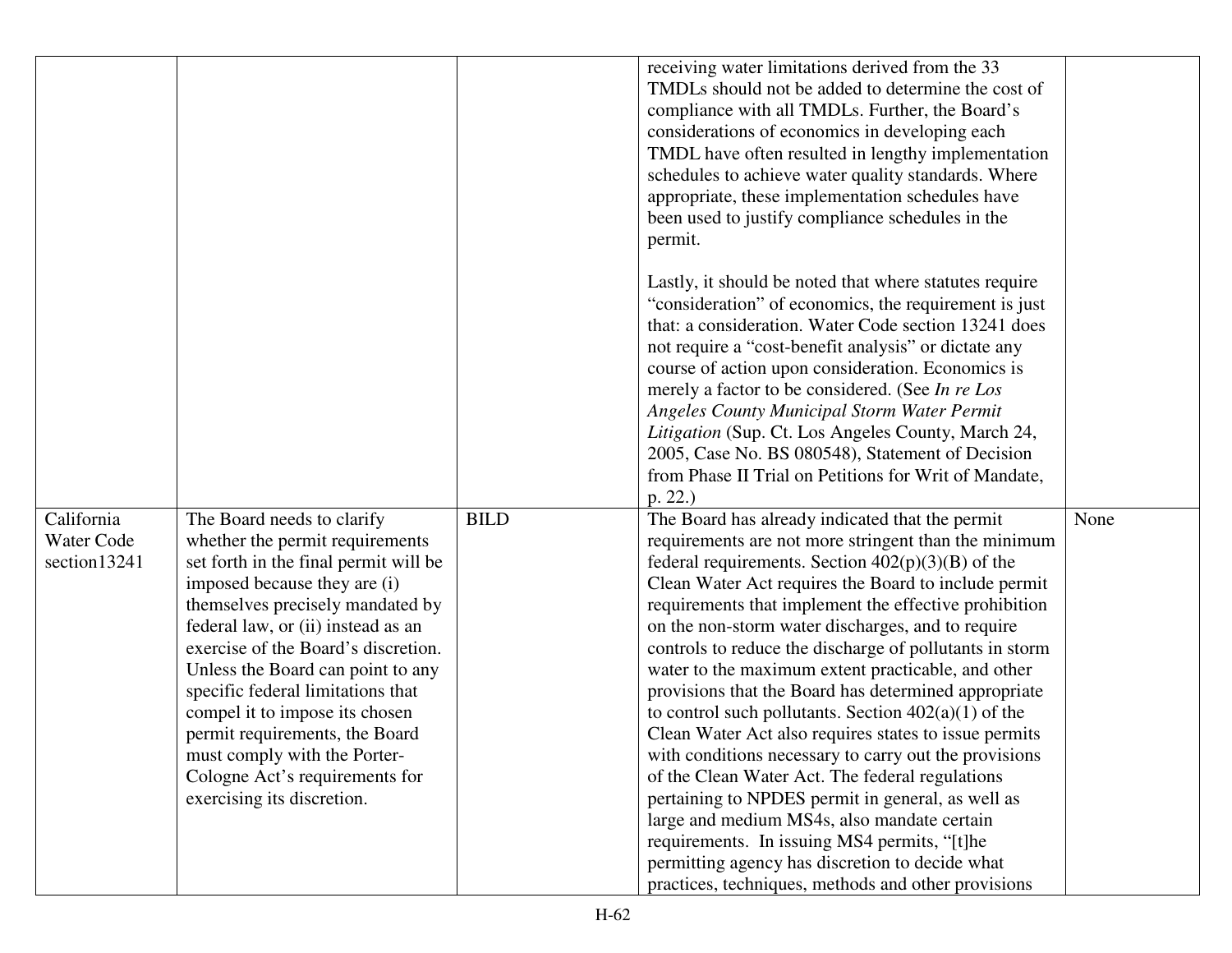|                                          |                                                                                                                                                                                                                                                                                                                                                                                                                                                                                                                                                                                                                                                                                                                                                      |             | are appropriate and necessary to control the discharge<br>of pollutants." (City of Rancho Cucamonga v.<br>Regional Water Quality Control Bd.-Santa Ana<br>Region (2006) 135 Cal.App.4th 1377, 1389.)<br>However, the "Regional Board must comply with<br>federal law requiring detailed conditions for NPDES<br>permits." (Ibid.) Further, USEPA expects the<br>permitting authority to develop the specific practices<br>that comply with the Clean Water Act on a permit-by-<br>permit basis. (NRDC v. USEPA (9th Cir. 1992) 966<br>F.2d 1292, 1308.) To the extent the Board is<br>exercising discretion in including certain permit<br>requirements, the Board is exercising discretion<br>required and/or authorized by federal law, not state<br>law.                                                                                                                                                                                                                                                                                                                                                                                                                                                                                                                                                                                        |      |
|------------------------------------------|------------------------------------------------------------------------------------------------------------------------------------------------------------------------------------------------------------------------------------------------------------------------------------------------------------------------------------------------------------------------------------------------------------------------------------------------------------------------------------------------------------------------------------------------------------------------------------------------------------------------------------------------------------------------------------------------------------------------------------------------------|-------------|----------------------------------------------------------------------------------------------------------------------------------------------------------------------------------------------------------------------------------------------------------------------------------------------------------------------------------------------------------------------------------------------------------------------------------------------------------------------------------------------------------------------------------------------------------------------------------------------------------------------------------------------------------------------------------------------------------------------------------------------------------------------------------------------------------------------------------------------------------------------------------------------------------------------------------------------------------------------------------------------------------------------------------------------------------------------------------------------------------------------------------------------------------------------------------------------------------------------------------------------------------------------------------------------------------------------------------------------------|------|
| California<br>Water Code<br>section13241 | The Board cannot reasonably<br>maintain that federal law compels<br>the Board to impose numeric<br>effluent limits. The Board is<br>exercising its own discretion by<br>imposing WQBELs in MS4<br>permits, which exceeds the MEP<br>congressional mandate. Therefore,<br>the Board's election to promulgate<br>such WQBELs would be subject<br>to the consideration of Section<br>13241 factors. Here, the Draft<br>Permit would impose many new<br>and onerous requirements upon<br>the permittees and their<br>constituents, but it reflects no<br>effort by the Board's staff to<br>marshal evidence necessary to<br>consider and reconcile the six<br>balancing factors that are<br>specifically prescribed by<br>California Water Code § 13241. | <b>BILD</b> | The Board is not asserting that federal law specifically<br>requires the Board to impose numeric limits. Section<br>$402(p)(3)(B)(iii)$ of the Clean Water Act requires the<br>Regional Water Board to impose "controls to reduce<br>the discharge of pollutants to the maximum extent<br>practicable, including management practices, control<br>techniques and system, design and engineering<br>methods, and such other provisions as the [Regional]<br>Water Board] determines appropriate for the control<br>of such pollutants." Section $402(a)(1)$ of the Clean<br>Water Act also requires states to issue permits with<br>conditions necessary to carry out the provisions of the<br>Clean Water Act. In issuing MS4 permits, "[t]he<br>permitting agency has discretion to decide what<br>practices, techniques, methods and other provisions<br>are appropriate and necessary to control the discharge<br>of pollutants." (City of Rancho Cucamonga v.<br>Regional Water Quality Control Bd.-Santa Ana<br>Region (2006) 135 Cal.App.4th 1377, 1389.) Federal<br>law authorizes both narrative and numeric effluent<br>limitations to meet state water quality standards.<br>Federal law thus authorizes the Board to impose<br>numeric limits and the Board has determined that<br>numeric limits are appropriate to control pollutants | None |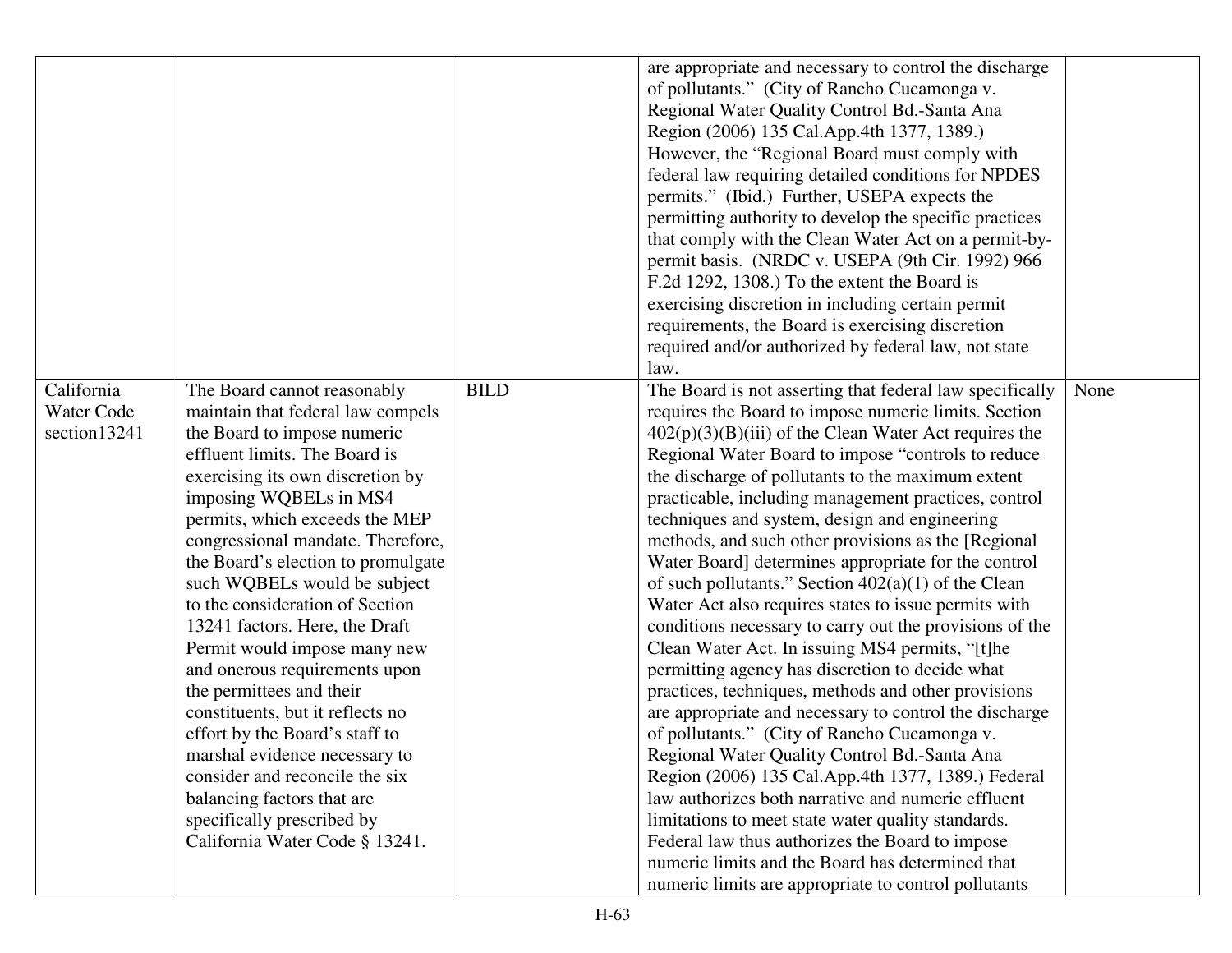|              |                                       |             | subject to a TMDL. To the extent the Board is              |      |
|--------------|---------------------------------------|-------------|------------------------------------------------------------|------|
|              |                                       |             | exercising discretion in establishing numeric limits,      |      |
|              |                                       |             | the Board is exercising discretion required and/or         |      |
|              |                                       |             | authorized by federal law, not state law.                  |      |
|              |                                       |             |                                                            |      |
|              |                                       |             | Although the Board is not required to consider the         |      |
|              |                                       |             | factors set forth in section 13241 in establishing         |      |
|              |                                       |             | numeric limits, the Board has nevertheless done so.        |      |
|              |                                       |             | See Part XIV of the Fact Sheet.                            |      |
|              |                                       |             |                                                            |      |
| California   | The Board cannot reasonably           | <b>BILD</b> | The Board is precluded from considering the factors        | None |
| Water Code   | maintain that federal law             |             | in section 13241 to justify permit requirements that do    |      |
| section13241 | precludes the Board's application     |             | not comply with federal law. In City of Burbank v.         |      |
|              | of the California Water Code §        |             | State Water Resources Control Board (2005) 35              |      |
|              | 13241 considerations to the policy    |             | Cal.4th 613, the California Supreme Court ruled that       |      |
|              | choices before it. First, there is no |             | regional water boards may not consider the factors in      |      |
|              | express federal preemption here       |             | section 13241, including economics, to justify             |      |
|              | that would preclude consideration     |             | imposing pollutant restrictions that are less stringent    |      |
|              | of the Section 13241 factors.         |             | than the applicable federal law requires. (Id. at p. 626-  |      |
|              | Second, the Board cannot              |             | 627 ["[Water Code s]ection 13377 specifies that []         |      |
|              | reasonably argue that the federal     |             | discharge permits issued by California's regional          |      |
|              | regulatory scheme at issue here       |             | boards must meet the federal standards set by federal      |      |
|              | "left no room" for supplementary      |             | law. In effect, section 13377 forbids a regional board's   |      |
|              | state regulation. Finally, given the  |             | consideration of any economic hardship on the part of      |      |
|              | Board's broad discretion when         |             | the permit holder if doing so would result in the          |      |
|              | deciding exactly what pollution       |             | dilution of the requirements set by Congress in the        |      |
|              | controls to require, it cannot        |             | Clean Water ActBecause section 13263 cannot                |      |
|              |                                       |             |                                                            |      |
|              | reasonably maintain that it also      |             | authorize what federal law forbids, it cannot authorize    |      |
|              | lacked the power to consider and      |             | a regional board, when issuing a [] discharge permit,      |      |
|              | $reconcile - at a minimum - the six$  |             | to use compliance costs to justify pollutant restrictions  |      |
|              | non-exclusive factors for             |             | that do not comply with federal clean water                |      |
|              | consideration which the California    |             | standards."].) Further, under the federal Constitution's   |      |
|              | Legislature prescribed in Water       |             | supremacy clause (Article VI), a state law that            |      |
|              | Code section 13241.                   |             | conflicts with federal law is "without effect." (Id. at p. |      |
|              |                                       |             | 626.)                                                      |      |
|              |                                       |             | Although the Board is not required to consider the         |      |
|              |                                       |             | factors set forth in section 13241 in issuing the permit,  |      |
|              |                                       |             | the Board has nevertheless done so. See Part XIV of        |      |
|              |                                       |             |                                                            |      |
|              |                                       |             | the Fact Sheet. In considering costs, the Board has        |      |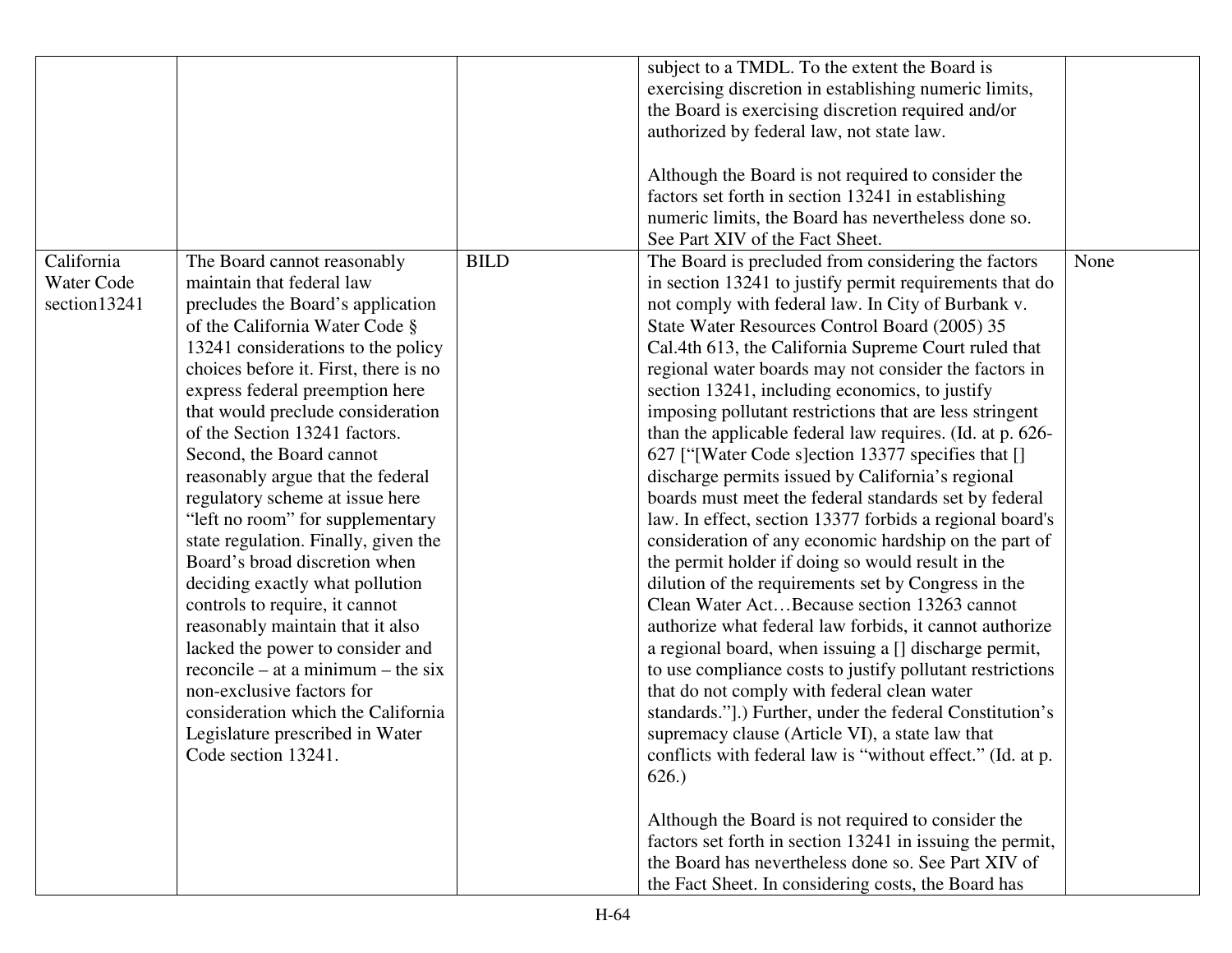|                                |                                                                         |                     | established requirements that would allow permittees                                                         |                   |
|--------------------------------|-------------------------------------------------------------------------|---------------------|--------------------------------------------------------------------------------------------------------------|-------------------|
|                                |                                                                         |                     | the flexibility to address critical water quality                                                            |                   |
|                                |                                                                         |                     | priorities in a focused and cost-effective manner while                                                      |                   |
|                                |                                                                         |                     | maintaining the level of water quality protection                                                            |                   |
|                                |                                                                         |                     | mandated by the Clean Water Act.                                                                             |                   |
| Factors                        | In the Water Code § 13241                                               | County of Los       | The Board agrees. The factors were added as                                                                  | <b>Fact Sheet</b> |
| Affecting                      | analysis, and the discussion of                                         | Angeles             | requested.                                                                                                   | revised.          |
| Pollutants                     | water quality conditions that could                                     |                     |                                                                                                              |                   |
| Concentrations                 |                                                                         |                     |                                                                                                              |                   |
| in MS4                         | reasonably be achieved, it is stated                                    |                     |                                                                                                              |                   |
|                                | that the six factors "generally                                         |                     |                                                                                                              |                   |
| Discharges                     | accepted" to affect pollutant                                           |                     |                                                                                                              |                   |
|                                | concentrations in MS4 discharges<br>were land use, climatic conditions, |                     |                                                                                                              |                   |
|                                | seasons, percentage impervious,                                         |                     |                                                                                                              |                   |
|                                | rainfall amount and intensity,                                          |                     |                                                                                                              |                   |
|                                | runoff amount and watershed size.                                       |                     |                                                                                                              |                   |
|                                | The County also believes that                                           |                     |                                                                                                              |                   |
|                                | additional factors, including motor                                     |                     |                                                                                                              |                   |
|                                | vehicle operation and aerial                                            |                     |                                                                                                              |                   |
|                                | deposition create pollutant                                             |                     |                                                                                                              |                   |
|                                | loadings and influence pollutant                                        |                     |                                                                                                              |                   |
|                                | concentrations. These should be                                         |                     |                                                                                                              |                   |
|                                | added to the Fact Sheet.                                                |                     |                                                                                                              |                   |
| <b>Economic Considerations</b> |                                                                         |                     |                                                                                                              |                   |
| Economic                       | The alleged facts in the economic                                       | Cities of Agoura    | As previously noted, the Regional Water Board is not                                                         | None              |
| Considerations                 | consideration section of the Fact                                       | Hills, Artesia,     | required to consider economics in issuance of this                                                           |                   |
|                                |                                                                         | Beverly Hills,      | federal permit. Nevertheless, the Board did consider                                                         |                   |
|                                | Sheet misrepresent the permittees'<br>data and fail to consider the     | Hidden Hills, La    |                                                                                                              |                   |
|                                |                                                                         | Mirada, Monrovia,   | cost estimates that were reported by the permittees in<br>their annual reports during the term of the 2001   |                   |
|                                | economic impact of new, costly<br>aspects of the Permit. The Fact       | Norwalk, Rancho     |                                                                                                              |                   |
|                                |                                                                         | Palos Verdes, San   | permit, as well as a State Water Board funded study                                                          |                   |
|                                | Sheet's open skepticism of                                              |                     | that examined the costs of municipal MS4 programs<br>statewide. In Part XIV of the Fact Sheet, the Board     |                   |
|                                | municipal financial reports is                                          | Marino, South El    |                                                                                                              |                   |
|                                | troubling, and indicates the Board<br>has not taken permittees' actual  | Monte, and Westlake | acknowledges that the permit would impose additional<br>conditions beyond those included in the 2001 permit. |                   |
|                                | expenses seriously. Speculations                                        | Village             | As noted in the Fact Sheet, it is very difficult to                                                          |                   |
|                                | about what people may be willing                                        |                     | determine the true costs of implementing MS4                                                                 |                   |
|                                | to pay for cleaner water and social                                     |                     | management programs because of highly variable                                                               |                   |
|                                | benefits from clean water have no                                       |                     | factors and unknown level of implementation among                                                            |                   |
|                                |                                                                         |                     |                                                                                                              |                   |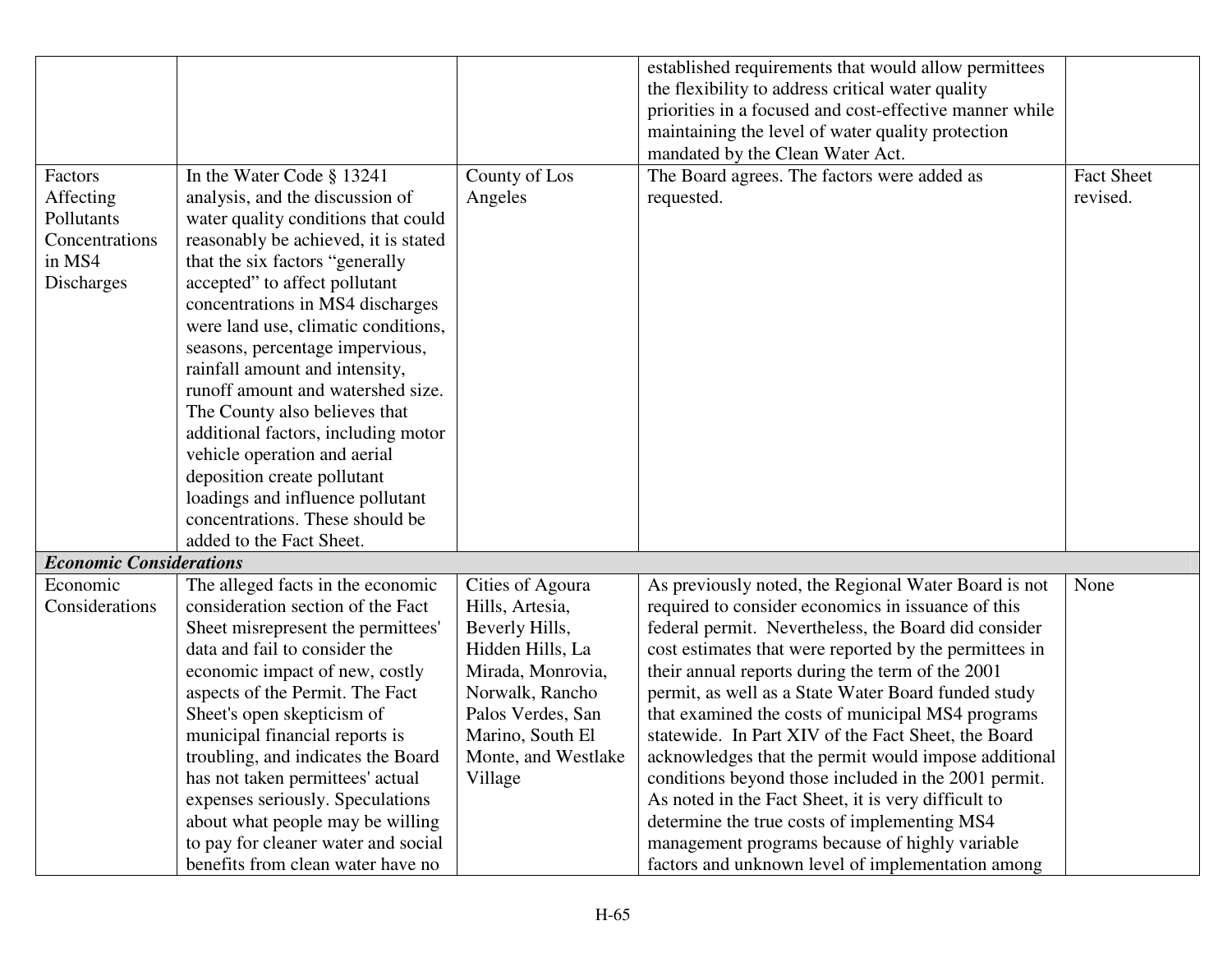|                | real effect on cities' bottom lines. |                       | different municipalities and inconsistencies in          |      |
|----------------|--------------------------------------|-----------------------|----------------------------------------------------------|------|
|                |                                      |                       | reporting by permittees. In addition, it is difficult to |      |
|                |                                      |                       | isolate program costs attributable to permit             |      |
|                |                                      |                       | compliance. Reported costs of compliance for the         |      |
|                |                                      |                       |                                                          |      |
|                |                                      |                       | same program element can vary widely from                |      |
|                |                                      |                       | permittee to permittee, often by a very wide margin      |      |
|                |                                      |                       | that is not easily explained. Despite these problems,    |      |
|                |                                      |                       | efforts have been made to identify MS4 management        |      |
|                |                                      |                       | costs. In so doing, the Board has seriously considered   |      |
|                |                                      |                       | the economic impact of new provisions of the permit      |      |
|                |                                      |                       | and established requirements that would allow            |      |
|                |                                      |                       | permittees the flexibility to address critical water     |      |
|                |                                      |                       | quality priorities in a focused and cost-effective       |      |
|                |                                      |                       | manner while maintaining the level of water quality      |      |
|                |                                      |                       | protection mandated by the Clean Water Act.              |      |
|                |                                      |                       | The Board also disagrees with the commenters'            |      |
|                |                                      |                       | statement that "speculations about what people may       |      |
|                |                                      |                       | be willing to pay for cleaner water and social benefits  |      |
|                |                                      |                       | from clean water have no real effect on cities' bottom   |      |
|                |                                      |                       | lines." However, even assuming this is true, the Board   |      |
|                |                                      |                       | appropriately considered not only the economics          |      |
|                |                                      |                       | associated with permittees complying with the permit     |      |
|                |                                      |                       | provisions, but also the costs associated with the       |      |
|                |                                      |                       | negative impacts of pollution on the economy and the     |      |
|                |                                      |                       | positive impact of improved water quality. The           |      |
|                |                                      |                       | commenters provide no support for their insinuation      |      |
|                |                                      |                       |                                                          |      |
|                |                                      |                       | that the Board should only consider costs to             |      |
|                |                                      |                       | permittees, and not to society, including the millions   |      |
|                |                                      |                       | of individuals who reside in the permittees' subject to  |      |
|                |                                      |                       | this permit.                                             |      |
| Economic       | The Cities have other functions      | Cities of Agoura      | The Board recognizes that municipalities may be in a     | None |
| Considerations | that require funding. If this Permit | Hills, Artesia,       | position to balance competing interests in a time        |      |
|                | is adopted as proposed, even in the  | Beverly Hills,        | where there is limited staff and resource to implement   |      |
|                | best case scenario, spending cuts    | Hidden Hills,         | actions to address its MS4 discharges. However, the      |      |
|                | to other crucial services such as    | Lakewood, La          | Clean Water Act requires MS4 permits to include          |      |
|                | police, fire, and public works are   | Mirada, Monrovia,     | limitations and controls in order to achieve the         |      |
|                | certain. The permittees' dwindling   | Norwalk, Rancho       | standards set forth in the Clean Water Act. This         |      |
|                | general funds simply cannot take     | Palos Verdes, Rolling | permit is consistent with the Clean Water Act. The       |      |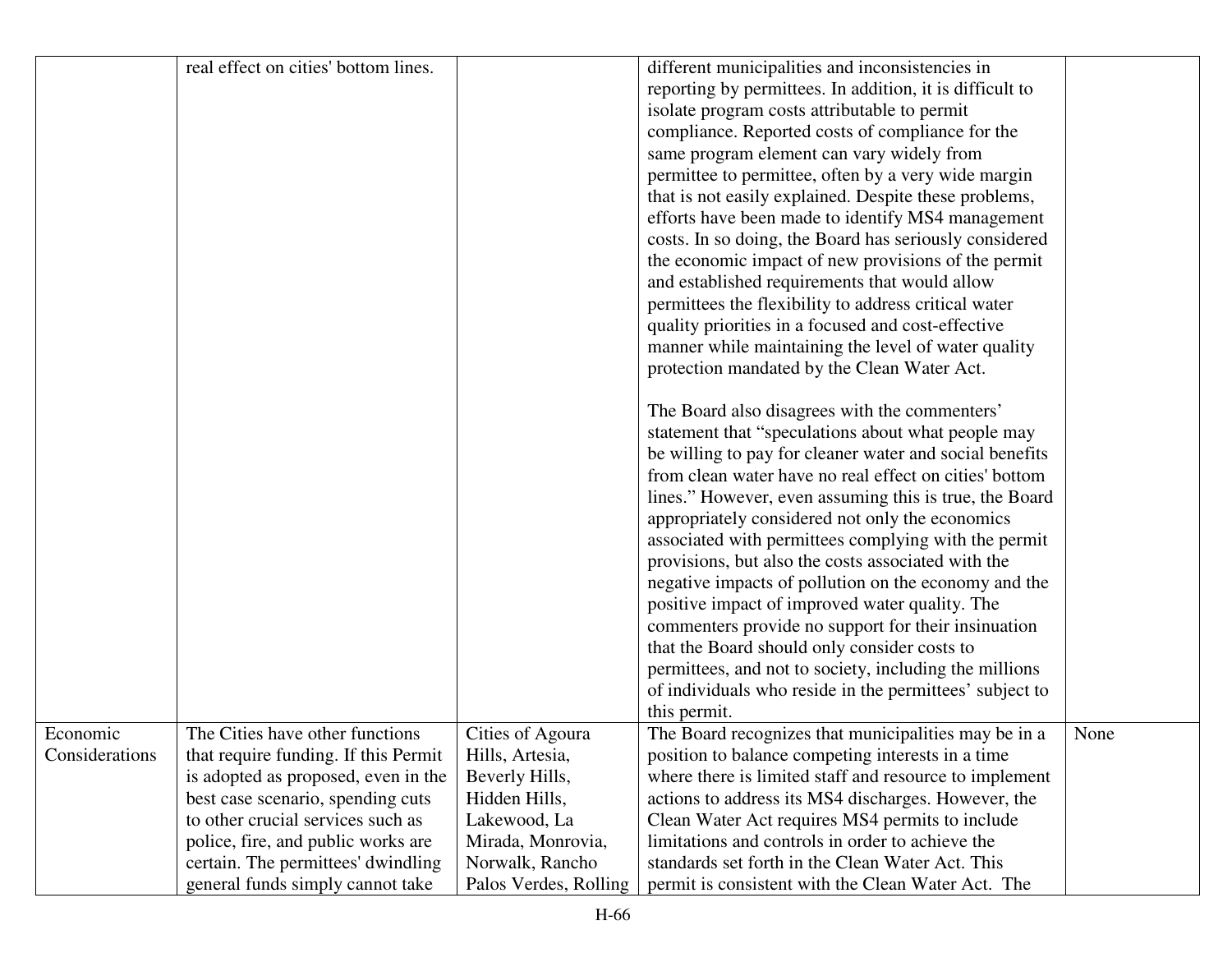|                           | the financial hit the Permit is<br>poised to impose on them. The<br>Cities believes a more measured<br>approach is necessary, especially<br>regarding how compliance in this<br>Permit is achieved.                | Hills, San Marino,<br>South El Monte, and<br>Westlake Village | permit, as noted above, includes a significant amount<br>of flexibility for permittees to choose how to<br>implement the permit consistent with other<br>responsibilities of the permittees.                                                                                                                                                                                                                                                                                                                                                                                                                                                                                                                                                                                                                                                                                                                                                                                                                                                                                                                                                                                                                                                                                                                                                                                                                                                                                                                                                                                                                           |      |
|---------------------------|--------------------------------------------------------------------------------------------------------------------------------------------------------------------------------------------------------------------|---------------------------------------------------------------|------------------------------------------------------------------------------------------------------------------------------------------------------------------------------------------------------------------------------------------------------------------------------------------------------------------------------------------------------------------------------------------------------------------------------------------------------------------------------------------------------------------------------------------------------------------------------------------------------------------------------------------------------------------------------------------------------------------------------------------------------------------------------------------------------------------------------------------------------------------------------------------------------------------------------------------------------------------------------------------------------------------------------------------------------------------------------------------------------------------------------------------------------------------------------------------------------------------------------------------------------------------------------------------------------------------------------------------------------------------------------------------------------------------------------------------------------------------------------------------------------------------------------------------------------------------------------------------------------------------------|------|
| Economic<br>consideration | The Fact Sheet seeks to rely on<br>cost estimates from the 2001<br>Permit that do not reflect<br>compliance with the numeric<br>WQBELs and receiving water<br>limits sought to be imposed under<br>the new permit. | City of Signal Hill                                           | The Board considered cost estimates that were<br>reported by the permittees in their annual reports<br>during the term of the 2001 permit, as well as a State<br>Water Board funded study that examined the costs of<br>MS4 programs statewide.<br>As previously noted, the costs of complying with the<br>water quality based effluent limitations and receiving<br>water limitations derived from the 33 TMDLs should<br>not be added to determine the cost of compliance with<br>all TMDLs. Although not required, the Board has<br>considered costs in establishing numeric WQBELs.<br>This is especially evident in the Board allowing<br>permittees to achieve many of the final numeric<br>WQBELs in accordance with lengthy compliance<br>schedules, such that permittees can spread out costs<br>over time.<br>While compliance with most of the numeric WQBELs<br>is a new requirement in this permit, compliance with<br>receiving water limitations is not a new requirement in<br>this permit. That requirement is an existing<br>requirement in the 2001 permit. Thus, the cost<br>estimates self-reported by the permittees should have<br>included that information. In addition, when the Board<br>adopted the water quality objectives that are the<br>receiving water limitations in the permit, it took<br>economic considerations into account. (See In re Los<br><b>Angeles County Municipal Storm Water Permit</b><br>Litigation (Sup. Ct. Los Angeles County, March 24,<br>2005, Case No. BS 080548), Statement of Decision<br>from Phase II Trial on Petitions for Writ of Mandate,<br>p. 21. | None |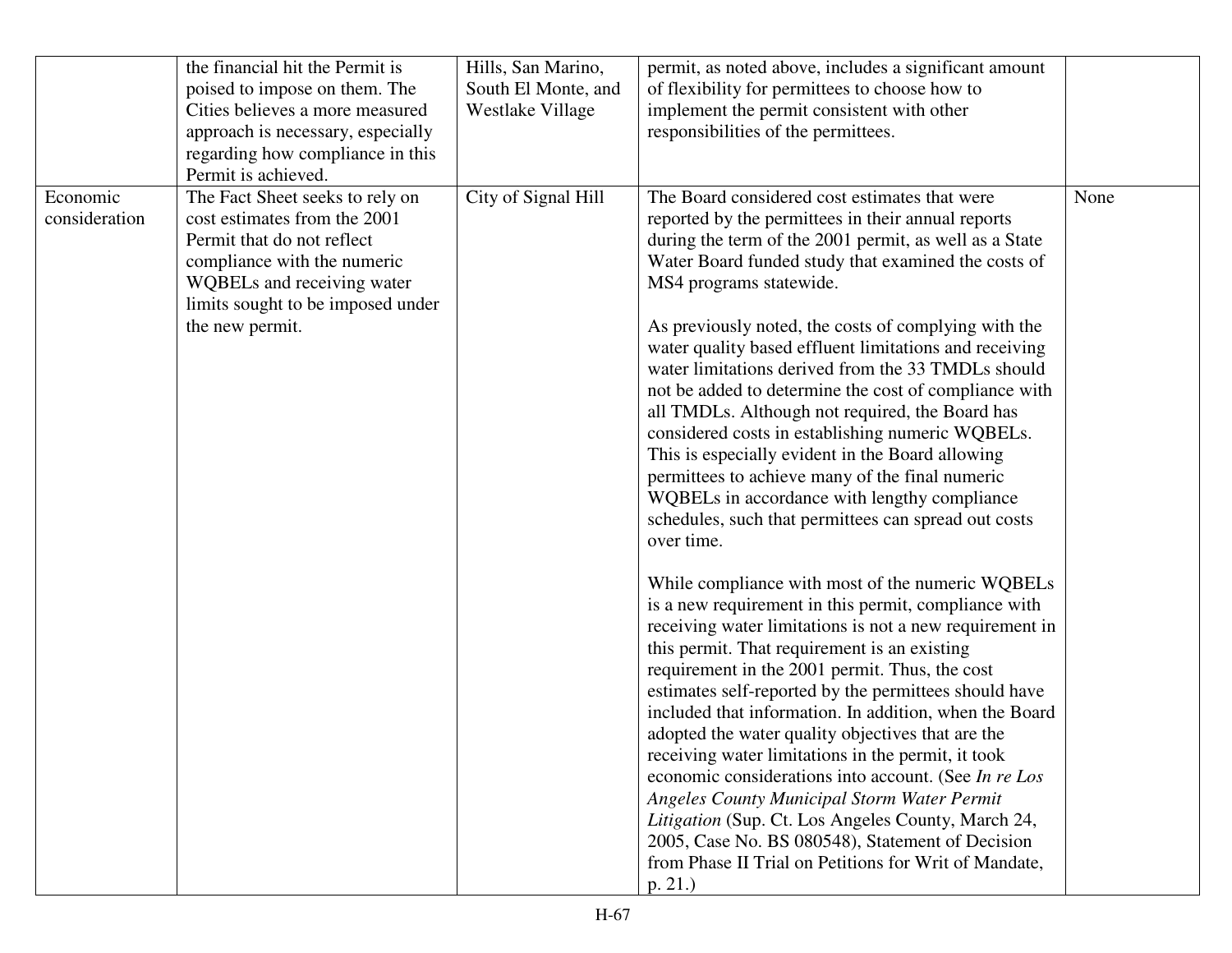| Funding/Costs | Relying on the funding formula       | Cities of Bradbury, | The Los Angeles River Metals TMDL was initially        | None |
|---------------|--------------------------------------|---------------------|--------------------------------------------------------|------|
|               | adopted by the cities to pay for the | Signal Hill, and    | effective January 11, 2006. Following a writ of        |      |
|               | <b>LA River Metals TMDL</b>          | Pomona              | mandate filed by several cities on February 16, 2006,  |      |
|               | requirements, the City of Bradbury   |                     | the Los Angeles Water Board was asked to provide a     |      |
|               | would need 180% of its current       |                     | more detailed alternative analysis on May 24, 2007.    |      |
|               | General Fund budget to pay for       |                     | The TMDL with the included alternative analysis was    |      |
|               | the TMDL's annual costs. That is     |                     | readopted and subsequently approved on October 29,     |      |
|               | impossible. Local resources are      |                     | 2008 with its original compliance dates. Therefore     |      |
|               | also directed to a number of         |                     | the City of Bradbury has had 6 years, 9 months to plan |      |
|               | health, safety and quality of life   |                     | for the implementation of the Los Angeles River        |      |
|               | factors, such as Police and Fire.    |                     | Metals TMDL. Furthermore, the final compliance         |      |
|               | Thus, all these factors, health,     |                     | date for the Los Angeles River Metals TMDL is          |      |
|               | safety, quality of life and clean    |                     | January 11, 2028 providing another 16 years to         |      |
|               | water need to be developed in        |                     | implement the TMDL including determining funding       |      |
|               | balance with each other.             |                     | sources and cost effective budgeting strategies.       |      |
|               |                                      |                     |                                                        |      |
|               | While Bradbury may be the most       |                     | No evidence has been offered to support the claim that |      |
|               | dramatic case, the new costs will    |                     | any resources would need to be "diverted," much less,  |      |
|               | be difficult for any of these cities |                     | how much, why such alleged "diversions" of             |      |
|               | to absorb under the best of          |                     | resources are significant, and why no other funding    |      |
|               | economic circumstances and is        |                     | sources are available to pay for the needed services,  |      |
|               | complicated by the current           |                     | considering possible tax assessments, user fees,       |      |
|               | economic recession. The 2/3rds       |                     | grants, loans, etc. Notably, Signal Hill applied and   |      |
|               | (Proposition 218) vote for storm     |                     | obtained a 100% grant from the State Water             |      |
|               | water taxes is a difficult hurdle to |                     | Resources Control Board for its Hamilton Bowl          |      |
|               | overcome, so Bradbury would          |                     | project, to comply with the Trash TMDL. Thus           |      |
|               | most likely be forced to cut         |                     | TMDL compliance cost Signal Hill virtually nothing.    |      |
|               | existing services to afford the      |                     | Other such grants, favorable loans, and other funding  |      |
|               | TMDL or consider even worse          |                     | mechanisms are plainly available.                      |      |
|               | options. By this I mean the City     |                     |                                                        |      |
|               | would cease to exist - - placing a   |                     | In fact, no specific showing of any sort, much less    |      |
|               | greater burden on the other cities   |                     | evidence of any kind, has ever been offered to support |      |
|               | and the County of Los Angeles.       |                     | the claim that the cost of the Los Angeles River       |      |
|               |                                      |                     | Metals TMDL and other TMDLs will feasibly prevent      |      |
|               | While the City does not believe      |                     | any municipality or other jurisdiction from providing  |      |
|               | the Board's intent is to bankrupt    |                     | basic health and safety services to its constituents.  |      |
|               | cities, the simple fact of           |                     |                                                        |      |
|               | implementing many of these           |                     | While not required, the Board considered the factors   |      |
|               | TMDL's without further               |                     | in California Water Code section 13241, including      |      |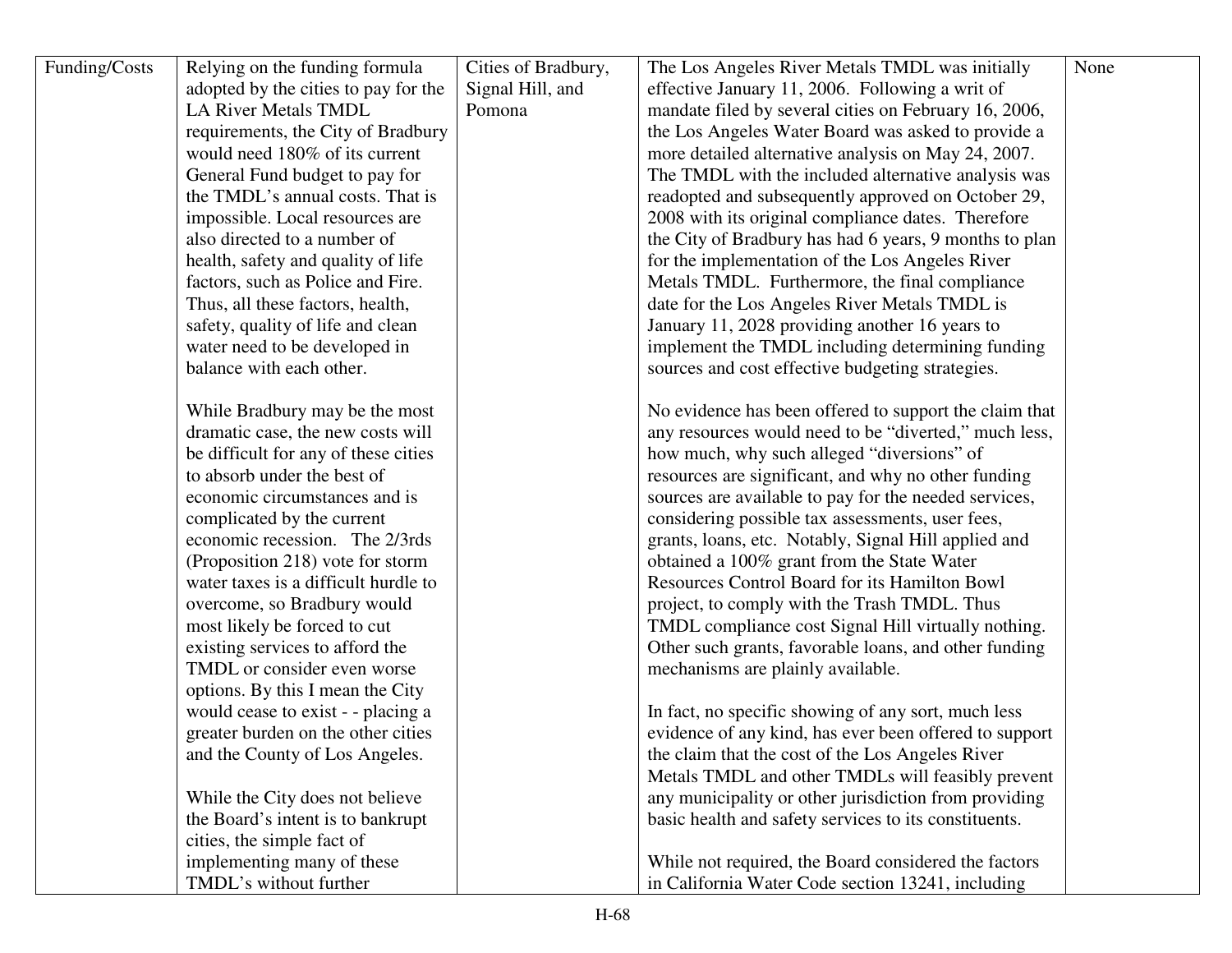|              | consideration to their economic<br>impact balanced with improved<br>water quality, this is exactly what<br>will happen around the San<br>Gabriel Valley and throughout the<br>State. We respectfully request the<br>Board complete an economic<br>analysis regarding the economic<br>implications of the permit's<br>implementation and work directly<br>with the cities to find cost<br>effective solutions to these issues<br>affecting all of us. |                                                                    | economic considerations, in the Fact Sheet. The<br>commenters do not detail what they believe is<br>inadequate in the analysis.                                                                                                                                                                                                                                                                                                                                                                                                      |      |
|--------------|------------------------------------------------------------------------------------------------------------------------------------------------------------------------------------------------------------------------------------------------------------------------------------------------------------------------------------------------------------------------------------------------------------------------------------------------------|--------------------------------------------------------------------|--------------------------------------------------------------------------------------------------------------------------------------------------------------------------------------------------------------------------------------------------------------------------------------------------------------------------------------------------------------------------------------------------------------------------------------------------------------------------------------------------------------------------------------|------|
| Cost/Funding | Any additional funds needed to<br>raise money for stormwater<br>programs would need to come<br>from increased/new stormwater<br>fees and grants. New fees for<br>stormwater are regulated under<br>the State's Prop 218 regulations,<br>and require a public vote; so, this<br>is an item that is not under direct<br>control of the municipalities-the<br>Permit language should reflect<br>this.                                                   | Cities of Inglewood,<br>La Verne, Lakewood,<br>Signal Hill, Pomona | The commenters have not provided adequate evidence<br>for these assertions. The language in the Fact Sheet is<br>appropriate as-is.                                                                                                                                                                                                                                                                                                                                                                                                  | None |
| Cost/Funding | It is also worth noting that the cost<br>for complying with both the<br>stormwater regulations and TMDL<br>requirements should be carefully<br>considered. With these types of<br>economic implications, it is<br>critical that this Regional Board<br>and their staff more carefully<br>complete a fiscal analysis of what<br>it will cost cities to be in<br>compliance with the draft order.                                                      | Cities of Bradbury,<br>LaVerne, Rolling<br>Hills, Signal Hill      | Although not required, the Board considered the<br>factors in section 13241 of the Water Code, including<br>economic considerations, in the Fact Sheet. The<br>commenter does not detail what portions of this<br>analysis was inadequate. As noted in the Fact Sheet,<br>it is very difficult to determine the true costs of<br>implementing MS4 management programs because of<br>highly variable factors and unknown level of<br>implementation among different municipalities and<br>inconsistencies in reporting by permittees. | None |
| Cost/Funding | The loss of redevelopment funding<br>is a significant problem for Signal                                                                                                                                                                                                                                                                                                                                                                             | City of Signal Hill                                                | The Board has seriously considered the economic<br>impact of new provisions of the permit and                                                                                                                                                                                                                                                                                                                                                                                                                                        | None |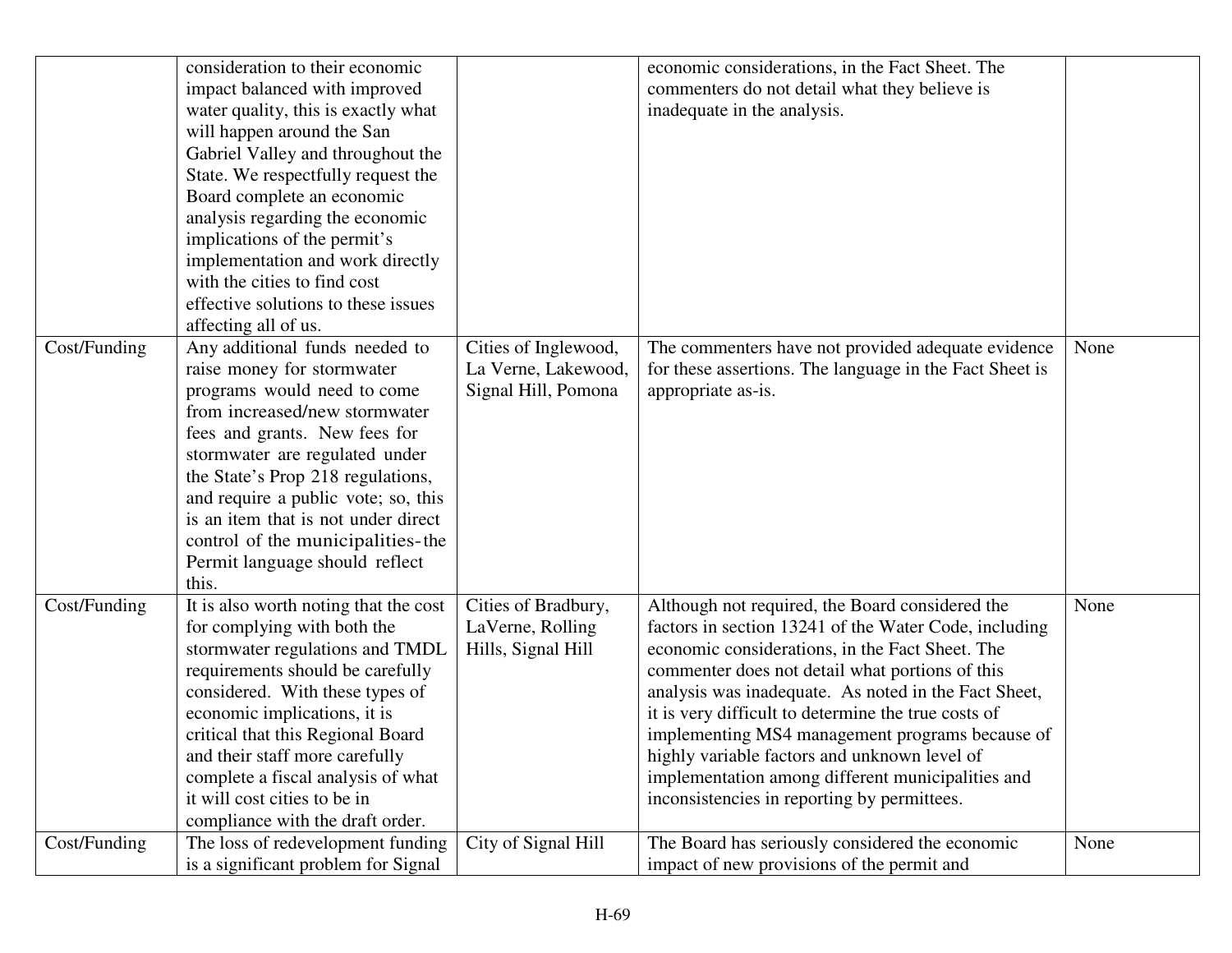|              | Hill, where the Signal Hill         |                  | established requirements that would allow permittees    |      |
|--------------|-------------------------------------|------------------|---------------------------------------------------------|------|
|              | Redevelopment Agency had            |                  | the flexibility to address critical water quality       |      |
|              | budgeted over \$800,000 this year   |                  | priorities in a focused and cost-effective manner while |      |
|              | to begin to address five of the six |                  | maintaining the level of water quality protection       |      |
|              | TMDLs that currently regulate our   |                  | mandated by the Clean Water Act. The permit, as         |      |
|              | small, 2.2 square mile community.   |                  | noted above, includes a significant amount of           |      |
|              | AB 1X26 effectively dissolved       |                  | flexibility for permittees to choose how to implement   |      |
|              | redevelopment agencies statewide    |                  | the permit consistent with limited resources and other  |      |
|              | and has resulted in Signal Hill's   |                  | responsibilities of the permittees.                     |      |
|              | having to devote additional         |                  |                                                         |      |
|              | General Fund revenues to            |                  |                                                         |      |
|              | implement our stormwater            |                  |                                                         |      |
|              | program at a very difficult         |                  |                                                         |      |
|              | financial time for the              |                  |                                                         |      |
|              | community. Without the planned      |                  |                                                         |      |
|              | Redevelopment Agency                |                  |                                                         |      |
|              | expenditures, the City has          |                  |                                                         |      |
|              | budgeted \$869,235 for the coming   |                  |                                                         |      |
|              | fiscal year (see table below) to    |                  |                                                         |      |
|              | fund its Stormwater Program.        |                  |                                                         |      |
|              | However, this amount is far below   |                  |                                                         |      |
|              | what is required to fully address   |                  |                                                         |      |
|              | the TMDLs that impact our city.     |                  |                                                         |      |
|              | Our estimated stormwater budget     |                  |                                                         |      |
|              | for the next few years to fully     |                  |                                                         |      |
|              | address permit requirements and     |                  |                                                         |      |
|              | TMDL implementation is              |                  |                                                         |      |
|              | approximately \$1.6 million per     |                  |                                                         |      |
|              | year. We don't foresee a time in    |                  |                                                         |      |
|              | the next four to five years when    |                  |                                                         |      |
|              | our General Fund will be able to    |                  |                                                         |      |
|              | keep up with the stormwater costs   |                  |                                                         |      |
|              | resulting from the Tentative Order, |                  |                                                         |      |
|              | as written, which means that        |                  |                                                         |      |
|              | existing programs will need to be   |                  |                                                         |      |
|              | severely reduced or eliminated to   |                  |                                                         |      |
|              | fund the new stormwater             |                  |                                                         |      |
|              | requirements                        |                  |                                                         |      |
| Cost/Funding | The Watermaster supports the        | Main San Gabriel | The Regional Water Board has always encouraged          | None |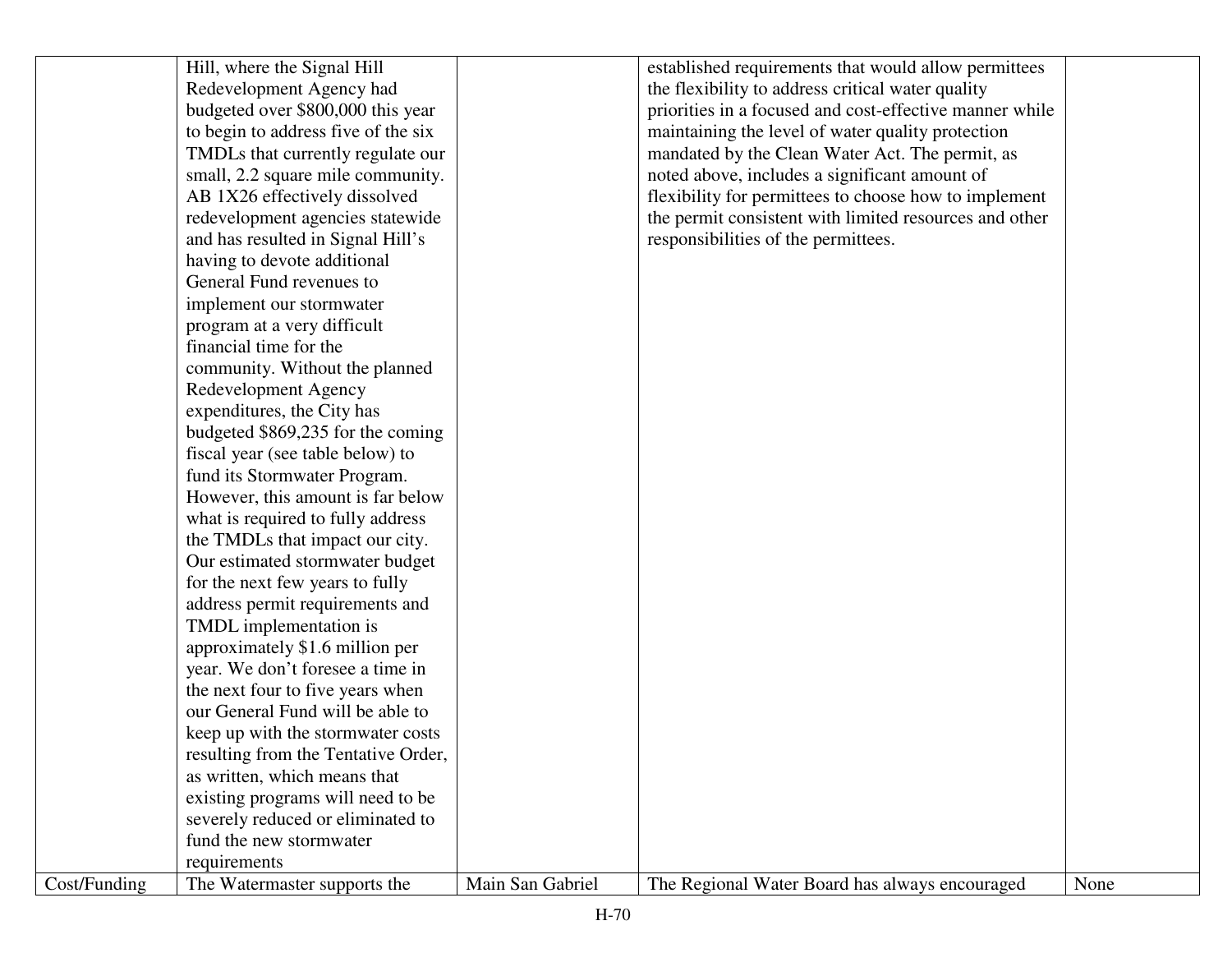|                      | "Watershed Approach" of              | Watermaster         | and supported cost effective means of storm water        |              |
|----------------------|--------------------------------------|---------------------|----------------------------------------------------------|--------------|
|                      | developing tailor-made solutions     |                     | capture for groundwater recharge for the enhancement     |              |
|                      | for unique conditions in each        |                     | of local water supply and reliability. There are several |              |
|                      | watershed. We respectfully           |                     | cost effective BMPs suggested in the MCM section of      |              |
|                      | suggest that the Board consider      |                     | the permit. In addition, the tentative permit was        |              |
|                      | encouraging cost-effective           |                     | revised in response to other comments to allow an        |              |
|                      | activities to increase upstream      |                     | enhanced watershed management program that would         |              |
|                      | storm water capture for              |                     | promote groundwater recharge.                            |              |
|                      | groundwater recharge to enhance      |                     |                                                          |              |
|                      | local water supply and reliability.  |                     |                                                          |              |
| Permit               | We urge that the permit provisions   | City of Inglewood,  | The Board believes that the permit provides              | None         |
| Provisions           | are developed on conditions based    | City of La Verne    | reasonable timeframes, while protecting water quality    |              |
|                      | on a reasonable timeframe in         |                     | as required by the Clean Water Act.                      |              |
|                      | balance with the existing            |                     |                                                          |              |
|                      | economy, fiscal resources            |                     |                                                          |              |
|                      | available, and other health, safety, |                     |                                                          |              |
|                      | regulatory and quality of life       |                     |                                                          |              |
|                      | factors that local agencies are      |                     |                                                          |              |
|                      | responsible for.                     |                     |                                                          |              |
| Cost                 | The Board, who are appointed and     | Joyce Dillard       | The commenter does not detail why she believes the       | None         |
| consideration        | not elected, are approving a         |                     | permit will be unsuccessful. In issuing the permit, the  |              |
|                      | system that has no real solution     |                     | Board has considered costs in the Fact Sheet. The        |              |
|                      | and sets up a financing tool that    |                     | commenter does not explain why the Board's               |              |
|                      | should be established by elected     |                     | consideration is inadequate.                             |              |
|                      | officials with considerations of     |                     |                                                          |              |
|                      | revenue and budgets.                 |                     |                                                          |              |
| <b>Assembly Bill</b> | It is premature and improper to      | Cities of Agoura    | The permit does not presume that permittees will         | Clarifying   |
| (AB) 2554            | assume that permittees will obtain   | Hills, Artesia,     | obtain funding from proposed ballot measures,            | changes made |
|                      | funding from proposed ballot         | Beverly Hills,      | including AB 2554. The Board acknowledges that           |              |
|                      | measures and other sources of        | Hidden Hills, La    | there is no guarantee that the funds from Assembly       |              |
|                      | funding that have not been           | Mirada, Monrovia,   | Bill 2554 will be approved. The permit simply            |              |
|                      | approved or voted on by the          | Norwalk, Rancho     | describes possible funding sources that may be           |              |
|                      | public. The discussions about AB     | Palos Verdes,       | available to permittees. The Fact Sheet analyzes         |              |
|                      | 2554 on pages $F-16$ and $F-142$ to  | Pomona, San Marino, | several other sources of funding including grants and    |              |
|                      | F-143 is inaccurate and misleading   | Santa Monica, South | loans.                                                   |              |
|                      | and should be deleted because        | El Monte, and       |                                                          |              |
|                      | there is no assurance the fee will   | Westlake Village;   | Furthermore, the revenues presented in the Fact Sheet    |              |
|                      | be adopted. Neither AB 2554 nor a    | LACFCD; County of   | are based on numbers provided by the Los Angeles         |              |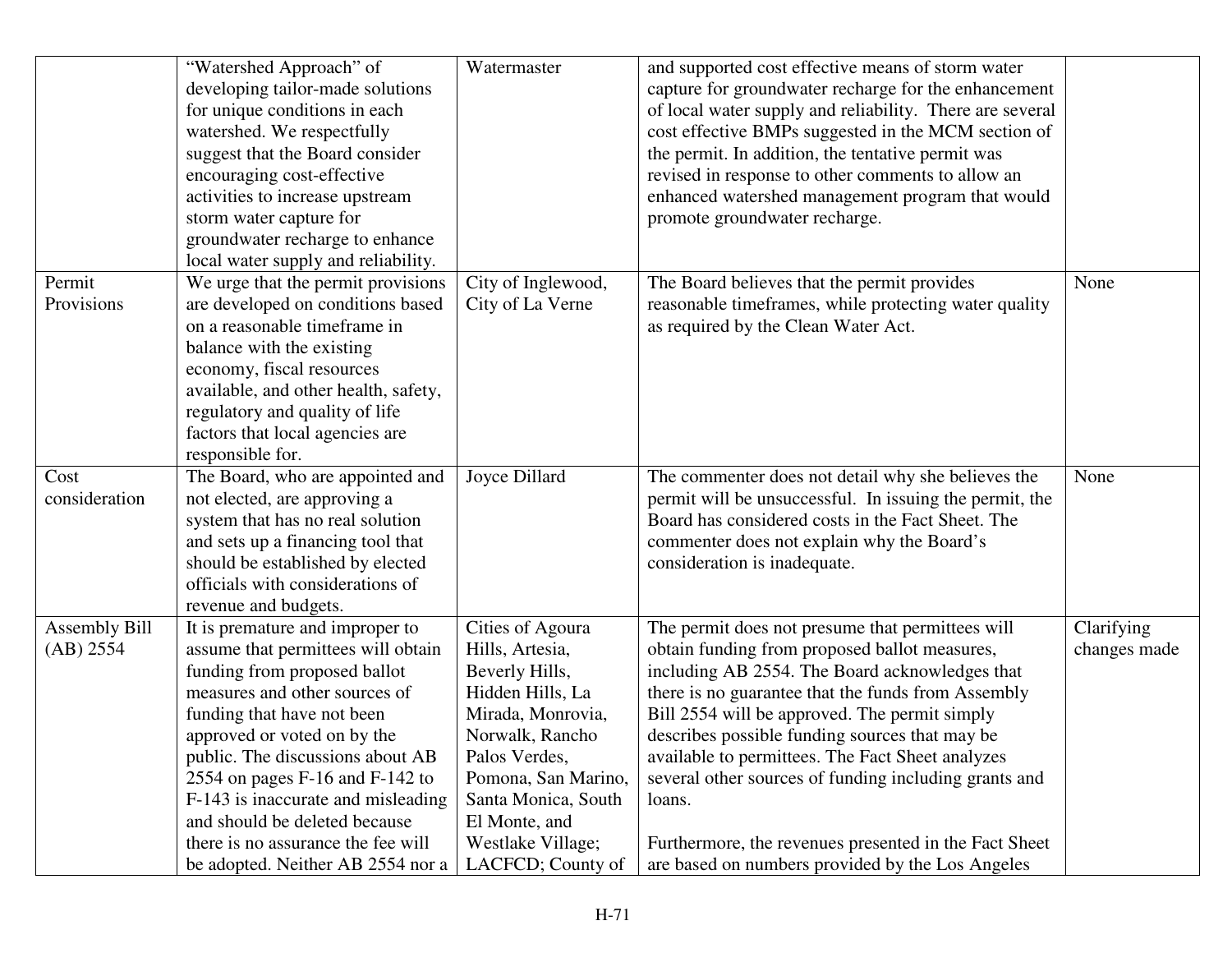|                            | fee is awaiting voter approval. No<br>fee has been determined or<br>imposed by the LACFCD and it<br>cannot be imposed unless it has<br>first been considered by<br>LACFCD's Board of Supervisors<br>at a public hearing at which the<br>property owners subject to the fee<br>have the right to submit protests.<br>Therefore, the revenue estimates<br>are speculative. Even if the<br>initiative is approved, funds would<br>not be available until 2014 well<br>after the deadline for a majority of<br>the compliance deadlines in the<br>Permit. Also, the initiative will not<br>cover all the costs imposed on all<br>permittees by the Permit.                                                                                                                           | Los Angeles         | County Flood Control District in a presentation dated<br>October 20, 2011<br>(www.smbrc.ca.gov/about_us/agendas/2011oct/Ordin<br>ance Presentation (SMBRC).pdf).<br>Clarifying changes reflecting the status of AB 2554<br>and providing clarity about the approval process have<br>been made.                                                                                                                                      |      |
|----------------------------|----------------------------------------------------------------------------------------------------------------------------------------------------------------------------------------------------------------------------------------------------------------------------------------------------------------------------------------------------------------------------------------------------------------------------------------------------------------------------------------------------------------------------------------------------------------------------------------------------------------------------------------------------------------------------------------------------------------------------------------------------------------------------------|---------------------|-------------------------------------------------------------------------------------------------------------------------------------------------------------------------------------------------------------------------------------------------------------------------------------------------------------------------------------------------------------------------------------------------------------------------------------|------|
| Assembly Bill<br>(AB) 2554 | It appears from the magnitude of<br>increased costs associated with the<br>Tentative Order that Regional<br>Board staff assumes that the<br>stormwater fee proposed by the<br>Los Angeles County Flood<br>Control District will be approved<br>by property owners next spring.<br>Actually, passage of the fee is far<br>from certain. In fact, the proposed<br>fee came before the County Board<br>of Supervisors three times before<br>staff was directed to move forward<br>with creation of a Final Draft<br>Ordinance, a protest hearing, and a<br>possible vote. If the Regional<br>Water Board agrees with staff that<br>the new costly programs should be<br>required, perhaps those programs<br>should be contingent upon passage<br>of the stormwater quality fee next | City of Signal Hill | The permit does not presume that permittees will<br>obtain funding from proposed ballot measures,<br>including AB 2554. The Board acknowledges that<br>there is no guarantee that the funds from Assembly<br>Bill 2554 will be approved. The permit simply<br>describes possible funding sources that may be<br>available to permittees.<br>The Fact Sheet analyzes several other sources of<br>funding including grants and loans. | None |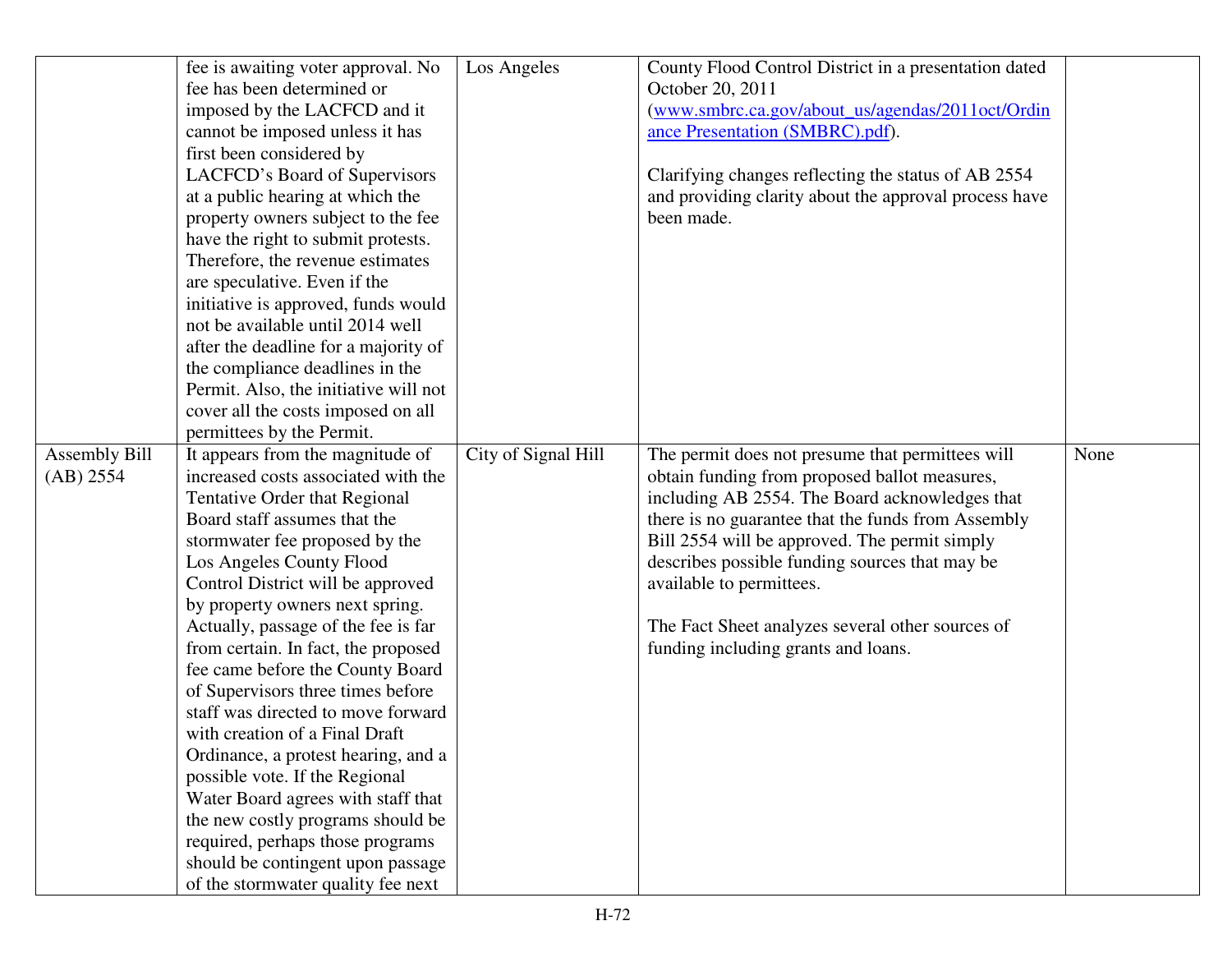|                                | year. This would be parallel to the   |                    |                                                          |      |
|--------------------------------|---------------------------------------|--------------------|----------------------------------------------------------|------|
|                                | actions taken by the University of    |                    |                                                          |      |
|                                | California Board of Regents in        |                    |                                                          |      |
|                                | freezing undergraduate and some       |                    |                                                          |      |
|                                | graduate school tuitions pending      |                    |                                                          |      |
|                                | the vote on the Proposition 30 tax    |                    |                                                          |      |
|                                | hike measure in November              |                    |                                                          |      |
| <b>Assembly Bill</b>           | At this time, there is no guarantee   | Cities of Burbank, | The permit does not presume that permittees will         | None |
| (AB) 2554                      | that the Los Angeles County Flood     | Signal Hill, and   | obtain funding from proposed ballot measures,            |      |
|                                | Control District's water quality      | Pomona             | including AB 2554. The Board acknowledges that           |      |
|                                | funding initiative will be passed     |                    | there is no guarantee that the funds from Assembly       |      |
|                                | and approved by the property          |                    | Bill 2554 will be approved. The permit simply            |      |
|                                | owners. Given this uncertainty        |                    | describes possible funding sources that may be           |      |
|                                | and the current economic climate      |                    | available to permittees. The Fact Sheet analyzes         |      |
|                                | which has also affected the State     |                    | several other sources of funding including grants and    |      |
|                                | <b>Regional Water Quality Control</b> |                    | loans.                                                   |      |
|                                | Board programs and staffing,          |                    |                                                          |      |
|                                | reasonable and achievable             |                    | The Board disagrees with the commenter's                 |      |
|                                | requirements are a must. The draft    |                    | assumptions that the permit is not achievable and will   |      |
|                                | MS4 permit as currently written is    |                    | ultimately lead to permittee violations, penalties and   |      |
|                                | not achievable and will subject       |                    | fines. The commenters do not detail what potential       |      |
|                                | permittees to violations, penalties,  |                    | violations and penalties will occur. The Board has       |      |
|                                | and fines.                            |                    | seriously considered the economic impact of new          |      |
|                                |                                       |                    | provisions of the permit and established requirements    |      |
|                                |                                       |                    | that would allow permittees the flexibility to address   |      |
|                                |                                       |                    | critical water quality priorities in a focused and cost- |      |
|                                |                                       |                    | effective manner while maintaining the level of water    |      |
|                                |                                       |                    | quality protection mandated by the Clean Water Act.      |      |
|                                |                                       |                    | The permit, as noted above, includes a significant       |      |
|                                |                                       |                    | amount of flexibility for permittees to choose how to    |      |
|                                |                                       |                    | implement the permit consistent with limited             |      |
|                                |                                       |                    | resources and other responsibilities of the permittees.  |      |
|                                |                                       |                    | Furthermore, the permit allows for many options for      |      |
|                                |                                       |                    | flexibility, including application for Time Schedule     |      |
|                                |                                       |                    | Orders and creating a Watershed Management               |      |
|                                |                                       |                    | Program to tailor an implementation program based        |      |
|                                |                                       |                    | on the specific priorities identified by permittees.     |      |
| <b>Unfunded State Mandates</b> |                                       |                    |                                                          |      |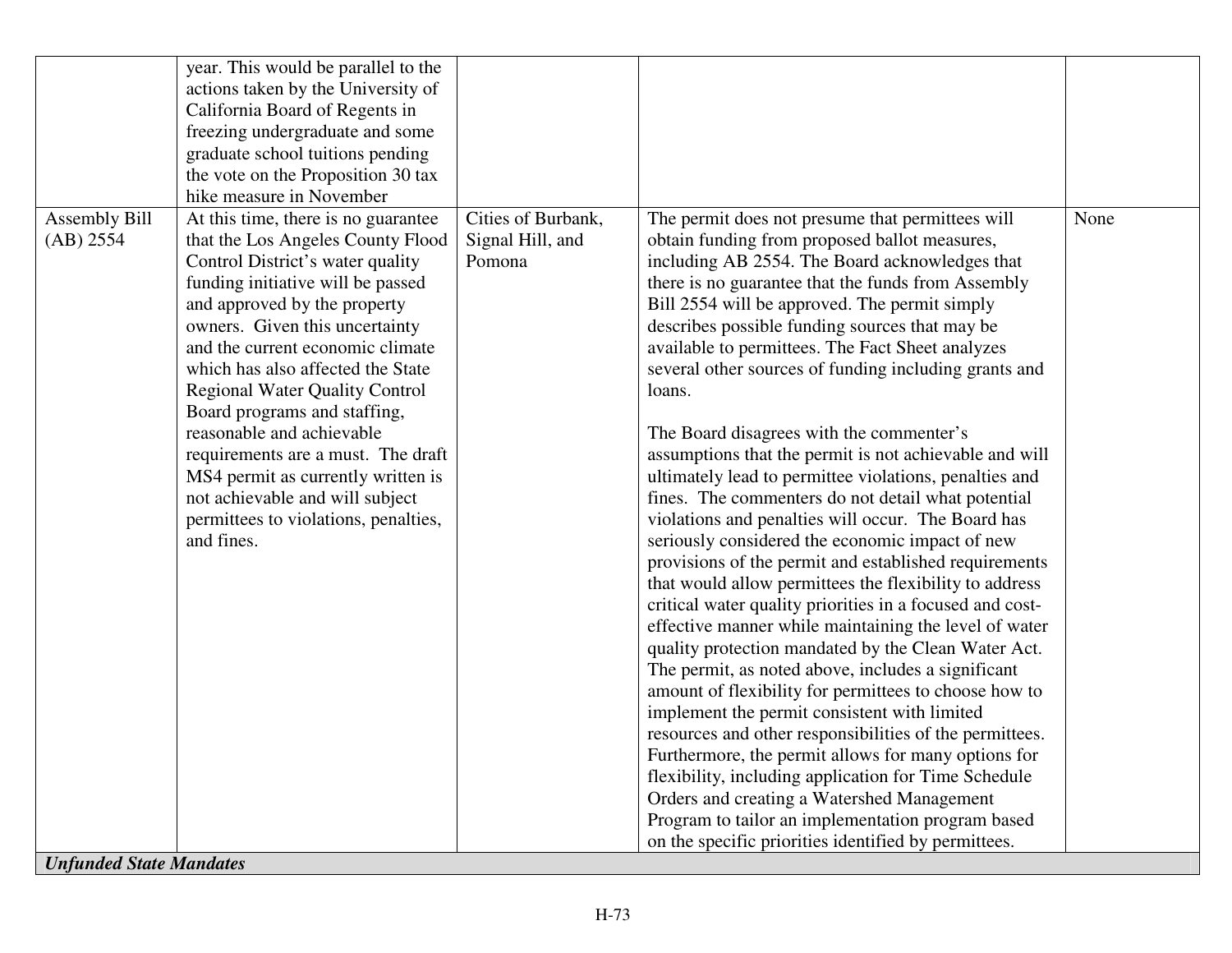| Jurisdiction          | The Board has no jurisdiction to     | County of Los       | The Board agrees that the Commission on State             | None |
|-----------------------|--------------------------------------|---------------------|-----------------------------------------------------------|------|
|                       | determine whether requirements       | Angeles             | Mandates (Commission) ultimately has jurisdiction to      |      |
|                       | included in the permit are federal,  |                     | determine whether a permit provision constitutes an       |      |
|                       | as opposed to state, mandates for    |                     | unfunded state mandate requiring state subvention.        |      |
|                       | the purposes of Article XIII B,      |                     | However, it is entirely appropriate for the Board to set  |      |
|                       | section 6 of the California          |                     | forth its legal basis to support the provisions in the    |      |
|                       | Constitution. The California         |                     | tentative permit, finding them to be necessary and        |      |
|                       | Legislature has specifically         |                     | appropriate to meet the federal Clean Water Act           |      |
|                       | charged the Commission on State      |                     | standards. While the Commission may be an expert in       |      |
|                       | Mandates with the task of            |                     | state mandates, it has no expertise in the field of water |      |
|                       | determining whether a mandate is     |                     | law. The Board's findings are the expert conclusions      |      |
|                       | a state or federal mandate and       |                     | of the principal state agency charged with                |      |
|                       | whether a local agency or school     |                     | implementing the NPDES program in California. (Cal.       |      |
|                       | district is entitled to a subvention |                     | Wat. Code, §§ 13001, 13370.) Thus, the Commission         |      |
|                       | of funds pursuant to the California  |                     | should defer to the Board's implementation of federal     |      |
|                       | Constitution. As such, any such      |                     | water quality law.                                        |      |
|                       | finding or determination in this     |                     |                                                           |      |
|                       | Permit is entitled to no deference   |                     | Further, many commenters insist that the Board must       |      |
|                       | and carries no weight.               |                     | recognize that certain permit provisions constitute       |      |
|                       |                                      |                     | unfunded state mandates. These commenters state or        |      |
|                       |                                      |                     | insinuate that certain permit provisions may not be       |      |
|                       |                                      |                     | adopted at all or may not adopted unless the State first  |      |
|                       |                                      |                     | provides funding to the permittees to carry out those     |      |
|                       |                                      |                     | provisions. Accordingly, the Board's findings and         |      |
|                       |                                      |                     | determinations on this issue are nonetheless              |      |
|                       |                                      |                     | appropriate and necessary to express the Board's          |      |
|                       |                                      |                     | opinion that the tentative permit is the result of a      |      |
|                       |                                      |                     | federal, and not a state, mandate.                        |      |
| <b>Unfunded State</b> | The statement that the               | County of Los       | The Board acknowledges that several of the elements       | None |
| Mandates              | requirements of this order do not    | Angeles; Cities of  | of the tentative permit have been improved upon by        |      |
|                       | constitute a new program or higher   | Pomona, Agoura      | including more specific requirements. The additional      |      |
|                       | level of service is factually        | Hills, Artesia,     | specificity that will likely require modifications to the |      |
|                       | incorrect. The draft Permit          | Beverly Hills,      | permittees existing programs, however, does not mean      |      |
|                       | contains many new obligations        | Hidden Hills, La    | that the specific requirements constitute new programs    |      |
|                       | and requirements that were not       | Mirada, Monrovia,   | or higher levels of service as compared to the            |      |
|                       | previously imposed on the            | Norwalk, Rancho     | requirements contained in Order No. 01-182. While         |      |
|                       | Permittees, including                | Palos Verdes, San   | certain specific requirements are new to this permit,     |      |
|                       | incorporation of a number of         | Marino, South El    | the overarching requirements to prohibit or reduce        |      |
|                       | TMDLs into the Permit. These         | Monte, and Westlake | pollutants in discharges from MS4s is dictated by the     |      |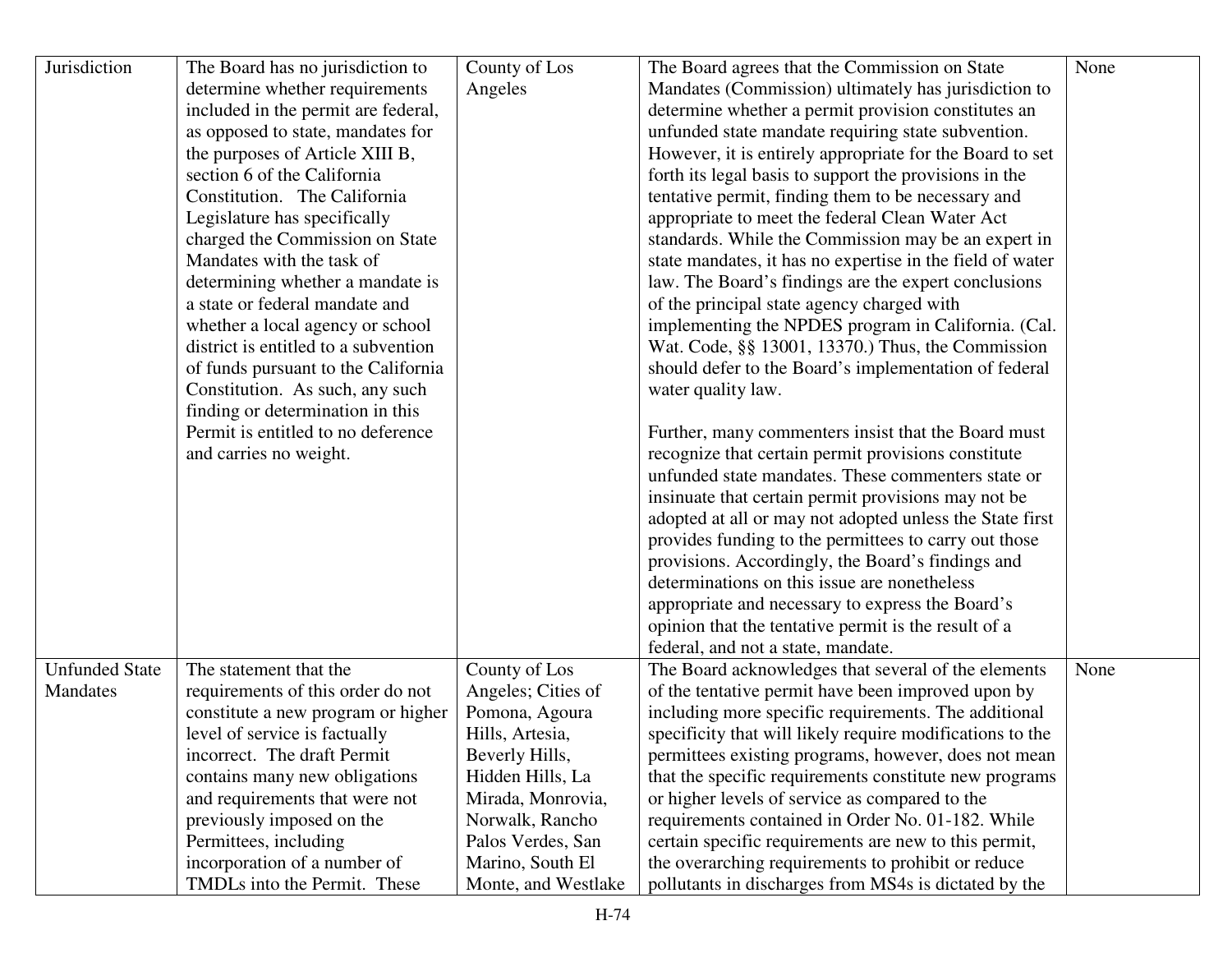| Clean Water Act and is not new to this permit cycle.<br>Village<br>requirements are new programs or<br>The relevant "activity" for purposes of state mandates<br>higher levels of service. |  |
|--------------------------------------------------------------------------------------------------------------------------------------------------------------------------------------------|--|
|                                                                                                                                                                                            |  |
|                                                                                                                                                                                            |  |
| law is the federal requirements contained in section                                                                                                                                       |  |
| $402(p)(3)(B)$ of the Clean Water Act. The Clean                                                                                                                                           |  |
| Water Act mandates that all NPDES permits for                                                                                                                                              |  |
| discharges from MS4s effectively prohibit non-storm                                                                                                                                        |  |
| water discharges and include "controls to reduce the                                                                                                                                       |  |
| discharge of pollutants to the maximum extent                                                                                                                                              |  |
| practicable, including management practices, control                                                                                                                                       |  |
| techniques and system, design and engineering                                                                                                                                              |  |
| methods, and such other provisions as the                                                                                                                                                  |  |
| Administrator or the State determines appropriate for                                                                                                                                      |  |
| the control of such pollutants." (33 U.S.C.                                                                                                                                                |  |
| $\S 1342(p)(3)(B)(ii)$ -(iii).) These requirements are not                                                                                                                                 |  |
| new and are imposed on all entities that own or                                                                                                                                            |  |
| operate a MS4. The inclusion of new and advanced                                                                                                                                           |  |
| measures as the MS4 programs evolve and mature                                                                                                                                             |  |
| over time is anticipated under the Clean Water Act (55                                                                                                                                     |  |
| Fed. Reg. 47990, 48052 (Nov. 16, 1990)), and these                                                                                                                                         |  |
| new and advanced measures do not constitute a new                                                                                                                                          |  |
| program or higher level of service and, thus, no state                                                                                                                                     |  |
| mandate.                                                                                                                                                                                   |  |
|                                                                                                                                                                                            |  |
| With regards to the incorporation of TMDLs into the                                                                                                                                        |  |
| permit, those provisions are not only required by                                                                                                                                          |  |
| federal law (as explained below), they also do not                                                                                                                                         |  |
| constitute a new program or higher level of service.                                                                                                                                       |  |
| Since at least 2001, through Order No. 01-182, the                                                                                                                                         |  |
| permittees have been required to ensure that their                                                                                                                                         |  |
| MS4 discharges to do not cause or contribute to a                                                                                                                                          |  |
| violation of water quality standards. TMDLs are                                                                                                                                            |  |
| required to be developed when waterbodies are                                                                                                                                              |  |
| considered impaired; i.e., water quality standards are                                                                                                                                     |  |
| not being achieved. Through adoption of the various                                                                                                                                        |  |
| TMDLs being incorporated into the permit, the Board                                                                                                                                        |  |
| determined that the permittees MS4 discharges are                                                                                                                                          |  |
| causing or contributing to violations of water quality                                                                                                                                     |  |
| standards and assigned the MS4 discharges wasteload                                                                                                                                        |  |
| allocations. Thus, for the TMDLs being incorporated                                                                                                                                        |  |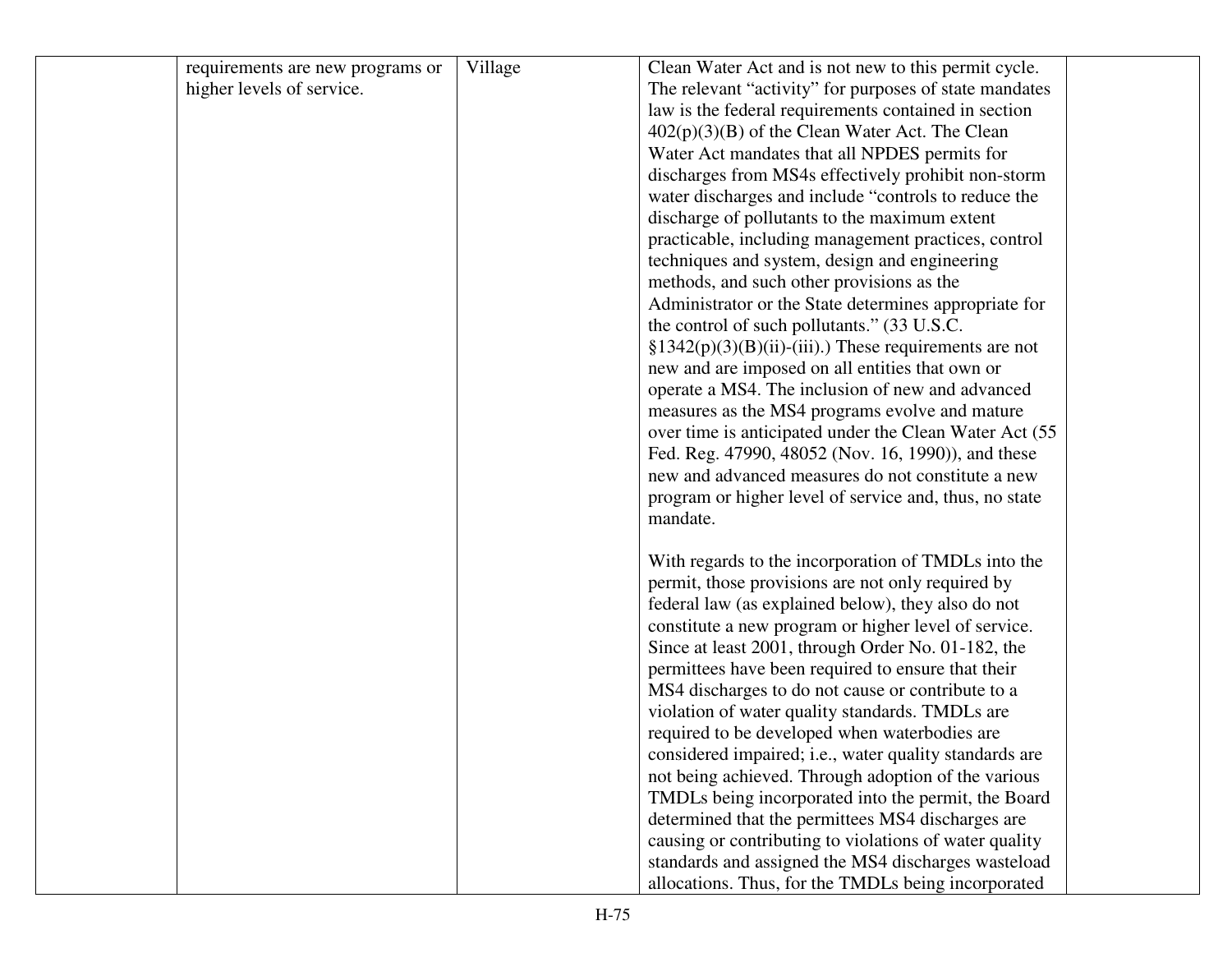|                       |                                      |                    | into the permit, permittees are actually subject to less |      |
|-----------------------|--------------------------------------|--------------------|----------------------------------------------------------|------|
|                       |                                      |                    | stringent requirements than that required in Order No.   |      |
|                       |                                      |                    | 01-182 because permittees are not being required to      |      |
|                       |                                      |                    | comply with water quality standards for those            |      |
|                       |                                      |                    | pollutants. The vast majority of the TMDL provisions     |      |
|                       |                                      |                    | being incorporated into the permit allow permittees to   |      |
|                       |                                      |                    | comply with effluent limitations and/or receiving        |      |
|                       |                                      |                    | water limitations according to compliance schedules,     |      |
|                       |                                      |                    | often very lengthy ones, in order to eventually achieve  |      |
|                       |                                      |                    | water quality standards.                                 |      |
| <b>Unfunded State</b> | The Board makes a unilateral         | Cities of Bradbury | The Board has already indicated throughout the permit    | None |
| Mandates              | statement that the permit            | and Torrance       | and in various responses to comments that the permit     |      |
|                       | requirements do not exceed           |                    | requirements are not more stringent than the minimum     |      |
|                       | Federal Requirements and             |                    | federal requirements. A determination of whether the     |      |
|                       | therefore are not unfunded           |                    | conditions contained in the permit exceed the            |      |
|                       | mandates. Requests that the          |                    | requirements of federal law cannot be based on a point   |      |
|                       | Regional Board substantiate this     |                    | by point comparison of the permit conditions. Rather,    |      |
|                       | statement for each section of the    |                    | the correct analysis in determining whether a MS4        |      |
|                       | permit. Bradbury would also like     |                    | permit constitutes a state mandate is to evaluate        |      |
|                       | to refer that the court decisions on |                    | whether the permit as a whole -- and not a specific      |      |
|                       | unfunded mandates claims are still   |                    | permit provision -- exceeds federal law. (State of Cal.  |      |
|                       | on appeal and it is premature to     |                    | v. Comm. On State Mandates (Super. Ct. Sacramento        |      |
|                       | conclude on the merits of the        |                    | County, 2012, No. 34-2010-80000604), State of Cal.       |      |
|                       | appeal.                              |                    | v. County of Los Angeles (Super. Ct. Los Angeles         |      |
|                       |                                      |                    | County, 2011, No. BS130730.) The requirements of         |      |
|                       |                                      |                    | the permit, taken as a whole rather than individually,   |      |
|                       |                                      |                    | are necessary to protect water quality in accordance     |      |
|                       |                                      |                    | with federal law.                                        |      |
|                       |                                      |                    |                                                          |      |
|                       |                                      |                    | The Board acknowledges that the court decisions on       |      |
|                       |                                      |                    | unfunded mandates claims are still on appeal. The        |      |
|                       |                                      |                    | Board may, however, refer to such decisions. The fact    |      |
|                       |                                      |                    | that the decisions are on appeal does not change the     |      |
|                       |                                      |                    | Board's views on this issue. The Board maintains at      |      |
|                       |                                      |                    | this time that the provisions of the permit are not      |      |
|                       |                                      |                    | unfunded state mandates and will continue to include     |      |
|                       |                                      |                    | appropriate provisions in MS4 permits to protect the     |      |
|                       |                                      |                    | water quality and beneficial uses of the waters of the   |      |
|                       |                                      |                    | region in accordance with federal law.                   |      |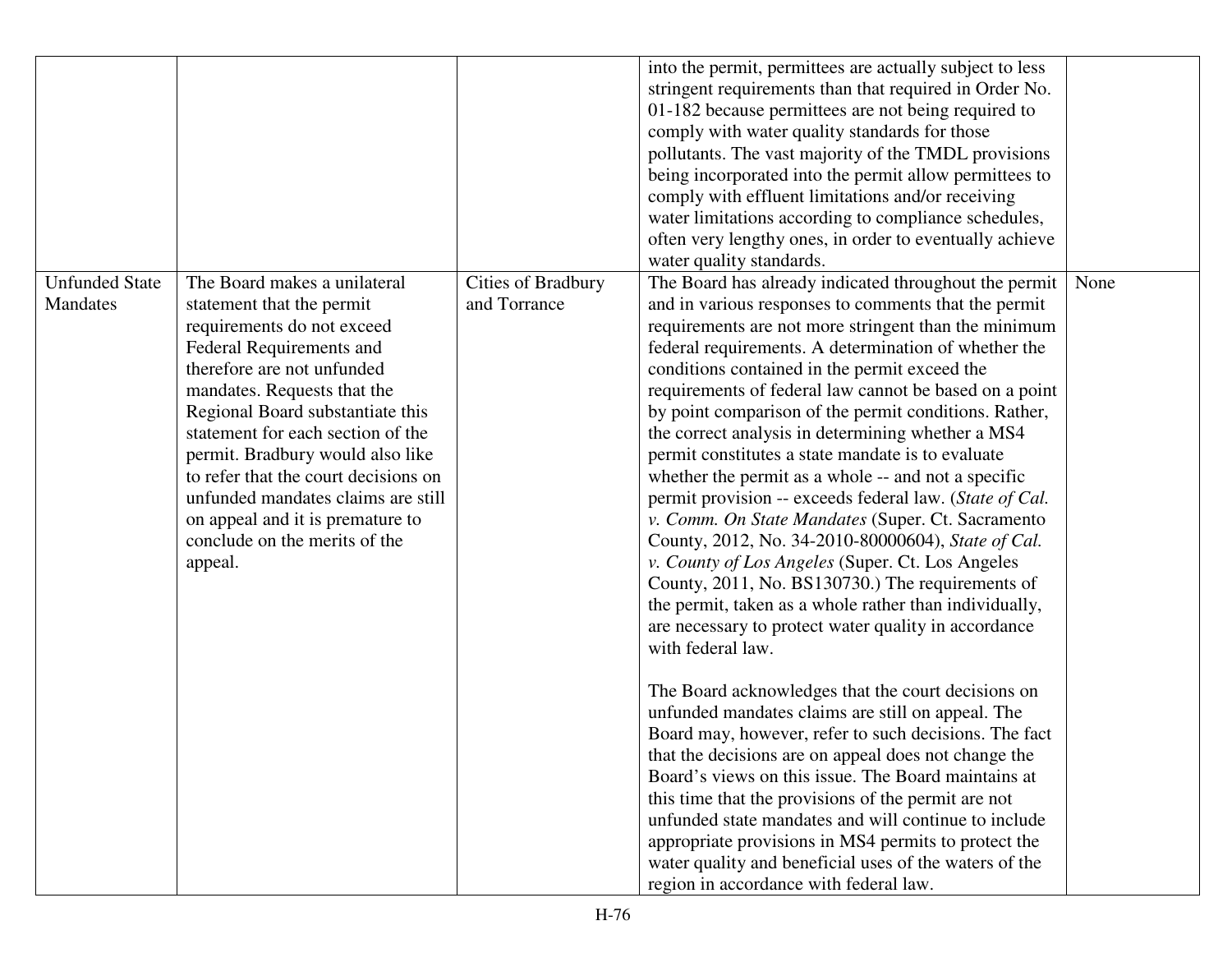| <b>Unfunded State</b> | The permit contains provisions      | Cities of Agoura     | This permit implements federally mandated                                | None |
|-----------------------|-------------------------------------|----------------------|--------------------------------------------------------------------------|------|
| Mandates              | that exceed federal requirements,   | Hills, Artesia,      | requirements. This includes federal requirements to                      |      |
|                       | such as complying with              | Beverly Hills,       | effectively prohibit non-storm water discharges, to                      |      |
|                       | monitoring, numeric WQBELs,         | Hidden Hills, La     | reduce the discharge of pollutants to the maximum                        |      |
|                       | TMDLs, RWLs, non-stormwater         | Mirada, Monrovia,    | extent practicable, and to include such other                            |      |
|                       | discharge prohibition through and   | Norwalk, Rancho      | provisions as the Regional Water Board determines                        |      |
|                       | from the MS4, MCMs,                 | Palos Verdes, San    | appropriate for the control of such pollutants. (33)                     |      |
|                       | groundwater recharge                | Marino, South El     | U.S.C. $\S 1342(p)(3)(B)$ .) The Board has determined                    |      |
|                       | requirements, and                   | Monte, Westlake      | that the requirements in the permit are necessary to                     |      |
|                       | construction/development            | Village, Baldwin     | protect water quality in accordance with federal law.                    |      |
|                       | requirements. These mandates are    | Park, Bradbury,      | This includes requirements pertaining to monitoring,                     |      |
|                       | imposed at the Regional Board's     | Carson, Covina,      | numeric WQBELs, TMDLs, RWLs, non-stormwater                              |      |
|                       | discretion and go beyond the        | Duarte, Glendora,    | discharge prohibition through and from the MS4,                          |      |
|                       | specific requirements of either the | Irwindale, Lawndale, | MCMs, groundwater recharge requirements, and                             |      |
|                       | Clean Water Act or the EPA's        | Pico Rivera, La      | construction/development requirements. The Board                         |      |
|                       | regulations implementing the        | Verne, and Pomona    | has explained its rationale for these requirements in                    |      |
|                       | Clean Water Act, and thus exceed    |                      | the Fact Sheet and in various responses to comments.                     |      |
|                       | the "Maximum Extent Practicable"    |                      | In addition, in issuing MS4 permits, "[t]he permitting                   |      |
|                       | ("MEP") standard. These             |                      | agency has discretion to decide what practices,                          |      |
|                       | provisions should therefore be      |                      | techniques, methods and other provisions are                             |      |
|                       | deleted.                            |                      | appropriate and necessary to control the discharge of                    |      |
|                       |                                     |                      | pollutants." (City of Rancho Cucamonga v. Regional                       |      |
|                       |                                     |                      | Water Quality Control Bd.-Santa Ana Region (2006)                        |      |
|                       |                                     |                      | 135 Cal. App. 4th 1377, 1389.) However, the                              |      |
|                       |                                     |                      | "Regional Board must comply with federal law                             |      |
|                       |                                     |                      | requiring detailed conditions for NPDES permits."                        |      |
|                       |                                     |                      | ( <i>Ibid.</i> ) Further, USEPA expects the permitting                   |      |
|                       |                                     |                      | authority to develop the specific practices that comply                  |      |
|                       |                                     |                      | with the Clean Water Act on a permit-by-permit basis.                    |      |
|                       |                                     |                      | ( <i>NRDC</i> v. <i>USEPA</i> (9 <sup>th</sup> Cir. 1992) 966 F.2d 1292, |      |
|                       |                                     |                      | 1308.) To the extent the Board is exercising discretion                  |      |
|                       |                                     |                      | in including certain permit requirements, the Board is                   |      |
|                       |                                     |                      | exercising discretion required and/or authorized by                      |      |
|                       |                                     |                      | federal law, not state law. (See, City of Rancho                         |      |
|                       |                                     |                      | Cucamonga v. Regional Water Quality Control Bd.-                         |      |
|                       |                                     |                      | Santa Ana Region (2006) 135 Cal. App. 4th 1377,                          |      |
|                       |                                     |                      | 1389; Building Industry Ass'n of San Diego County v.                     |      |
|                       |                                     |                      | State Water Resources Control Bd. (2004) 124                             |      |
|                       |                                     |                      | Cal.App.4th 866, 882-883.)                                               |      |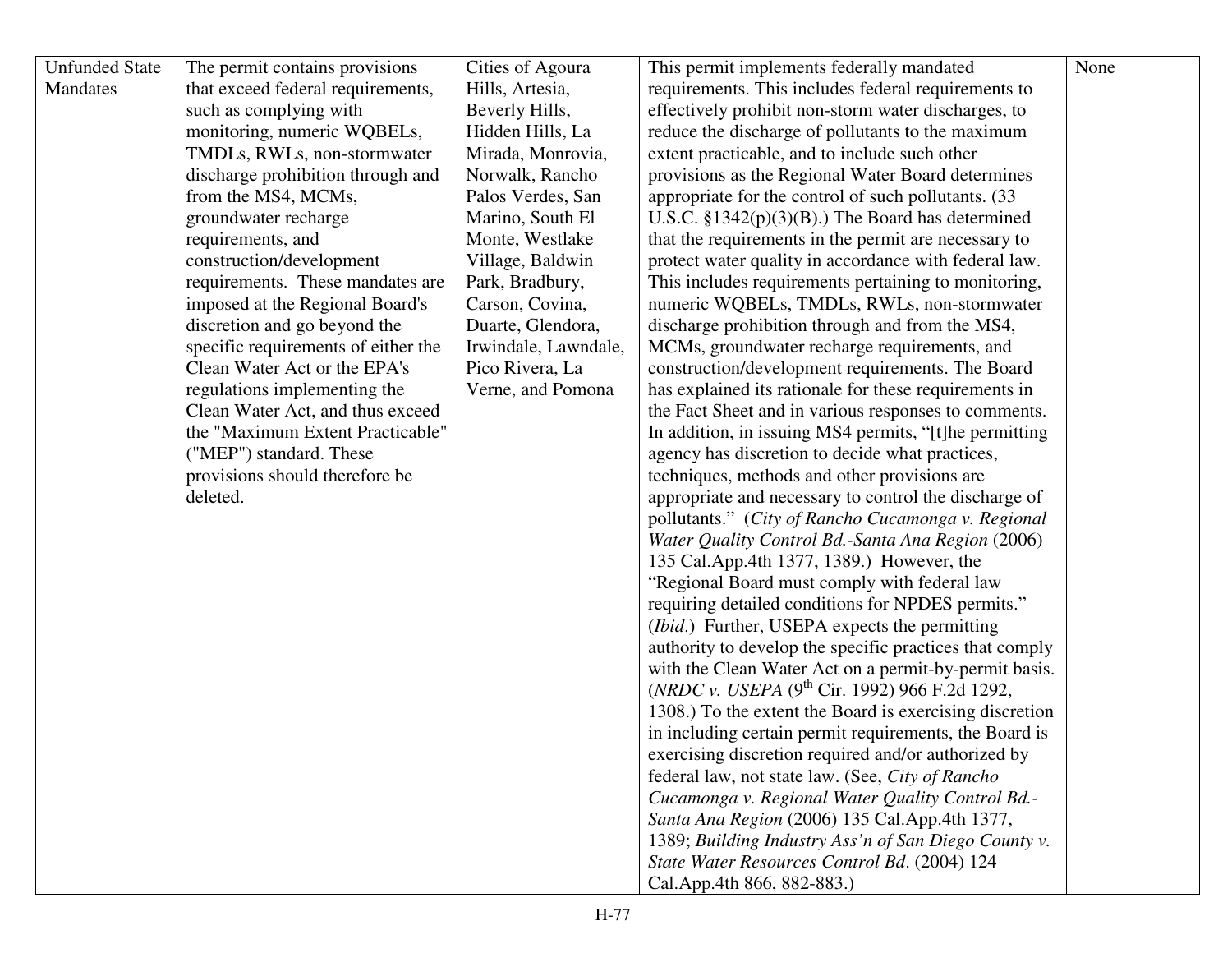|                       |                                    |               | Further, the MEP standard is a flexible standard that<br>balances a number of considerations, including<br>technical feasibility, cost, public acceptance,<br>regulatory compliance, and effectiveness. ( <i>Id.</i> at pp.<br>873, 874, 889.) Such considerations change over time<br>with advances in technology and with experience<br>gained in storm water management. (55 Fed. Reg.<br>47990, 48052 (Nov. 16, 1990).) Accordingly, a<br>determination of whether the conditions contained in<br>this permit exceed the requirements of federal law<br>cannot be based on a point by point comparison of the<br>permit conditions with federal law. Rather, the<br>appropriate focus is whether the permit conditions, as<br>a whole, exceed the MEP standard. (State of Cal. v.<br>Comm. On State Mandates (Super. Ct. Sacramento<br>County, 2012, No. 34-2010-80000604), State of Cal.<br>v. County of Los Angeles (Super. Ct. Los Angeles<br>County, 2011, No. BS130730.)<br>The commenters have also failed to cite to any<br>evidence that actually shows how these specific<br>requirements exceed the MEP standard, or applicable<br>requirements of federal law.<br>Lastly, unless and until a particular provision is<br>determined by the Commission on State Mandates,<br>through a Test Claim proceeding, to be an unfunded<br>state mandate for which reimbursement is required,<br>the Regional Water Board is not, as some commenters<br>assert, precluded from adopting such provisions. The<br>Commission does not determine the validity of any<br>particular provision; it address only whether the State<br>or the local governments will be required to pay for |      |
|-----------------------|------------------------------------|---------------|-------------------------------------------------------------------------------------------------------------------------------------------------------------------------------------------------------------------------------------------------------------------------------------------------------------------------------------------------------------------------------------------------------------------------------------------------------------------------------------------------------------------------------------------------------------------------------------------------------------------------------------------------------------------------------------------------------------------------------------------------------------------------------------------------------------------------------------------------------------------------------------------------------------------------------------------------------------------------------------------------------------------------------------------------------------------------------------------------------------------------------------------------------------------------------------------------------------------------------------------------------------------------------------------------------------------------------------------------------------------------------------------------------------------------------------------------------------------------------------------------------------------------------------------------------------------------------------------------------------------------------------------------------------------------------------------|------|
|                       |                                    |               |                                                                                                                                                                                                                                                                                                                                                                                                                                                                                                                                                                                                                                                                                                                                                                                                                                                                                                                                                                                                                                                                                                                                                                                                                                                                                                                                                                                                                                                                                                                                                                                                                                                                                           |      |
|                       |                                    |               | that provision.                                                                                                                                                                                                                                                                                                                                                                                                                                                                                                                                                                                                                                                                                                                                                                                                                                                                                                                                                                                                                                                                                                                                                                                                                                                                                                                                                                                                                                                                                                                                                                                                                                                                           |      |
| <b>Unfunded State</b> | Where the draft Permit directs the | County of Los | MS4 permits issued by the Regional Water Board                                                                                                                                                                                                                                                                                                                                                                                                                                                                                                                                                                                                                                                                                                                                                                                                                                                                                                                                                                                                                                                                                                                                                                                                                                                                                                                                                                                                                                                                                                                                                                                                                                            | None |
| <b>Mandates</b>       | Permittees to undertake a specific | Angeles       | must ensure compliance with the Clean Water Act.                                                                                                                                                                                                                                                                                                                                                                                                                                                                                                                                                                                                                                                                                                                                                                                                                                                                                                                                                                                                                                                                                                                                                                                                                                                                                                                                                                                                                                                                                                                                                                                                                                          |      |
|                       | program in order to implement the  |               | (Wat. Code, §§ 13370(c), 13372(a), 13377.) Federal                                                                                                                                                                                                                                                                                                                                                                                                                                                                                                                                                                                                                                                                                                                                                                                                                                                                                                                                                                                                                                                                                                                                                                                                                                                                                                                                                                                                                                                                                                                                                                                                                                        |      |
|                       | MEP standard, as opposed to        |               | law mandates that permits issued for MS4s require                                                                                                                                                                                                                                                                                                                                                                                                                                                                                                                                                                                                                                                                                                                                                                                                                                                                                                                                                                                                                                                                                                                                                                                                                                                                                                                                                                                                                                                                                                                                                                                                                                         |      |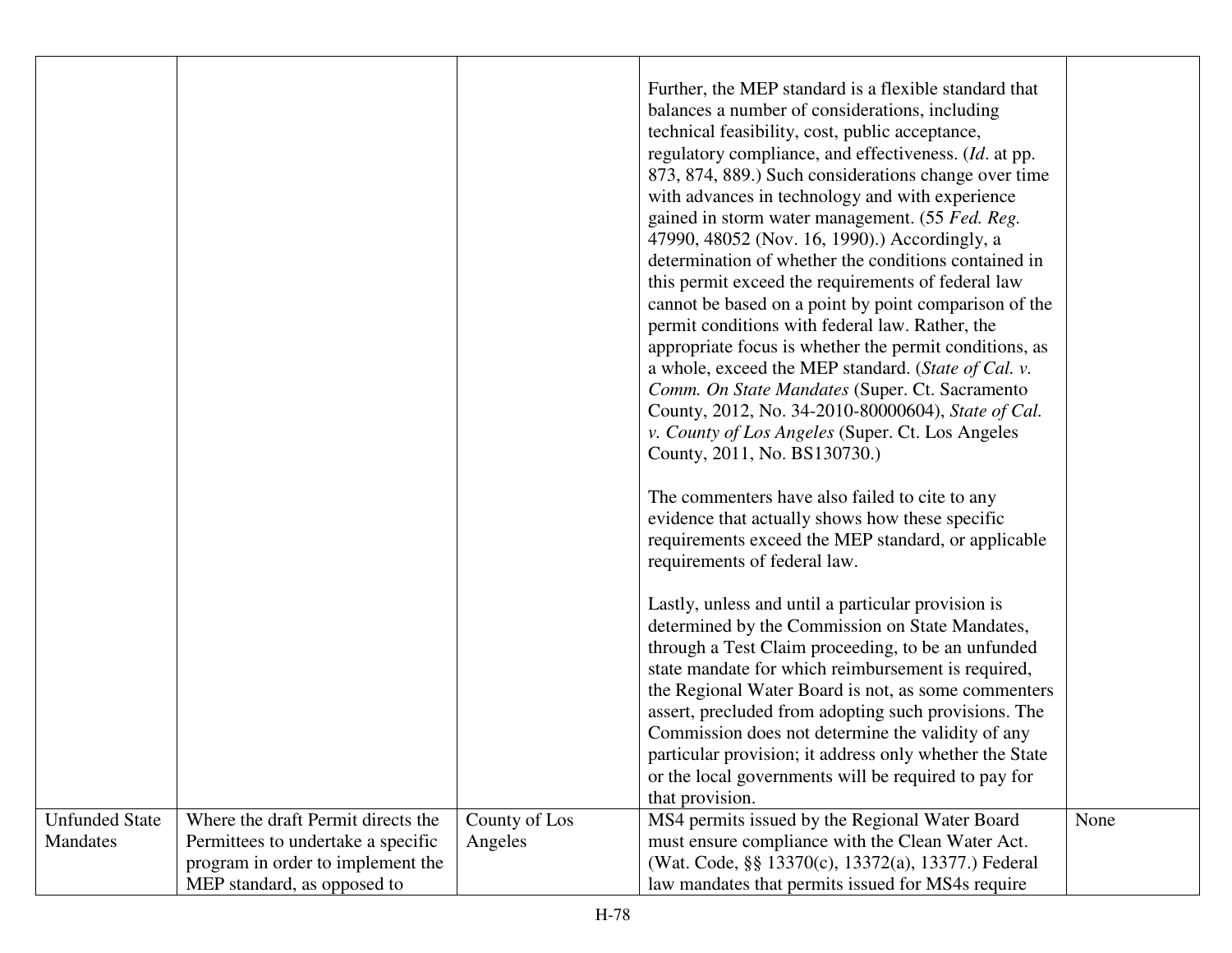| allowing the Permittees to design | certain actions that will result in the elimination or    |  |
|-----------------------------------|-----------------------------------------------------------|--|
| their own program, this directive | reduction of pollutants to receiving waters and the       |  |
| constitutes a state mandate.      | state is required, by federal law, to select the controls |  |
|                                   | necessary to meet this standard. (See NRDC v. USEPA       |  |
|                                   | (9th Cir. 1992) 966 F.2d 1292, 1308; City of Rancho       |  |
|                                   | Cucamonga v. Regional Water Quality Control Bd.,          |  |
|                                   | Santa Ana Region (2006) 135 Cal. App. 4th 1377,           |  |
|                                   | 1389-90.) In creating a permit system for dischargers     |  |
|                                   | from MS4s, Congress intended to implement actual          |  |
|                                   | programs. (Natural Resources Defense Council, Inc.        |  |
|                                   | v. Costle (D.C.Cir.1977) 568 F.2d 1369, 1375.) In         |  |
|                                   | issuing MS4 permits, "[t]he permitting agency has         |  |
|                                   | discretion to decide what practices, techniques,          |  |
|                                   | methods and other provisions are appropriate and          |  |
|                                   | necessary to control the discharge of pollutants."        |  |
|                                   | (City of Rancho Cucamonga v. Regional Water)              |  |
|                                   | Quality Control Bd.-Santa Ana Region (2006) 135           |  |
|                                   | Cal.App.4th 1377, 1389.) However, the "Regional           |  |
|                                   | Board must comply with federal law requiring              |  |
|                                   | detailed conditions for NPDES permits." (Ibid.)           |  |
|                                   | Further, USEPA expects the permitting authority to        |  |
|                                   | develop the specific practices that comply with the       |  |
|                                   | Clean Water Act on a permit-by-permit basis. (NRDC        |  |
|                                   | v. USEPA (9th Cir. 1992) 966 F.2d 1292, 1308.) The        |  |
|                                   | Regional Water Board, as the permitting agency, thus      |  |
|                                   | has discretion to decide what controls, practices,        |  |
|                                   | techniques, methods and other provisions are              |  |
|                                   | appropriate and necessary to control the discharge of     |  |
|                                   | pollutants. To the extent the Board is exercising         |  |
|                                   | discretion in including provisions the Board deems        |  |
|                                   | appropriate to control pollutants, the Board is           |  |
|                                   | exercising discretion required and/or authorized by       |  |
|                                   | federal law, not state law.                               |  |
|                                   |                                                           |  |
|                                   | Further, notwithstanding the above, the Board has         |  |
|                                   | provided permittees a significant amount of flexibility   |  |
|                                   | to choose how to implement the permit. The permit         |  |
|                                   | provides permittees the flexibility to address critical   |  |
|                                   | water quality priorities, namely discharges to waters     |  |
|                                   |                                                           |  |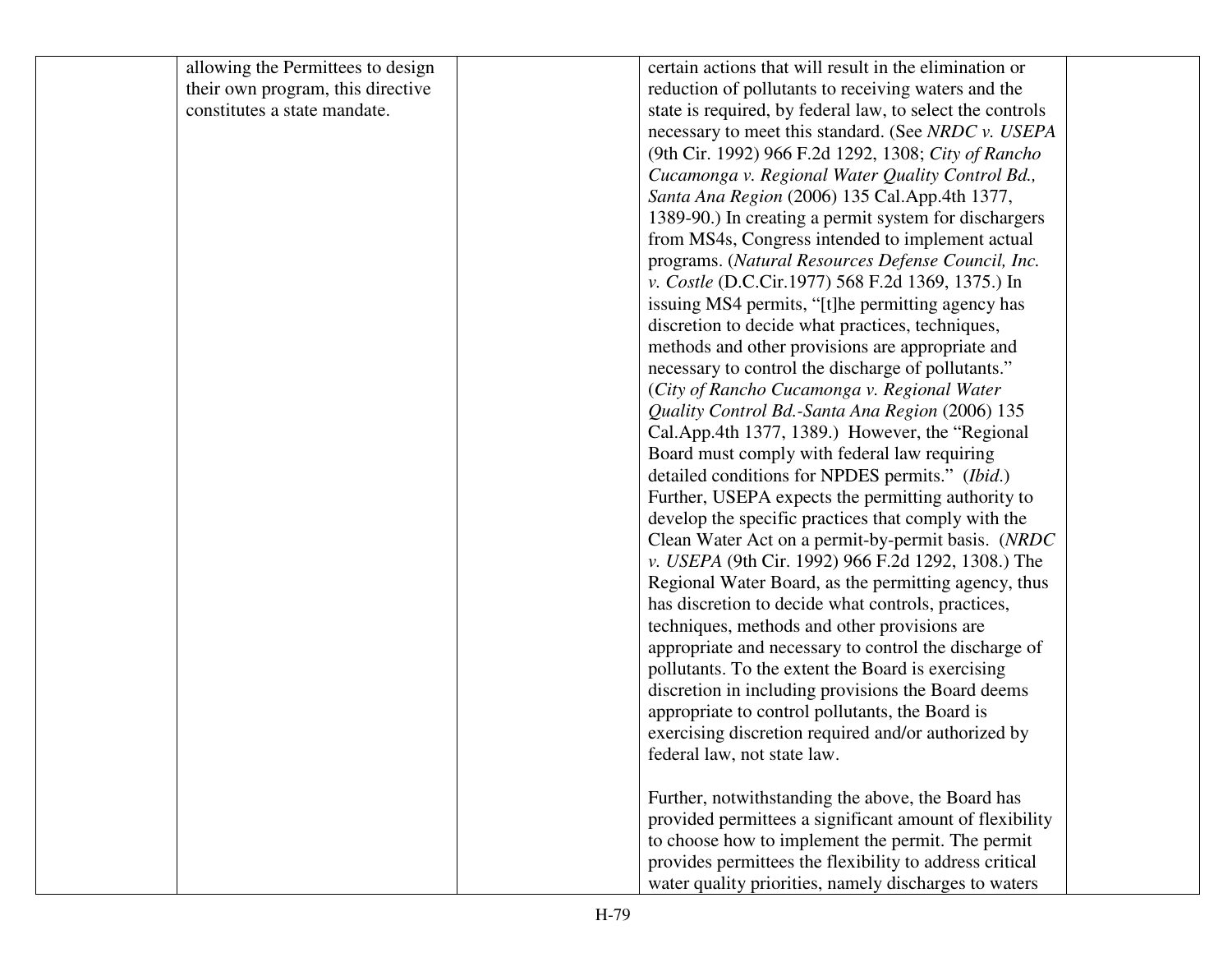|                                   |                                                                                                                                                                                                                                                                                                                                                                                                                                                                                                                                                                    |                          | subject to TMDLs, but aims to do so in a focused and<br>cost-effective manner while maintaining the level of<br>water quality protection mandated by the Clean Water<br>Act and other applicable requirements. For example,<br>the inclusion of a watershed management program<br>option allows permittees to submit a plan, either<br>individually or in collaboration with other permittees,<br>for Board approval that would allow actions to be<br>prioritized based on specific watershed needs. The<br>permit also allows permittees to customize monitoring<br>requirements, which they may do individually or in<br>collaboration with other permittees.                                                                                                                                                                                                                                                                                                                                                                                                                                                                                                                                                                                                                                                                                                                                                         |      |
|-----------------------------------|--------------------------------------------------------------------------------------------------------------------------------------------------------------------------------------------------------------------------------------------------------------------------------------------------------------------------------------------------------------------------------------------------------------------------------------------------------------------------------------------------------------------------------------------------------------------|--------------------------|--------------------------------------------------------------------------------------------------------------------------------------------------------------------------------------------------------------------------------------------------------------------------------------------------------------------------------------------------------------------------------------------------------------------------------------------------------------------------------------------------------------------------------------------------------------------------------------------------------------------------------------------------------------------------------------------------------------------------------------------------------------------------------------------------------------------------------------------------------------------------------------------------------------------------------------------------------------------------------------------------------------------------------------------------------------------------------------------------------------------------------------------------------------------------------------------------------------------------------------------------------------------------------------------------------------------------------------------------------------------------------------------------------------------------|------|
| <b>Unfunded State</b><br>Mandates | Obligations under the draft Permit<br>are not similar to obligations on<br>non-governmental dischargers.<br>Obligations to inspect for illicit<br>connections and discharges, to<br>inspect commercial, industrial and<br>construction sites, to reduce<br>wasteload pollutant loads in<br>compliance with TMDLs, to<br>impose minimum BMPs for<br>roadway paving and repairs and to<br>implement regional watershed<br>management programs,<br>monitoring, and other<br>requirements are obligations that<br>are not imposed on non-<br>governmental dischargers. | County of Los<br>Angeles | There are a number of factors that must be established<br>before a requirement will be found to be an unfunded<br>state mandate warranting state reimbursement. One of<br>the statutory bases for establishing that a permit<br>provision amounts to an unfunded state mandate<br>requiring reimbursement is for the municipality to<br>show that the requirements are unique to local<br>government and do not apply generally to all residents<br>and entities in the state. Another factor is that the<br>municipality has to show the requirement is a state<br>mandate as opposed to a federal mandate. Most of the<br>obligations noted by the commenter as only being<br>imposed on governmental dischargers are specifically<br>required by federal law, not state law. (See generally<br>40 C.F.R. § 122.26.) Further, obligations to reduce<br>wasteload pollutant loads in compliance with TMDLs<br>are imposed on both governmental and non-<br>governmental dischargers.<br>The commenter also fails to acknowledge the<br>obligations that are imposed on the governmental<br>permittees in this permit that are less stringent than<br>non-governmental dischargers. Many provisions of<br>the permit regulate the discharge of waste in<br>municipal storm water under the federal MEP<br>standard, not the BAT/BCT standard that applies to<br>other types of discharges. In addition, this permit only | None |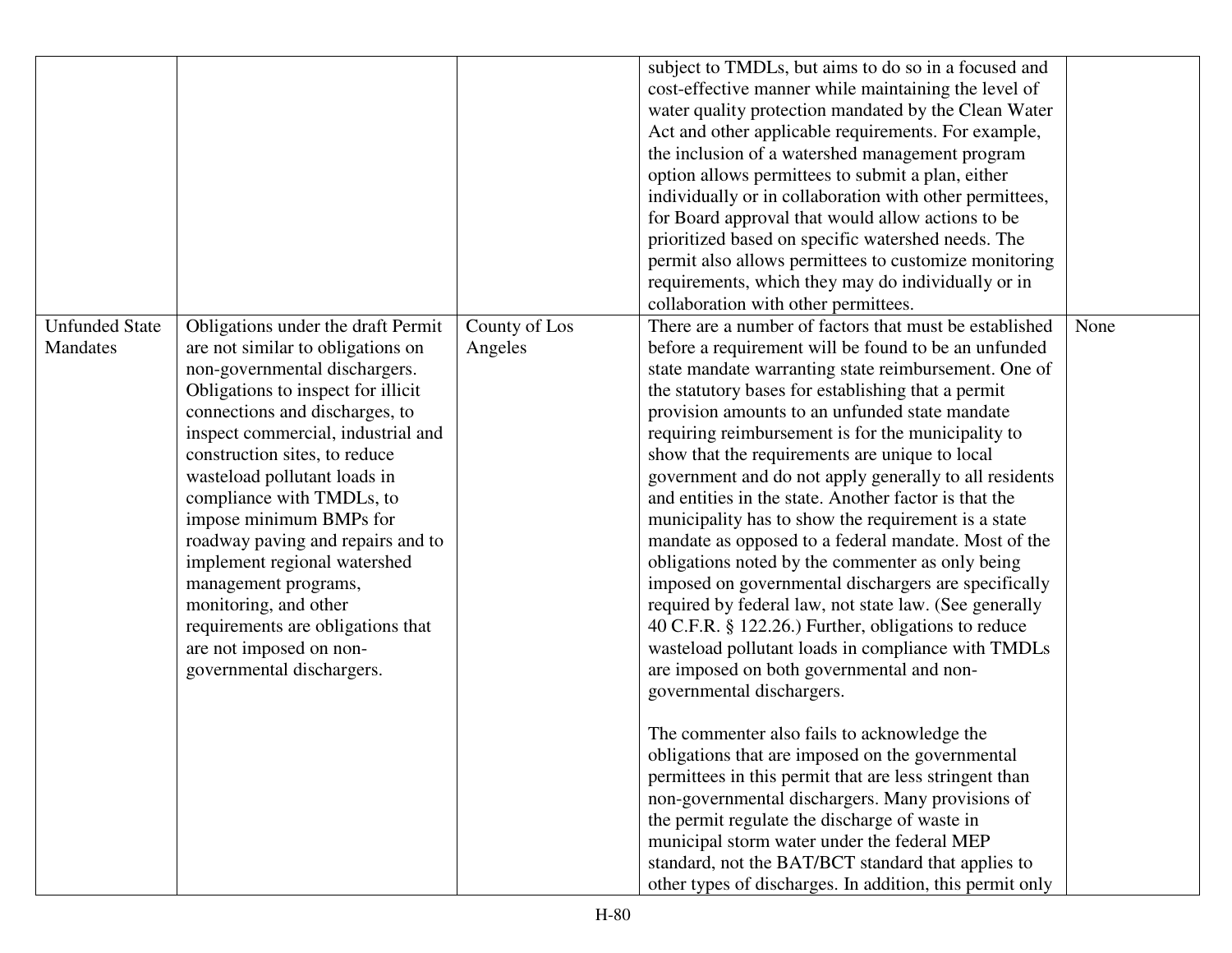|                       |                                      |                      | includes numeric effluent limits for pollutants that are |      |
|-----------------------|--------------------------------------|----------------------|----------------------------------------------------------|------|
|                       |                                      |                      | subject to TMDLs. Non-governmental dischargers are       |      |
|                       |                                      |                      | routinely subject to numeric effluent limits for         |      |
|                       |                                      |                      |                                                          |      |
|                       |                                      |                      | pollutants that are subject to TMDLs and pollutants      |      |
|                       |                                      |                      | that are not. These provisions, therefore, regulate the  |      |
|                       |                                      |                      | discharge of waste in municipal storm water more         |      |
|                       |                                      |                      | leniently than the discharge of waste from non-          |      |
|                       |                                      |                      | governmental sources.                                    |      |
| <b>Unfunded State</b> | Permittees have not requested this   | County of Los        | The Board disagrees. Permittees do have a choice.        | None |
| <b>Mandates</b>       | permit; they are obligated under     | Angeles              | The permittees may request coverage under a MS4          |      |
|                       | federal law to apply for it.         |                      | permit or comply with the complete prohibition           |      |
|                       |                                      |                      | against the discharge of pollutants contained in Clean   |      |
|                       |                                      |                      | Water Action section 301(a). (33 U.S.C. § 1311(a)).      |      |
|                       |                                      |                      | This choice is provided by the federal Clean Water       |      |
|                       |                                      |                      | Act, not state laws. To the extent that the local        |      |
|                       |                                      |                      | agencies have voluntarily availed themselves of the      |      |
|                       |                                      |                      | permit, the program is not a state mandate. (Accord      |      |
|                       |                                      |                      | County of San Diego v. State of California (1997) 15     |      |
|                       |                                      |                      | Cal.4th 68, 107-108.) Thus, meeting the requirements     |      |
|                       |                                      |                      | of a MS4 permit is a federal mandate, and not an         |      |
|                       |                                      |                      | unfunded state mandate.                                  |      |
|                       |                                      |                      |                                                          |      |
| <b>Unfunded State</b> | The permittees do not necessarily    | County of Los        | Section 6 of Article XIII B of the California            | None |
| <b>Mandates</b>       | have the requisite authority to levy | Angeles; Cities of   | Constitution requires subvention only when the costs     |      |
|                       | fees to pay for compliance with      | Agoura Hills,        | in question can be recovered solely from tax revenues,   |      |
|                       | the permit. Funding mechanisms       | Artesia, Beverly     | and not if the costs can be reallocated or paid for with |      |
|                       | are speculative because they may     | Hills, Hidden Hills, | fees. Numerous activities contribute to the pollutant    |      |
|                       | either be contingent upon voter      | La Mirada,           | loading in the MS4. The permittees can levy fees on      |      |
|                       | approval or limited to cover all or  | Monrovia, Norwalk,   | these activities, independent of real property           |      |
|                       | some of the costs imposed by the     | <b>Rancho Palos</b>  | ownership. (See, e.g., Apartment Ass'n of Los Angeles    |      |
|                       | Permit. Such speculative funding     | Verdes, San Marino,  | County, Inc. v. City of Los Angeles (2001) 24 Cal.4th    |      |
|                       | sources cannot count as viable       | South El Monte, and  | 830, 842 [upholding inspection fees associated with      |      |
|                       | sources of funding so as to          | Westlake Village     | renting property].) The permittees have the authority    |      |
|                       | preclude a subvention claim. The     |                      | to levy fees to pay for compliance with the permit       |      |
|                       | fee authority of the Permittees is   |                      | within the meaning of Government Code section            |      |
|                       | extremely limited, and more so in    |                      | 17556(d), even if adoption of a fee is contingent on     |      |
|                       | the wake of the recent passage of    |                      | the outcome of an election or vote. (See California      |      |
|                       |                                      |                      |                                                          |      |
|                       | Proposition 26.                      |                      | Constitution XIII D, section 6, subdivision (c); see     |      |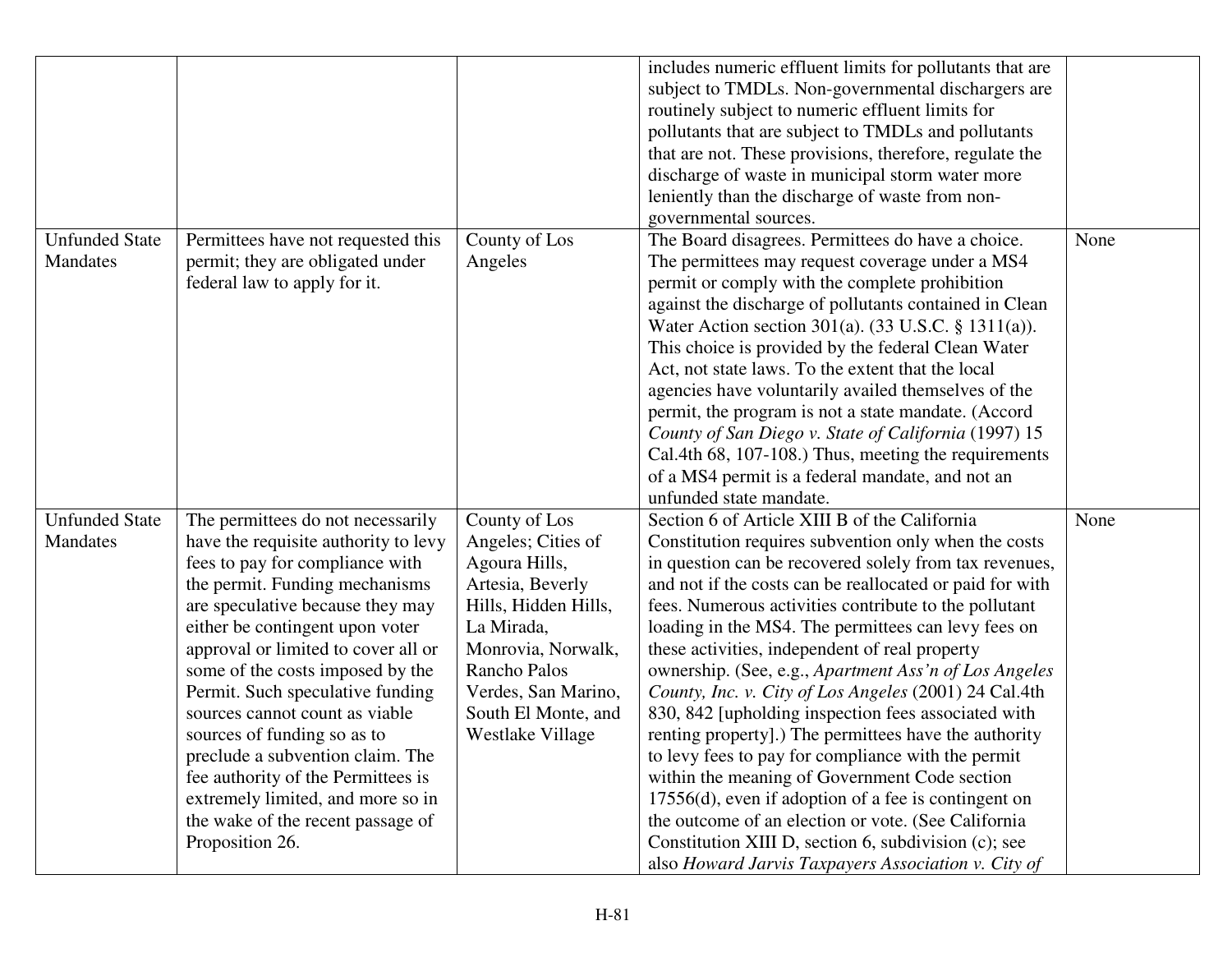|                       |                                      |                   | Salinas (2002) 98 Cal. App. 4th 1351, 1358-1359.)          |      |
|-----------------------|--------------------------------------|-------------------|------------------------------------------------------------|------|
|                       |                                      |                   | When local agencies have the legal authority to levy       |      |
|                       |                                      |                   | fees, they do not have to spend tax proceeds to fund       |      |
|                       |                                      |                   | activities and no subvention is therefore required.        |      |
|                       |                                      |                   | (County of Los Angeles v. Commission on State              |      |
|                       |                                      |                   | Mandates (2003) 110 Cal.App.4th 1176, 1189;                |      |
|                       |                                      |                   | Redevelopment Agency v. Commission on State                |      |
|                       |                                      |                   | <i>Mandates</i> (1997) 55 Cal.App.4th 976, 987.) The plain |      |
|                       |                                      |                   | language of the exception in Government Code               |      |
|                       |                                      |                   | section 17556(d) is based on a claimant's authority,       |      |
|                       |                                      |                   | i.e., the right or power, to levy fees, not on the         |      |
|                       |                                      |                   | claimant's practical ability in light of surrounding       |      |
|                       |                                      |                   | economic circumstances to levy fees. (Connell v.           |      |
|                       |                                      |                   | Superior Court (1997) 59 Cal.App.4th 382, 401-402.)        |      |
|                       |                                      |                   |                                                            |      |
|                       |                                      |                   | In addition, additional fee authority has recently been    |      |
|                       |                                      |                   | established through amendments to the Los Angeles          |      |
|                       |                                      |                   | County Flood Control Act (Chapter 755 of the               |      |
|                       |                                      |                   | Statutes of 1915, as amended by Assembly Bill 2554         |      |
|                       |                                      |                   | (2010)) to provide funding for municipalities,             |      |
|                       |                                      |                   | watershed authority groups, and the LACFCD to              |      |
|                       |                                      |                   | initiate, plan, design, construct, implement, operate,     |      |
|                       |                                      |                   | maintain, and sustain projects and services to improve     |      |
|                       |                                      |                   | surface water quality and reduce storm water and non-      |      |
|                       |                                      |                   | storm water pollution within the LACFCD service            |      |
|                       |                                      |                   | area. The Board acknowledges that this initiative is       |      |
|                       |                                      |                   | currently awaiting consideration by the LACFCD             |      |
|                       |                                      |                   | Board of Supervisors. However, if approved, the            |      |
|                       |                                      |                   | initiative could create estimated annual revenue of        |      |
|                       |                                      |                   |                                                            |      |
|                       |                                      |                   | \$300 million, which would directly support the            |      |
|                       |                                      |                   | permittees' implementation of the requirements in the      |      |
|                       |                                      |                   | permit.                                                    |      |
| <b>Unfunded State</b> | The Permit goes beyond federal       | Cities of Agoura  | The permit is consistent with federal requirements and     | None |
| Mandates              | law, as the Permit is at least twice | Hills, Artesia,   | does not go beyond federal law. The permit includes        |      |
|                       | as long, and in some cases, three    | Beverly Hills,    | requirements the Board has deemed necessary to             |      |
|                       | times as long as other MS4           | Hidden Hills, La  | protect water quality to meet Clean Water Act              |      |
|                       | permits developed by other           | Mirada, Monrovia, | standards. MS4 permits from different regions cannot       |      |
|                       | Regional Boards in the State of      | Norwalk, Rancho   | be compared without looking at the different issues        |      |
|                       | California, such as the Lahontan     | Palos Verdes, San | facing each region. The length of a permit is not          |      |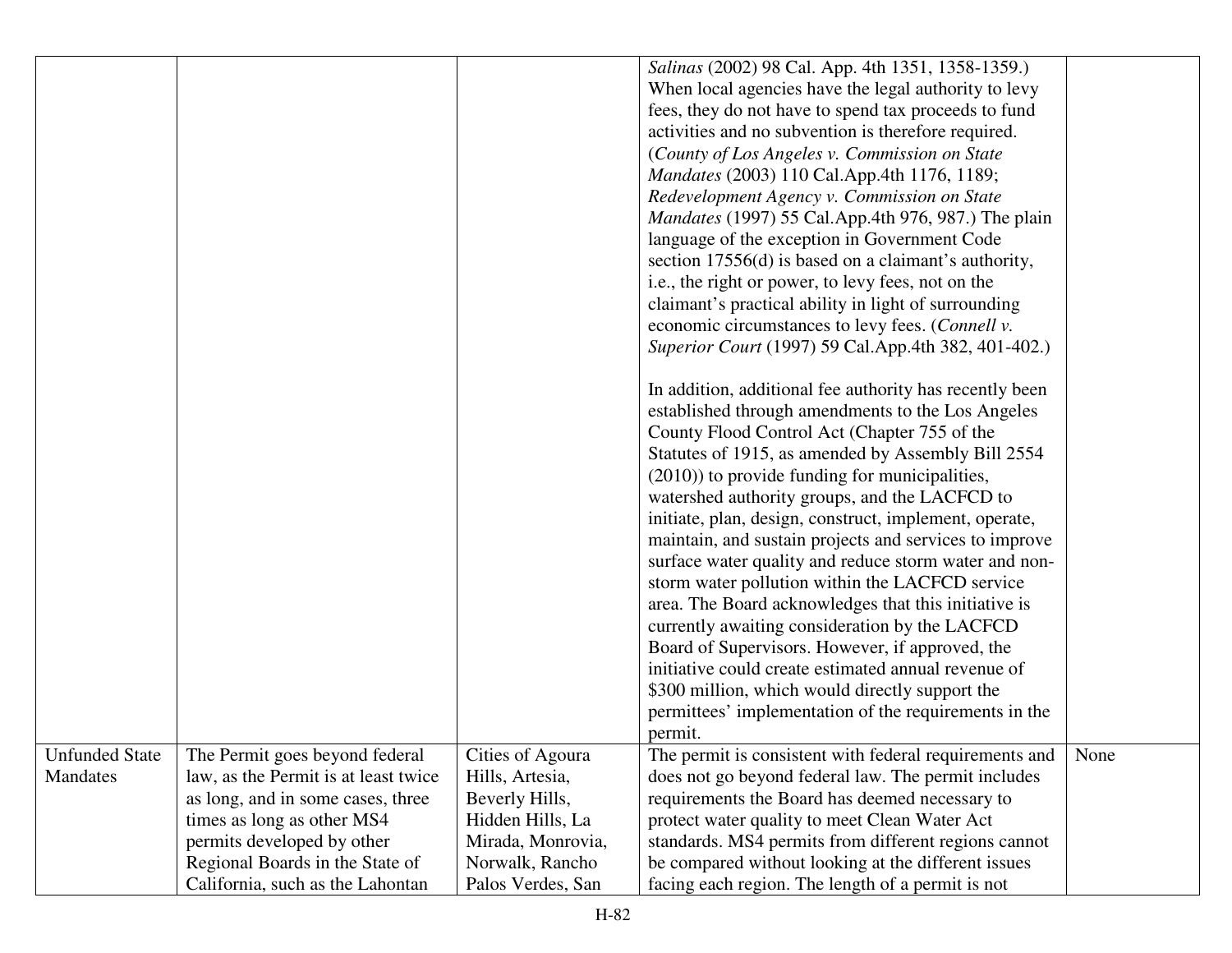|             | and Central Valley Regional         | Marino, South El    | indicative of consistency with the Clean Water Act.    |      |
|-------------|-------------------------------------|---------------------|--------------------------------------------------------|------|
|             | Boards, not to mention permits      | Monte, and Westlake | The discharges that the Lahontan and Central Valley    |      |
|             | developed by EPA. This means        | Village             | Regions are most concerned with are typically          |      |
|             | that either some Regional Boards    |                     | nonpoint source discharges that cannot be regulated    |      |
|             | are failing to impose federally     |                     | under NPDES requirements (e.g., agriculture and        |      |
|             | mandated requirements pursuant      |                     | silviculture). There are, however, examples of MS4     |      |
|             | to the Clean Water Act, or the      |                     | permits with similar provisions and lengths in the San |      |
|             | more likely explanation is that the |                     | Diego and San Francisco Bay Regions. Each region       |      |
|             | Regional Board is imposing          |                     | implements the requirements of the Clean Water         |      |
|             | requirements that go beyond         |                     | Act by including provisions in the MS4 permits with    |      |
|             | federal law.                        |                     | the specificity that is necessary to protect water     |      |
|             |                                     |                     | quality and beneficial uses for the waters in that     |      |
|             |                                     |                     | region. The requirements in this permit include the    |      |
|             |                                     |                     | specificity that has been demonstrated to be necessary |      |
|             |                                     |                     | to be protective of water quality, consistent with the |      |
|             |                                     |                     | Clean Water Act, and do not constitute an unfunded     |      |
|             |                                     |                     | state mandate.                                         |      |
| <b>MCMs</b> | The Permit's Minimum Control        | Cities of Agoura    | The Board disagrees. The MCM program is required       | None |
|             | Measure program ("MCM               | Hills, Artesia,     | by federal regulations. (See 40 C.F.R. §               |      |
|             | Program") qualifies as a new        | Beverly Hills,      | $122.26(d)(2)(iv)$ .) In addition, the MCM program is  |      |
|             | program or a program requiring a    | Hidden Hills, La    | not a new program or a program requiring a higher      |      |
|             | higher level of service for which   | Mirada, Monrovia,   | level of service. The previous permit, Order No. 01-   |      |
|             | state funds must be provided. The   | Norwalk, Rancho     | 182, included many of the same MCM requirements,       |      |
|             | particular elements of the MCM      | Palos Verdes, San   | which have been carried over to this permit.           |      |
|             | Program that constitute unfunded    | Marino, South El    |                                                        |      |
|             | mandates are:                       | Monte, and Westlake |                                                        |      |
|             | The requirements to control,        | Village             |                                                        |      |
|             | inspect, and regulate non-          |                     |                                                        |      |
|             | municipal permittees and            |                     |                                                        |      |
|             | potential permittees (Permit at     |                     |                                                        |      |
|             | pp. 38-40);                         |                     |                                                        |      |
|             | The public information and          |                     |                                                        |      |
|             | participation program (Permit       |                     |                                                        |      |
|             | at pp. 58-60);                      |                     |                                                        |      |
|             | The industrial/commercial           |                     |                                                        |      |
|             | facilities program (Permit at p.    |                     |                                                        |      |
|             | 63);                                |                     |                                                        |      |
|             | The public agency activities        |                     |                                                        |      |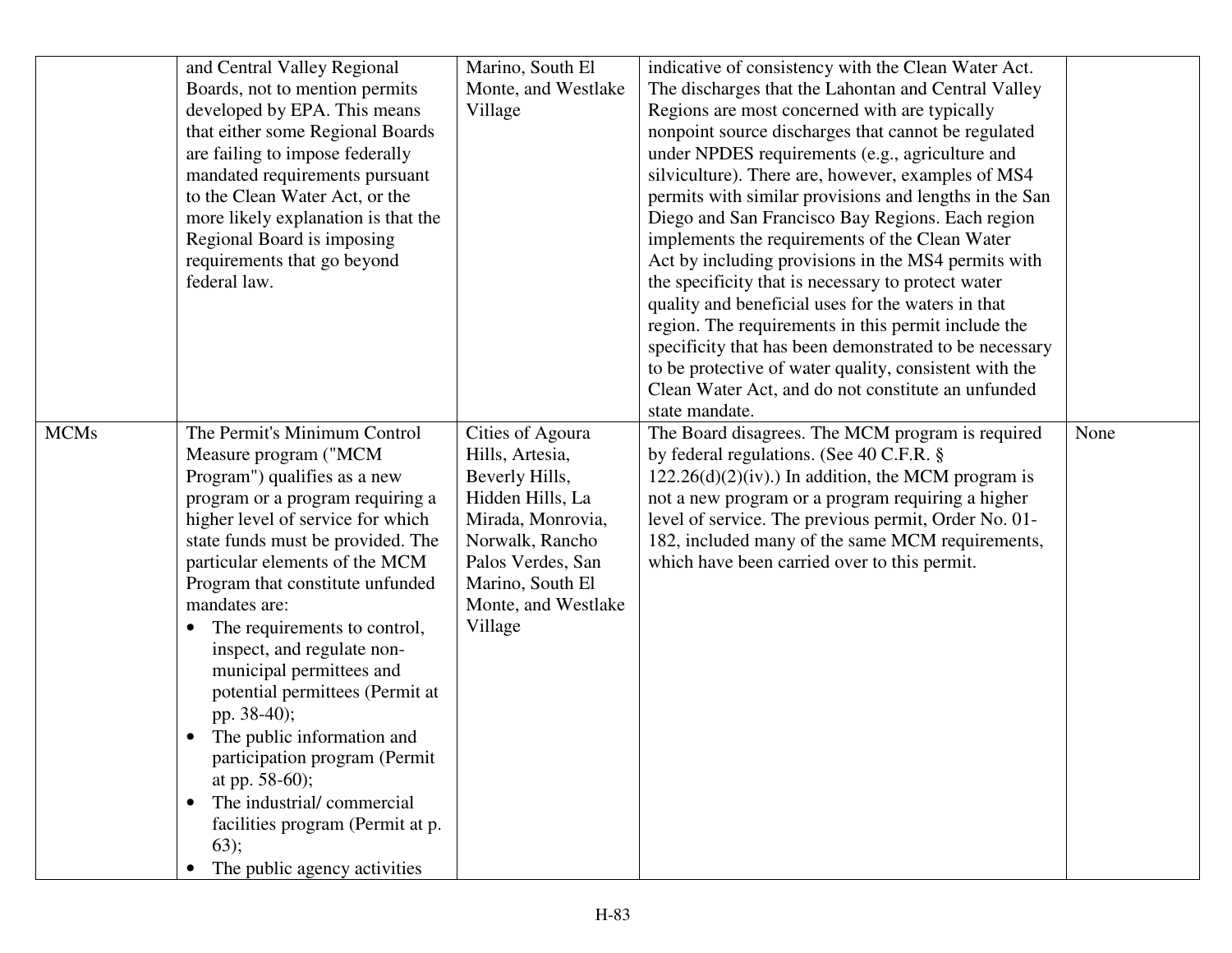|             | program (Permit at pp. 56-63);        |                       |                                                             |      |
|-------------|---------------------------------------|-----------------------|-------------------------------------------------------------|------|
|             | and                                   |                       |                                                             |      |
|             | The illicit connection and illicit    |                       |                                                             |      |
|             | discharge elimination program         |                       |                                                             |      |
|             | (Permit at pp. 106-109).              |                       |                                                             |      |
| Inspections | The requirement that the              | Cities of Agoura      | "Federal law, either expressly or by implication,           | None |
|             | permittees inspect and regulate       | Hills, Artesia,       | requires NPDES permittees to perform inspections for        |      |
|             | other, non-municipal NPDES            | Beverly Hills,        | illicit discharge prevention and detection; landfills and   |      |
|             | permittees constitutes an unfunded    | Hidden Hills, La      | other waste facilities; industrial facilities; construction |      |
|             | mandate. Controlling pollutants       | Mirada, Monrovia,     | sites; certifications of no discharge; non-storm water      |      |
|             | from construction and industrial      | Norwalk, Rancho       | discharges; permit compliance; and local ordinance          |      |
|             | activities is a state responsibility. | Palos Verdes, San     | compliance." (City of Rancho Cucamonga v.                   |      |
|             | There are no adequate alternative     | Marino, South El      | Regional Water Quality Control Bd.-Santa Ana                |      |
|             | sources of funding for inspections.   | Monte, Westlake       | Region (2006) 135 Cal.App.4th 1377, 1390.) Federal          |      |
|             | NPDES permittees already pay the      | Village, Signal Hill, | regulations require that actions designed to reduce         |      |
|             | Regional Boards fees that cover       | and Santa Clarita     | pollutants to the maximum extent practicable include        |      |
|             | such inspections in part. It is       |                       | management practices or controls, including priorities      |      |
|             | inequitable to both cities and        |                       | and procedures for inspections, of industrial facilities    |      |
|             | individual permittees for the         |                       | and construction sites. (See 40 C.F.R. §                    |      |
|             | Regional Board to charge these        |                       | $122.26(d)(2)(iv)$ , subdivisions (B), (C)(1), and (D).)    |      |
|             | fees and then require cities to       |                       | Such inspections are necessary to confirm that best         |      |
|             | conduct and pay for inspections       |                       | management practices are being effectively                  |      |
|             | without providing funding.            |                       | implemented in compliance with federal law.                 |      |
|             |                                       |                       |                                                             |      |
|             |                                       |                       | The provisions contained in the permit pertaining to        |      |
|             |                                       |                       | the inspection and facility control program                 |      |
|             |                                       |                       | requirements for industrial and commercial facilities,      |      |
|             |                                       |                       | as well as construction sites, are based on the             |      |
|             |                                       |                       | requirements of Order No. 01-182. Those                     |      |
|             |                                       |                       | requirements, among others, were the subject of             |      |
|             |                                       |                       | litigation between several permittees and the Regional      |      |
|             |                                       |                       | Water Board. In that case, the Los Angeles County           |      |
|             |                                       |                       | Superior Court upheld the inspection and facility           |      |
|             |                                       |                       | control program requirements for                            |      |
|             |                                       |                       | industrial/commercial facilities and construction sites     |      |
|             |                                       |                       | in Order No. 01-182 as being consistent with federal        |      |
|             |                                       |                       | law. (In re Los Angeles County Municipal Storm              |      |
|             |                                       |                       | Water Permit Litigation (Sup. Ct. Los Angeles               |      |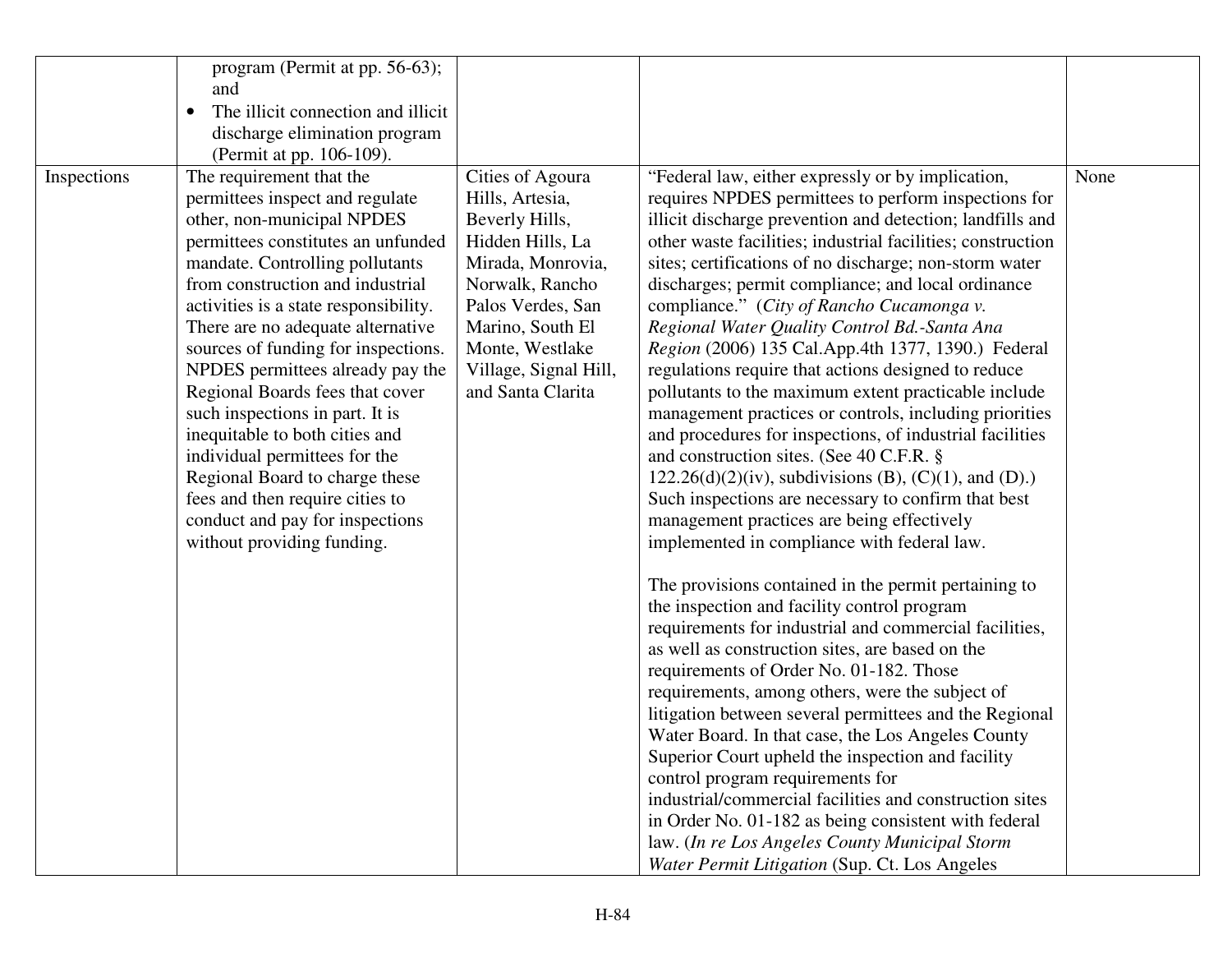|  | County, March 24, 2005, Case No. BS 080548),                       |  |
|--|--------------------------------------------------------------------|--|
|  | Statement of Decision from Phase II Trial on Petitions             |  |
|  | for Writ of Mandate, pp. 16-19.) The Court also                    |  |
|  | addressed the permittees' claims that the requirements             |  |
|  | in Order No. 01-182 shifted the Regional Water                     |  |
|  | Board's inspection responsibility under State Water                |  |
|  | Board issued general NPDES permits for these types                 |  |
|  | of facilities onto the local agencies. The Court                   |  |
|  | disagreed, stating: "The Court agrees with [the                    |  |
|  | Regional Water Board] and Intervenors that the                     |  |
|  | United States EPA considered obligations under state-              |  |
|  | issued general permits to be separate and distinct.                |  |
|  | Despite the similarity between the general permits and             |  |
|  | the local storm water ordinances, both must be                     |  |
|  | enforced. [Citations.] EPA requires permittees to                  |  |
|  | conduct inspections of commercial and industrial                   |  |
|  | facilities, as well as of construction sites. [Citation.]          |  |
|  | This Court finds that the state-issued general                     |  |
|  | permits do not preempt local enforcement of local                  |  |
|  | storm water ordinances. (See State Board Order No.                 |  |
|  | 99-08, [citation].) [I] Therefore, this Court finds that           |  |
|  | requiring permittees to inspect commercial and                     |  |
|  | industrial facilities and construction sites is authorized         |  |
|  | under the Clean Water Act, and both the Regional                   |  |
|  | Board and the municipal permittees or the local                    |  |
|  | government entities have concurrent roles in enforcing             |  |
|  | the industrial, construction and municipal permits.                |  |
|  | The Court finds that the Regional Board did not shift              |  |
|  | its inspection responsibilities to Petitioners. $[\mathbb{T}]$ The |  |
|  | Court further notes that the Permit issued to local                |  |
|  | entities, who are Petitioners here, does not refer to any          |  |
|  | inspection obligations related to state-issued permits.            |  |
|  | [Citation.] There is no duplication of efforts and no              |  |
|  | shifting of inspection responsibility in derogation of             |  |
|  | the Regional Board's responsibility here. The                      |  |
|  | Regional Board is not giving up its own                            |  |
|  | responsibilities, and there is nothing arbitrary or                |  |
|  | capricious about the Permit's inspection provisions."              |  |
|  | ( <i>Id.</i> at 17-18.) Moreover, the comments stating the         |  |
|  |                                                                    |  |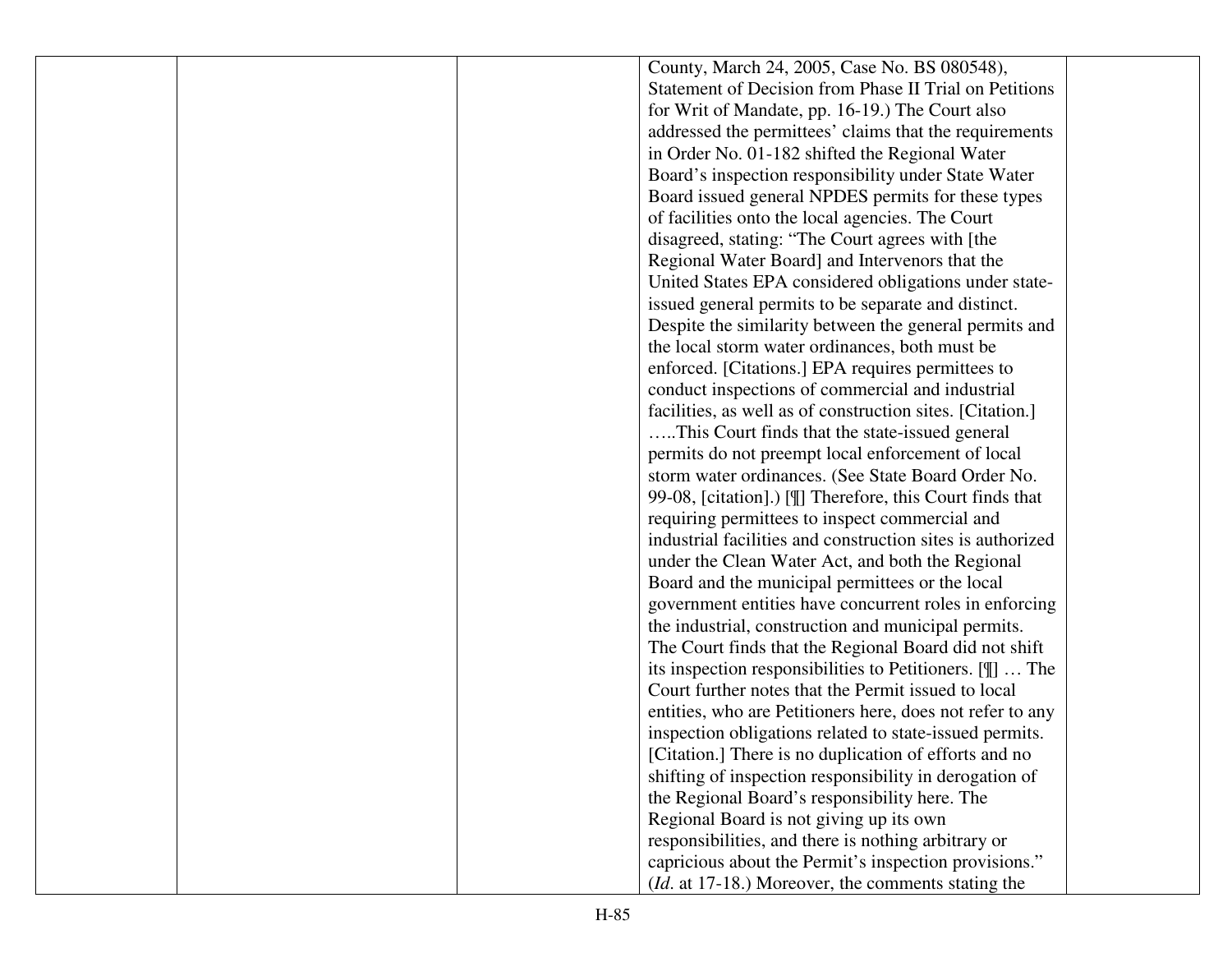|                                          |                                                                                                                                                                                                                                                                                                                                                                                                                                                                                              |                                                                                                                                                                                              | Board can collect a fee for state inspections required<br>under the state-issued permit is not relevant as these<br>inspections are independent from the obligations<br>imposed on the permittees under the permit.<br>Further, USEPA has concluded that the inspection<br>requirements in Order No. 01-182 are within the<br>maximum extent practicable standard. (See Letter<br>dated April 10, 2008; signed by Alexis Strauss,<br>USEPA.) In addition to being required by federal law,<br>the inspections requirements are existing<br>requirements, and thus do not constitute a new<br>program or a program requiring a higher level of                                                                                                                                                                                                                                                                                                                                                                                                                                                                                                                                                                                                                                                                                           |      |
|------------------------------------------|----------------------------------------------------------------------------------------------------------------------------------------------------------------------------------------------------------------------------------------------------------------------------------------------------------------------------------------------------------------------------------------------------------------------------------------------------------------------------------------------|----------------------------------------------------------------------------------------------------------------------------------------------------------------------------------------------|-----------------------------------------------------------------------------------------------------------------------------------------------------------------------------------------------------------------------------------------------------------------------------------------------------------------------------------------------------------------------------------------------------------------------------------------------------------------------------------------------------------------------------------------------------------------------------------------------------------------------------------------------------------------------------------------------------------------------------------------------------------------------------------------------------------------------------------------------------------------------------------------------------------------------------------------------------------------------------------------------------------------------------------------------------------------------------------------------------------------------------------------------------------------------------------------------------------------------------------------------------------------------------------------------------------------------------------------|------|
| <b>Water Quality</b><br><b>Standards</b> | If strict compliance with state<br>water quality standards in<br>receiving water bodies is<br>required - including state water<br>quality standard-based wasteload<br>allocations - in the<br>MS4 itself or at outfall points and<br>in receiving water bodies, the<br>entire Permit will constitute an<br>unfunded mandate because such a<br>requirement exceeds both the<br>Federal standard and the<br>requirements of prior permits,<br>despite the fact no funding will be<br>provided. | Cities of Agoura<br>Hills, Artesia,<br>Beverly Hills,<br>Hidden Hills, La<br>Mirada, Monrovia,<br>Norwalk, Rancho<br>Palos Verdes, San<br>Marino, South El<br>Monte, and Westlake<br>Village | service.<br>The permit does not require strict compliance with<br>water quality standards in that it provides permittees<br>with schedules that Board has determined necessary to<br>provide a path to compliance with water quality<br>standards. If it did require strict compliance,<br>permittees would not only be subject to numeric<br>WQBELs for pollutants that are subject to TMDLs,<br>but also would be immediately subject to numeric<br>WQBELs for pollutants that are not subject to<br>TMDLs. This permit only establishes numeric<br>WQBELs for pollutants that are subject to a TMDL.<br>Notwithstanding the above, even if the Board were<br>requiring strict compliance with state water quality<br>standards, such a requirement would not exceed<br>federal law. Section $402(p)(3)(B)(iii)$ of the Clean<br>Water Act requires the Regional Water Board to<br>impose permit conditions, including: "management<br>practices, control techniques and system, design and<br>engineering methods, and such other provisions as the<br>Administrator of the State determines appropriate for<br>the control of such pollutants." (emphasis added.) As<br>determined by the Ninth Circuit Court of Appeal,<br>"[u]nder [the] discretionary provision [of section<br>$402(p)(3)B)(iii)$ , the EPA has the authority to | None |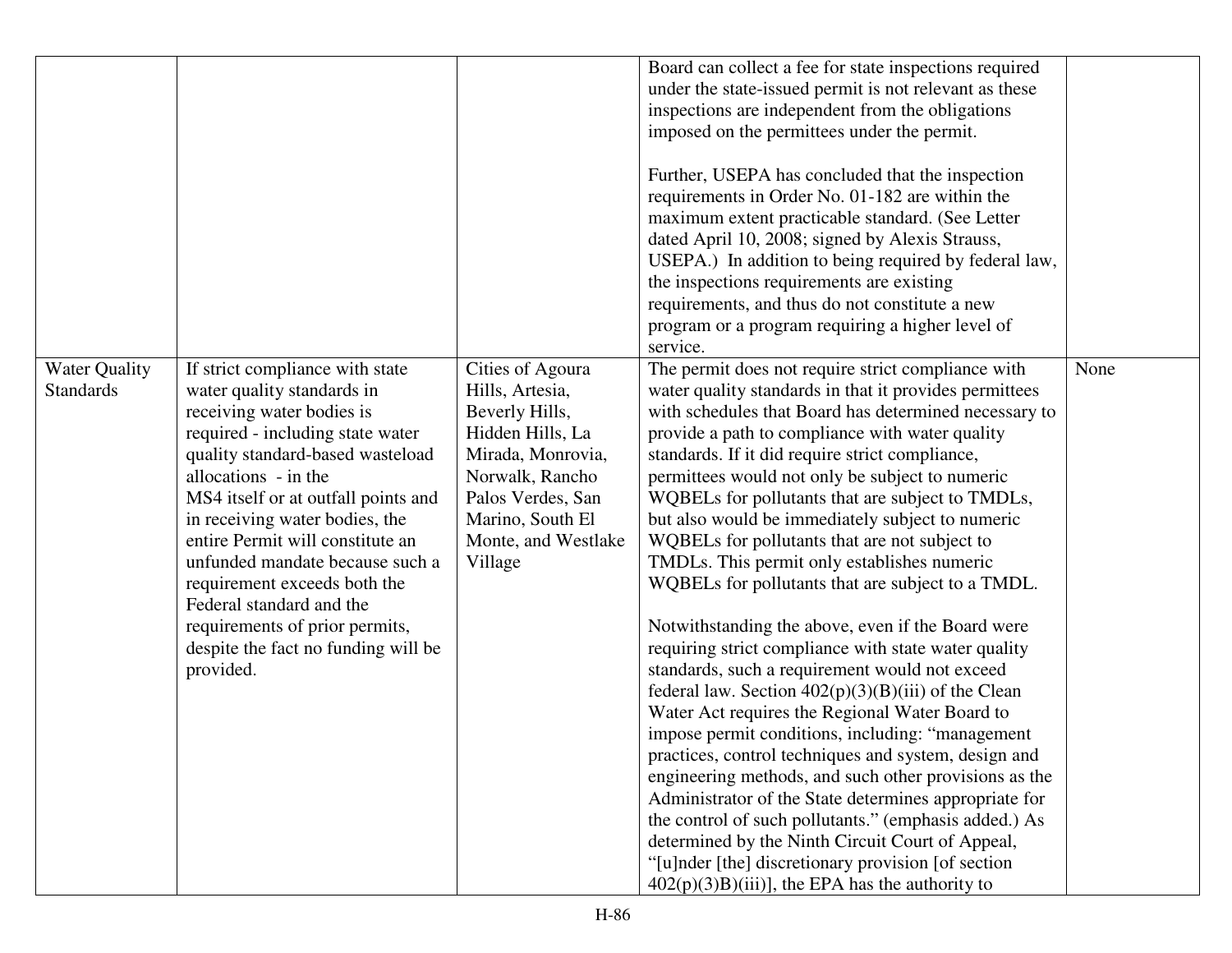|                |                                 |                     | determine that ensuring strict compliance with state     |      |
|----------------|---------------------------------|---------------------|----------------------------------------------------------|------|
|                |                                 |                     | water-quality standards is necessary to control          |      |
|                |                                 |                     | pollutants." (Defenders of Wildlife v. Browner (9th      |      |
|                |                                 |                     | Cir. 1999) 191 F.3d 1159, 1166.) The Board, which is     |      |
|                |                                 |                     | authorized to enforce the Clean Water Act pursuant to    |      |
|                |                                 |                     | California Water Code sections 13370 and 13377, can      |      |
|                |                                 |                     | also require strict compliance with water quality        |      |
|                |                                 |                     | standards. To date, the permittees have been unable to   |      |
|                |                                 |                     | adequately protect water quality in the receiving        |      |
|                |                                 |                     | waters, as demonstrated by the number of Clean           |      |
|                |                                 |                     | Water Action section 303(d) listed impaired water        |      |
|                |                                 |                     | bodies. Thus, if the Board were to require strict        |      |
|                |                                 |                     |                                                          |      |
|                |                                 |                     | compliance with water quality standards, it would be     |      |
|                |                                 |                     | federally authorized.                                    |      |
|                |                                 |                     |                                                          |      |
|                |                                 |                     | Such a requirement would also not exceed                 |      |
|                |                                 |                     | requirements in the prior permit. Since at least 2001,   |      |
|                |                                 |                     | through Order No. 01-182, the permittees have been       |      |
|                |                                 |                     | required to ensure that their MS4 discharges to do not   |      |
|                |                                 |                     | cause or contribute to a violation of water quality      |      |
|                |                                 |                     | standards. Thus, such a requirement would be             |      |
|                |                                 |                     | considered an existing requirement, and could not be     |      |
|                |                                 |                     | considered a new program or a program requiring a        |      |
|                |                                 |                     | higher level of service. In addition, in the judicial    |      |
|                |                                 |                     | litigation concerning Order No. 01-182, the Los          |      |
|                |                                 |                     | Angeles Superior Court found that the terms of Order     |      |
|                |                                 |                     | No. 01-182, including the receiving water limitations,   |      |
|                |                                 |                     | were consistent with the MEP standard. (See In re Los    |      |
|                |                                 |                     | <b>Angeles County Municipal Storm Water Permit</b>       |      |
|                |                                 |                     | Litigation (Sup. Ct. Los Angeles County, March 24,       |      |
|                |                                 |                     | 2005, Case No. BS 080548), Statement of Decision         |      |
|                |                                 |                     | from Phase I Trial on Petitions for Writ of Mandate,     |      |
|                |                                 |                     | pp. 4-9.)                                                |      |
| Numeric Limits | The incorporation of numeric    | City of Signal Hill | The inclusion of numeric limits does not cause the       | None |
|                | limits as a means of requiring  |                     | permit to be more stringent than federal law. Federal    |      |
|                | compliance with TMDLs or        |                     | law authorizes both narrative and numeric effluent       |      |
|                | receiving water limits are      |                     | limitations to meet state water quality standards. Thus, |      |
|                | unfunded state mandates as they |                     | the inclusion of numeric limits as discharge             |      |
|                | are requirements that are not   |                     | specifications in an NPDES permit in order to achieve    |      |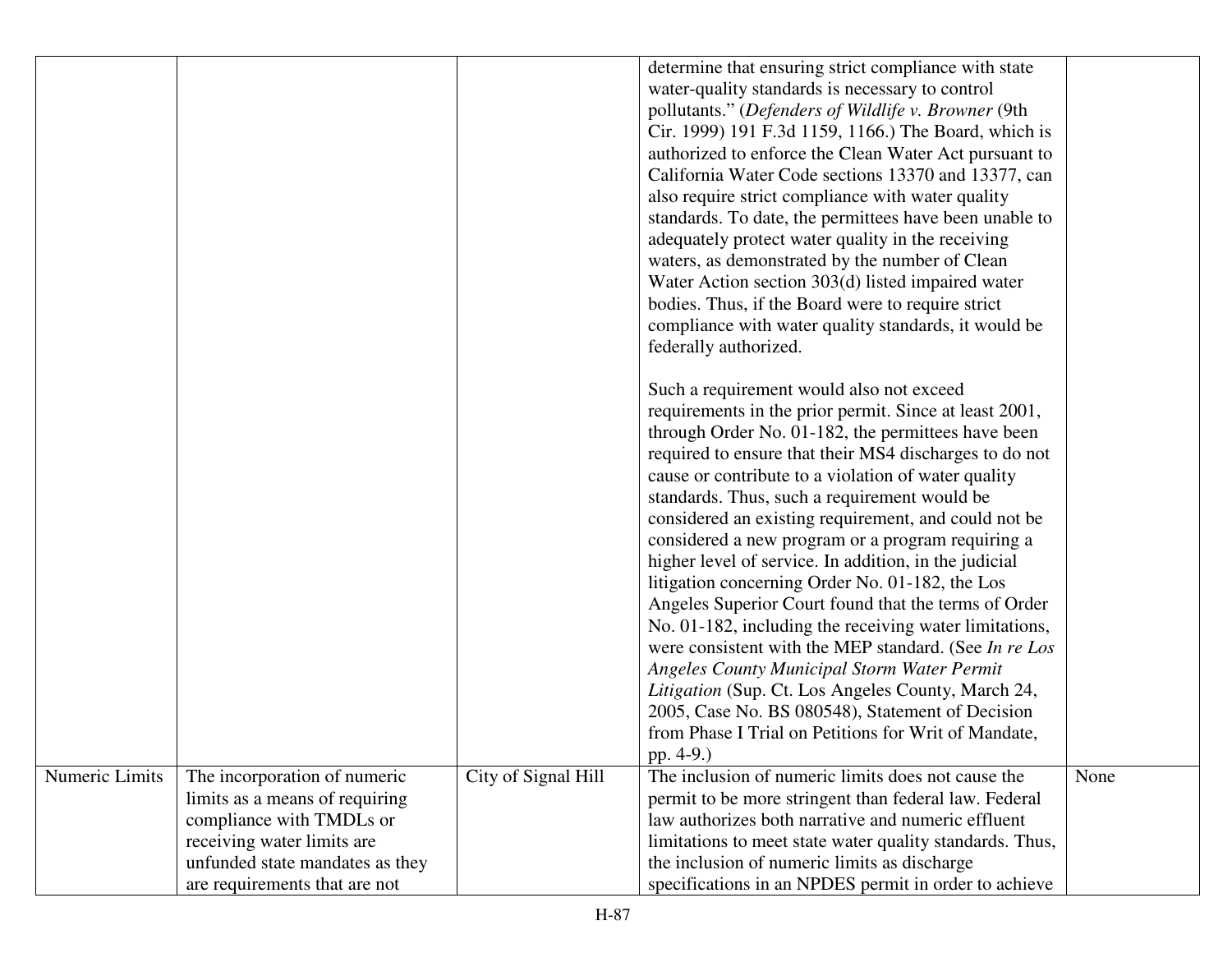|                        | mandated by federal law.             |                       | compliance with water quality standards is not a more     |      |
|------------------------|--------------------------------------|-----------------------|-----------------------------------------------------------|------|
|                        |                                      |                       | stringent requirement than the                            |      |
|                        |                                      |                       | inclusion of BMP based permit limitations to achieve      |      |
|                        |                                      |                       |                                                           |      |
|                        |                                      |                       | water quality standards. While expressed differently,     |      |
|                        |                                      |                       | both types of limits have the same goal, which are to     |      |
|                        |                                      |                       | achieve compliance with water quality standards.          |      |
|                        |                                      |                       | The Board also notes that Order No. 01-182 required       |      |
|                        |                                      |                       | permittees to comply with receiving water limitations.    |      |
|                        |                                      |                       |                                                           |      |
|                        |                                      |                       | The receiving water limitations are the water quality     |      |
|                        |                                      |                       | standards for a specific water body, which are            |      |
|                        |                                      |                       | generally expressed numerically. In the judicial          |      |
|                        |                                      |                       | litigation concerning Order No. 01-182, the Los           |      |
|                        |                                      |                       | Angeles Superior Court found that the terms of Order      |      |
|                        |                                      |                       | No. 01-182, including the receiving water limitations,    |      |
|                        |                                      |                       | were consistent with the MEP standard. (See In re Los     |      |
|                        |                                      |                       | <b>Angeles County Municipal Storm Water Permit</b>        |      |
|                        |                                      |                       | Litigation (Sup. Ct. Los Angeles County, March 24,        |      |
|                        |                                      |                       | 2005, Case No. BS 080548), Statement of Decision          |      |
|                        |                                      |                       | from Phase I Trial on Petitions for Writ of Mandate,      |      |
|                        |                                      |                       | pp. 4-9.)                                                 |      |
| Trash                  | The trash receptacle provisions      | Cities of Signal Hill | The Board disagrees. The requirements to place trash      | None |
| receptacles/           | and the requirement to install trash | and Pomona            | receptacles in high trash generation areas or install     |      |
| <b>Trash excluders</b> | excluders or equivalent devices in   |                       | trash excluders on or in catch basins or outfalls to      |      |
|                        | areas not subject to a trash TMDL    |                       | prevent the discharge of trash to the MS4 or receiving    |      |
|                        | are unfunded state mandates. The     |                       | water are within the scope of the MEP standard            |      |
|                        | City of Pomona is not able to        |                       | imposed on MS4 permittees under the Clean Water           |      |
|                        | charge a fee for the installation of |                       | Act. As already explained, the MEP standard requires      |      |
|                        | trash excluders on "Priority A"      |                       | flexible, best management practices, to eliminate or      |      |
|                        | catch basins, monies will be taken   |                       | reduce the discharge of pollutants in storm water or      |      |
|                        | directly out of the City's General   |                       | runoff through MS4s. Without question, the                |      |
|                        | Fund.                                |                       | placement and maintenance of trash receptacles at         |      |
|                        |                                      |                       |                                                           |      |
|                        |                                      |                       | high trash generation areas and the installation of trash |      |
|                        |                                      |                       | excluders will help prevent trash from reaching           |      |
|                        |                                      |                       | receiving waters. These requirements are an obvious       |      |
|                        |                                      |                       | remedy for a known source of pollutants. In addition,     |      |
|                        |                                      |                       | the relevant management practices required under          |      |
|                        |                                      |                       | federal law include "practices for operating and          |      |
|                        |                                      |                       | maintaining public streets, roads and highways and        |      |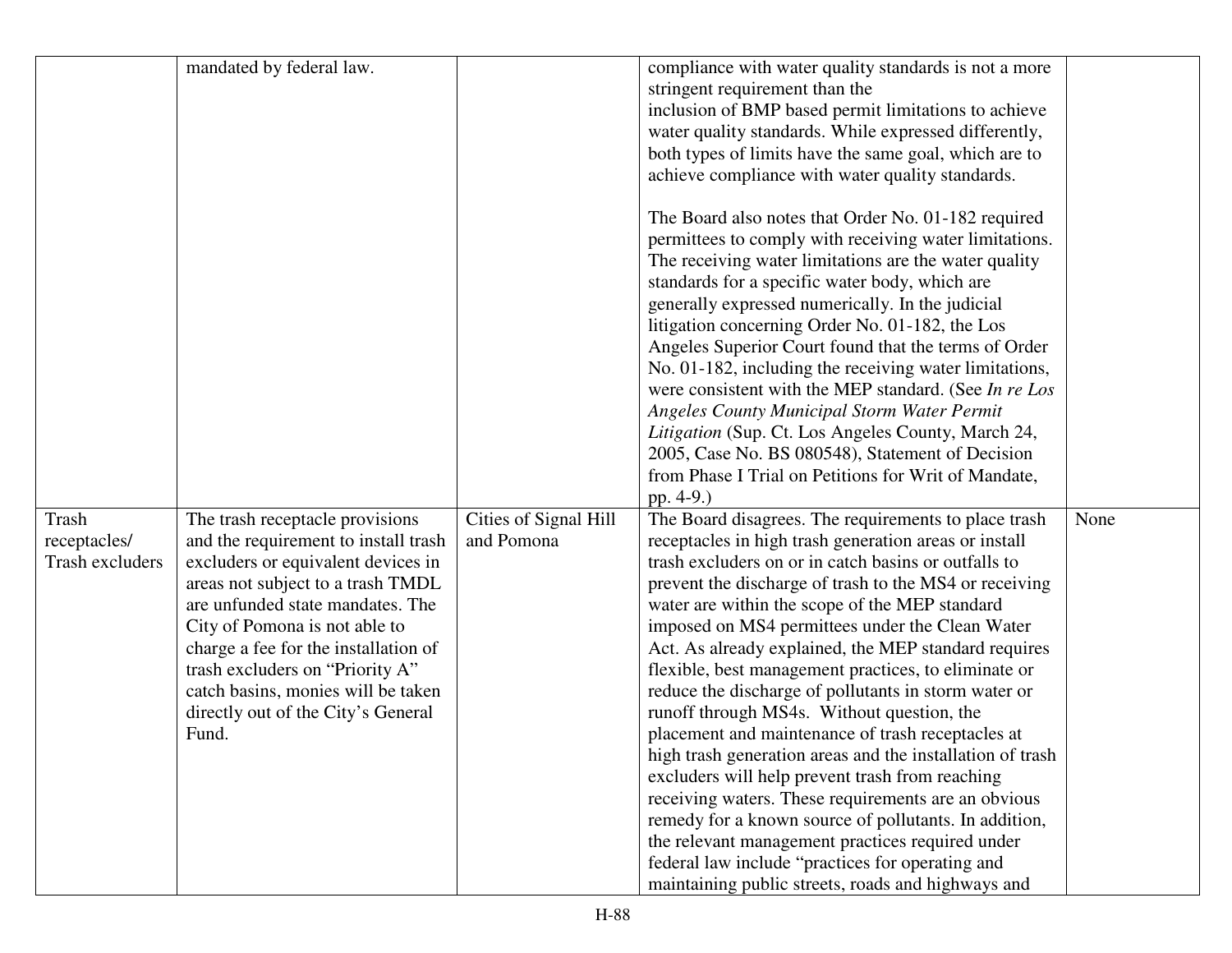|                                   |                                                                                                                                                                                  |                   | procedures for reducing the impact on receiving<br>waters of discharges from municipal storm sewer<br>systems." $(40 \text{ C.F.R. } § 122.26 \text{ (d)}(2)(iv)(A)(3).)$<br>Thus, because these requirements are within the MEP<br>standard under the mandatory provisions of the Clean<br>Water Act, it is imposed by federal law and, therefore,<br>is not a state mandate.                                                                                                                                                                                                                                                                                                                                               |            |
|-----------------------------------|----------------------------------------------------------------------------------------------------------------------------------------------------------------------------------|-------------------|------------------------------------------------------------------------------------------------------------------------------------------------------------------------------------------------------------------------------------------------------------------------------------------------------------------------------------------------------------------------------------------------------------------------------------------------------------------------------------------------------------------------------------------------------------------------------------------------------------------------------------------------------------------------------------------------------------------------------|------------|
|                                   |                                                                                                                                                                                  |                   | Further, according to USEPA, the trash receptacle<br>requirements are well within the MEP standard. (See<br>Letter dated April 10, 2008; signed by Alexis Strauss,<br>USEPA.) In addition to being required by federal law,<br>the trash receptacle requirements are existing<br>requirements, and thus do not constitute a new<br>program or a program requiring a higher level of<br>service.                                                                                                                                                                                                                                                                                                                              |            |
|                                   |                                                                                                                                                                                  |                   | Lastly, the Los Angeles County Superior Court<br>recently determined that the trash receptacle<br>requirements were clearly within the MEP standard<br>and not unfunded state mandates. (State of Cal. v.<br>County of Los Angeles (Super. Ct. Los Angeles<br>County, 2011, No. BS130730.) This followed a<br>previous determination during the judicial litigation<br>concerning Order No. 01-182 that the terms of Order<br>No. 01-182 were consistent with the MEP standard.<br>(See In re Los Angeles County Municipal Storm Water<br>Permit Litigation (Sup. Ct. Los Angeles County,<br>March 24, 2005, Case No. BS 080548), Statement of<br>Decision from Phase I Trial on Petitions for Writ of<br>Mandate, pp. 4-9.) |            |
| <b>Unfunded State</b><br>Mandates | The City is concerned with the<br>is sue of whether these permit<br>requirements constitute an<br>unfunded mandate claim and<br>believes that this issue should be<br>addressed. | City of Inglewood | The issue has been addressed in the permit, more<br>specifically in the Fact Sheet, and in these responses<br>to comments.                                                                                                                                                                                                                                                                                                                                                                                                                                                                                                                                                                                                   | None       |
| Regional                          | Part XI.A. of the MRP is clearly                                                                                                                                                 | City of Vernon    | The MS4 is regional in nature and its discharges can                                                                                                                                                                                                                                                                                                                                                                                                                                                                                                                                                                                                                                                                         | Pyrethroid |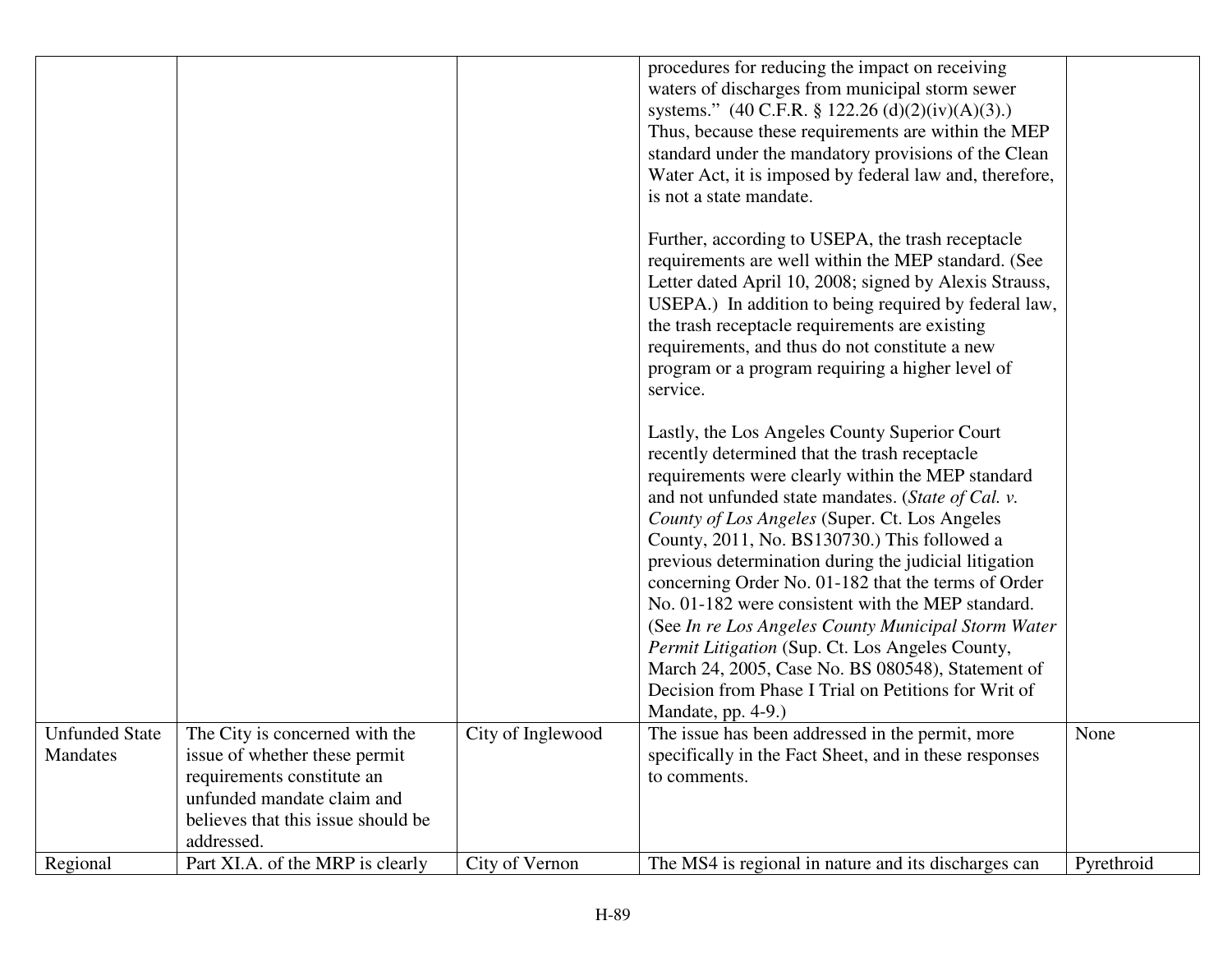| <b>Studies</b>       | an unfunded mandate. This             |                     | affect water quality region-wide. The objective of the      | Study deleted |
|----------------------|---------------------------------------|---------------------|-------------------------------------------------------------|---------------|
|                      | provision is not part of the federal  |                     | Federal Clean Water Act is to restore and maintain the      |               |
|                      | Clean Water Act; therefore,           |                     | chemical, physical, and <i>biological</i> integrity of the  |               |
|                      | California Water Code section         |                     | Nation's waters (CWA section 101(a)). The                   |               |
|                      | 13263 requires that the Water         |                     | requirement for Permittees to assess biological             |               |
|                      | Boards consider economic factors      |                     | impacts of MS4 discharges on receiving waters is            |               |
|                      | described in section 13241 as they    |                     | consistent with this objective. Biological assessment       |               |
|                      | apply to these specific restrictions. |                     | of receiving waters is necessary to evaluate                |               |
|                      | Why does our MS4 permit require       |                     | cumulative effects of multiple pollutants discharged        |               |
|                      | permittees to participate in a        |                     | from the MS4.                                               |               |
|                      | pyrethroid study if the pesticide is  |                     |                                                             |               |
|                      | being banned? Also, the new           |                     | The provisions for regional studies are required and/or     |               |
|                      | regulations appear to ban the use     |                     | authorized by federal law. (CWA section 308(a); 40          |               |
|                      | of the pesticide in sanitary sewer.   |                     | CFR sections $122.26(d)(2)(i)(F)$ and $(d)(2)(iii)(D)$ ,    |               |
|                      |                                       |                     | $122.41(h), (i)-(1), 122.42(c), 122.44(i), and 122.48.)$    |               |
|                      |                                       |                     | The Board has determined that this provision is             |               |
|                      |                                       |                     | necessary to determine compliance with the                  |               |
|                      |                                       |                     | conditions of this permit and to determine the impacts      |               |
|                      |                                       |                     | of the permittees discharges on receiving waters.           |               |
|                      |                                       |                     | Therefore, this requirement is not an unfunded state        |               |
|                      |                                       |                     | mandate.                                                    |               |
|                      |                                       |                     |                                                             |               |
|                      |                                       |                     | Although not required, the Board has considered the         |               |
|                      |                                       |                     | factors in section 13241 of the Water Code, including       |               |
|                      |                                       |                     | costs, in the Fact Sheet. The permit also provides for      |               |
|                      |                                       |                     | regional monitoring to allow Permittees to coordinate       |               |
|                      |                                       |                     | resources and reduce costs.                                 |               |
|                      |                                       |                     |                                                             |               |
|                      |                                       |                     | The pyrethroid regional study requirement has been          |               |
|                      |                                       |                     | eliminated. The study requirement has been                  |               |
|                      |                                       |                     | eliminated in light of new regulations issued by the        |               |
|                      |                                       |                     | Department of Pesticide Regulation, which the Board         |               |
|                      |                                       |                     | anticipates will significantly reduce discharges of         |               |
|                      |                                       |                     | pyrethroids to receiving waters.                            |               |
| <b>Miscellaneous</b> |                                       |                     |                                                             |               |
| General              | It is imperative that the Regional    | Environmental       | Comment noted. The permit includes strong and               | None          |
|                      | Board include strong and              | Entrepreneurs (E2), | enforceable provisions, while allowing permittees the       |               |
|                      | enforceable provisions in the         | Malibu Surfing      | flexibility to address critical water quality priorities in |               |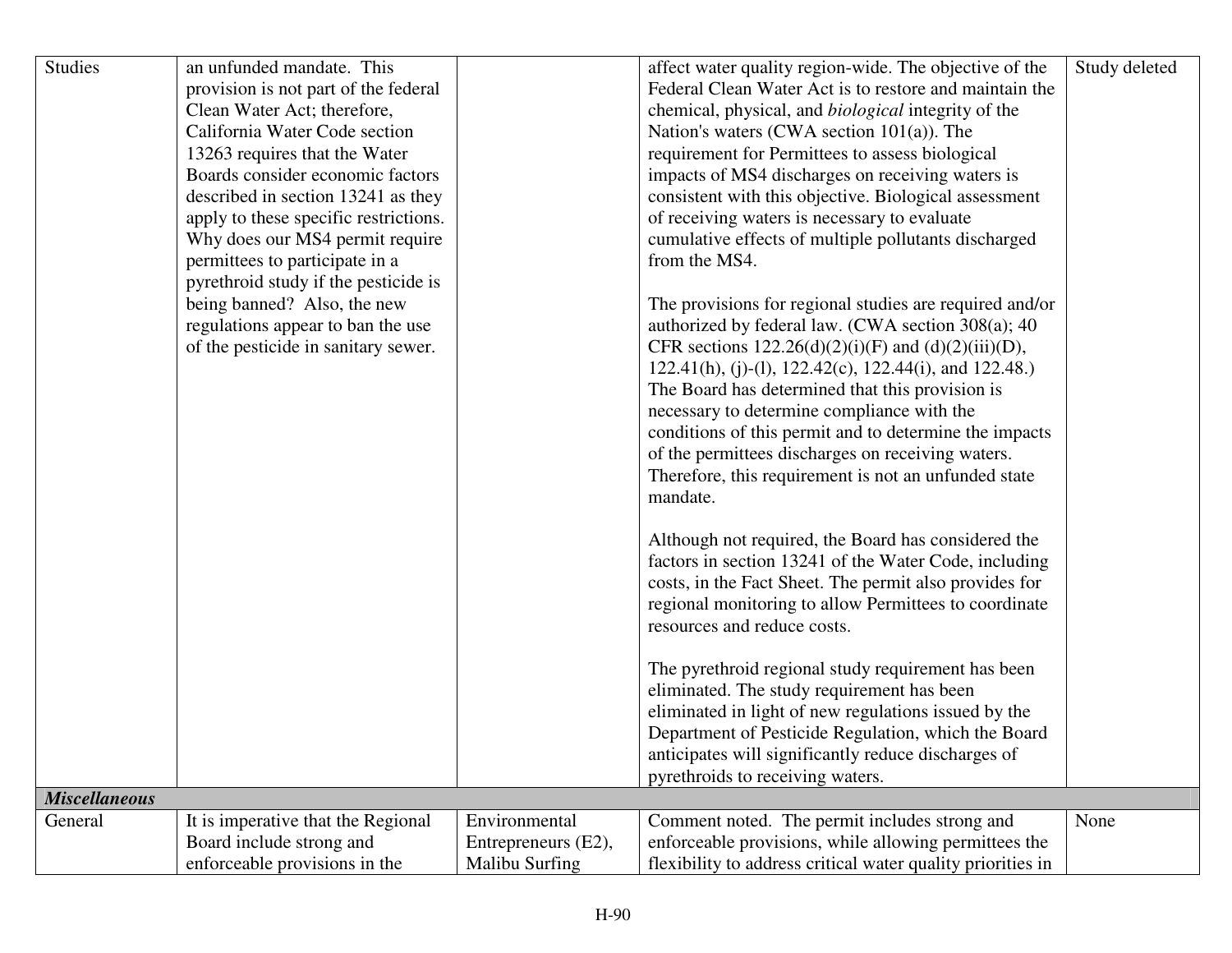|                | region's new MS4 permit that         | Association,                | a focused and cost-effective manner that also         |          |
|----------------|--------------------------------------|-----------------------------|-------------------------------------------------------|----------|
|                | require compliance with water        | <b>Surfrider Foundation</b> | maintaining the level of water quality protection     |          |
|                | quality standards set to protect the |                             | mandated by the Clean Water Act.                      |          |
|                | public health and that will promote  |                             |                                                       |          |
|                | important recreational and           |                             |                                                       |          |
|                | commercial uses of our waters.       |                             |                                                       |          |
|                | The permit should also prioritize    |                             |                                                       |          |
|                | use of green infrastructure          |                             |                                                       |          |
|                | practices to address stormwater      |                             |                                                       |          |
|                | runoff. These practices, which       |                             |                                                       |          |
|                | infiltrate, capture and re-use, or   |                             |                                                       |          |
|                | evapotranspirate runoff at its       |                             |                                                       |          |
|                | source, reduce the volume of         |                             |                                                       |          |
|                | runoff and pollution that reaches    |                             |                                                       |          |
|                | our beaches and inland waters,       |                             |                                                       |          |
|                | while potentially replenishing       |                             |                                                       |          |
|                | groundwater resources and            |                             |                                                       |          |
|                | increasing our local water supplies  |                             |                                                       |          |
| <b>LACFCD</b>  | The Los Angeles County Flood         | <b>ACWA</b>                 | The language has been revised to require the operator | Language |
| authority      | Control District (LACFCD) is         |                             | of the MS4 who is receiving the discharge to require  | revised. |
|                | identified as having to mandate      |                             | reporting.                                            |          |
|                | reporting by CWSs. ACWA is           |                             |                                                       |          |
|                | unaware of any legal mechanism       |                             |                                                       |          |
|                | that the LACFCD currently has to     |                             |                                                       |          |
|                | enforce this provision. Further,     |                             |                                                       |          |
|                | there are hundreds of potable        |                             |                                                       |          |
|                | water sources in Los Angeles         |                             |                                                       |          |
|                | County, and it is unclear if the     |                             |                                                       |          |
|                | LACFCD would have the                |                             |                                                       |          |
|                | resources to implement such a        |                             |                                                       |          |
|                | requirement. We believe it would     |                             |                                                       |          |
|                | be more appropriate for each         |                             |                                                       |          |
|                | individual MS4 Permittee (or         |                             |                                                       |          |
|                | perhaps groups of MS4 Permittees     |                             |                                                       |          |
|                | through the watershed groups) to     |                             |                                                       |          |
|                | be responsible for this function.    |                             |                                                       |          |
| Responsibility | Municipalities have little or no     | City of Burbank             | The Board disagrees. The permittees have ultimate     | None     |
|                | control over the behavior of         |                             | authority and responsibility to prohibit, prevent, or |          |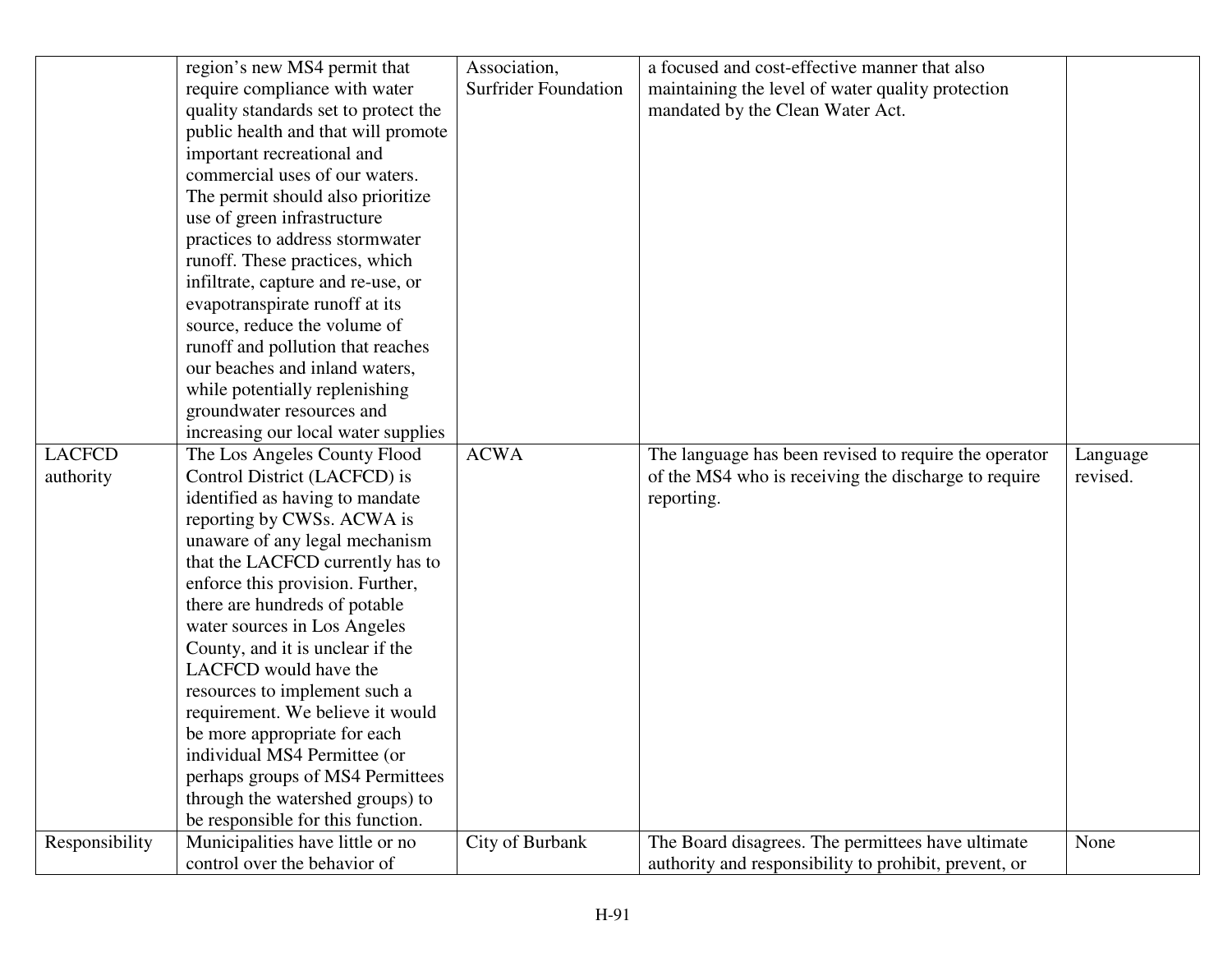|                      | individuals who may intentionally<br>or inadvertently contribute to   |                 | otherwise control the non-storm water discharges that<br>enter and exit the portions of the MS4 for which they  |      |
|----------------------|-----------------------------------------------------------------------|-----------------|-----------------------------------------------------------------------------------------------------------------|------|
|                      | storm water pollution through                                         |                 | are owners and/or operators. Even if the permittees do                                                          |      |
|                      | their actions e.g. littering,                                         |                 | not themselves generate the pollutants entering/exiting                                                         |      |
|                      | animal/pet droppings, illegal                                         |                 | their MS4s, the permittees are nevertheless                                                                     |      |
|                      | discharges and illicit connections                                    |                 | responsible for ensuring that the pollutants do not                                                             |      |
|                      | to the storm drain system. While                                      |                 | reach receiving waters through their MS4. As recently<br>stated by the 9th Circuit Court of Appeals, "the Clean |      |
|                      | we believe permittees should<br>institute non-structural and          |                 | Water Act does not distinguish between those who                                                                |      |
|                      | structural controls to prevent or                                     |                 | add and those who convey what is added by others -                                                              |      |
|                      | control pollutants to the                                             |                 | the Act is indifferent to the originator of water                                                               |      |
|                      | "maximum extent practicable",                                         |                 | pollution." (NRDC v. County of Los Angeles (2011)                                                               |      |
|                      | permittees should not be                                              |                 | 673 F.3d 880, 900.) Thus, the Clean Water Act, and                                                              |      |
|                      | responsible for the actions of                                        |                 | this permit, appropriately places responsibility for                                                            |      |
|                      | which we have no control                                              |                 | preventing or controlling illicit discharges on the                                                             |      |
|                      |                                                                       |                 | permittees.                                                                                                     |      |
|                      |                                                                       |                 |                                                                                                                 |      |
|                      |                                                                       |                 | Further, the intent of the Public Information and                                                               |      |
|                      |                                                                       |                 | Participation Program is to provide information to                                                              |      |
|                      |                                                                       |                 | facilitate behavior changes that will reduce/eliminate                                                          |      |
|                      |                                                                       |                 | pollutant generating activities. The Board                                                                      |      |
|                      |                                                                       |                 | acknowledges that there is no guarantee that behavior                                                           |      |
| No Guarantee         |                                                                       |                 | will be modified.                                                                                               |      |
| that Permit will     | It should also be noted that the                                      | City of Burbank | The Board disagrees and believes the permit will                                                                | None |
| <b>Improve Water</b> | draft MS4 permit as currently<br>written will not necessarily lead to |                 | improve water quality, as required by the Clean Water<br>Act.                                                   |      |
| Quality              | improved water quality – for                                          |                 |                                                                                                                 |      |
|                      | instance, meeting interim or final                                    |                 |                                                                                                                 |      |
|                      | waste load allocations for a                                          |                 |                                                                                                                 |      |
|                      | particular Total Maximum Daily                                        |                 |                                                                                                                 |      |
|                      | Load (TMDL) at the outfall will                                       |                 |                                                                                                                 |      |
|                      | not necessarily mean the receiving                                    |                 |                                                                                                                 |      |
|                      | water's beneficial use criteria are                                   |                 |                                                                                                                 |      |
|                      | being met $-$ in other words, point                                   |                 |                                                                                                                 |      |
|                      | sources are not the only source of                                    |                 |                                                                                                                 |      |
|                      | pollutants and yet this MS4 permit                                    |                 |                                                                                                                 |      |
|                      | places a great burden on the                                          |                 |                                                                                                                 |      |
|                      | permittees to meet stringent                                          |                 |                                                                                                                 |      |
|                      | numeric standards without having                                      |                 |                                                                                                                 |      |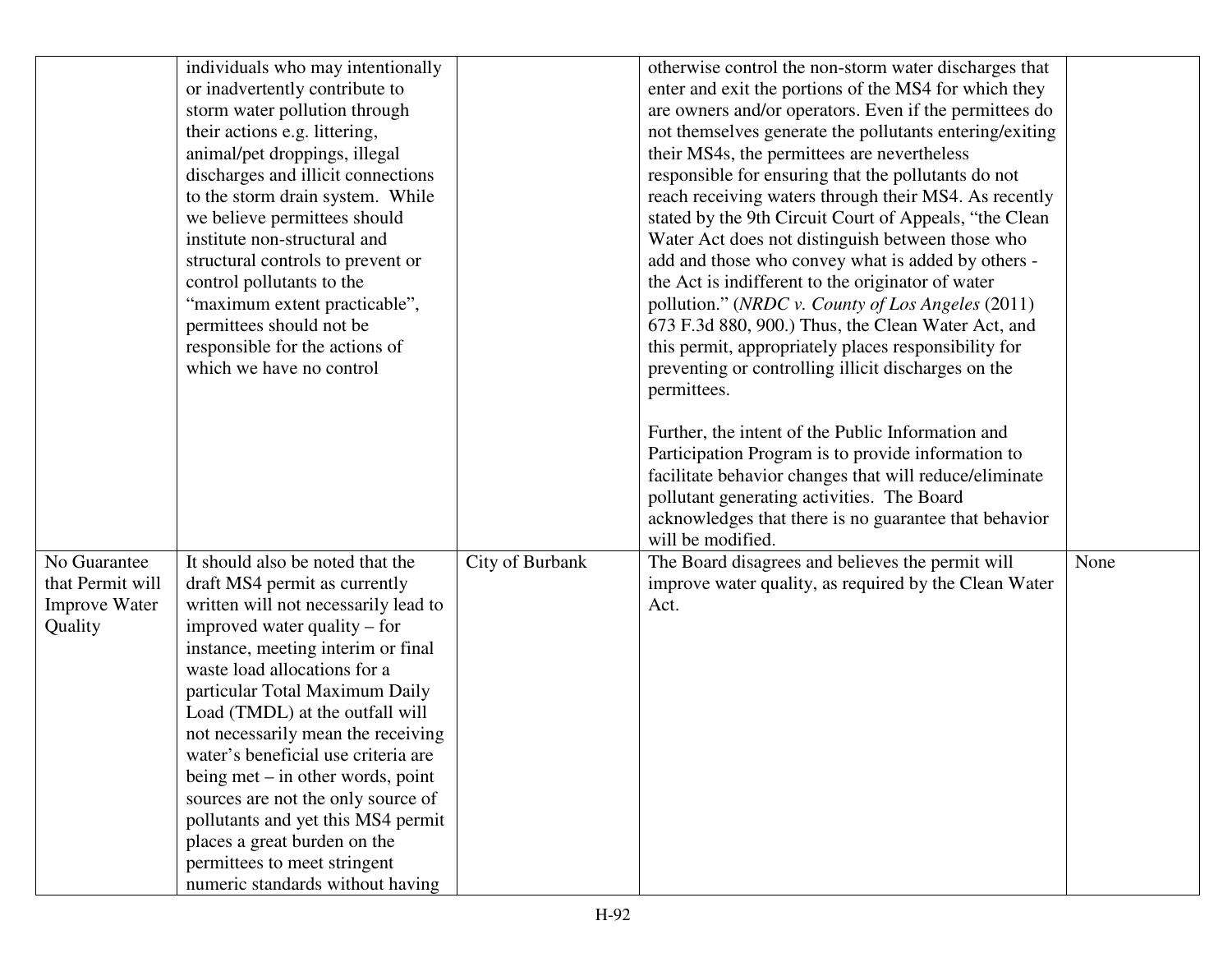|                           | first assessed the condition of the<br>receiving water/watershed                                                                                                                                                                                                                                                                                                                                         |                      |                                                                                                                                                                                                                                                                                                                                                                   |                      |
|---------------------------|----------------------------------------------------------------------------------------------------------------------------------------------------------------------------------------------------------------------------------------------------------------------------------------------------------------------------------------------------------------------------------------------------------|----------------------|-------------------------------------------------------------------------------------------------------------------------------------------------------------------------------------------------------------------------------------------------------------------------------------------------------------------------------------------------------------------|----------------------|
| <b>General Permit</b>     | The permit proposes an extensive<br>list of substantial new<br>requirements without regard for<br>the need to prioritize water quality<br>objectives and municipal<br>resources, without consideration<br>for unique geography and geology,<br>and without credible scientific<br>evidence that the additional<br>requirements will actually achieve<br>a set of prioritized water quality<br>objectives | Peninsula Cities     | The permit allows permittees the flexibility to address<br>critical water quality priorities in a focused and cost-<br>effective manner, while also maintaining the level of<br>water quality protection mandated by the Clean Water<br>Act. Permittees can prioritize water quality objectives<br>through development of a watershed management<br>program plan. | None                 |
| Permittee<br>Requirements | Section III.A.4.f. Permittee<br>Requirements<br>This condition prohibits discharge<br>"from" MS4. This language<br>should be changed to "to" in order<br>to keep it consistent with Part<br>III.A.4.d.i.                                                                                                                                                                                                 | City of Malibu       | The language is appropriate as-is.                                                                                                                                                                                                                                                                                                                                | None                 |
| Typographical<br>Error    | Section VIII.B Identification of<br>Outfalls with Significant with<br>Non-Storm Water Discharge<br>Please delete the extra "with" in<br>the title (after "Significant").                                                                                                                                                                                                                                 | City of Malibu       | Typographical error was corrected                                                                                                                                                                                                                                                                                                                                 | Language<br>revised. |
| Typographical<br>Error    | <b>Section VIII</b><br>The numbering is off in this<br>section. Inventory of MS4 Outfalls<br>with Non-Storm Water Discharges<br>should be "C" not "D." Please<br>revise.                                                                                                                                                                                                                                 | City of Malibu       | Numbering was corrected                                                                                                                                                                                                                                                                                                                                           | Language<br>revised. |
| General                   | General Comment: The Board<br>may wish to consider using the<br>terms Essential CENSWD and                                                                                                                                                                                                                                                                                                               | City of Sierra Madre | The terminology is not necessary and may not<br>increase the clarity of the Section III. Discharge<br>Prohibitions                                                                                                                                                                                                                                                | None                 |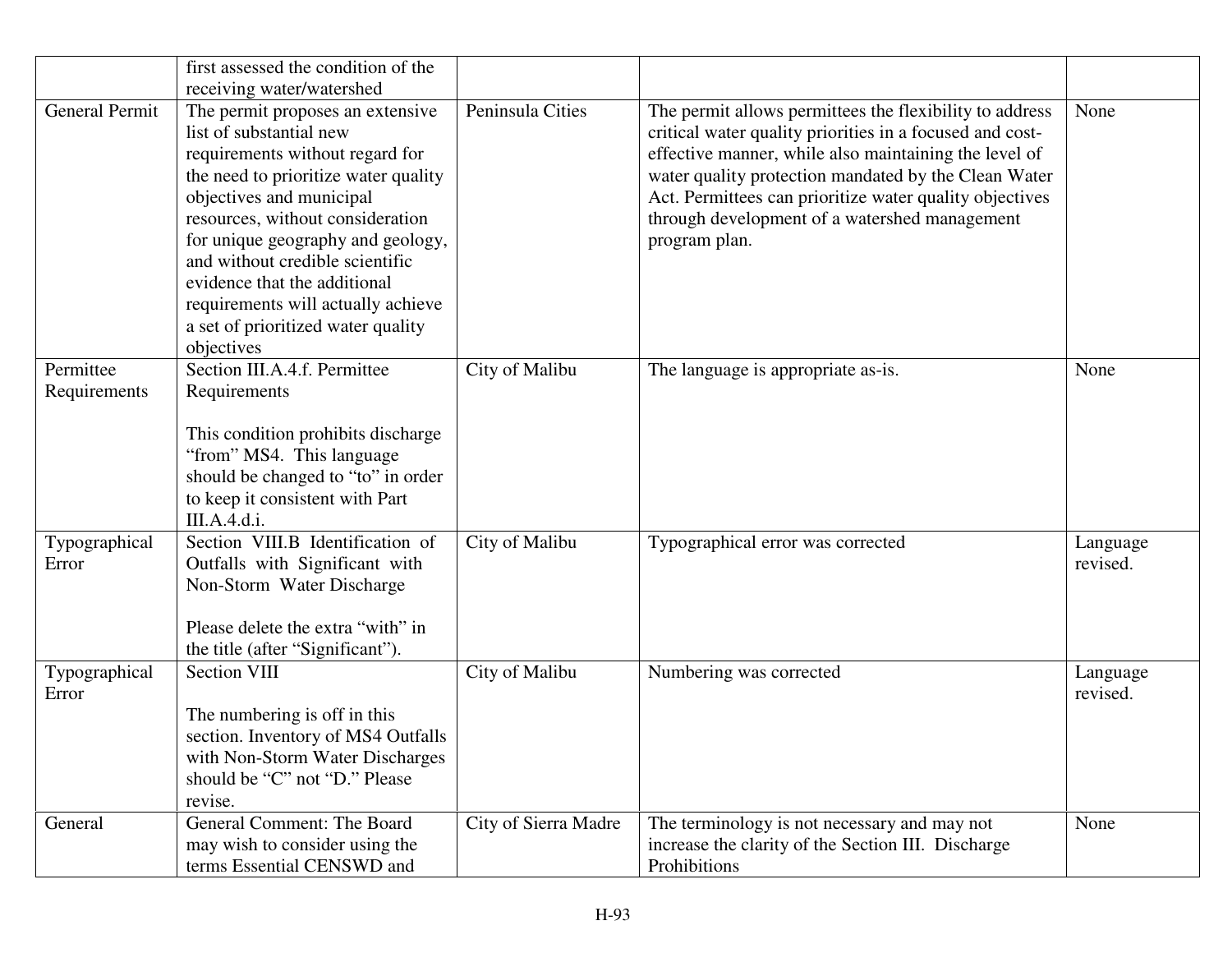|                       | Non-Essential CENSWD for              |                       |                                                          |      |
|-----------------------|---------------------------------------|-----------------------|----------------------------------------------------------|------|
|                       | clarity's sake. It is difficult to    |                       |                                                          |      |
|                       | discuss the provision of this permit  |                       |                                                          |      |
|                       | without some sort of definitive       |                       |                                                          |      |
|                       | terminology                           |                       |                                                          |      |
| <b>General Permit</b> | As this tentative permit is written,  | City of Vernon        | The Board disagrees. Permittees can demonstrate          | None |
|                       | all permittees will be in violation   |                       | compliance with RWLs in a number of different            |      |
|                       | of the permit if the receiving water  |                       | manners, including compliance with the schedule and      |      |
|                       | exceeds the numeric effluent          |                       | milestones of a watershed management program plan.       |      |
|                       | limits. There is no real              |                       |                                                          |      |
|                       | opportunity for individual cities to  |                       |                                                          |      |
|                       | prove that they did not contribute    |                       |                                                          |      |
|                       | to the exceedance unless all          |                       |                                                          |      |
|                       | outfalls, regardless of size, are     |                       |                                                          |      |
|                       | monitored continuously and            |                       |                                                          |      |
|                       | simultaneously.                       |                       |                                                          |      |
| <b>General Permit</b> | Rrevise the Final NPDES Permit        | City of Rolling Hills | The Permit does provide the flexibility that this        | None |
|                       | for MS4 Discharges to provide         |                       | comment calls for through the watershed management       |      |
|                       | local governments with the            |                       | program and the monitoring and reporting program         |      |
|                       | flexibility to determine how best     |                       | which allows permittees the flexibility to address       |      |
|                       | to meet the State's water quality     |                       | critical water quality priorities in a focused and cost- |      |
|                       | objectives as opposed to a 'one-      |                       | effective manner that also maintaining the level of      |      |
|                       | size-fits-all' approach that fails to |                       | water quality protection mandated by the Clean Water     |      |
|                       | acknowledge the unique                |                       | Act.                                                     |      |
|                       | characteristics and environment of    |                       |                                                          |      |
|                       | cities. We request that               |                       | Requirements mandated by the Clean Water Act             |      |
|                       | requirements in the permit be         |                       | cannot expire, but requirements can evolve; for          |      |
|                       | made to expire if the City            |                       | example from BMP installation to BMP maintenance.        |      |
|                       | demonstrates compliance and           |                       |                                                          |      |
|                       | achievement of the policy goals       |                       |                                                          |      |
|                       | and the permit include provisions     |                       |                                                          |      |
|                       | that focus on cleaning storm water    |                       |                                                          |      |
|                       | rather than indefinitely monitoring   |                       |                                                          |      |
|                       | and reporting. The Tentative          |                       |                                                          |      |
|                       | Permit does not provide a             |                       |                                                          |      |
|                       | compliance standard that is           |                       |                                                          |      |
|                       | consistent with other National        |                       |                                                          |      |
|                       | Pollutant Discharge Elimination       |                       |                                                          |      |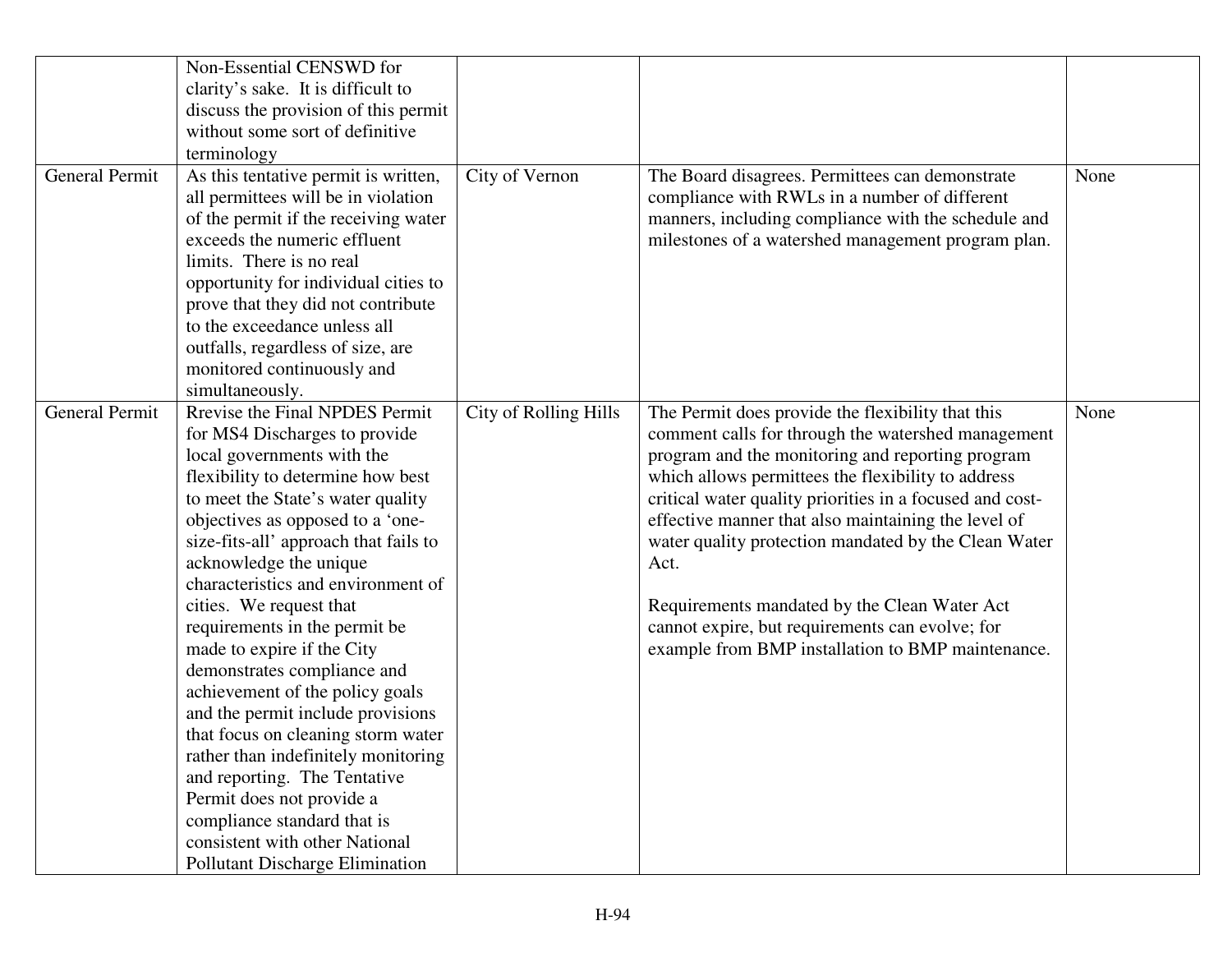|          | System (NPDES) permits located<br>statewide or within Los Angeles<br>County. For example, the General<br><b>Construction and Industrial</b><br>Permits are not held to the<br><b>Maximum Extent Practicable</b><br>(MEP) standard. Nor do they<br>contain Numeric Effluent Limits.<br>To that extent, the current and<br>proposed Caltrans Permits also do<br>not contain Numeric Effluent<br>Limits. The Tentative Permit<br>should provide Permittees fair and<br>equal opportunity to achieve<br>compliance. |                                   |                                                                                                                                                                                                                                                                                                                                                                                                                                                                                                                                                                                                                                                                                                                                                                                                                                                                                                                                                                                                                                                                                                                                                                                                                     |      |
|----------|-----------------------------------------------------------------------------------------------------------------------------------------------------------------------------------------------------------------------------------------------------------------------------------------------------------------------------------------------------------------------------------------------------------------------------------------------------------------------------------------------------------------|-----------------------------------|---------------------------------------------------------------------------------------------------------------------------------------------------------------------------------------------------------------------------------------------------------------------------------------------------------------------------------------------------------------------------------------------------------------------------------------------------------------------------------------------------------------------------------------------------------------------------------------------------------------------------------------------------------------------------------------------------------------------------------------------------------------------------------------------------------------------------------------------------------------------------------------------------------------------------------------------------------------------------------------------------------------------------------------------------------------------------------------------------------------------------------------------------------------------------------------------------------------------|------|
| Findings | What is the Regional Water Board<br><b>Watershed Management</b><br>Initiative? Please provide a copy<br>or link.                                                                                                                                                                                                                                                                                                                                                                                                | City of Santa Clarita<br>Detailed | The Watershed Management Initiative (WMI) is<br>designed to integrate various surface and ground water<br>regulatory programs within the regional water boards,<br>while promoting cooperative, collaborative efforts<br>within a watershed. It is also designed to focus limited<br>resources on key issues and use sound science.<br>For initial implementation of the WMI, each Regional<br>Board identified the watersheds in their Region,<br>prioritized water quality issues, and developed<br>watershed management strategies. These strategies<br>and the State Board's overall coordinating approach to<br>WMI are contained in the Integrated Plan for<br>Implementation of the WMI which is updated as<br>needed. In following years, the Regional Boards have<br>continued to build upon their early efforts to utilize<br>this approach. The full version of our WMI Chapter,<br>including permit lists, is available on the Board's<br>website; it outlines the Board's ongoing efforts to<br>continue implementation of the WMI. Any questions<br>about the WMI can be directed to the Watershed<br>Coordinator, Shirley Birosik, Staff Environmental<br>Scientist, at sbirosik@waterboards.ca.gov. | None |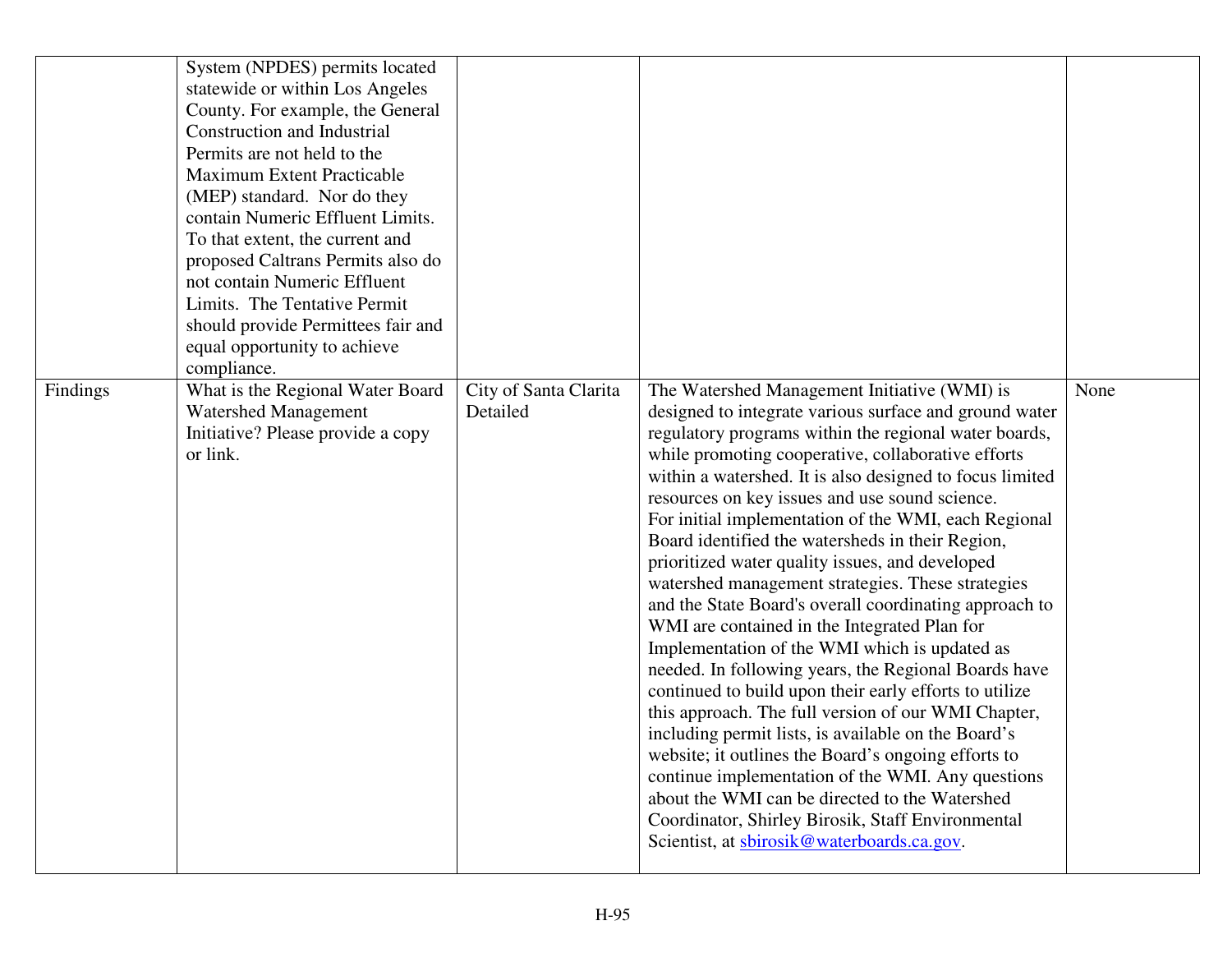| <b>Green Streets</b> | The website link provided for the    | Peninsula Cities     | Managing Wet Weather with Green Infrastructure         | References |
|----------------------|--------------------------------------|----------------------|--------------------------------------------------------|------------|
| Reference            | Green Infrastructure Green Streets   | Detailed             | Municipal Handbook                                     | have been  |
|                      | guidance was not sufficient to       |                      | <b>Green Streets</b>                                   | included.  |
|                      | locate the document. Please          |                      | prepared by                                            |            |
|                      | confirm that this is the document    |                      | <b>Robb Lukes</b>                                      |            |
|                      | that is referenced, and if not,      |                      | <b>Christopher Kloss</b>                               |            |
|                      | clarify which is the intended        |                      | Low Impact Development Center                          |            |
|                      | reference:                           |                      | The Municipal Handbook is a series of documents        |            |
|                      | Managing Wet Weather with            |                      | to help local officials implement green infrastructure |            |
|                      | Green Infrastructure, Municipal      |                      | in their communities.                                  |            |
|                      | Handbook: Green Streets.             |                      | December 2008                                          |            |
|                      | Prepared by: Robb Lukes,             |                      | EPA-833-F-08-009                                       |            |
|                      | Christopher Kloss, Low Impact        |                      |                                                        |            |
|                      | Development Center. December         |                      |                                                        |            |
|                      | 2008                                 |                      |                                                        |            |
|                      | EPA-833-F-08-009                     |                      |                                                        |            |
|                      |                                      |                      |                                                        |            |
|                      | Please provide a more effective      |                      |                                                        |            |
|                      | reference for the USEPA guidance     |                      |                                                        |            |
|                      | document on Green Streets than a     |                      |                                                        |            |
|                      | website link by referencing exact    |                      |                                                        |            |
|                      | document title, authors, year of     |                      |                                                        |            |
|                      | publication and USEPA document       |                      |                                                        |            |
|                      | ID number.                           |                      |                                                        |            |
| Effluent             | Assume this does not conflict with   | City of Santa Monica | The Watershed Management Program option has been       | Language   |
| Limitations          | A.2. Water quality-based limits      |                      | revised to clarify Permittee's requirements in         | revised.   |
|                      | (WQBELs) for when there is a         |                      | complying with receiving water limitations.            |            |
|                      | TMDL numerical standard. But         |                      |                                                        |            |
|                      | when there is no such numerical      |                      |                                                        |            |
|                      | standard for a pollutant, then if we |                      |                                                        |            |
|                      | are doing BMPs, are we safe from     |                      |                                                        |            |
|                      | any Board or 3rd party lawsuit?      |                      |                                                        |            |
|                      | Do Basin Plan standards supersede    |                      |                                                        |            |
|                      | BMP MEP and follow the               |                      |                                                        |            |
|                      | WQBELs?                              |                      |                                                        |            |
| IV.A.2               | Revise "a." to read, "Each           | City of Torrance     | The language is appropriate as written.                | None       |
|                      | Permittee shall comply with          |                      |                                                        |            |
|                      | applicable WQBELs as set forth in    |                      |                                                        |            |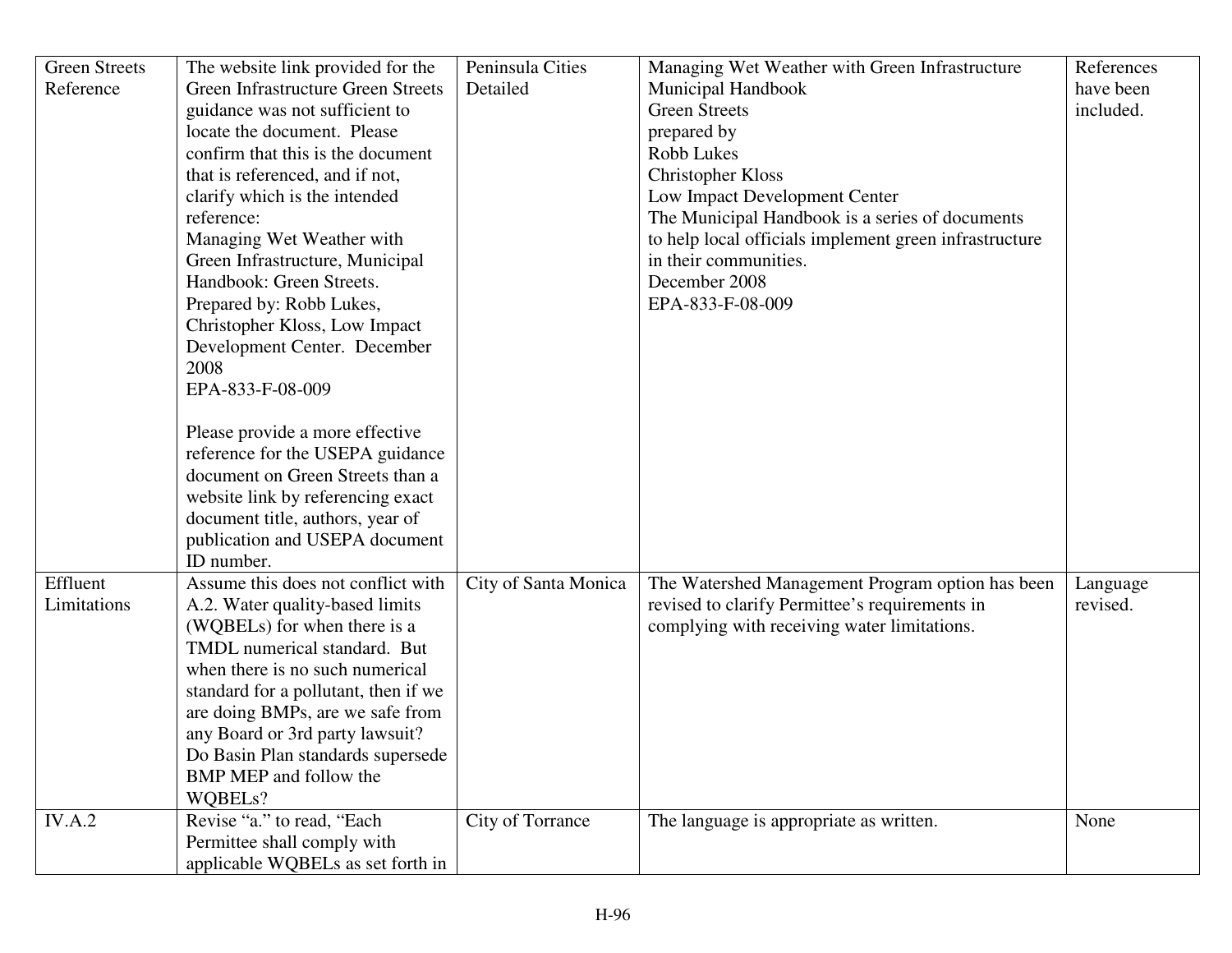|              | Part VI.E of this Order, pursuant<br>to applicable BMP implementation<br>schedules included in approved<br><b>Watershed Management</b><br>Program(s)                                                                                                                                                                                                                                                                                                                                                                         |                |                                                                                                                                                                                                                                                                                                                                                                                                                                                                                                                                                                                                                                                                                                                                                                                                                          |                           |
|--------------|------------------------------------------------------------------------------------------------------------------------------------------------------------------------------------------------------------------------------------------------------------------------------------------------------------------------------------------------------------------------------------------------------------------------------------------------------------------------------------------------------------------------------|----------------|--------------------------------------------------------------------------------------------------------------------------------------------------------------------------------------------------------------------------------------------------------------------------------------------------------------------------------------------------------------------------------------------------------------------------------------------------------------------------------------------------------------------------------------------------------------------------------------------------------------------------------------------------------------------------------------------------------------------------------------------------------------------------------------------------------------------------|---------------------------|
| Design Storm | The Tentative Permit fails to<br>establish or define a compliance<br>storm event for wet weather<br>compliance. It is irresponsible for<br>the LARWQCB to compel<br>Permittees to comply with<br>Numeric Effluent Limits at all<br>costs and without any<br>consideration of a storm event's<br>magnitude.                                                                                                                                                                                                                   | City of Vernon | The permit has been revised to allow Permittees to<br>develop an enhanced Watershed Management<br>Program that maximizes retention of the $85th$<br>percentile, 24 hour storm within a watershed. Where<br>permittees elect to implement such a program,<br>compliance determination may be based on a<br>permittees full compliance with the approved<br>enhanced Watershed Management Program that<br>retains all of the storm water from the 85 <sup>th</sup> percentile,<br>24 hour storm event. Where retention is infeasible,<br>Permittees may propose other BMPs and demonstrate<br>through a Reasonable Assurance Analysis that the<br>BMPs will be sufficient to achieve applicable<br>WQBELs and ensure that MS4 discharges will not<br>cause or contribute to exceedances of receiving water<br>limitations. | <b>Revisions</b><br>made. |
| Sampling     | Because of the dynamic variability<br>of stormwater and non-stormwater<br>discharges, the City of Vernon<br>would like an opportunity to<br>witness and/or acquire duplicate<br>samples during any RWQCB,<br>SWRCB, or US EPA sampling<br>operations. In addition, if<br>sampling operations will be<br>performed on City of Vernon<br>property, an encroachment permit<br>is required prior to sampling<br>activity.<br>Proposed Solution-Staff (or duly<br>authorized representatives) of the<br>RWQCBs, SWRCB, and US EPA | City of Vernon | The City can collect duplicate samples during Board<br>sampling. However, an encroachment permit is not<br>necessary and 72-hour notification may not be<br>practical given the dynamic variability of stormwater<br>as the commenter stated.                                                                                                                                                                                                                                                                                                                                                                                                                                                                                                                                                                            | None                      |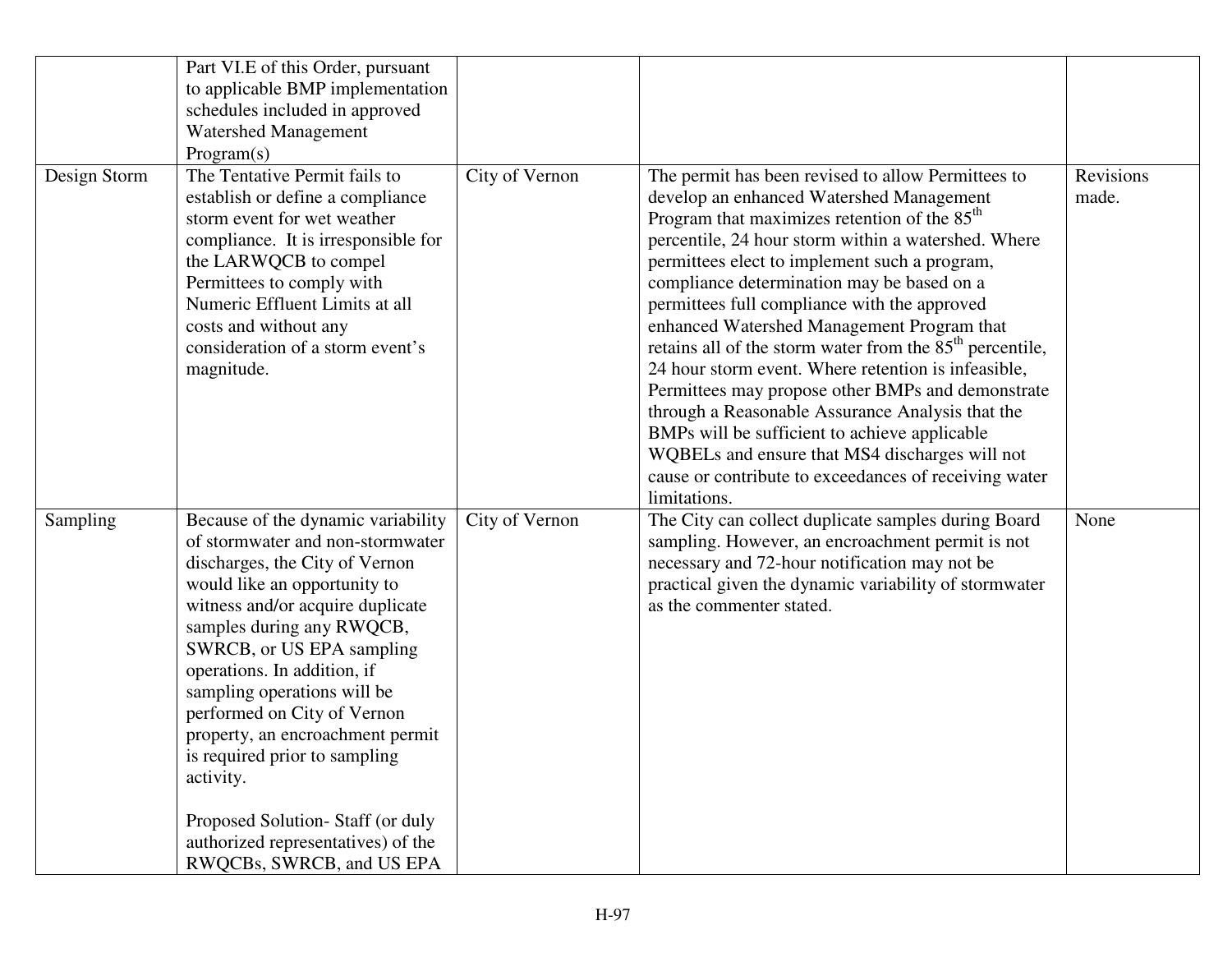|         | shall obtain proper encroachment<br>permits in addition to providing a<br>minimum of 72-hour notification<br>to the appropriate Permittees<br>Stormwater Program Manager<br>prior to any sampling operations<br>within the jurisdiction of the<br>Permittee. |               |                                                                                                                                                                                                                                                                                                                                            |      |
|---------|--------------------------------------------------------------------------------------------------------------------------------------------------------------------------------------------------------------------------------------------------------------|---------------|--------------------------------------------------------------------------------------------------------------------------------------------------------------------------------------------------------------------------------------------------------------------------------------------------------------------------------------------|------|
| General | We question the accessibility and<br>use of current scientific data for<br>the areas presented. How were<br>measurements taken, at what<br>source points and at what<br>intervals.                                                                           | Joyce Dillard | Monitoring reports are normally submitted annually<br>and detail not only monitoring methods but also<br>frequency and location. Monitoring reports are<br>available either from the Regional Water Board or the<br>permittees themselves.                                                                                                 | None |
| General | Is monitoring only to be taken into<br>receiving waters or are outfalls<br>more important in this permitting.                                                                                                                                                | Joyce Dillard | Monitoring will occur both in the receiving water and<br>at the outfall depending on the discharge being<br>monitored.                                                                                                                                                                                                                     | None |
| General | How do you determine if the<br>permittee caused action into<br>receiving waters if other<br>permittees, such as Caltrans, may<br>hold some responsibility. Is it<br>location, location, location.                                                            | Joyce Dillard | Permittees may demonstrate compliance with the<br>receiving water limitations provisions through either<br>outfall monitoring or receiving water monitoring. The<br>permit also provides various ways that permittees can<br>demonstrate compliance, such as providing evidence<br>that the permittee did not discharge.                   | None |
| General | How are effluent maximums<br>determined without any<br>consideration to the General Plans<br>and the Land Uses.                                                                                                                                              | Joyce Dillard | All known sources are identified in the TMDLs when<br>determining loads. Generally, sources are determined<br>by various factors including land uses, area, and<br>monitoring data. General Plans and Land Uses<br>information are important sources of information that<br>the Regional Board utilizes in determining source<br>loadings. | None |
| General | Even now, a Public Facilities land<br>use designation may be multi-<br>family housing with a commercial<br>mixed use aspect such as with<br>School property.                                                                                                 | Joyce Dillard | The Board does not understand how this land use<br>designation has bearing on the permit.                                                                                                                                                                                                                                                  | None |
| General | How can BMPs be determined to<br>be effective without the proper<br>planning, mapping, identification,                                                                                                                                                       | Joyce Dillard | BMPs are determined by the permittees. Permittees<br>utilize all their resources to determine the best BMPs<br>to address the sources and best utilize their funds.                                                                                                                                                                        | None |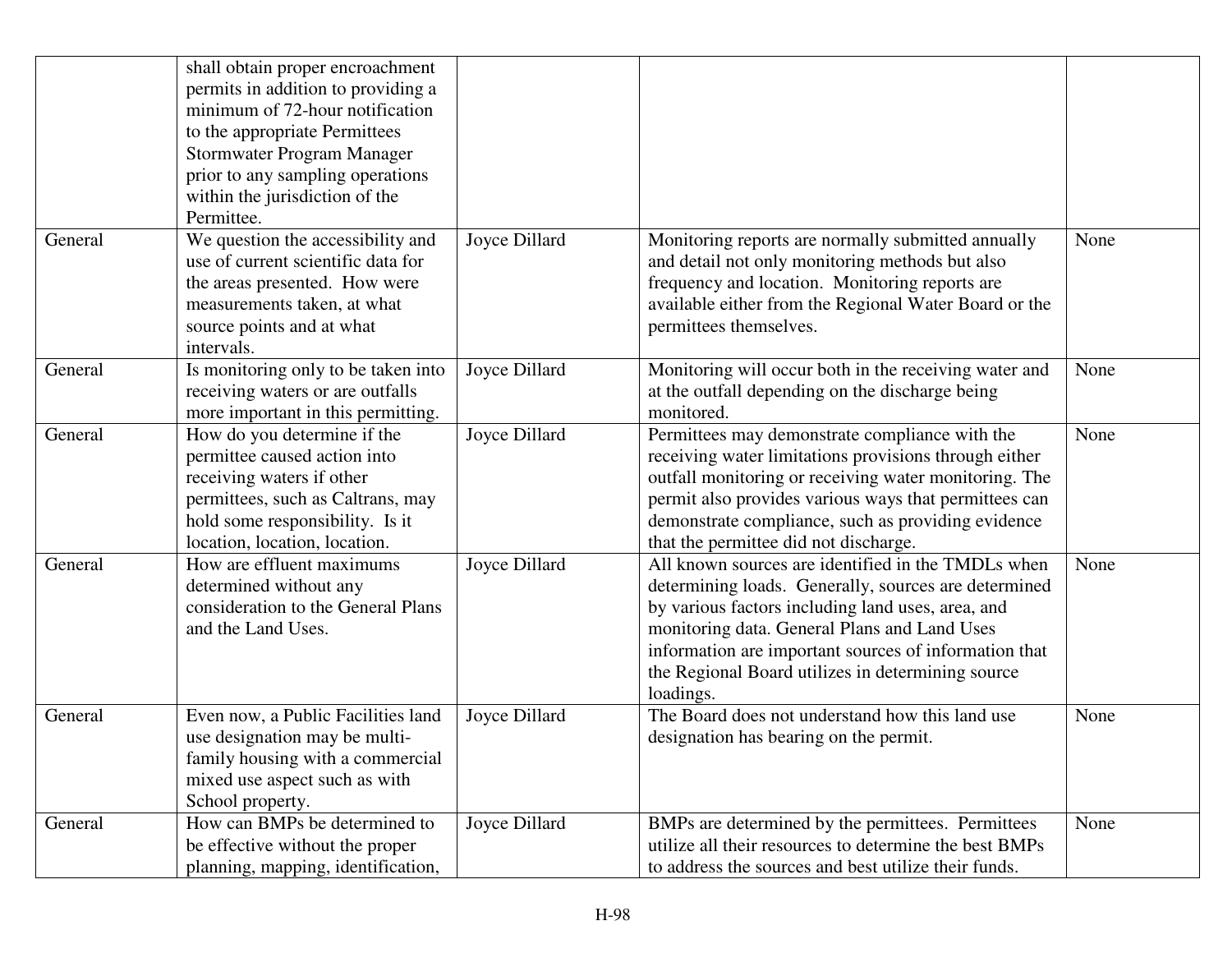|         | listing of grandfathered properties<br>and such.                                                                                                                                                   |               | BMP development is a dynamic process, and the<br>menu of BMPs may require changes over time as<br>experience is gained and/or the state of the science<br>and art progresses.                                                                                                                                                                                                                                                                             |      |
|---------|----------------------------------------------------------------------------------------------------------------------------------------------------------------------------------------------------|---------------|-----------------------------------------------------------------------------------------------------------------------------------------------------------------------------------------------------------------------------------------------------------------------------------------------------------------------------------------------------------------------------------------------------------------------------------------------------------|------|
| General | What is the state of the<br>underground infrastructure as<br>required in the Circulation<br>Element. You do not ask for the<br>state mandated requirements for<br>Public Health and Safety issues. | Joyce Dillard | The Board does not understand this comment and<br>cannot respond to it.                                                                                                                                                                                                                                                                                                                                                                                   | None |
| General | You have no requirements for<br>weather reporting and history<br>which is what stormwater is all<br>about.                                                                                         | Joyce Dillard | Contrary to the comment, many monitoring<br>requirements revolve around storm events and<br>reporting of rainfall data representative of the<br>watershed and monitoring location is required.                                                                                                                                                                                                                                                            | None |
| General | With that, how is sediment<br>management incorporated into<br>limitations.                                                                                                                         | Joyce Dillard | Sediment is a key pollutant carrier and is taken into<br>account into many TMDLs.                                                                                                                                                                                                                                                                                                                                                                         | None |
| General | How are fires incorporated into the<br>limitations.                                                                                                                                                | Joyce Dillard | If the commenter is referring to water discharged<br>during firefighter activities, that is taken into account<br>in the non stormwater discharges section.                                                                                                                                                                                                                                                                                               | None |
| General | Watershed Management Areas<br>may really be under the<br>jurisdiction of municipalities who<br>grant permits and entitlements and<br>not under LA County's control.                                | Joyce Dillard | The permit does not assert that watershed<br>management areas are under the control of Los<br>Angeles County.                                                                                                                                                                                                                                                                                                                                             | None |
| General | This is where you are voiding<br>CEQA and not allowing the public<br>to participate and comments on<br>issues of importance to their<br>persons and their property.                                | Joyce Dillard | An action to adopt an NPDES Permit is exempt from<br>the provisions of Chapter 3 of the CEQA pursuant to<br>California Water Code section 13389. (County of Los<br>Angeles v. Cal. Water Boards (2006) 143 Cal.App.4th<br>985.) Further, both permittees and the public had<br>ample opportunities to participate in the development<br>of this permit reissuance including several workshops<br>and opportunities to provide comments since May<br>2011. | None |
| General | The County Flood Control District<br>is planning a vote-of property<br>owners not of registered voters, to<br>assess a parcel fee for Watershed                                                    | Joyce Dillard | Assembly Bill 2554 is not under the control of the<br>Regional Water Board. Comments regarding this<br>possible funding source should be directed to the Los<br>Angeles County Flood Control District or the Los                                                                                                                                                                                                                                          | None |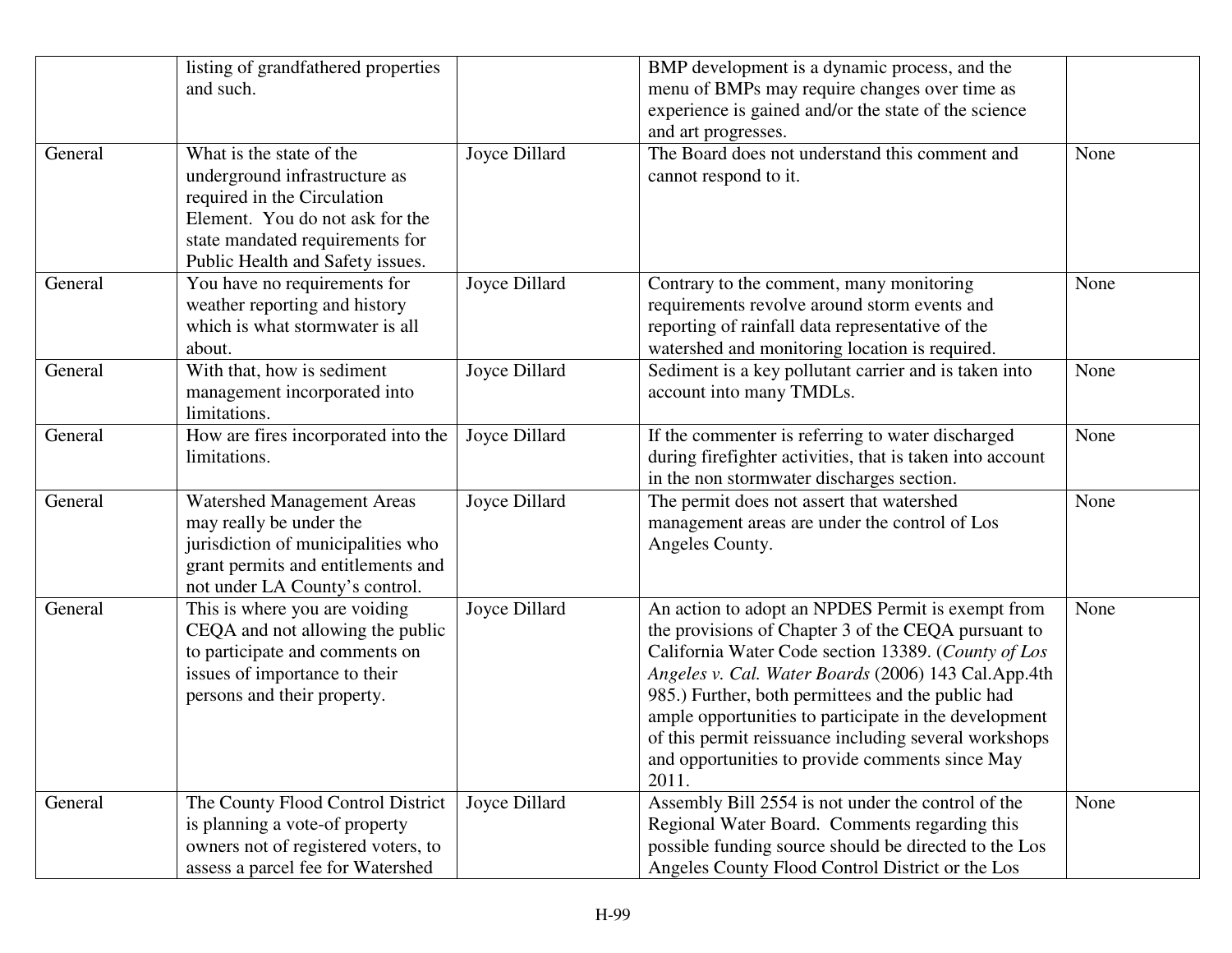|         | Management Areas and their           |               | Angeles County Board of Supervisors.                   |      |
|---------|--------------------------------------|---------------|--------------------------------------------------------|------|
|         | governance. Property owners          |               |                                                        |      |
|         | include corporations and             |               |                                                        |      |
|         | government agencies. There is no     |               |                                                        |      |
|         | vote of the People for elected       |               |                                                        |      |
|         | representatives. The bill will go to |               |                                                        |      |
|         |                                      |               |                                                        |      |
|         | the property owner, in perpetuity,   |               |                                                        |      |
|         | for requirements not well planned    |               |                                                        |      |
|         | and documented.                      |               |                                                        |      |
|         | This disconnection will never        |               |                                                        |      |
|         | achieve the reduction of pollutants  |               |                                                        |      |
|         | into receiving waters because a      |               |                                                        |      |
|         | financial aspect of mitigation       |               |                                                        |      |
|         | banking will be created as offsets.  |               |                                                        |      |
| General | Not considered is the geology and    | Joyce Dillard | This is beyond the scope of the permit. Fracking and   | None |
|         | soils, practices like fracking which |               | oil development are addressed in other industrial      |      |
|         | the State Department of Oil, Gas     |               | permits.                                               |      |
|         | and Geothermal DOGGR does not        |               |                                                        |      |
|         | regulate, and remaining oil          |               |                                                        |      |
|         | deposits, methane and other          |               |                                                        |      |
|         | hazardous gases. No one knows        |               |                                                        |      |
|         | the content of the fracking fluid    |               |                                                        |      |
|         | that enters the system.              |               |                                                        |      |
| General | This agency is just too myopic in    | Joyce Dillard | The commenter does not detail why she believes the     | None |
|         | its scope of the problem.            |               | Regional Board is myopic.                              |      |
| General | This is a developers dream-no        | Joyce Dillard | This permit incorporates several MCMs upon new         | None |
|         | CEQA, no source point                |               | development and construction including Low Impact      |      |
|         | identification, no responsibility    |               | Development and on site infiltration strategies. There |      |
|         | but to the taxpayer.                 |               | is a non stormwater discharges section in the permit.  |      |
|         |                                      |               | The commenter doesn't detail why she believes these    |      |
|         |                                      |               | requirements are not satisfactory.                     |      |
| General | This is a contractors dream-         | Joyce Dillard | The comment does not appear to comment on any          | None |
|         | projects without any required        |               | portion of the permit. The Board does not understand   |      |
|         | proof of productivity and benefit.   |               | this comment and therefore cannot respond.             |      |
| General | This is a oil company's dream        | Joyce Dillard | Oil companies are not regulated by this permit. As     |      |
|         | because there is no oversight and    |               | previously stated, oil companies are regulated under   |      |
|         | accountability as to the use of      |               | other various industrial permits that are beyond the   |      |